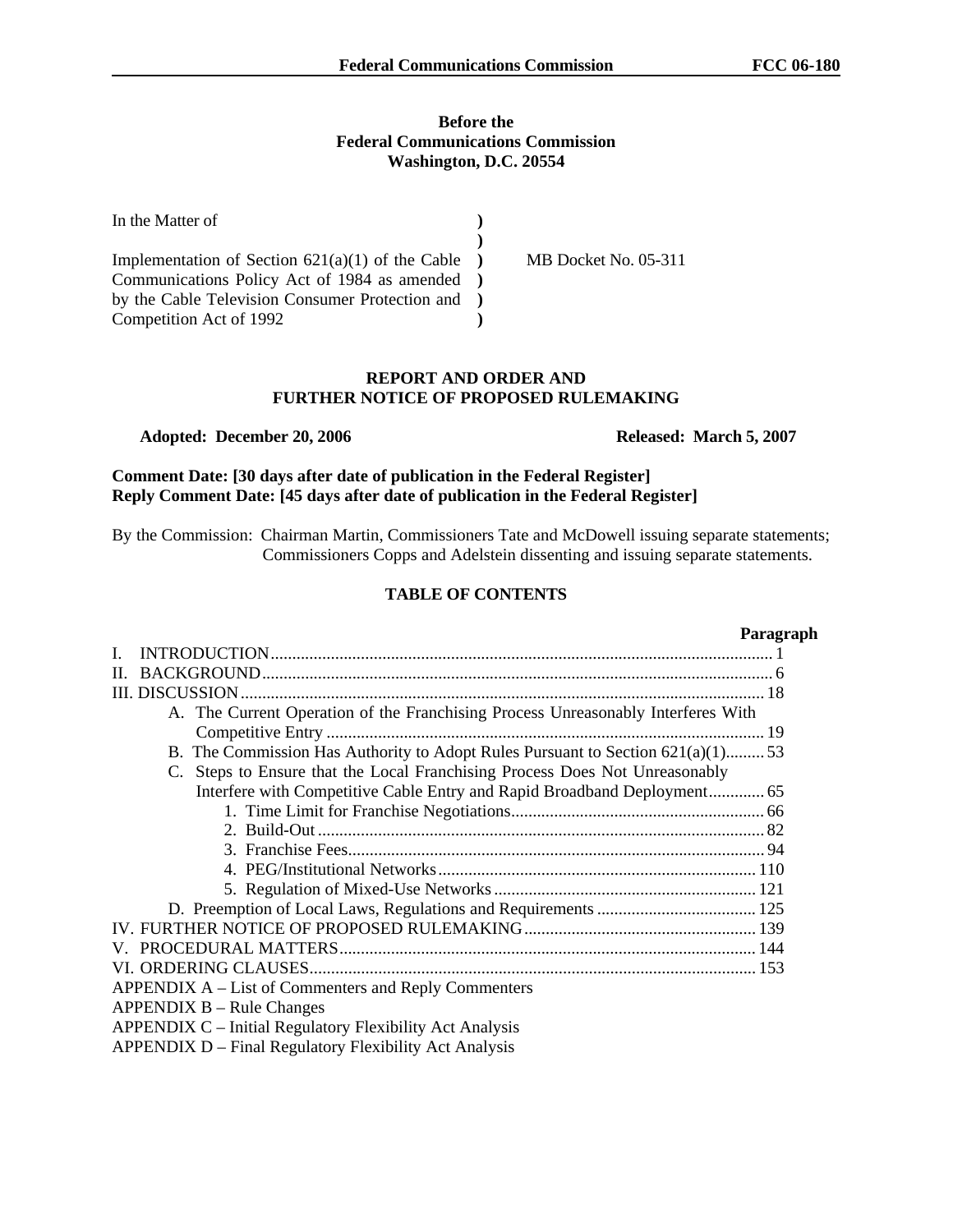### **I. INTRODUCTION**

1. In this Report and Order ("*Order*"), we adopt rules and provide guidance to implement Section  $621(a)(1)$  of the Communications Act of 1934, as amended (the "Communications Act"), which prohibits franchising authorities from unreasonably refusing to award competitive franchises for the provision of cable services.<sup>1</sup> We find that the current operation of the local franchising process in many jurisdictions constitutes an unreasonable barrier to entry that impedes the achievement of the interrelated federal goals of enhanced cable competition and accelerated broadband deployment.<sup>2</sup> We further find that Commission action to address this problem is both authorized and necessary. Accordingly, we adopt measures to address a variety of means by which local franchising authorities, i.e., county- or municipallevel franchising authorities ("LFAs"), are unreasonably refusing to award competitive franchises. We anticipate that the rules and guidance we adopt today will facilitate and expedite entry of new cable competitors into the market for the delivery of video programming, $3$  and accelerate broadband deployment consistent with our statutory responsibilities.

l

 $1$  47 U.S.C. § 541(a)(1).

<sup>&</sup>lt;sup>2</sup> While there is a sufficient record before us to generally determine what constitutes an "unreasonable refusal to award an additional competitive franchise" at the local level under Section  $621(a)(1)$ , we do not have sufficient information to make such determinations with respect to franchising decisions where a state is involved, either by issuing franchises at the state level or enacting laws governing specific aspects of the franchising process. We therefore expressly limit our findings and regulations in this *Order* to actions or inactions at the local level where a state has not specifically circumscribed the LFA's authority. In light of the differences between the scope of franchises issued at the state level and those issued at the local level, we do not address the reasonableness of demands made by state level franchising authorities, such as Hawaii, which may need to be evaluated by different criteria than those applied to the demands of local franchising authorities. Additionally, what constitutes an unreasonable period of time for a state level franchising authority to take to review an application may differ from what constitutes an unreasonable period of time at the local level. Moreover, as discussed *infra*, many states have enacted comprehensive franchise reform laws designed to facilitate competitive entry. Some of these laws allow competitive entrants to obtain statewide franchises while others establish a comprehensive set of statewide parameters that cabin the discretion of LFAs. *Compare* TEX. UTIL. CODE ANN. §§ 66.001-66.017 *with* VA. CODE ANN. §§ 15.2-2108.19 et seq. In light of the fact that many of these laws have only been in effect for a short period of time, and we do not have an adequate record from those relatively few states that have had statewide franchising for a longer period of time to draw general conclusions with respect to the operation of the franchising process where there is state involvement, we lack a sufficient record to evaluate whether and how such state laws may lead to unreasonable refusals to award additional competitive franchises. As a result, our *Order* today only addresses decisions made by county- or municipal-level franchising authorities. *See U.S. Cellular Corp. v. FCC*, 254 F.3d 78, 86 (D.C. Cir. 2001) ("agencies need not address all problems in one fell swoop") (citations and internal quotation marks omitted); *Personal Watercraft Industry Assoc. v. Dept. of Commerce,* 48 F.3d 540, 544 (D.C. Cir. 1995) ("An agency does not have to 'make progress on every front before it can make progress on any front.') (quoting *United States v. Edge Broadcasting Co*., 509 U.S. 418, 434 (1993)); *National Association of Broadcasters v. FCC,* 740 F.2d 1190, 1207 (D.C. Cir. 1984) ("[A]gencies, while entitled to less deference than Congress, nonetheless need not deal in one fell swoop with the entire breadth of a novel development; instead, 'reform may take place one step at a time, addressing itself to the phase of the problem which seems most acute to the [regulatory] mind.'") (citations and internal quotation marks omitted, alteration in original). Moreover, it does not address any aspect of an LFA's decision-making to the extent that such aspect is specifically addressed by state law. For example, the state of Massachusetts provides LFAs with 12 months from the date of their decision to begin the licensing process to approve or deny a franchise application. 207 Mass. Code Regs. 3.02 (2006). These laws are not addressed by this decision. Consequently, unless otherwise stated, references herein to "the franchising process" or "franchising" refer solely to processes controlled by county- or municipal-level franchising authorities, including but not limited to the ultimate decision to award a franchise.

<sup>&</sup>lt;sup>3</sup> References throughout this *Order* to "video programming" or "video services" are intended to mean cable services.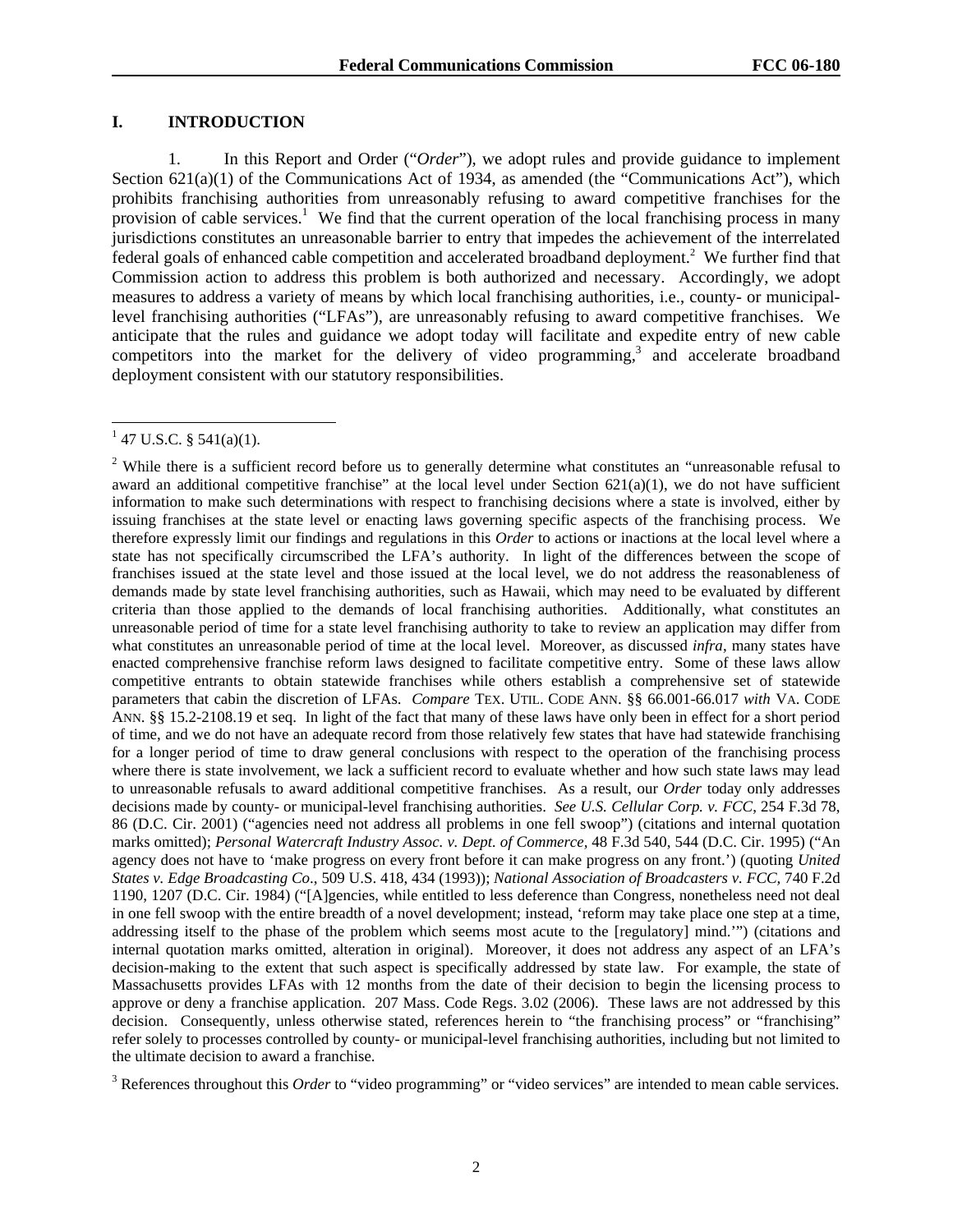2. New competitors are entering markets for the delivery of services historically offered by monopolists: traditional phone companies are primed to enter the cable market, while traditional cable companies are competing in the telephony market. Ultimately, both types of companies are projected to offer customers a "triple play" of voice, high-speed Internet access, and video services over their respective networks. We believe this competition for delivery of bundled services will benefit consumers by driving down prices and improving the quality of service offerings. We are concerned, however, that traditional phone companies seeking to enter the video market face unreasonable regulatory obstacles, to the detriment of competition generally and cable subscribers in particular.

3. The Communications Act sets forth the basic rules concerning what franchising authorities may and may not do in evaluating applications for competitive franchises. Despite the parameters established by the Communications Act, however, operation of the franchising process has proven far more complex and time consuming than it should be, particularly with respect to facilitiesbased telecommunications and broadband providers that already have access to rights-of-way. New entrants have demonstrated that they are willing and able to upgrade their networks to provide video services, but the current operation of the franchising process at the local level unreasonably delays and, in some cases, derails these efforts due to LFAs' unreasonable demands on competitive applicants. These delays discourage investment in the fiber-based infrastructure necessary for the provision of advanced broadband services, because franchise applicants do not have the promise of revenues from video services to offset the costs of such deployment. Thus, the current operation of the franchising process often not only contravenes the statutory imperative to foster competition in the multichannel video programming distribution ("MVPD") market, but also defeats the congressional goal of encouraging broadband deployment.

4. In light of the problems with the current operation of the franchising process, we believe that it is now appropriate for the Commission to exercise its authority and take steps to prevent LFAs from unreasonably refusing to award competitive franchises. We have broad rulemaking authority to implement the provisions of the Communications Act, including Title VI generally and Section  $621(a)(1)$ in particular. In addition, Section 706 of the Telecommunications Act of 1996 directs the Commission to encourage broadband deployment by removing barriers to infrastructure investment, and the U.S. Court of Appeals for the District of Columbia Circuit has held that the Commission may fashion its rules to fulfill the goals of Section  $706<sup>4</sup>$ 

5. To eliminate the unreasonable barriers to entry into the cable market, and to encourage investment in broadband facilities, we: (1) find that an LFA's failure to issue a decision on a competitive application within the time frames specified herein constitutes an unreasonable refusal to award a competitive franchise within the meaning of Section 621(a)(1); (2) find that an LFA's refusal to grant a competitive franchise because of an applicant's unwillingness to agree to unreasonable build-out mandates constitutes an unreasonable refusal to award a competitive franchise within the meaning of Section  $621(a)(1)$ ; (3) find that unless certain specified costs, fees, and other compensation required by LFAs are counted toward the statutory 5 percent cap on franchise fees, demanding them could result in an unreasonable refusal to award a competitive franchise; (4) find that it would be an unreasonable refusal to award a competitive franchise if the LFA denied an application based upon a new entrant's refusal to undertake certain obligations relating to public, educational, and government ("PEG") and institutional networks ("I-Nets") and (5) find that it is unreasonable under Section  $621(a)(1)$  for an LFA to refuse to grant a franchise based on issues related to non-cable services or facilities. Furthermore, we preempt local laws, regulations, and requirements, including level-playing-field provisions, to the extent they permit LFAs to impose greater restrictions on market entry than the rules adopted herein. We also adopt

l

<sup>4</sup> *See USTA v. FCC*, 359 F.3d 554, 579-80 (D.C. Cir. 2004).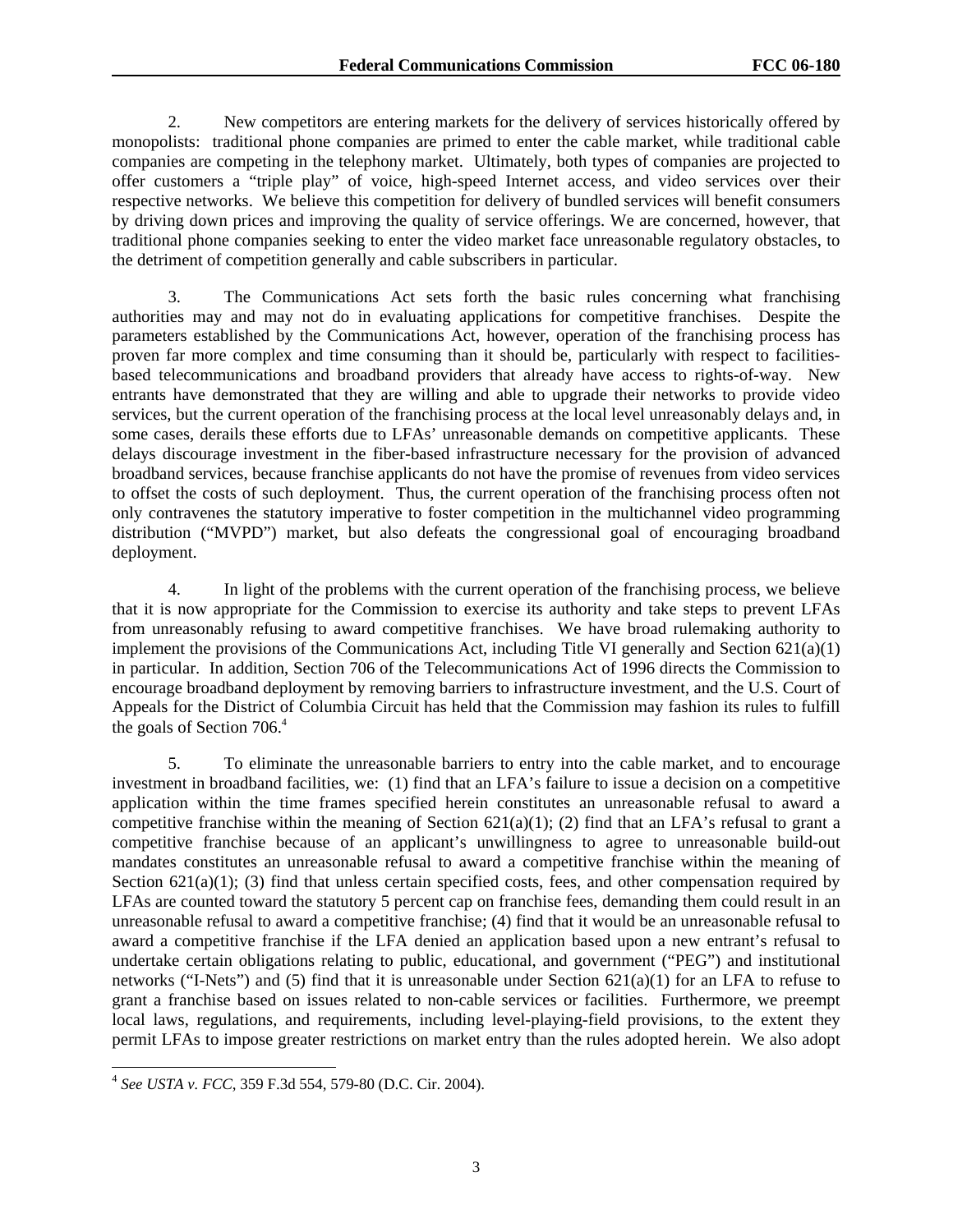a Further Notice of Proposed Rulemaking ("FNPRM") seeking comment on how our findings in this *Order* should affect existing franchisees. In addition, the FNPRM asks for comment on local consumer protection and customer service standards as applied to new entrants.

## **II. BACKGROUND**

l

6. **Section 621.** Any new entrant seeking to offer "cable service"<sup>5</sup> as a "cable operator"<sup>6</sup> becomes subject to the requirements of Title VI. Section 621 of Title VI sets forth general cable franchise requirements. Subsection (b)(1) of Section 621 prohibits a cable operator from providing cable service in a particular area without first obtaining a cable franchise,<sup>7</sup> and subsection (a)(1) grants to franchising authorities the power to award such franchises.<sup>8</sup>

7. The initial purpose of Section 621(a)(1), which was added to the Communications Act by the Cable Communications Policy Act of 1984 (the "1984 Cable Act"),<sup>9</sup> was to delineate the role of LFAs in the franchising process.<sup>10</sup> As originally enacted, Section  $621(a)(1)$  simply stated that "[a] franchising authority may award, in accordance with the provisions of this title, 1 or more franchises within its jurisdiction."<sup>11</sup> A few years later, however, the Commission prepared a report to Congress on the cable industry pursuant to the requirements of the 1984 Cable Act.<sup>12</sup> In that Report, the Commission concluded

<sup>7</sup> 47 U.S.C. § 541(b)(1) ("Except to the extent provided in paragraph (2) and subsection (f), a cable operator may not provide cable service without a franchise.").

<sup>9</sup> Cable Communications Policy Act of 1984, Pub. L No. 98-549, 98 Stat. 2779.

<sup>11</sup> Cable Communications Policy Act of 1984, Pub. L. No. 98-549, 98 Stat. 2779,  $\frac{8}{2}$  621 (1984).

<sup>&</sup>lt;sup>5</sup> Section 602(6) of the Communications Act, 47 U.S.C. § 522(6) (defining "cable service" as "(A) the one-way transmission to subscribers of (i) video programming, or (ii) other programming service, and (B) subscriber interaction, if any, which is required for the selection or use of such video programming or other programming service").

<sup>&</sup>lt;sup>6</sup> Section 602(5) of the Communications Act, 47 U.S.C. § 522(5) (defining "cable operator" as "any person or group of persons (A) who provides cable service over a cable system and directly or through one or more affiliates owns a significant interest in a cable system, or (B) who otherwise controls or is responsible for, through any arrangement, the management and operation of such a cable system").

 $8$  47 U.S.C. § 541(a)(1) (stating that "[a] franchising authority may award, in accordance with the provisions of this title, 1 or more franchises within its jurisdiction"). A "franchising authority" is defined to mean "any governmental entity empowered by Federal, State, or local law to grant a franchise." Section 602(10) of the Communications Act, 47 U.S.C. § 522(10). As noted above, references herein to "local franchising authorities" or "LFAs" mean only the county or municipal governmental entities empowered to grant franchises.

<sup>10</sup> *See*, *e.g.*, H.R. REP. NO. 98-934, at 19 (1984) ("[The 1984 Cable Act] establishes a national policy that clarifies the current system of local, state and federal regulation of cable television. This policy continues reliance on the local franchising process as the primary means of cable television regulation, while defining and limiting the authority that a franchising authority may exercise through the franchise process. … [This legislation] will preserve the critical role of municipal governments in the franchise process, while providing appropriate deregulation in certain respects to the provision of cable service."); *id*. at 24 ("It is the Committee's intent that the franchise process take place at the local level where city officials have the best understanding of local communications needs and can require cable operators to tailor the cable system to meet those needs. However, if that process is to further the purposes of this legislation, the provisions of these franchises, and the authority of the municipal governments to enforce these provisions, must be based on certain important uniform federal standards that are not continually altered by Federal, state and local regulation.").

<sup>12</sup> *See generally Competition, Rate Deregulation and the Commission's Policies Relating to the Provision of Cable Television Service*, 5 FCC Rcd 4962 (1990) ("Report").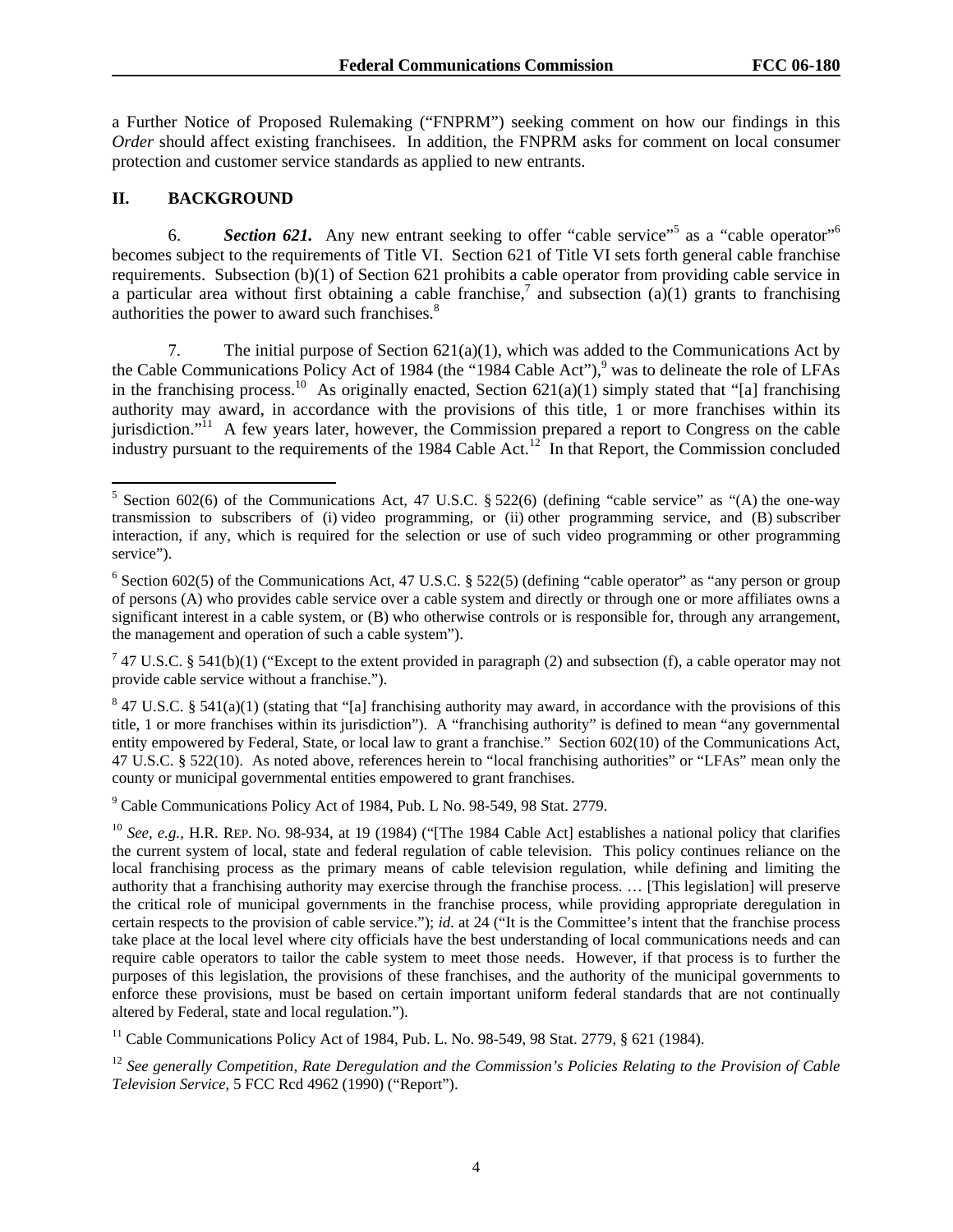that in order "[t]o encourage more robust competition in the local video marketplace, the Congress should … forbid local franchising authorities from unreasonably denying a franchise to potential competitors who are ready and able to provide service."<sup>13</sup>

8. In response,<sup>14</sup> Congress revised Section  $621(a)(1)$  through the Cable Television Consumer Protection and Competition Act of 1992 (the "1992 Cable Act")<sup>15</sup> to read as follows: "A franchising authority may award, in accordance with the provisions of this title, 1 or more franchises within its jurisdiction; except that a franchising authority may not grant an exclusive franchise and *may* not unreasonably refuse to award an additional competitive franchise."<sup>16</sup> In the Conference Report on the legislation, Congress found that competition in the cable industry was sorely lacking:

> For a variety of reasons, including local franchising requirements and the extraordinary expense of constructing more than one cable television system to serve a particular geographic area, most cable television subscribers have no opportunity to select between competing cable systems. Without the presence of another multichannel video programming distributor, a cable system faces no local competition. The result is undue market power for the cable operator as compared to that of consumers and video programmers.<sup>17</sup>

To address this problem, Congress abridged local government authority over the franchising process to promote greater cable competition:

> Based on the evidence in the record taken as a whole, it is clear that there are benefits from competition between two cable systems. Thus, the Committee believes that local franchising authorities should be encouraged to award second franchises. Accordingly, [the 1992 Cable Act] as reported, prohibits local franchising authorities from unreasonably refusing to grant second franchises. $^{18}$

l

<sup>&</sup>lt;sup>13</sup> *Id.* at 4974; see also id. at 5012 ("This Commission is convinced that the most effective method of promoting the interests of viewers or consumers is through the free play of competitive market forces."). The Report also recommended that Congress "prohibit franchising rules whose intent or effect is to create unreasonable barriers to the entry of potential competing multichannel video providers," "limit local franchising requirements to appropriate governmental interests (*e.g.*, public health and safety, repair and good condition of public rights-of-way, and the posting of an appropriate construction bond)," and "permit competitors to enter a market pursuant to an initial, timelimited suspension of any 'universal [build-out]' obligation." *Id*.

<sup>&</sup>lt;sup>14</sup> *See* H.R. REP. NO. 102-628, at 47 (1992) ("The Commission recommended that Congress, in order to encourage more robust competition in the local video marketplace, prevent local franchising authorities from unreasonably denying a franchise to potential competitors who are ready and able to provide service."). The Commission has previously recognized that "Congress incorporated the Commission's recommendations in the 1992 Cable Act by amending § 621(a)(1) of the Communications Act." *Implementation of Section 19 of the Cable Television Consumer Protection and Competition Act of 1992 (Annual Assessment of the Status of Competition in the Market for the Delivery of Video Programming)*, 9 FCC Rcd 7442, 7469 (1994).

<sup>&</sup>lt;sup>15</sup> Cable Television Consumer Protection and Competition Act of 1992, Pub. L. No. 102-385, 106 Stat. 1460.

<sup>&</sup>lt;sup>16</sup> 47 U.S.C. § 541(a)(1) (emphasis added).

<sup>17</sup> H.R. CONF. REP. NO. 102-862, at 1231 (1992).

<sup>&</sup>lt;sup>18</sup> S. REP. No. 102-92, at 47 (1991).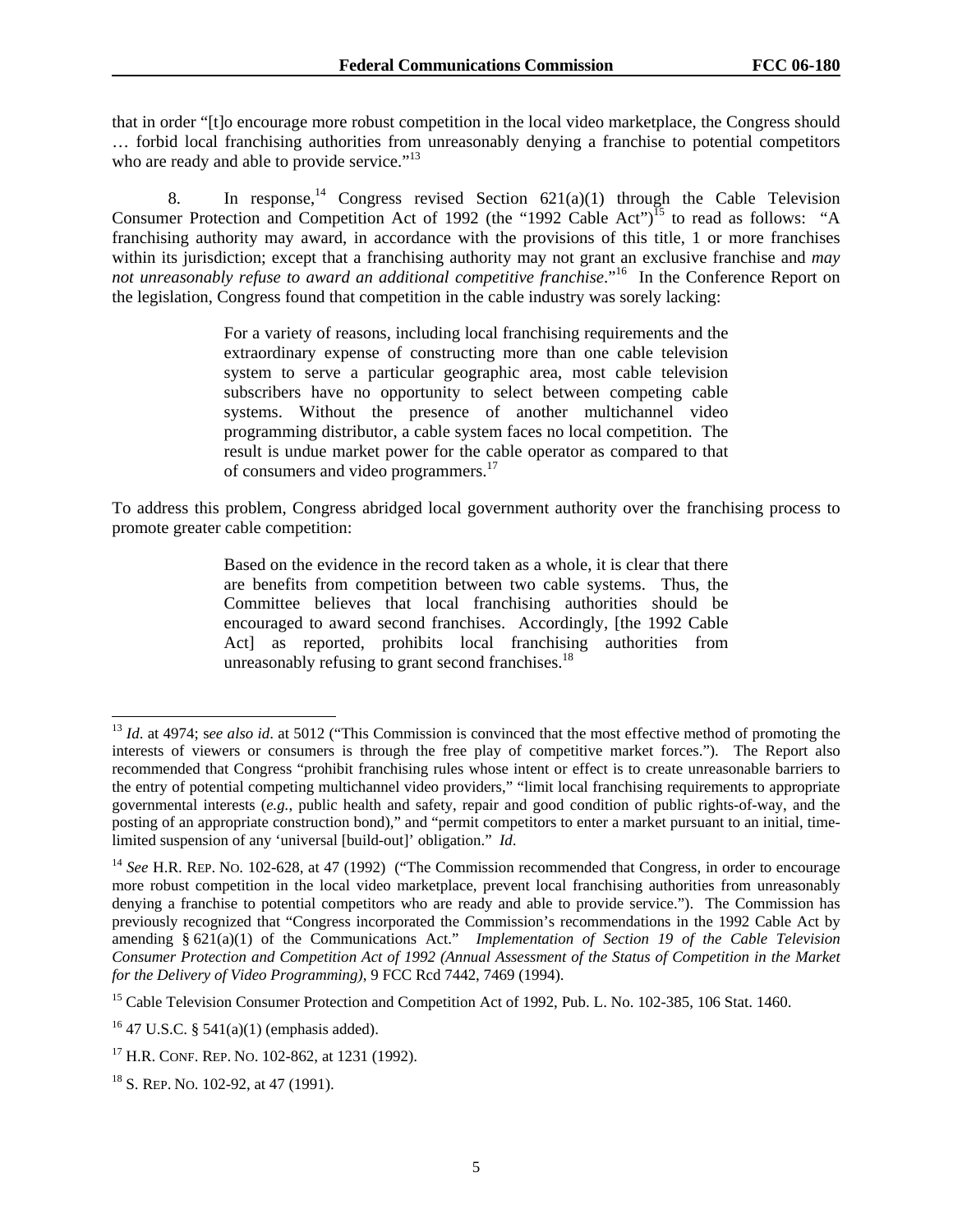As revised, Section 621(a)(1) establishes a clear, federal-level limitation on the authority of LFAs in the franchising process in order to "promote the availability to the public of a diversity of views and information through cable television and other video distribution media," and to "rely on the marketplace, to the maximum extent feasible, to achieve that availability."<sup>19</sup> Congress further recognized that increased competition in the video programming industry would curb excessive rate increases and enhance customer service, two areas in particular which Congress found had deteriorated because of the monopoly power of cable operators brought about, at least in part, by the local franchising process.<sup>20</sup>

9. In 1992, Congress also revised Section  $621(a)(1)$  to provide that "[a]ny applicant whose application for a second franchise has been denied by a final decision of the franchising authority may appeal such final decision pursuant to the provisions of section 635.<sup>"21</sup> Section 635, in turn, states that "[a]ny cable operator adversely affected by any final determination made by a franchising authority under section  $621(a)(1)$  ... may commence an action within 120 days after receiving notice of such determination" in federal court or a state court of general jurisdiction.<sup>22</sup> Congress did not, however, provide an explicit judicial remedy for other forms of unreasonable refusals to award competitive franchises, such as an LFA's refusal to act on a pending franchise application within a reasonable time period.

10. *The Local Franchising NPRM.* Notwithstanding the limitation imposed on LFAs by Section 621(a)(1), prior to commencement of this proceeding, the Commission had seen indications that the current operation of the franchising process still serves as an unreasonable barrier to entry<sup>23</sup> for potential new cable entrants into the MVPD market.<sup>24</sup> In November 2005, the Commission issued a Notice of Proposed Rulemaking ("*Local Franchising NPRM*") to determine whether LFAs are unreasonably refusing to award competitive franchises and thereby impeding achievement of the statute's goals of increasing competition in the delivery of video programming and accelerating broadband deployment.

11. The Commission sought comment on the current environment in which new cable entrants attempt to obtain competitive cable franchises. For example, the Commission requested input on

 $21$  47 U.S.C. § 541(a)(1).

 $22$  47 U.S.C. § 555(a).

l <sup>19</sup> *Id.* 

 $^{20}$  S. REP. No. 102-92, at 9 (quoting members of the cable industry who acknowledged that "because the franchise" limits the customers to a single provider in the market, other 'customer-oriented' intangibles relating to the expectation of future patronage do not exist for a cable system. There is a goodwill in a monopoly. Customers return, not because of any sense of satisfaction with the monopolist, but rather because they have no other choices"); *see also id*. at 3-9, 13-14, 20-21.

<sup>&</sup>lt;sup>23</sup> See Implementation of Section  $62I(a)(1)$  of the Cable Communications Policy Act of 1984 as amended by the *Cable Television Consumer Protection and Competition Act of 1992*, 20 FCC Rcd 18581, 18584 (2005) ("*Local Franchising NPRM*") (citing comments of Alcatel, BellSouth, Broadcast Service Providers Assoc., and Consumers for Cable Choice, filed in MB Docket No. 05-255).

<sup>&</sup>lt;sup>24</sup> We refer herein to "new entrants," "new cable entrants," and "new cable competitors" interchangeably. Specifically, we intend these terms to describe entities that opt to offer "cable service" over a "cable system" utilizing public rights-of-way, and thus are defined under the Communications Act as "cable operator[s]" that must obtain a franchise. Although we recognize that there are numerous other ways to enter the MVPD market (*e.g.*, direct broadcast satellite ("DBS"), wireless cable, private cable), our actions in this proceeding relate to our authority under Section  $621(a)(1)$  of the Communications Act, and thus are limited to competitive entrants seeking to obtain cable franchises.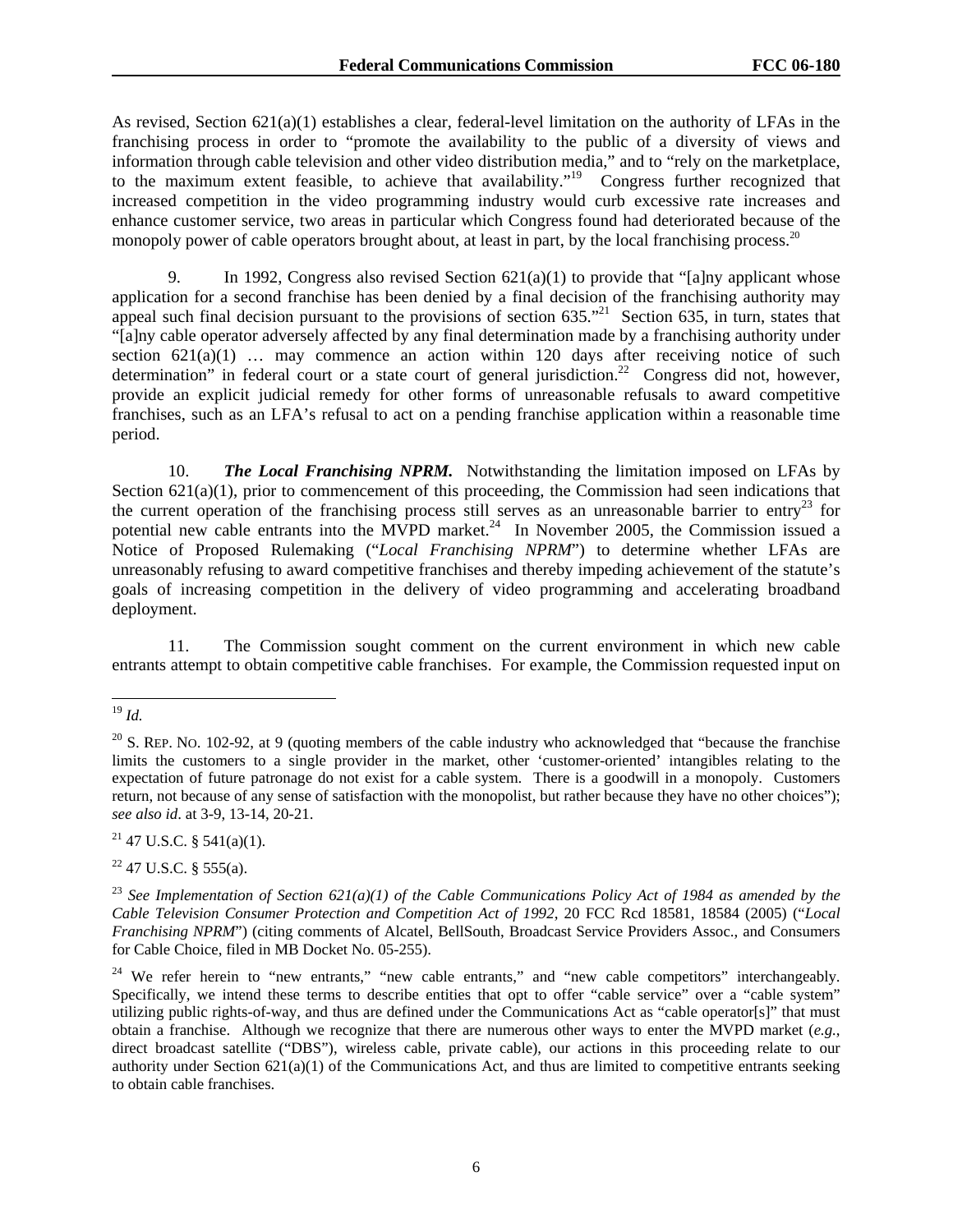the number of: (a) LFAs in the United States; (b) competitive franchise applications filed to date;  $^{25}$  and (c) ongoing franchise negotiations.<sup>26</sup> To determine whether the current operation of the franchising process discourages competition and broadband deployment, the Commission also sought information regarding, among other things:

- how much time, on average, elapses between the date a franchise application is filed and the date an LFA acts on the application, and during that period, how much time is spent in active negotiations; $^{27}$
- whether to establish a maximum time frame for an LFA to act on an application for a competitive franchise: $28$
- whether "level-playing-field" mandates, which impose on new entrants terms and conditions identical to those in the incumbent cable operator's franchise, constitute unreasonable barriers to entry; $^{29}$
- whether build-out requirements *(i.e., requirements that a franchisee deploy cable service to* parts or all of the franchise area within a specified period of time) are creating unreasonable barriers to competitive entry; $30$
- specific examples of any monetary or in-kind LFA demands unrelated to cable services that could be adversely affecting new entrants' ability to obtain franchises; $31$  and
- whether current procedures or requirements are appropriate for any cable operator, including incumbent cable operators. $32$

12. In the *Local Franchising NPRM*, we tentatively concluded that Section 621(a)(1) empowers the Commission to adopt rules to ensure that the franchising process does not unduly interfere with the ability of potential competitors to provide video programming to consumers.<sup>33</sup> Accordingly, the Commission sought comment on how it could best remedy any problems with the current franchising process.<sup>34</sup>

l

<sup>27</sup> *Id.*

<sup>28</sup> *Id.* at 18591.

<sup>29</sup> *Id.* at 18588.

 $\frac{30}{1}$ *Id.* at 18592.

<sup>33</sup> *Id.* at 18590.

<sup>34</sup> *Id.* at 18581.

<sup>25</sup> *Local Franchising NPRM*, 20 FCC Rcd at 18588.

 $^{26}$  *Id.* 

<sup>&</sup>lt;sup>31</sup> *Id. See also* Comments of Verizon, MB Docket No. 05-255 at 12 (filed Sept. 19, 2005) (arguing that "[m]any local franchising authorities unfortunately view the franchising process as an opportunity to garner from a potential new video entrant concessions that are in no way related to video services or to the rationales for requiring franchises"). *See* Appendix A for a list of all commenters and reply commenters.

<sup>32</sup> *Local Franchising NPRM*, 20 FCC Rcd at 18592.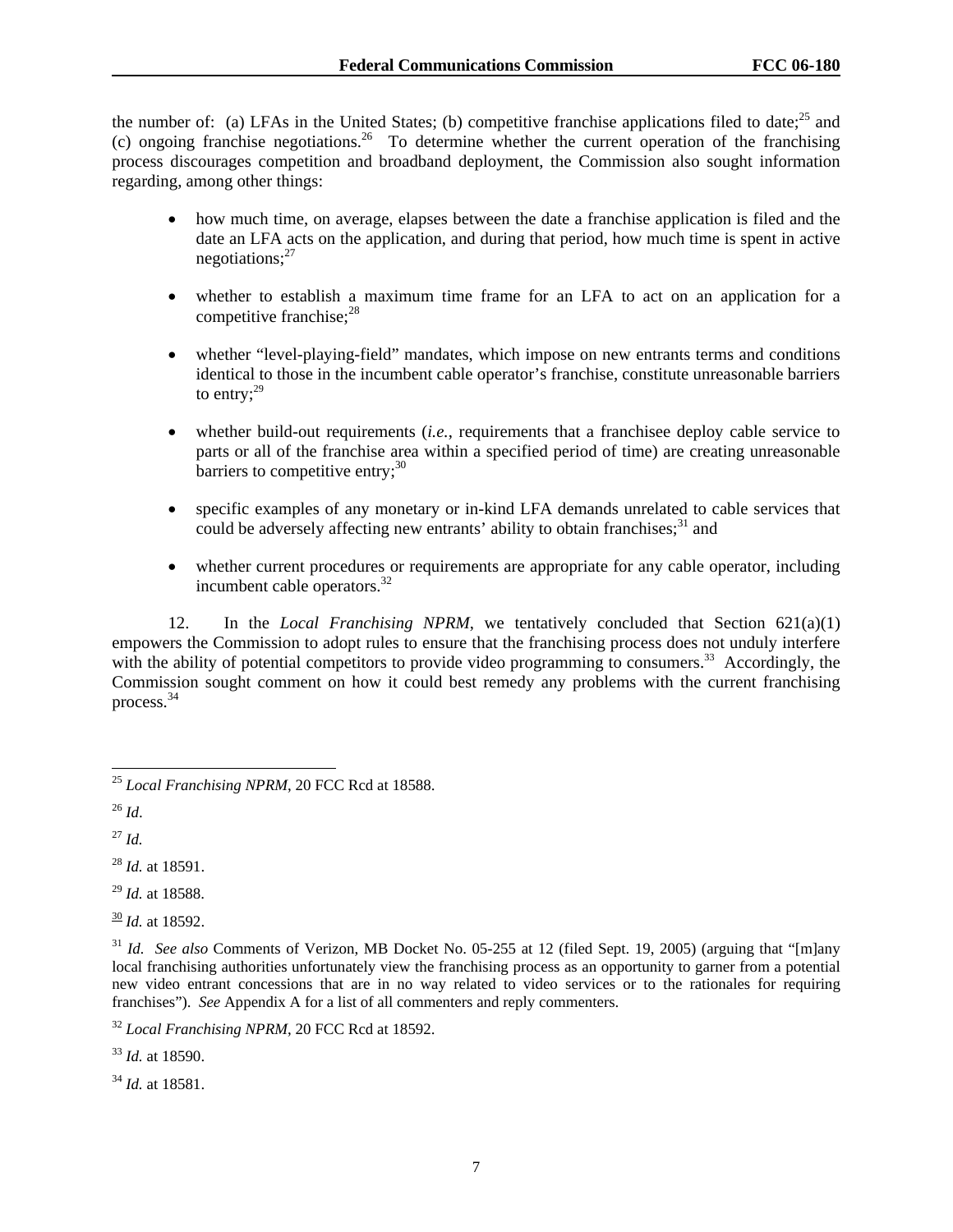13. The Commission also asked whether Section 706 provides a basis for the Commission to address barriers faced by would-be entrants to the video market.<sup>35</sup> Section 706 directs the Commission to encourage broadband deployment by utilizing "measures that promote competition … or other regulating methods that remove barriers to infrastructure investment."<sup>36</sup> Competitive entrants in the video market are, in large part, deploying new fiber-based facilities that allow companies to offer the "triple play" of voice, data, and video services. New entrants' video offerings thus directly affect their roll-out of new broadband services. Revenues from cable services are, in fact, a driver for broadband deployment. In light of that relationship, the Commission sought comment on whether it could take remedial action pursuant to Section 706.

14. *The Franchising Process.* The record in this proceeding demonstrates that the franchising process differs significantly from locality to locality. In most states, franchising is conducted at the local level, affording counties and municipalities broad discretion in deciding whether to grant a franchise.<sup>38</sup> Some counties and municipalities have cable ordinances that govern the structure of negotiations, while others may proceed on an applicant-by-applicant basis.<sup>39</sup> Where franchising negotiations are focused at the local level, some LFAs create formal or informal consortia to pool their resources and expedite competitive entry.40

15. To provide video services over a geographic area that encompasses more than one LFA, a prospective entrant must become familiar with all applicable regulations. This is a time-consuming and expensive process that has a chilling effect on competitors.<sup>41</sup> Verizon estimates, for example, that it will need 2,500-3,000 franchises in order to provide video services throughout its service area.<sup>42</sup> AT&T states

<sup>38</sup> *See, e.g.*, MD. ANN. CODE art. 23A § 2(b)(13); OR. CONST. ART. I, § 21 (2005); COLO. REV. STAT. ANN. § 30-35- 201 (West 2005). We also note that several states have adopted statutes governing the franchising process. For example, some states require public hearings or special elections. *See* League of Minnesota Cities ("LMC") Comments at 6-8, South Slope Comments at 6. Other states have laws limiting the range of issues that can be negotiated in a franchise. *See* Cablevision Comments at 12, LMC Comments at 15. As we discuss below, certain states have adopted new franchising laws that allow providers to apply for franchises through state franchising authorities ("SFAs"), and we note that lawmakers in those states adopted these new franchising laws to address the needs of the current marketplace. Furthermore, certain states have traditionally considered franchise applications at the state level. *See, e.g.*, HAW. REV. STAT. § 440G-4 (2006), CONN. GEN. STAT. ANN. § 16-331 (West 2006), VT. STAT. ANN. tit. 30, § 502 (2006). The record indicates that state level franchising may provide a practical solution to the problems that facilities-based entrants face when seeking to provide competitive services on a broader basis than county or municipal boundaries and seek to provide service in a significant number of franchise areas. *See, e.g.*, AT&T Reply at 21, 37, NTCA Comments at 10.

<sup>39</sup> *See, e.g.*, Mobile, Ala. Comments at 2 (discussing its Master Cable Services Regulatory Ordinance that was created to ensure all potential entrants were treated in a uniform manner); Ontario, Cal. Comments at 5-6 (discussing draft master ordinance that will ensure a "fair and equitable application process" for all new entrants).

<sup>40</sup> *See, e.g.*, MO-NATOA Comments at 8 ("some localities work together to franchise and manage rights-of-way"); MHRC Comments at 1 (MHRC is a consolidated regulatory authority for six Oregon localities).

<sup>41</sup> *See, e.g.*, Verizon Comments at 27, Att. A, para. 10, 59-75; BellSouth Comments at 2, 11; Letter from Jeffrey S. Lanning, Associate General Counsel, USTelecom, to Marlene H. Dortch, Secretary, Federal Communications Commission at 17-18 (July 28, 2006) ("USTelecom *Ex Parte*").

 $\overline{\phantom{a}}$ <sup>35</sup> *Id.* at 18590.

<sup>&</sup>lt;sup>36</sup> Section 706 of the Telecommunications Act of 1996, 47 U.S.C. § 157 nt.

<sup>37</sup> *See USTA v. FCC*, 359 F.3d 554, 580, 583 (D.C. Cir. 2004). *See also* USTelecom Comments at 15; TIA Comments at 16-17.

<sup>42</sup> Verizon Comments at 27, Att. A, para. 10.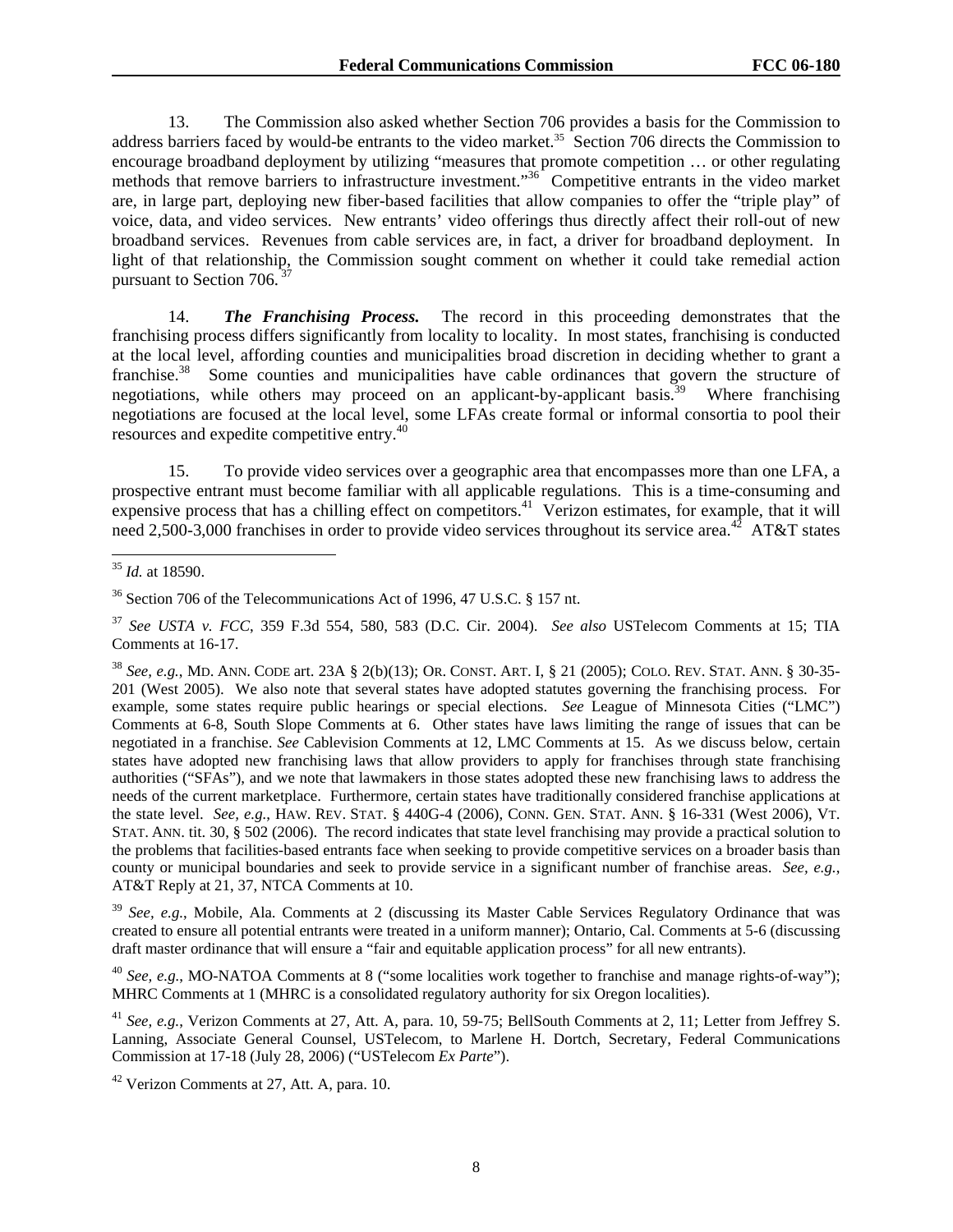that its Project Lightspeed deployment is projected to cover a geographic area that would encompass as many as 2,000 local franchise areas.<sup>43</sup> BellSouth estimates that there are approximately 1,500 LFAs within its service area.<sup>44</sup> Qwest's in-region territory covers a potential  $5,389$  LFAs.<sup>45</sup> While other companies are also considering competitive entry,<sup>46</sup> these estimates amply demonstrate the regulatory burden faced by competitors that seek to enter the market on a wide scale, a burden that is amplified when individual LFAs unreasonably refuse to grant competitive franchises.

16. A few states and municipalities recently have recognized the need for reform and have established expedited franchising processes for new entrants. Although these processes also vary greatly and thus are of limited help to new cable providers seeking to quickly enter the marketplace on a regional basis, they do provide more uniformity in the franchising process on an intrastate basis. These state level reforms appear to offer promise in assisting new entrants to more quickly begin offering consumers a competitive choice among cable providers. In 2005, the Texas legislature designated the Texas Public Utility Commission ("PUC") as the franchising authority for state-issued franchises, and required the PUC to issue a franchise within 17 business days after receipt of a completed application from an eligible applicant.47 In 2006, Indiana, Kansas, South Carolina, New Jersey, North Carolina, and California also passed legislation to streamline the franchising process by providing for expedited, state level grants of franchises.48 Virginia, by contrast, did not establish statewide franchises but mandated uniform time frames for negotiations, public hearings, and ultimate franchise approval at the local level. In particular, a "certificated provider of telecommunications service" with existing authority to use public rights-of-way is authorized to provide video service within 75 days of filing a request to negotiate with each individual LFA.<sup>49</sup> Similarly, Michigan recently enacted legislation that streamlines the franchise application process, establishes a 30-day timeframe within which an LFA must make a decision, and eliminates build-out requirements.<sup>50</sup>

17. In some states, however, franchise reform efforts launched in recent months have failed. For example, in Florida, bills that would have allowed competitive providers to enter the market with a permit from the Office of the Secretary of State, and contained no build-out or service delivery schedules, died in committee.<sup>51</sup> In Louisiana, the Governor vetoed a bill that would have created a state franchise

-

<sup>43</sup> AT&T Comments at 17.

<sup>44</sup> BellSouth Comments at 11.

<sup>45</sup> Qwest Comments at 14.

<sup>46</sup> *See* BSPA Comments at 1-2; Cavalier Telephone Comments at 2; South Slope Comments at 2; Cincinnati Bell Comments at 1; Hawaiian Telcom Comments at 1; Minnesota Telecom Alliance Comments at 2. In addition to video services, many of these new entrants also intend to provide broadband services. *See, e.g.*, Verizon Comments at i; BSPA Comments at 1; Cavalier Telephone Comments at 2.

<sup>&</sup>lt;sup>47</sup> TEX. UTIL. CODE ANN. §§ 66.001, 66.003. Holders of these franchises are required to pay franchise fees, comply with customer service standards, and provide the capacity for PEG access channels that a municipality has activated under the incumbent cable operator's franchise agreement. *Id.* at §§ 66.005, 66.006, 66.008, 66.009, 66.014. Franchisees are not required to comply with any build-out requirements, but they are prohibited from denying service to any area based on the income level of that area. *Id.* at § 66.007.

<sup>48</sup> IND. CODE § 8-1-34-16 (2006); 2006 Kan. Sess. Laws 93 (codified at KAN. STAT. ANN. § 17-1902); S.C. CODE ANN. § 58-12-310 et seq. (2006); Assemb., No. 804, 212th Leg. (N.J. 2006); 2006 N.C. Sessions Laws 151 (to be codified 1/1/2007 at N.C. GEN STAT. ANN. § 66-351 (West 2006); CAL. PUB. UTIL. CODE § 401, et seq.;.

<sup>49</sup> VA. CODE ANN. § 15.2-2108.1:1 et seq.

<sup>50 2006</sup> Mich. Pub. Acts 480.

<sup>51</sup> S 1984, 2006 Sess. (Fla. 2006), HB 1199, 2006 Sess. (Fla. 2006).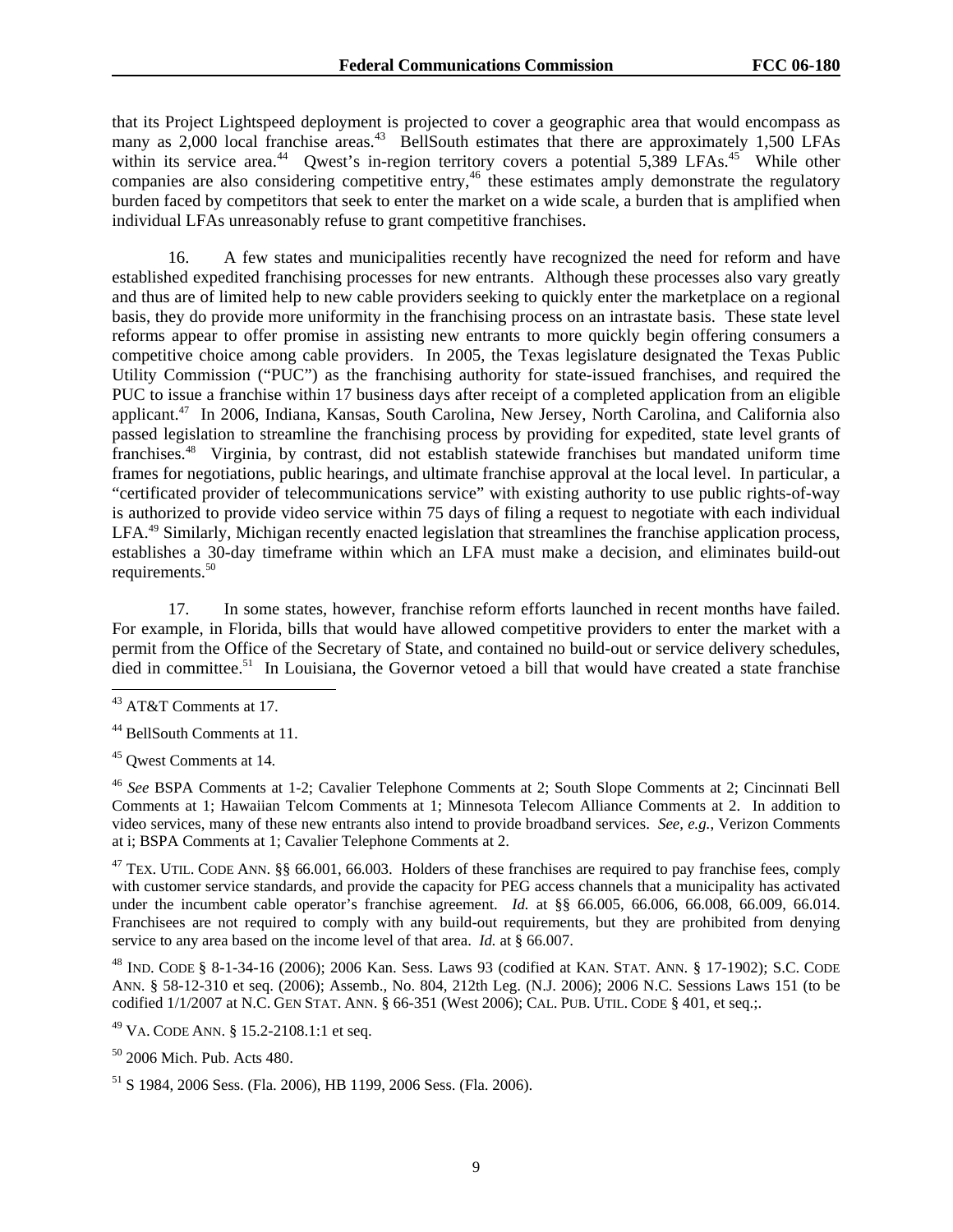structure, provided for automatic grant of an application 45 days after filing, and contained no build-out requirements.52 In Maine, a bill that would have replaced municipal franchises with state franchises was withdrawn.<sup>53</sup> Finally, a Missouri bill that would have given the Public Service Commission the authority to grant franchises and would have prohibited local franchising died in committee. 54

# **III. DISCUSSION**

18. Based on the voluminous record in this proceeding, which includes comments filed by new entrants, incumbent cable operators, LFAs, consumer groups, and others, we conclude that the current operation of the franchising process can constitute an unreasonable barrier to entry for potential cable competitors, and thus justifies Commission action. We find that we have authority under Section  $621(a)(1)$  to address this problem by establishing limits on LFAs' ability to delay, condition, or otherwise "unreasonably refuse to award" competitive franchises. We find that we also have the authority to consider the goals of Section 706 in addressing this problem under Section  $621(a)(1)$ . We believe that, absent Commission action, deployment of competitive video services by new cable entrants will continue to be unreasonably delayed or, at worst, derailed. Accordingly, we adopt incremental measures directed to LFA-controlled franchising processes, as described in detail below. We anticipate that the rules and guidance we adopt today will facilitate and expedite entry of new cable competitors into the market for the delivery of multichannel video programming and thus encourage broadband deployment.

# **A. The Current Operation of the Franchising Process Unreasonably Interferes With Competitive Entry**

19. Most communities in the United States lack cable competition, which would reduce cable rates and increase innovation and quality of service.<sup>55</sup> Although LFAs adduced evidence that they have granted some competitive franchises,  $56$  and competitors acknowledge that they have obtained some franchises,57 the record includes only a few hundred examples of competitive franchises, many of which were obtained after months of unnecessary delay. In the vast majority of communities, cable competition simply does not exist.

l 52 HB 699, 2006 Reg. Sess. (La. 2006).

<sup>53</sup> LR 2800, 2006 Leg., 2d. Reg. Sess. (Me. 2005).

<sup>54</sup> SB 816, 2006 Sess. (Mo. 2006).

<sup>55</sup> *See Local Franchising NPRM*, 20 FCC Rcd at 18588.

<sup>&</sup>lt;sup>56</sup> For example, in Michigan, a number of LFAs have granted competitive franchises to local telecommunications companies. *See* Ada Township, *et al.*, Comments at 18-26. Vermont has granted franchises to competitive operators in Burlington, Newport, Berlin, Duxbury, Stowe, and Moretown. VPSB Comments at 5. Mt. Hood Cable Regulatory Commission ("MHRC"), a consolidated regulatory authority for six Oregon localities, has negotiated franchises with cable overbuilders, although those companies ultimately were unable to deploy service. MHRC Comments at 20-21. Similarly, the City of Los Angeles has granted two competitive franchises, but each of the competitors went out of business shortly after negotiating the franchise. City of Los Angeles Comments at 15; *see also* San Diego County, Cal. Comments at 4. Miami-Dade has granted 11 franchises to six providers, and currently is considering the application of another potential entrant. Miami-Dade Comments at 1-2. New Jersey has granted five competitive franchises, but only two ultimately provided service to customers. NJBPU Comments at 3. *See also, e.g.*, AT&T Reply Comments at 11-13; Chicago, Ill. Comments at 2-3; City of Charlotte and Mecklenburg County, N.C. Comments at 12-13; Henderson, Nev. Comments at 5.

<sup>57</sup> For example, Verizon has obtained franchises covering approximately 200 franchise areas. *See* http://newscenter.verizon.com/press-releases/verizon/2006/verizon-to-bring-western.html.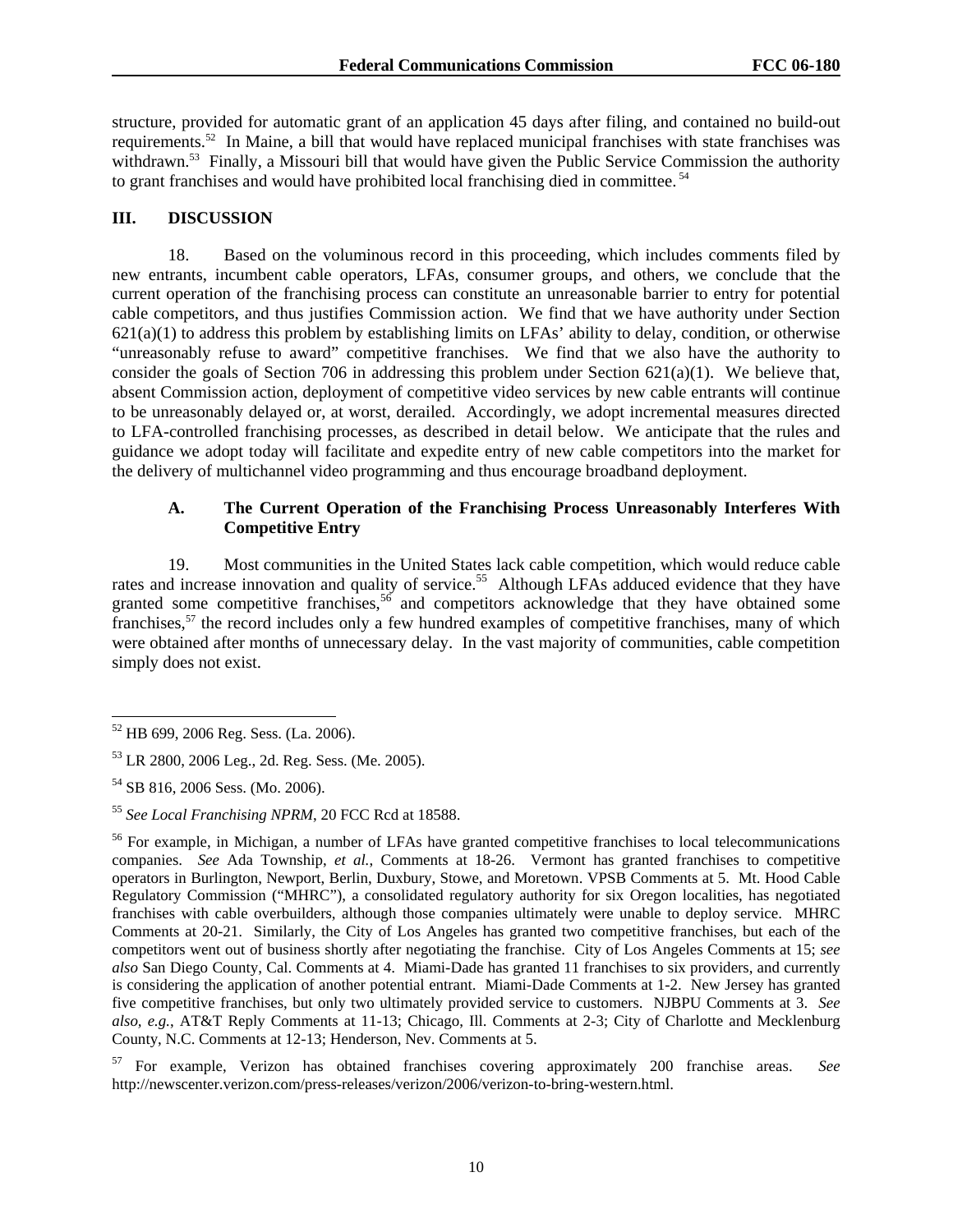20. The dearth of competition is due, at least in part, to the franchising process.<sup>58</sup> The record demonstrates that the current operation of the franchising process unreasonably prevents or, at a minimum, unduly delays potential cable competitors from entering the MVPD market.<sup>59</sup> Numerous commenters have adduced evidence that the current operation of the franchising process constitutes an unreasonable barrier to entry. Regulatory restrictions and conditions on entry shield incumbents from competition and are associated with various economic inefficiencies, such as reduced innovation and distorted consumer choices.<sup>60</sup> We recognize that some LFAs have made reasonable efforts to facilitate competitive entry into the video programming market. We also recognize that recent state level reforms have the potential to streamline the process to a noteworthy degree. We find, though, that the current operation of the local franchising process often is a roadblock to achievement of the statutory goals of enhancing cable competition and broadband deployment.

21. Commenters have identified six factors that stand in the way of competitive entry. They are: (1) unreasonable delays by LFAs in acting on franchise applications; (2) unreasonable build-out requirements imposed by LFAs; (3) LFA demands unrelated to the franchising process; (4) confusion concerning the meaning and scope of franchise fee obligations; (5) unreasonable LFA demands for PEG channel capacity and construction of I-Nets; and (6) level-playing-field requirements set by LFAs. We address each factor below.

22. *LFA Delays in Acting on Franchise Applications***.** The record demonstrates that unreasonable delays in the franchising process have obstructed and, in some cases, completely derailed attempts to deploy competitive video services. Many new entrants have been subjected to lengthy, costly, drawn-out negotiations that, in many cases, are still ongoing. The FTTH Council cited a report by an investment firm that, on average, the franchising process, as it currently operates, delays entry by 8-16 months.<sup>61</sup> The record generally supports that estimate. For example, Verizon had 113 franchise negotiations underway as of the end of March 2005. By the end of March 2006, LFAs had granted only 10 of those franchises. In other words, more than 90% of the negotiations were not completed within one year.<sup>62</sup> Verizon noted that delays are often caused by mandatory waiting periods.<sup>63</sup> BellSouth explained that negotiations took an average of 10 months for each of its 20 cable franchise agreements,<sup>64</sup> and that in one case, the negotiations took nearly three years.<sup>65</sup> AT&T claims that anti-competitive conditions, such as level-playing-field constraints and LFA demands regarding build-out, not only delay entry but can prevent it altogether.<sup>66</sup> BellSouth notes that absent such demands (in Georgia, for example), the

1

64 BellSouth Comments at 2.

<sup>58</sup> Qwest Reply at 13-14; USTelecom *Ex Parte* at 17-18.

<sup>59</sup> Verizon Comments at 31-34; AT&T Reply at 22-23; BellSouth Comments at 10; Cavalier Telephone Comments at 1. *See also* Mercatus Center Comments at 39-43.

<sup>60</sup> *See, e.g.,* DOJ *Ex Parte* at 3

<sup>61</sup> FTTH Council Comments at 26.

 $62$  Verizon Reply Comments at 35. These figures do not include Verizon's franchise applications in Texas, which now authorizes statewide franchises. *See supra* para. 16.

<sup>63</sup> Verizon Comments at 31-32.

<sup>&</sup>lt;sup>65</sup> BellSouth Comments at 11. BellSouth's franchise in Cobb County, Ga. took approximately 32 months to obtain; its franchises in Davie, Fla. and Orange County, Fla. took 29 and 28 months, respectively. BellSouth Comments Decl. of Thompson T. Rawls, II, Exh. A.

<sup>66</sup> AT&T Reply at 6.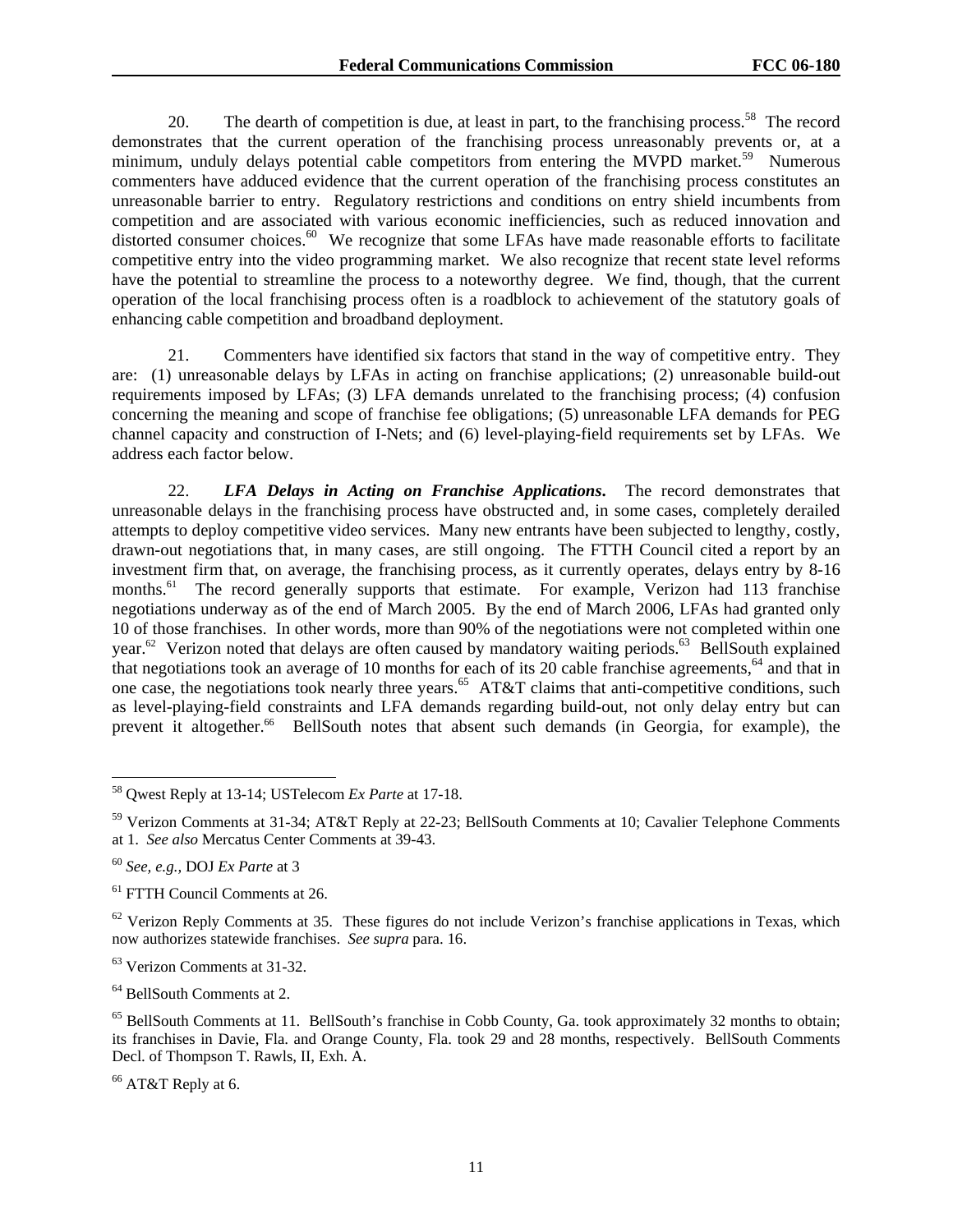company's applications were granted quickly.67 Most of Ameritech's franchise negotiations likewise took a number of years.<sup>68</sup> New entrants other than the large incumbent local exchange carriers ("LECs")<sup>69</sup> also have experienced delays in the franchising process. NTCA provided an example of a small, competitive IPTV provider that is in ongoing negotiations that began more than one year ago.<sup>70</sup>

23. These delays are particularly unreasonable when, as is often the case, the applicant already has access to rights-of-way. One of the primary justifications for cable franchising is the LFA's need to regulate and receive compensation for the use of public rights-of-way.<sup>71</sup> However, when considering a franchise application from an entity that already has rights-of-way access, such as an incumbent LEC, an LFA need not and should not devote substantial attention to issues of rights-of-way management.<sup>72</sup> Moreover, in obtaining a certificate for public convenience and necessity from a state, a facilities-based provider generally has demonstrated its legal, technical, and financial fitness to be a provider of telecommunications services. Thus, an LFA need not spend a significant amount of time considering the fitness of such applicants to access public rights-of-way.

24. Delays in acting on franchise applications are especially onerous because franchise applications are rarely denied outright, $73$  which would enable applicants to seek judicial review under Section 635.<sup>74</sup> Rather, negotiations are often drawn out over an extended period of time.<sup>75</sup> As a result,

 $70$  NTCA Comments at 4, 10.

 $71$  We note that certain franchising authorities may have existing authority to regulate LECs through state and local rights-of-way statutes and ordinances.

 $72$  Recognizing this distinction, some states have enacted or proposed streamlined franchising procedures specifically tailored to entities with existing access to public rights-of-way. *See, e.g.*, VIRGINIA CODE ANN. § 15.2- 2108.1:1 et seq.); HF-2647, 2006 Sess. (Iowa 2006) (this proposed legislation would grant franchises to all telephone providers authorized to use the right-of-way without any application or negotiation requirement). *See also*  South Slope Comments at 11 (duplicative local franchising requirements imposed on a competitor with existing authority to occupy the rights-of-way are unjustified and constitute an unreasonable barrier to competitive video entry).

<sup>73</sup> *See* Northwest Suburbs Cable Communications Commission Comments at 5-6 (rare instance of competitive franchise denial).

<sup>74</sup> *See* 47 U.S.C. §§ 541(a)(1), 555(a).

<sup>75</sup> *See* Verizon Comments at 30-34; Verizon Reply Comments at 2, 34-37; AT&T Reply Comments at 24; NTCA Comments at 4, 10.

l  $67$  BellSouth Reply at 7.

<sup>68</sup> AT&T Reply at 24.

 $69$  The term "local exchange carrier" means any person that is engaged in the provision of telephone exchange service or exchange access. 47 U.S.C. § 153(26). For the purposes of Section 251 of the Communications Act, "the term 'incumbent local exchange carrier' means, with respect to an area, the local exchange carrier that (A) on the date of enactment of the Telecommunications Act of 1996, provided telephone exchange service in such area; and (B)(i) on such date of enactment, was deemed to be a member of the exchange carrier association …; or (B)(ii) is a person or entity that, on or after such date of enactment, became a successor or assign of a member [of the exchange carrier association]." 47 U.S.C. § 251(h)(1). A competitive LEC is any LEC other than an incumbent LEC. A LEC will be treated as an ILEC if "(A) such carrier occupies a position in the market for telephone exchange service within an area that is comparable to the position occupied by a carrier described in paragraph  $[251(h)](1)$ ; (B) such carrier has substantially replaced an incumbent local exchange carrier described in paragraph  $[251(h)](1)$ ; and  $(C)$ such treatment is consistent with the public interest, convenience, and necessity and the purposes of this section." 47 U.S.C. § 251(h)(2).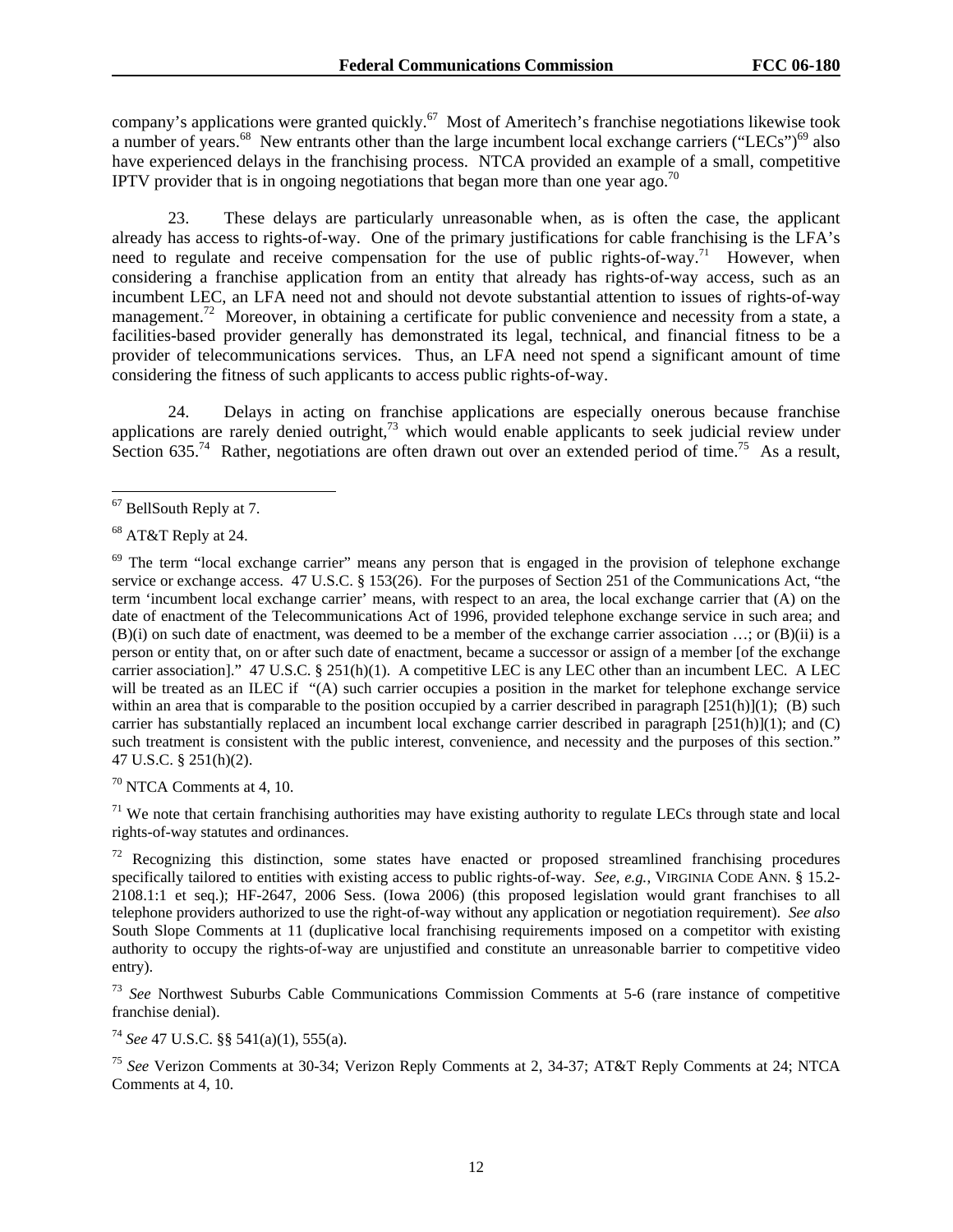the record shows that numerous new entrants have accepted franchise terms they considered unreasonable in order to avoid further delay.<sup>76</sup> Others have filed lawsuits seeking a court order compelling the LFA to act, which entails additional delay, legal uncertainty, and great expense.<sup>77</sup> Alternatively, some prospective entrants have walked away from unduly prolonged negotiations.78 Moreover, delays provide the incumbent cable operator the opportunity to launch targeted marketing campaigns before the competitor's rollout, thus undermining a competitor's prospects for success.<sup>79</sup>

25. Despite this evidence, incumbent cable operators and LFAs nevertheless assert that new entrants can obtain and are obtaining franchises in a timely fashion,<sup>80</sup> and that delays are largely due to unreasonable behavior on the part of franchise applicants, not LFAs.<sup>81</sup> For example, Minnesota LFAs claim that they can grant a franchise in as little as eight weeks. $82$  The record, however, shows that expeditious grants of competitive franchises are atypical. Most LFAs lack any temporal limits for

<sup>78</sup> *See* Qwest Comments at 9.

l

<sup>79</sup> *See, e.g.*, South Slope Comments at 7.

80 Cablevision Reply at 5; Orange County Comments at 5; Palm Beach County Comments at 3. *See* Comcast Comments at 8-9.

<sup>81</sup> Comcast Comments at 16; Cablevision Reply at 2. The incumbent cable operators accuse Verizon of making unreasonable demands through its model franchise. Verizon asserts that it submits a model franchise to begin negotiations because uniformity is necessary for its nationwide service deployment. Verizon Reply at 40. Verizon states that it is willing to negotiate and tailor the model franchise to each locality's needs. *Id.* 

<sup>82</sup> LMC Comments at 18.

<sup>76</sup> *See, e.g.,* USTelecom *Ex Parte* at 20 (Grand Rapids, Minnesota insisted that Paul Bunyan Telephone Cooperative provide fiber connections to every municipal building in the City, including a water treatment plant); Qwest *Ex Parte* at 7 (initially agreed to mandatory build-out provisions in certain situations); BellSouth Comments at 15-16 (in Dekalb County, Georgia, BellSouth makes PEG payments and I-Net support payments that drive total fees significantly above 5 percent of gross revenue).

 $77$  For example, in Maryland, Verizon filed suit against Montgomery County, seeking to invalidate some of the County's franchise rules, and requesting that the County be required to negotiate a franchise agreement, after the parties unsuccessfully attempted to negotiate a franchise beginning in May 2005. *See* Complaint, *Verizon Maryland, Inc. v. Montgomery County, Md*., No. 06-01663-MJG (N.D. Md. June 29, 2006). The court denied Verizon's Motion for Preliminary Injunction in August, and ordered the parties to mediation. *See Verizon Maryland, Inc. v. Montgomery County, Md*., Order, No. 06-01663-MJG (N.D. Md. August 8, 2006). Since then, the parties have negotiated a franchise agreement and the County held a public hearing on the draft franchise agreement. *See* Press Release, Montgomery County, Md., County Negotiates Cable Franchise Agreement with Verizon; Agreement Resolves Litigation, Provides Increased Competition for Cable Service (Sept. 13, 2006) *available at*  http://www.montgomerycountymd.gov/apps/News/press/PR\_details.asp?PrID=2582. The County Council granted the negotiated franchise on November 28, 2006. Neil Adler, *Montgomery officials approve Verizon cable franchise*, WASHINGTON BUSINESS JOURNAL, Nov. 28, 2006, *available at* http://washington.bizjournals.com/ washington/stories/2006/11/27/daily23.html. Qwest's experience with the City of Colorado Springs, Colorado is a particularly onerous example. *See* Letter from Melissa E. Newman, Vice President, Federal Regulatory, Qwest, to Marlene H. Dortch, Secretary, Federal Communications Commission (June 13, 2006), Letter from Kenneth L. Fellman, Counsel to Colorado Springs, Colorado, to Marlene H. Dortch, Secretary, Federal Communications Commission (July 26, 2006). The city charter in Colorado Springs requires that a franchise agreement be approved by voters rather than a franchising authority. Despite the fact that the Communications Act and federal case law deem this approach unlawful, the Colorado Springs City Counsel would not grant a franchise absent a vote, and invited Qwest to file a "friendly lawsuit" (presumably at Qwest's expense) to invalidate that provision of the city charter. 47 U.S.C. §§ 522(10), 541, *Qwest Broadband Services, Inc. v. City of Boulder*, 151 F.Supp.2d 1236 (D. Colo. 2001), Letter from Melissa E. Newman, Vice President, Federal Regulatory, Qwest, to Marlene H. Dortch, Secretary, Federal Communications Commission at 2 (June 13, 2006).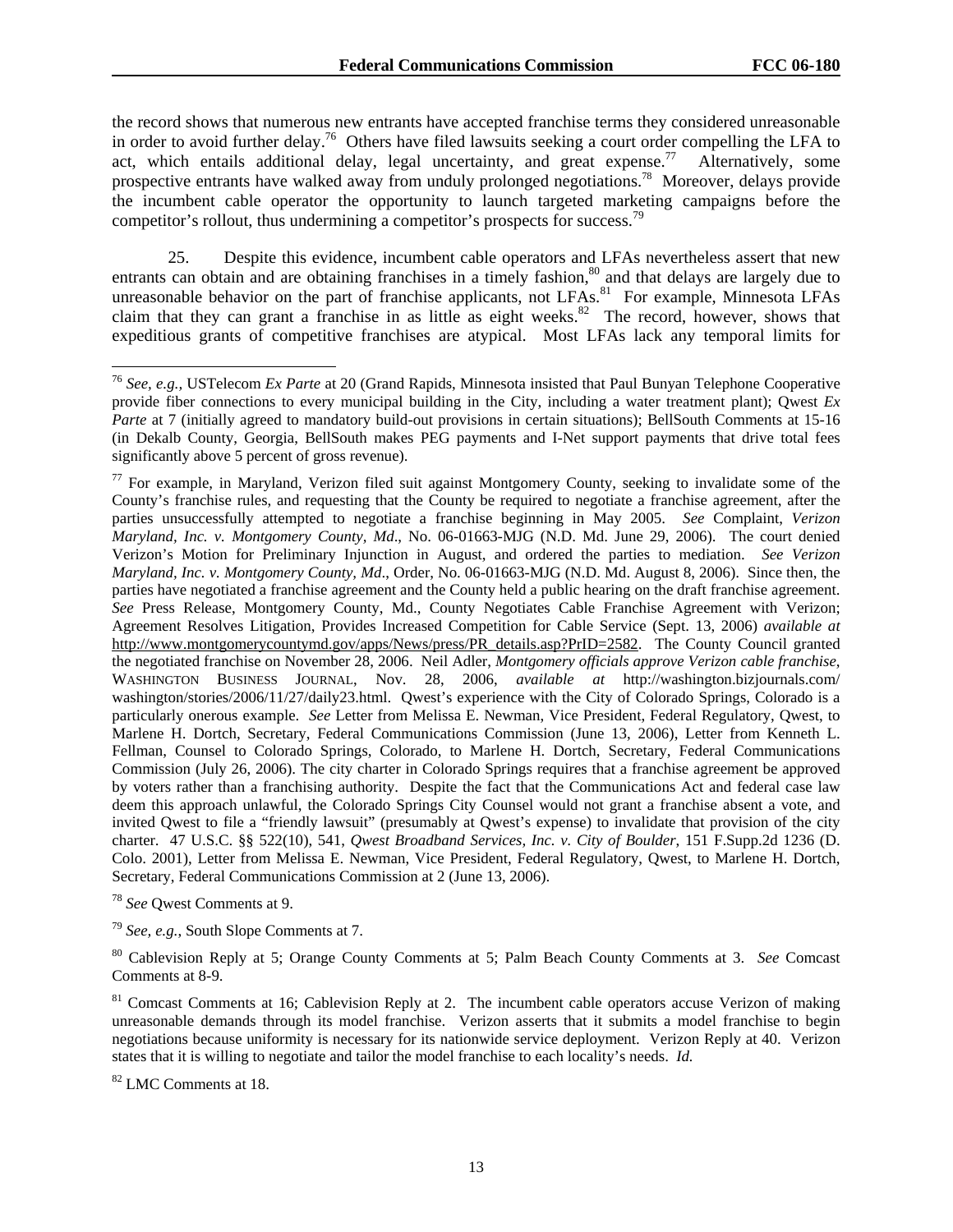consideration of franchise applications, and of those that have such limits, many set forth lengthy time frames. In localities without a time limit or with an unreasonable time limit, the delays caused by the current operation of the franchising process present a significant barrier to entry.<sup>83</sup> For example, the cities of Chicago and Indianapolis acknowledged that, as currently operated, their franchising processes take one to three years, respectively.<sup>84</sup> Miami-Dade's cable ordinance permits the county to make a final decision on a cable franchise up to eight months after receiving a completed application, and the process may take longer if an applicant submits an incomplete application or amends its application. <sup>85</sup>

26. Incumbent cable operators and LFAs state that new entrants could gain rapid entry if the new entrants simply agreed to the same terms applied to incumbent cable franchisees.<sup>86</sup> However, this is not a reasonable expectation generally, given that the circumstances surrounding competitive entry are considerably different than those in existence at the time incumbent cable operators obtained their franchises. Incumbent cable operators originally negotiated franchise agreements as a means of acquiring or maintaining a monopoly position.<sup>87</sup> In most instances, imposing the incumbent cable operator's terms and conditions on a new entrant would make entry prohibitively costly because the entrant cannot assume that it will quickly – or ever – amass the same number or percentage of subscribers that the incumbent cable operator captured.<sup>88</sup> The record demonstrates that requiring entry on the same terms as incumbent cable operators may thwart entry entirely or may threaten new entrants' chances of success once in the market.

27. Incumbent cable operators also suggest that delay is attributable to competitors that are not really serious about entering the market, as demonstrated by their failure to file the thousands of franchise applications required for broad competitive entry.<sup>89</sup> We reject this explanation as inconsistent with both the record as well as common sense. Given the complexity and time-consuming nature of the current franchising process, it is patently unreasonable to expect any competitive entrant to file several thousand applications and negotiate several thousand franchising processes at once. Moreover, the incumbent LECs have made their plans to enter the video services market abundantly clear, and the evidence in the record demonstates their seriousness about doing so. For instance, they are investing billions of dollars to upgrade their networks to enable the provision of video services, expenditures that

l

<sup>&</sup>lt;sup>83</sup> We recognize that some franchising authorities move quickly, as a matter of law or policy. The record indicates that some LFAs have stated that they welcome competition to the incumbent cable operator, and actively facilitate such competition. *See, e.g.*, Manatee County, Fla. Comments at 4, Ada Township, *et al*. Comments at 16-27. For example, a consolidated franchising authority in Oregon negotiated and approved competitive franchises within 90 days. *See* Mt. Hood Cable Regulatory Commission Comments at 20. An advisory committee in Minnesota granted two competitive franchises in six months, after a statutorily imposed eight-week notice and hearing period. *See* Southwest Suburban Cable Commission Comments at 5, 7. While we laud the prompt disposition of franchise applications in these particular areas, the record shows that these examples are atypical.

<sup>84</sup> *See* Chicago Comments at 4; Indianapolis Comments at 8.

<sup>85</sup> Miami-Dade Comments at 3.

<sup>86</sup> *See, e.g.*, ANC Reply at 5-6. Commenters assert that Verizon's model agreement prevents LFAs from exercising control over rights-of-way, does not require Verizon to repair damage to municipal property due to construction, does not require service to all residents, and contains an "opt-out" provision that allows Verizon to abandon an area it does not find profitable. ANC Reply at 8-10.

<sup>87</sup> Verizon Reply at 38-40.

<sup>88</sup> Verizon Comments at 53.

<sup>89</sup> Cablevision Comments at 3.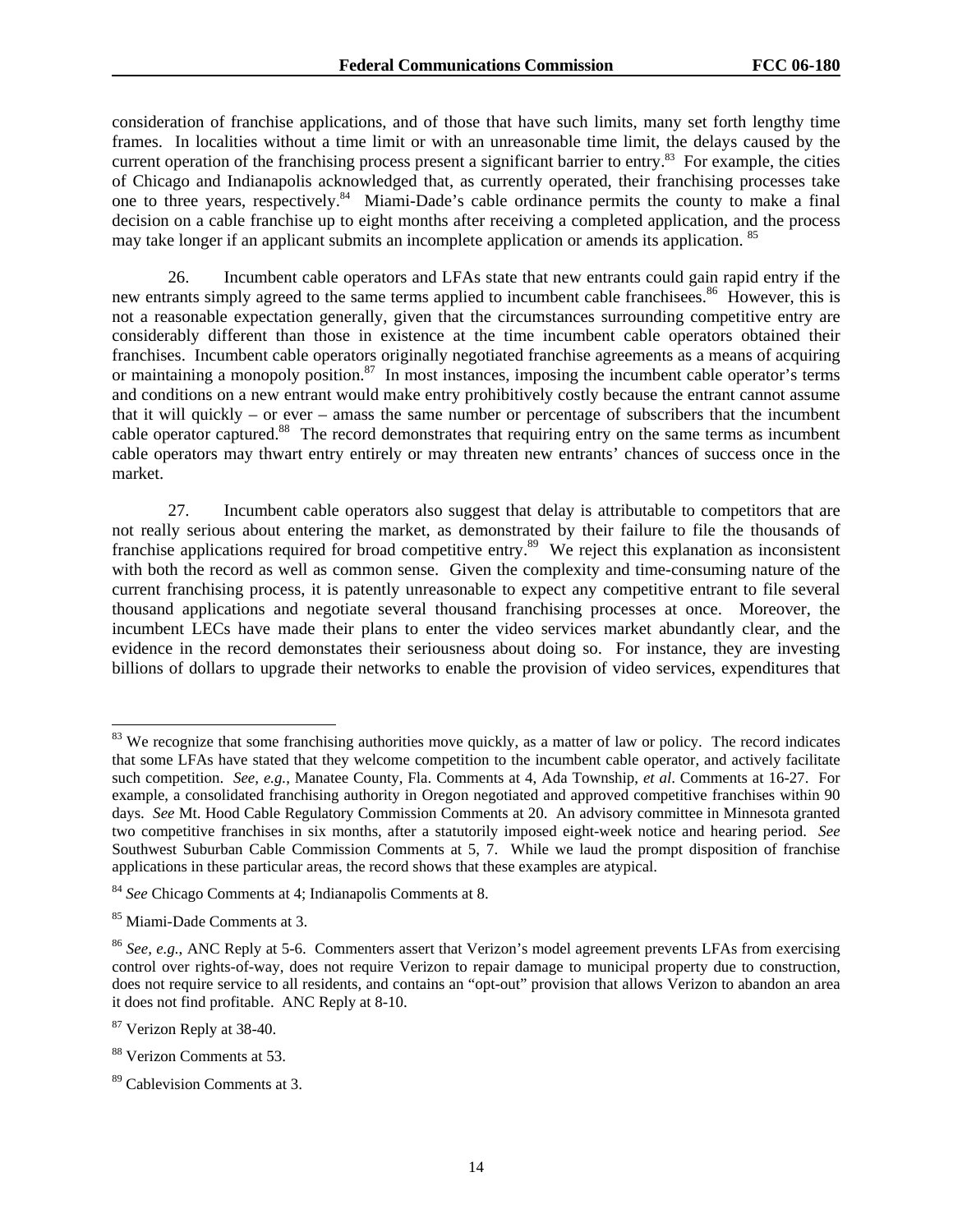would make little sense if they were not planning to enter the video market.<sup>90</sup> Finally, the record also demonstrates that the obstacles posed by the current operation of the franchising process are so great that some prospective entrants have shied away from the franchise process altogether.<sup>91</sup>

28. We also reject the argument by incumbent cable operators that delays in the franchising process are immaterial because competitive applicants are not ready to enter the market and frequently delay initiating service once they secure a franchise.<sup>92</sup> We find that lack of competition in the video market is not attributable to inertia on the part of competitors. Given the financial risk, uncertainty, and delay new entrants face when they apply for a competitive franchise, it is not surprising that they wait until they get franchise approval before taking all steps necessary to provide service.<sup>93</sup> The sooner a franchise is granted, the sooner an applicant can begin completing those steps. Consequently, shortening the franchising process will accelerate market entry. Moreover, the record shows that streamlining the franchising process can expedite market entry. For example, less than 30 days after Texas authorized statewide franchises, Verizon filed an application for a franchise with respect to 21 Texas communities and was able to launch services in most of those communities within 45 days.<sup>94</sup>

29. Incumbent cable operators offer evidence from their experience in the renewal and transfer processes as support for their contention that the vast majority of LFAs operate in a reasonable and timely manner.<sup>95</sup> We find that incumbent cable operators' purported success in the franchising process is not a useful comparison in this case. Today's large MSOs obtained their current franchises by either renewing their preexisting agreements or by merging with and purchasing other incumbent cable franchisees with preexisting agreements. For two key reasons, their experiences in franchise transfers and renewals are not equivalent to those of new entrants seeking to obtain new franchises.<sup>96</sup> First, in the transfer or renewal context, delays in LFA consideration do not result in a bar to market entry. Second, in the transfer or renewal context, the LFA has a vested interest in preserving continuity of service for subscribers, and will act accordingly.

30. We also reject the claims by incumbent cable operators that the experiences of Ameritech, RCN, and other overbuilders<sup>97</sup> demonstrate that new entrants can and do obtain competitive

l

<sup>93</sup> See Verizon Reply Comments at 37.

94 Verizon Reply Comments at 37-38. *See also* NTCA Comments at 10-11 (citing Texas PUC testimony at February Commission Meeting held in Keller, Texas, which revealed that 15 companies have filed applications to serve 153 discrete communities in Texas since adoption of the new statewide franchising scheme).

<sup>95</sup> Comcast Comments at 17. For example, Comcast reports that when it acquired AT&T Broadband, it received timely approval from more than 1,800 LFAs within eight months. The company also states that it was well along in the process of receiving approvals from more than 1,500 LFAs for the Adelphia transaction.

<sup>96</sup> AT&T Reply at 22.

<sup>90</sup> *See* AT&T Comments at 14; Verizon Comments at 27. In addition to negotiating with LFAs, competitors also have lobbied for broad franchising reform. To be sure, when prospective entrants anticipate franchise reform may occur at the state level, there is evidence in the record they often have not sought franchises at the local level. *See* Fairfax County, Va. Comments at 4. Such tactics, however, do not indicate that prospective entrants are not serious about entering the market but rather represent a strategic judgment as to the best method of accomplishing that goal.

<sup>&</sup>lt;sup>91</sup> Qwest Comments at 9.

 $92$  NCTA Comments at 11; Comcast Reply at 16; Cablevision Reply at 9; City of Murrieta, Ca. Comments at 2.

 $97$  The term "overbuild" describes the situation in which a second cable operator enters a local market in direct competition with an incumbent cable operator. In these markets, the second operator, or "overbuilder," lays wires in the same area as the incumbent, "overbuilding" the incumbent's plant, thereby giving consumers a choice between cable service providers*. See Implementation of Section 3 of the Cable Television Consumer Protection and*  (continued…)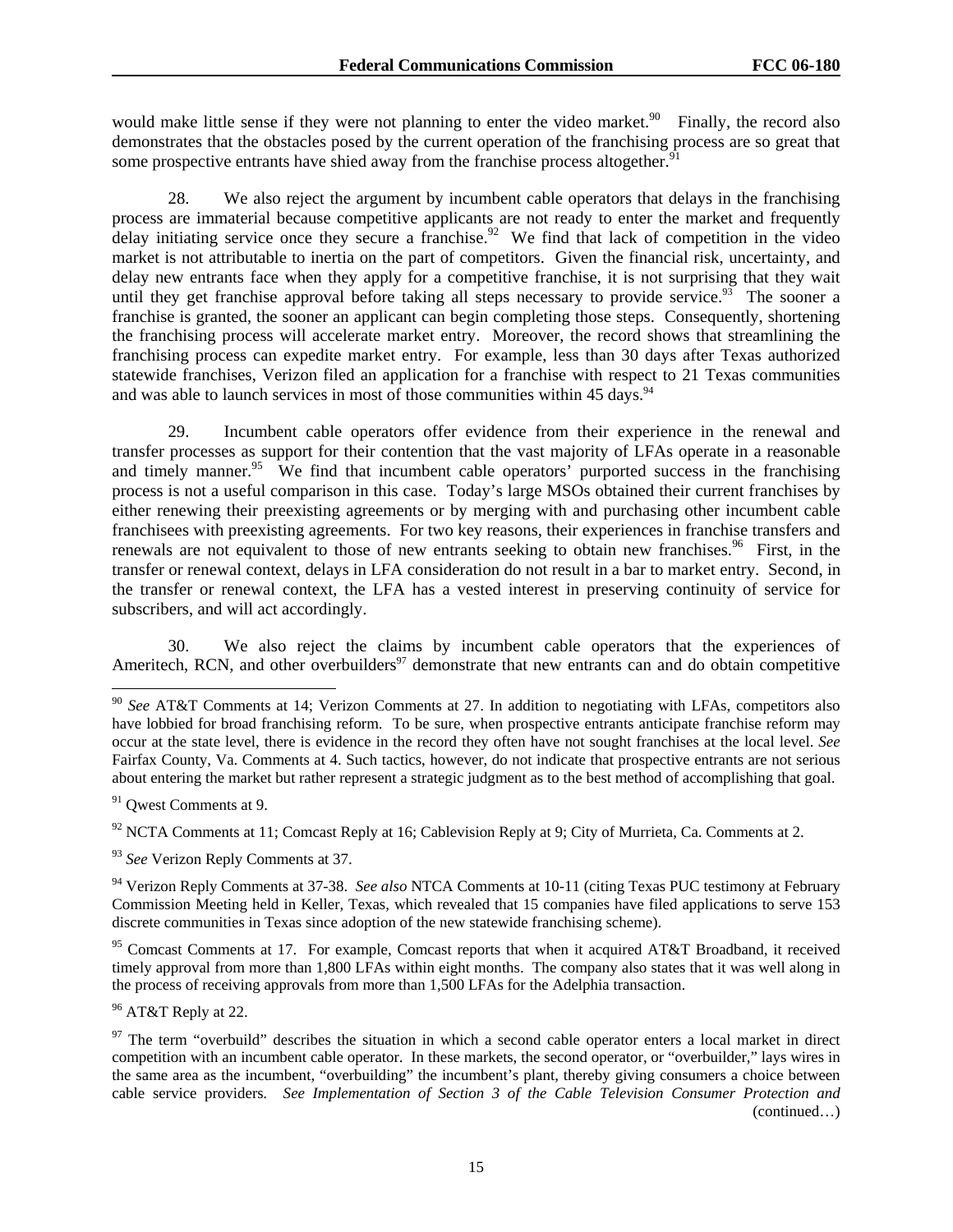franchises in a timely manner.<sup>98</sup> Charter claims that it secured franchises and upgraded its systems in a highly competitive market and that the incumbent LECs possess sufficient resources to do the same.<sup>99</sup> BellSouth notes, however, that Charter does not indicate a single instance in which it obtained a franchise through an initial negotiation, rather than a transfer.<sup>100</sup> Comcast argues that it faces competition from cable overbuilders in several markets.<sup>101</sup> The record is scant and inconsistent, however, with respect to overbuilder experiences in obtaining franchises, and thus does not provide reliable evidence. BellSouth also claims that, despite RCN's claims that the franchising process has worked in other proceedings, RCN previously has painted a less positive picture of the process and has called it a high barrier to entry.<sup>102</sup> Given these facts, we do not believe that the experiences cited by incumbent cable operators shed any significant light on the current operation of the franchising process with respect to competitive entrants.

31. *Impact of Build-Out Requirements***.** The record shows that build-out issues are one of the most contentious between LFAs and prospective new entrants, and that build-out requirements can greatly hinder the deployment of new video and broadband services. New and potential entrants commented extensively on the adverse impact of build-out requirements on their deployment plans.<sup>103</sup> Large incumbent LECs,<sup>104</sup> small and mid-sized incumbent LECs,<sup>105</sup> competitive LECs<sup>106</sup> and others view build-out requirements as the most significant obstacle to their plans to deploy competitive video and broadband services. Similarly, consumer groups and the U.S. Department of Justice, Antitrust Division,

 $\overline{a}$ 

<sup>99</sup> Charter Comments at 4. Specifically, Charter states that it entered the cable market in earnest in the late 1990s and has spent the last five years investing billions of dollars to upgrade its cable systems and deploy advanced broadband services in more than 4,000 communities. Charter Comments at 2. During Charter's peak period of growth, it secured over 2,000 franchise transfers with LFAs and invested several billion dollars to upgrade systems, all while subject to significant competition from DBS. Charter Comments at 5.

<sup>100</sup> BellSouth Reply at 11.

<sup>101</sup> Comcast Comments at 4-5.

 $102$  BellSouth Reply at 13 (citing RCN's petition to deny the AT&T/Comcast merger application).

<sup>103</sup> *See, e.g.*, Qwest Comments at 2; Cincinnati Bell Comments at 10-11; South Slope Comments at 7-9; NTCA Comments at 6-7; Cavalier Telephone Comments at 5; BSPA Comments at 6. *See also* Letter from Lawrence Spiwak, President, Phoenix Ctr. for Advanced Legal and Econ. Pub. Policy Studies, to Marlene Dortch, Secretary, Federal Communications Commission, at Att., *Phoenix Center Policy Paper Number 22: The Consumer Welfare Cost of Cable "Build-out" Rules*, at 3 ("build-out requirements are, on average, counterproductive and serve to *slow down* deployment of communications networks") (March 13, 2006) ("*Phoenix Center Build-Out Paper*").

104 Qwest Comments at 2.

<sup>105</sup> Cincinnati Bell Comments at 10-11; South Slope Comments at 7-9; NTCA Comments at 6-7 (because the risk is great, the service provided by the new entrants must be guided by sound business principles; forcing a new entrant to build out an entire area before such action is financially justified is tantamount to forcing that entrant out of the video business); USTelecom *Ex Parte* at 8-11.

<sup>106</sup> Cavalier Telephone Comments at 5; BSPA Comments at 6 (a number of competitive franchises have been renegotiated or converted to OVS because the operator could not comply with unreasonable and uneconomic buildout requirements).

<sup>(</sup>Continued from previous page)

*Competition Act of 1992, Statistical Report on Average Prices for Basic Service, Cable Programming Services, and Equipment*, 20 FCC Rcd 2718, 2719 n.6 (2005).

<sup>&</sup>lt;sup>98</sup> Cablevision Reply at 6. Comcast states that the overbuilder industry as a whole has more than 16 million households under active franchise and two million households under franchise in anticipation of future network build-outs. Comcast Comments at 5-6 (citing Broadband Service Providers Association Comments, MB Docket No. 05-255, at 7 (filed Sept. 19, 2005)).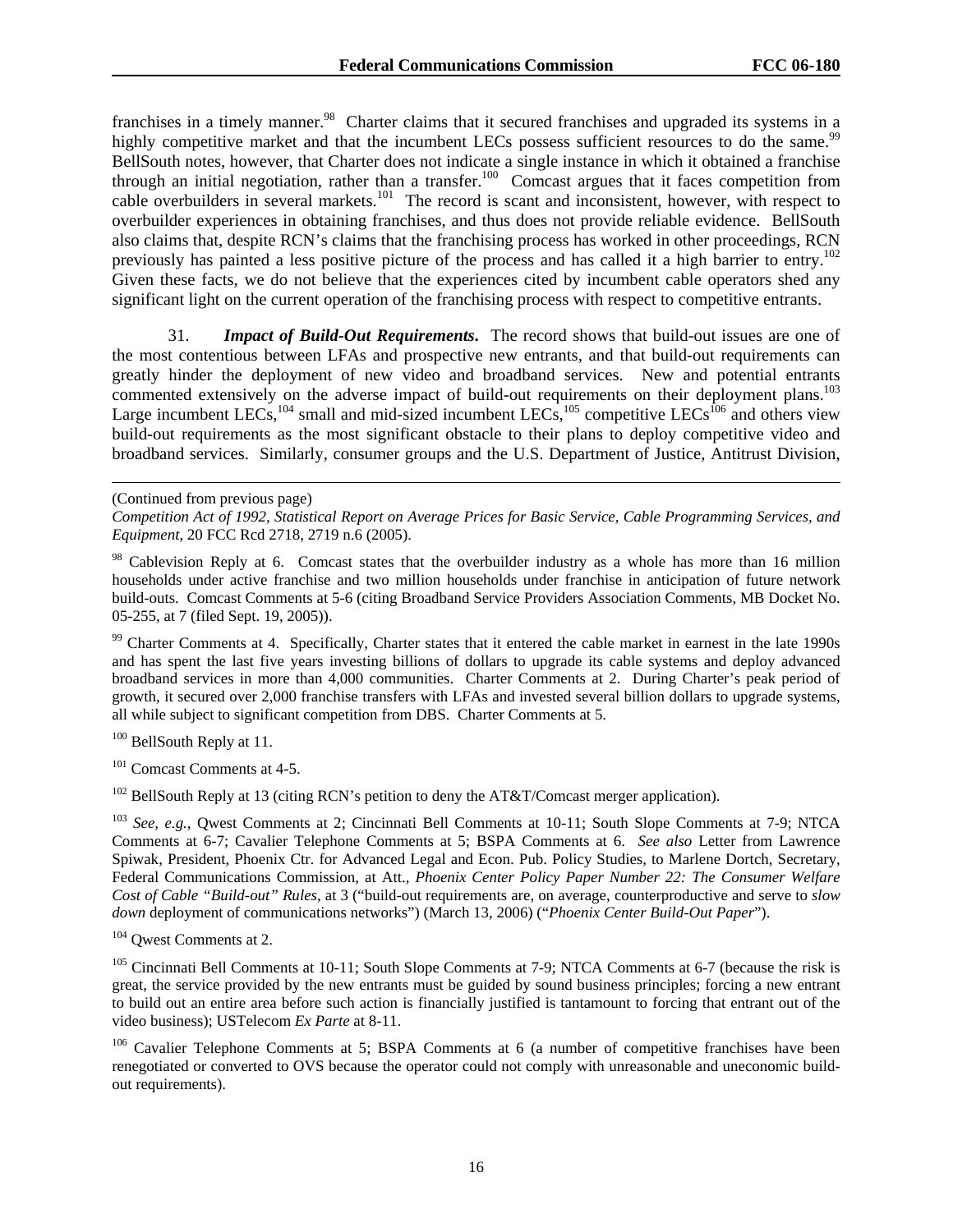urge the Commission to address this aspect of the current franchising process in order to speed competitive entry.107

32. The record demonstrates that build-out requirements can substantially reduce competitive entry.<sup>108</sup> Numerous commenters urge the Commission to prohibit LFAs from imposing any build-out requirements, and particularly universal build-out requirements.<sup>109</sup> They argue that imposition of such mandates, rather than resulting in the increased service throughout the franchise area that LFAs desire, will cause potential new entrants to simply refrain from entering the market at all.<sup>110</sup> They argue that even build-out provisions that do not require deployment throughout an entire franchise area may prevent a prospective new entrant from offering service.<sup> $111$ </sup>

33. The record contains numerous examples of build-out requirements at the local level that resulted in delayed entry, no entry, or failed entry. A consortium of California communities demanded that Verizon build out to every household in each community before Verizon would be allowed to offer service to any community, even though large parts of the communities fell outside of Verizon's telephone service area.<sup>112</sup> Furthermore, Qwest has withdrawn franchise applications in eight communities due to build-out requirements.<sup>113</sup> In each case, Qwest determined that entering into a franchise agreement that mandates universal build-out would not be economically feasible.<sup>114</sup>

<sup>109</sup> *See, e.g.*, Alcatel Comments at 10-11; AT&T Comments at 44; BellSouth Reply at 6; NTCA Comments at 6.

<sup>114</sup> *Id*. at 10.

l

<sup>107</sup> *See* MMTC Comments at 13-24; Consumers for Cable Choice Comments at 8; DOJ *Ex Parte* at 12-13, 15 (stating that build-out requirements lead to abandonment of entry, less efficient competition, or higher prices).

<sup>108</sup> *See, e.g.*, USTelecom Comments at 24 (citing example of Shenandoah Telecommunications, which cannot provide service to an entire county, and thus cannot provide service at all). *See also Phoenix Center Build-Out Paper* at 1, 3; DOJ *Ex Parte* at 12-13, 15.

<sup>110</sup> *See, e.g.*, AT&T Comments at 44; Qwest Comments at 2; Ad Hoc Telecom Manufacturer Coalition Comments at 5; DOJ *Ex Parte* at 12-13, 15.

 $111$  Not all new entrants to the video market with existing telecommunications facilities are engaging in the upgrades to which Verizon and AT&T have committed. Cavalier Telephone, for example, is delivering IPTV over copper lines. Such delivery is limited, however, by ADSL-2 technology. Cavalier Telephone argues that it is unreasonable to require that it become capable of providing service to all households in a franchise area, which would require Cavalier Telephone to dig up rights-of-way and install duplicative facilities, which it has specifically sought to avoid doing by virtue of relying on the unbundled local loop. Cavalier Telephone Comments at 5. Similarly, Guadalupe Valley Telephone Cooperative (GVTC) could not deploy service in the face of differing build-out requirements across jurisdictions. *See* AT&T Reply at 37. Once Texas's new statewide franchising law went into effect, however, deployment became economically feasible for GVTC. *See id. See also Phoenix Center Build-out Paper at* 1, 3, 4 (build-out rules can significantly increase the costs of a new video entrant, and are actually counterproductive, serving primarily to deter new video entry and slow down deployment of communications networks); *Phoenix Center Redlining Paper* at 3 (even when build-out requirements are applied to new entrants altruistically, the requirements can be self-defeating and often erect insurmountable barriers to entry for new firms); BSPA at 4 (When a new network operator is forced to comply with a build-out that is equal to the existing incumbent cable footprint, it is forced to a build on a timeframe and in geographic areas where the cost to build and customer density will likely produce an economic loss for both network operators.), DOJ *Ex Parte* at 12-13, 15.

<sup>&</sup>lt;sup>112</sup> Verizon Comments at 41-42. Before the new statewide legislation, a Texas community had made the same request.

<sup>113</sup> *See* Qwest Comments at 9.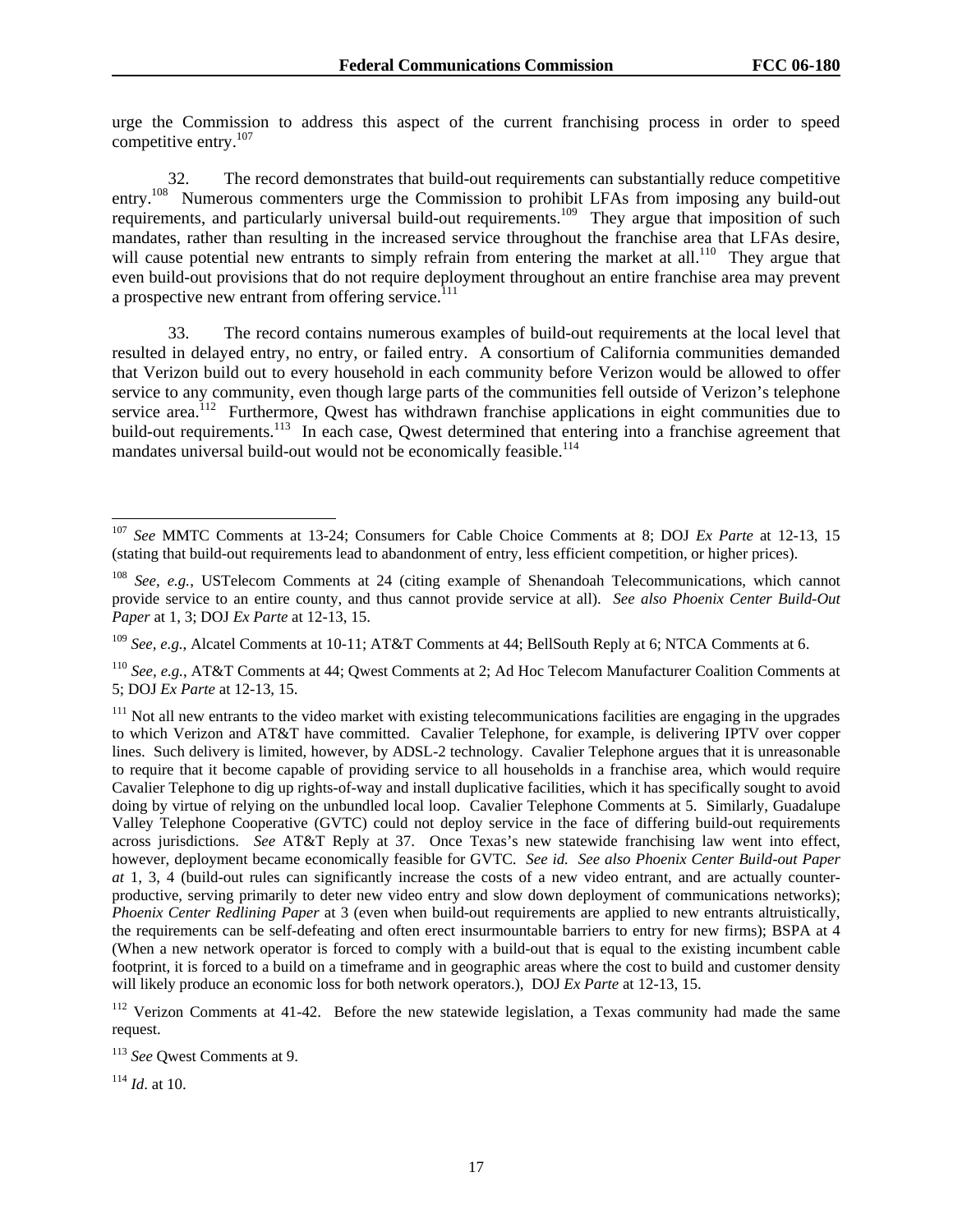34. In many instances, level-playing-field provisions in local laws or franchise agreements compel LFAs to impose on competitors the same build-out requirements that apply to the incumbent cable operator.<sup>115</sup> Cable operators use threatened or actual litigation against LFAs to enforce levelplaying-field requirements and have successfully delayed entry or driven would-be competitors out of town.<sup>116</sup> Even in the absence of level-playing-field requirements, incumbent cable operators demand that LFAs impose comparable build-out requirements on competitors to increase the financial burden and risk for the new entrant. $117$ 

35. Build-out requirements can deter market entry because a new entrant generally must take customers from the incumbent cable operator, and thus must focus its efforts in areas where the take-rate will be sufficiently high to make economic sense. Because the second provider realistically cannot count on acquiring a share of the market similar to the incumbent's share, the second entrant cannot justify a large initial deployment.<sup>118</sup> Rather, a new entrant must begin offering service within a smaller area to determine whether it can reasonably ensure a return on its investment before expanding.<sup>119</sup> For example, Verizon has expressed significant concerns about deploying service in areas heavily populated with MDUs already under exclusive contract with another  $MVPD$ .<sup>120</sup> Due to the risk associated with entering the video market, forcing new entrants to agree up front to build out an entire franchise area too quickly may be tantamount to forcing them out of – or precluding their entry into – the business.<sup>121</sup>

36. In many cases, build-out requirements also adversely affect consumer welfare. DOJ noted that imposing uneconomical build-out requirements results in less efficient competition and the potential for higher prices.<sup>122</sup> Non-profit research organizations the Mercatus Center and the Phoenix Center argue that build-out requirements reduce consumer welfare.<sup>123</sup> Each conclude that build-out

<sup>118</sup> Qwest Comments at 8.

<sup>119</sup> FTTH Council Comments at 33-34.

<sup>122</sup> *Id.* at 13.

 $\overline{\phantom{a}}$ <sup>115</sup> *See, e.g.*, GMTC Comments at 15; Philadelphia Reply at 2; FTTH Council at 33-34; US Telecom at 30-31; TCCFUI Comments at 11, 15.

<sup>116</sup> BSPA Comments at 5-6; BellSouth Comments at 44; Verizon Comments at 33-34 (noting that some LFAs are requesting indemnification from competitive applicants). For example, Insight Communications filed suit against the City of Louisville and Knology. Although the LFA and Knology ultimately won, the delay resulted in Knology declining to enter that market. BSPA Comments at 5-6.

<sup>117</sup> *See* AT&T Comments at 51.

<sup>&</sup>lt;sup>120</sup> Verizon Reply at 70-71.

<sup>121</sup> NTCA Comments at 7. *See also* DOJ *Ex Parte* at 12-13, 15; FTTH Council Comments at 29 (competitive entrants face a riskier investment than incumbents faced when they entered; moreover, incumbent firms have market power in the video market, their customers have little choice, and their costs can be spread over a large base, whereas new entrants do not have this same advantage). Although it is sometimes possible to renegotiate a build-out requirement if the new entrant cannot meet it, in many cases the LFA imposes substantial penalties for failure to meet a build-out requirement. *See* Anne Arundel County *et al*. Comments at 4, FTTH Council Comments at 34 (citing Grande Communications franchise agreement establishing penalty of \$2,000 per day); Letter from Melissa E. Newman, Vice President-Federal Regulatory, Qwest, to Marlene H. Dortch, Secretary, Federal Communications Commission, (Apr. 26, 2006), Attachment at 7 ("Qwest *Ex Parte*").

<sup>123</sup> Mercatus Center Comments at 39-41; *Phoenix Center Build-Out Paper* at 1; Letter from Stephen Pociask, President, American Consumer Institute, to Marlene Dortch, Secretary, Federal Communications Commission (March 3, 2006).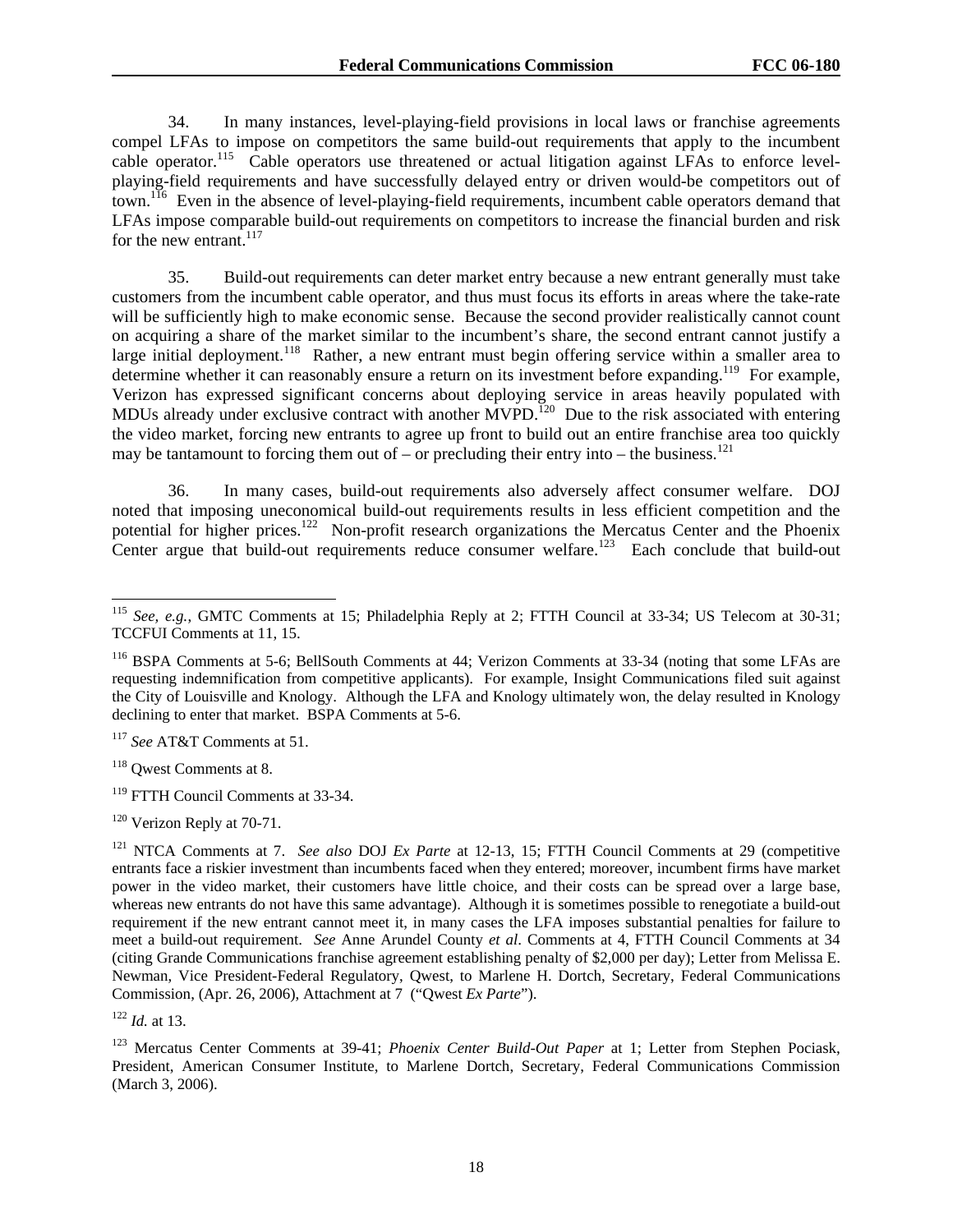requirements imposed on competitive cable entrants only benefit an incumbent cable operator.<sup>124</sup> The Mercatus Center, citing data from the FCC and GAO indicating that customers with a choice of cable providers enjoy lower rates, argues that, to the extent that build-out requirements deter entry, they result in fewer customers having a choice of providers and a resulting reduction in rates.<sup>125</sup> The Phoenix Center study contends that build-out requirements deter entry and conflict with federal, state, and local government goals of rapid broadband deployment.<sup>126</sup> Another research organization, the American Consumer Institute (ACI), concluded that build-out requirements are inefficient: if a cable competitor initially serves only one neighborhood in a community, and a few consumers in this neighborhood benefit from the competition, total welfare in the community improves because no consumer was made worse and some consumers (those who can subscribe to the competitive service) were made better.<sup>127</sup> In comparison, requirements that deter competitive entry may make some consumers (those who would have been able to subscribe to the competitive service) worse off.<sup>128</sup> In many instances, placing build-out been able to subscribe to the competitive service) worse off.<sup>128</sup> conditions on competitive entrants harms consumers and competition because it increases the cost of cable service.<sup>129</sup> Owest commented that, in those communities it has not entered due to build-out requirements, consumers have been deprived of the likely benefit of lower prices as the result of competition from a second cable provider.<sup>130</sup> This claim is supported by the Commission's 2005 annual cable price survey, in which the Commission observed that average monthly cable rates varied markedly depending on the presence – and type – of MVPD competition in the local market. The greatest difference occurred where there was wireline overbuild competition, where average monthly cable rates were 20.6 percent lower than the average for markets deemed noncompetitive.<sup>131</sup>

37. For these reasons, we disagree with LFAs and incumbent cable operators who argue that unlimited local flexibility to impose build-out requirements, including universal build-out of a franchise area, is essential to promote competition in the delivery of video programming and ensure a choice in

<sup>126</sup> *Phoenix Center Build-Out Paper* at 1.

<sup>127</sup> ACI Comments at 7.

129 AT&T Comments at 48 (citing Thomas Hazlett & George Ford, *The Fallacy of Regulatory Symmetry: An Economic Analysis of the "Level Playing Field" in Cable TV Franchising Statutes*, 3 BUSINESS AND POLITICS issue 1, at 25-26 (2001)).

<sup>130</sup> Qwest Comments at 10.

l <sup>124</sup> *See id*.

<sup>&</sup>lt;sup>125</sup> Mercatus Center Comments at 41. The Mercatus Center bases this assertion on the evidence that cable rate regulation does not affect cable rates significantly, which suggests that cable providers are not subsidizing lessprofitable areas with the returns from more-profitable areas. *Id.*

<sup>128</sup> AT&T Comments at 48 (citing Thomas Hazlett & George Ford, *The Fallacy of Regulatory Symmetry: An Economic Analysis of the "Level Playing Field" in Cable TV Franchising Statutes*, 3 BUSINESS AND POLITICS issue 1, at 25-26 (2001)).

<sup>131</sup> *Implementation of Section 3 of the Cable Television Consumer Protection and Competition Act of 1992: Statistical Report on Average Rates for Basic Service, Cable Programming Service, and Equipment*, MM Docket. No. 92-266, FCC 06-179, para. 12 (rel. Dec. 27, 2006) ("2005 Cable Price Survey"). *See also Annual Assessment of the Status of Competition in the Market for the Delivery of Video Programming*, 20 FCC Rcd 2755, 2772-73 (2005) ("*2005 Video Competition Report*").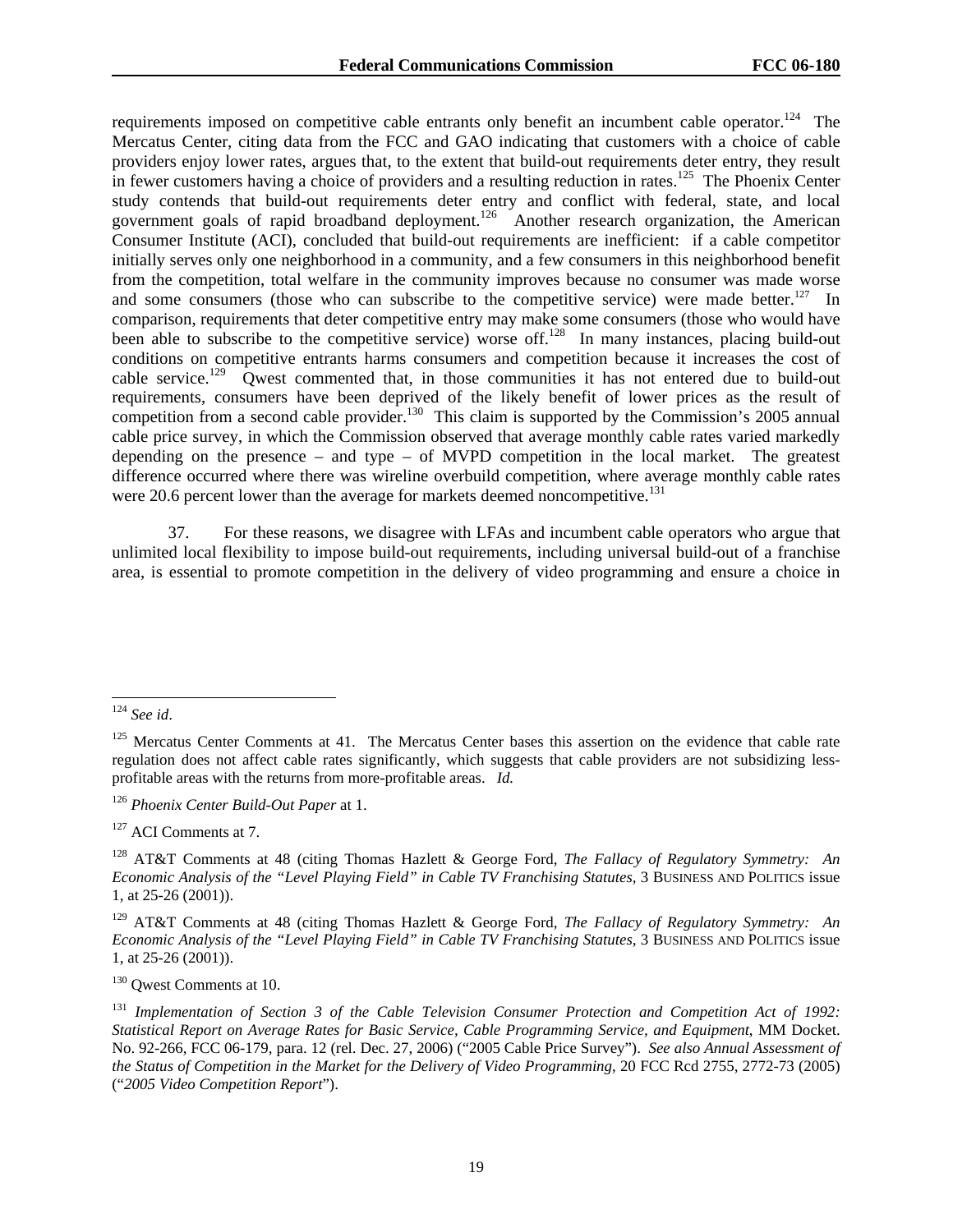providers for every household.<sup>132</sup> In many cases, build-out requirements may have precisely the opposite effects – they deter competition and deny consumers a choice.

38. Although incumbent LECs already have telecommunications facilities deployed over large areas, build-out requirements may nonetheless be a formidable barrier to entry for them for two reasons. First, incumbent LECs must upgrade their existing plant to enable the provision of video service, which often costs billions of dollars. Second, as the Commission stated in the *Local Franchising NPRM*, the boundaries of the areas served by facilities-based providers of telephone and/or broadband services frequently do not coincide with the boundaries of the areas under the jurisdiction of the relevant LFAs.<sup>133</sup> In some cases, a potential new entrant's service area comprises only a portion of the area under the LFA's jurisdiction.<sup>134</sup> When LECs are required to build out where they have no existing plant, the business case for market entry is significantly weakened because their deployment costs are substantially increased. <sup>135</sup> In other cases, a potential new entrant's facilities may already cover most or all of the franchise area, but certain economic realities prevent or deter the provider from upgrading certain "wire center service areas" within its overall service area.<sup>136</sup> For example, some wire center service areas may encompass a disproportionate level of business locations or multi-dwelling units ("MDUs") with MVPD exclusive contracts.<sup>137</sup> New entrants argue that the imposition of build-out requirements in either circumstance creates a disincentive for them to enter the marketplace.<sup>138</sup>

1

<sup>132</sup> State of Hawaii Reply Comments at 4-5; Ada Township, *et al* Comments at 8-9; Manatee County, Fla. Comments at 19; Burnsville/Eagan Reply Comments at 19-20; New Jersey Board of Public Utilities Comments at 11-12.

<sup>&</sup>lt;sup>133</sup> *Local Franchising NPRM*, 20 FCC Rcd at para. 618595.

<sup>134</sup> *See* NTCA Comments at 15; South Slope Comments at 8-9 (mandatory build-out of entire franchise areas unreasonably impedes competitive entry where entrants' proposed service area is not located entirely within an LFA-defined local franchise area).

<sup>135</sup> *See, e.g.*, FTTH Council Comments at 33-34; South Slope Comments at 8-9; NTCA Comments at 15; BellSouth Reply at 25. BellSouth has a franchise to serve unincorporated Cherokee County, Ga., but the geographic area of this franchise is much larger than the boundaries of BellSouth's wire center. *Id.* BellSouth faces a similar issue in Orange County, Fla. *Id. See also* Linda Haugsted, *Franchise War in Texas*, MULTICHANNEL NEWS, May 2, 2005 (noting that, although Verizon had negotiated successfully a cable franchise with the City of Keller, Texas, "it will not build out all of Keller: It only has telephone plant in 80% of the community. SBC serves the rest of the locality."). NTCA states that theoretically the incumbent LEC could extend its facilities, but to do so within another provider's incumbent LEC territory would require an incumbent LEC to make a financially significant business decision, solely for purposes of providing video programming. *See* NTCA Comments at 15.

<sup>136</sup> *See* Letter from Leora Hochstein, Executive Director, Federal Regulatory, Verizon, to Marlene H. Dortch, Secretary, FCC, MB Docket No. 05-311 at 3 (filed May 3, 2006). In this *Order* we use "wire center service area" to mean the geographic area served by a wire center as defined in Part 51 of the Commission's rules, except wire centers that have no line-side functionality, such as switching units that exclusively interconnect trunks*.* See 47 C.F.R. § 51.5. *See also Unbundled Access to Network Elements: Review of the Section 251 Unbundling Obligations of Incumbent Local Exchange Carriers*, 20 FCC Rcd 2533, 2586 (2005), para. 87 n.251 ("*Triennial Review Remand Order*") ("By 'wire center,' we mean any incumbent LEC switching office that terminates and aggregates loop facilities"). The Commission's rules define "wire center" to mean "the location of an incumbent LEC local switching facility containing one or more central offices as defined in Part 36 [of the Commission's rules]. The wire center boundaries define the area in which all customers served by a given wire center are located." 47 C.F.R. § 51.5. The term "wire center" is often used interchangeably with the term "central office." Technically, the wire center is the location where a LEC terminates subscriber local loops, along with the facilities necessary to maintain them.

<sup>&</sup>lt;sup>137</sup> New entrants also point out that some wire center service areas are low in population density (measured by homes per cable plant mile). The record suggests, however, that LFAs generally have not required franchisees to (continued…)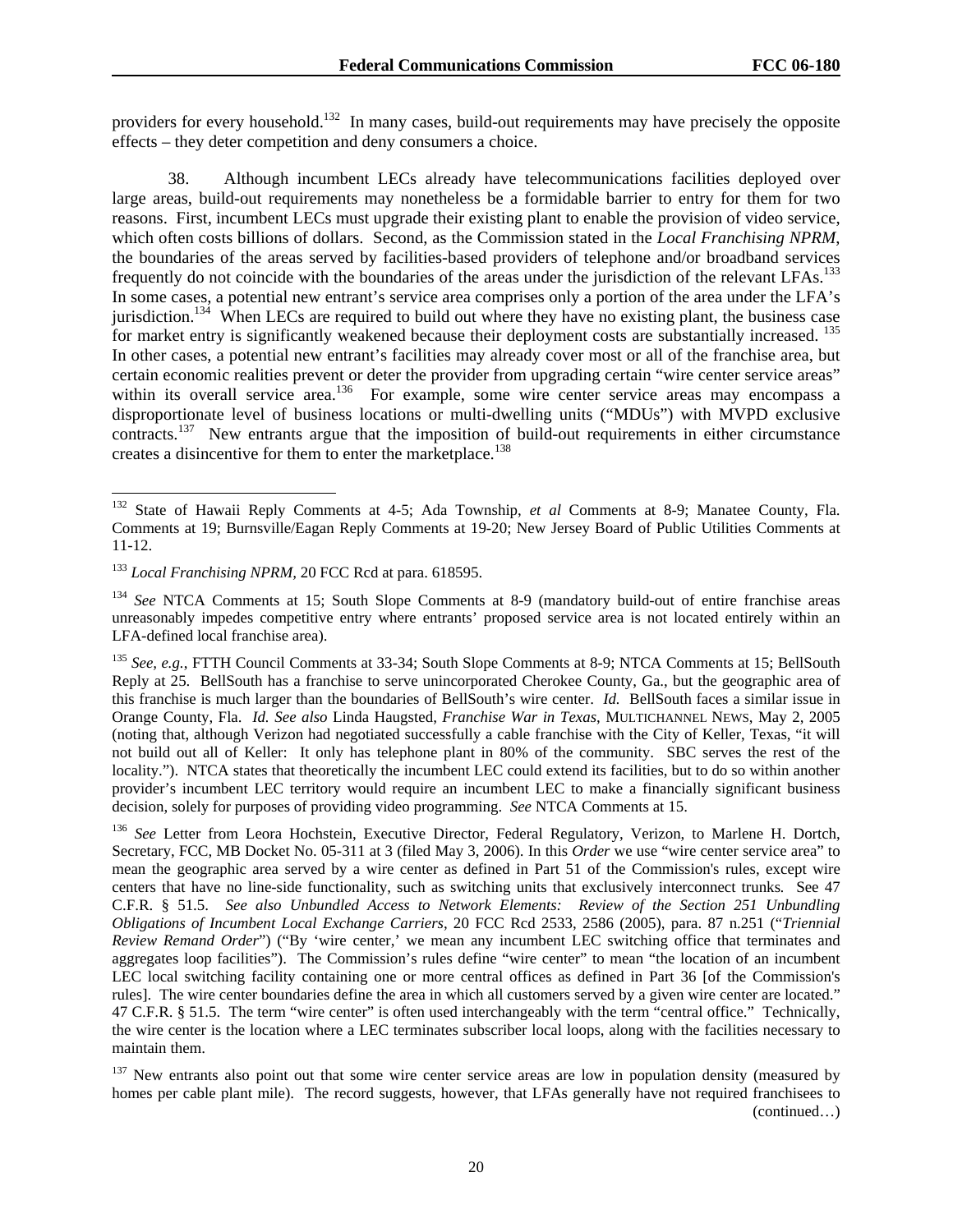39. Incumbent cable operators assert that new entrants' claims are exaggerated, and that, in most cases, LEC facilities are coterminous with municipal boundaries.<sup>139</sup> The evidence submitted by new entrants, however, convincingly shows that inconsistencies between the geographic boundaries of municipalities and the network footprints of telephone companies are commonplace.<sup>140</sup> The cable industry has adduced no contrary evidence. The fact that few LFAs argued that non-coterminous boundaries are a problem<sup>141</sup> is not sufficient to contradict the incumbent LECs' evidence.<sup>142</sup>

40. Based on the record as a whole, we find that build-out requirements imposed by LFAs can constitute unreasonable barriers to entry for competitive applicants. Indeed, the record indicates that because potential competitive entrants to the cable market may not be able to economically justify buildout of an entire local franchising area immediately, $143$  these requirements can have the effect of granting *de facto* exclusive franchises, in direct contravention of Section 621(a)(1)'s prohibition of exclusive cable franchises.<sup>144</sup>

41. Besides thwarting potential new entrants' deployment of video services and depriving consumers of reduced prices and increased choice, $^{145}$  build-out mandates imposed by LFAs also may directly contravene the goals of Section 706 of the Telecommunications Act of 1996, which requires the Commission to "remov[e] barriers to infrastructure investment" to encourage the deployment of broadband services "on a reasonable and timely basis."<sup>146</sup> We agree with AT&T that Section 706, in

 $\overline{a}$ 

<sup>138</sup> BSPA Comments at 5 (when the footprint of an existing system does not match the territory of an LFA, build-out requirements restrict the growth of competition that could be created by incremental expansion of existing networks into adjacent territories because the operator must have the financial means to build out the entire adjacent franchise area before commencing any build-out); NTCA Comments at 15 (requiring small, rural incumbent LECs to deploy service beyond their existing telephone service areas would prohibit some carriers from offering video services to any community, thereby preventing competition). *See also* DOJ *Ex Parte* at 12-13, 15.

<sup>139</sup> See Cablevision Reply at 16-17; Charter Reply at 8.

<sup>140</sup> *See* BSPA Comments at 5; South Slope Comments at 8-9; NTCA Comments at 15.

<sup>141</sup> Comcast Reply at 21 (citing comments of NATOA and Torrance, Cal.).

<sup>142</sup> *Compare* Tele Atlas Wire Center Premium v10.1 (April 2006) Maps for Bergen County, NJ and Los Angeles, Ca. and surrounding areas *with* The BRIDGE Data Group CableBounds Maps for Bergen County, NJ and Los Angeles, Ca. and surrounding areas (filed by the Media Bureau), *available at* http://gullfoss2.fcc.gov/prod/ecfs/retrieve.cgi?native\_or\_pdf=pdf&id\_document=6518618170, http://gullfoss2.fcc.gov/prod/ecfs/retrieve.cgi?native\_or\_pdf=pdf&id\_document=6518618171.

<sup>143</sup> See FTTH Council Comments at 32; NTCA Comments at 7; Qwest Comments at 2, 8; Verizon Comments at 39-40.

 $144$  47 U.S.C. § 544(a)(1).

<sup>145</sup> *See Annual Assessment of the Status of Competition in the Market for the Delivery of Video Programming*, MB Docket No. 05-255, Twelfth Annual Report, FCC 06-11, at ¶ 41 (rel. Mar. 3, 2006) (noting that overbuild competition, when present, often leads to lower cable rates and higher quality service).

<sup>146</sup> Section 706 of the Telecommunications Act of 1996, 47 U.S.C. § 157 nt.

<sup>(</sup>Continued from previous page)

provide service in low-density areas. *See, e.g.,* Madison, WI Comments at 4 (limiting build-out to areas with 40 dwelling units per cable mile); Renton, WA Comments at 3 (limiting build-out to 35 dwelling units per mile); West Palm Beach, Fla. Comments at 11 (limiting build-out to areas with 20 homes per mile). Nevertheless, density is likely to be of greater concern to a new entrant than to an incumbent cable operator, because the new entrant has to lure customers from the incumbent cable operator, and therefore cannot count on serving as many of the customers in a cable plant mile.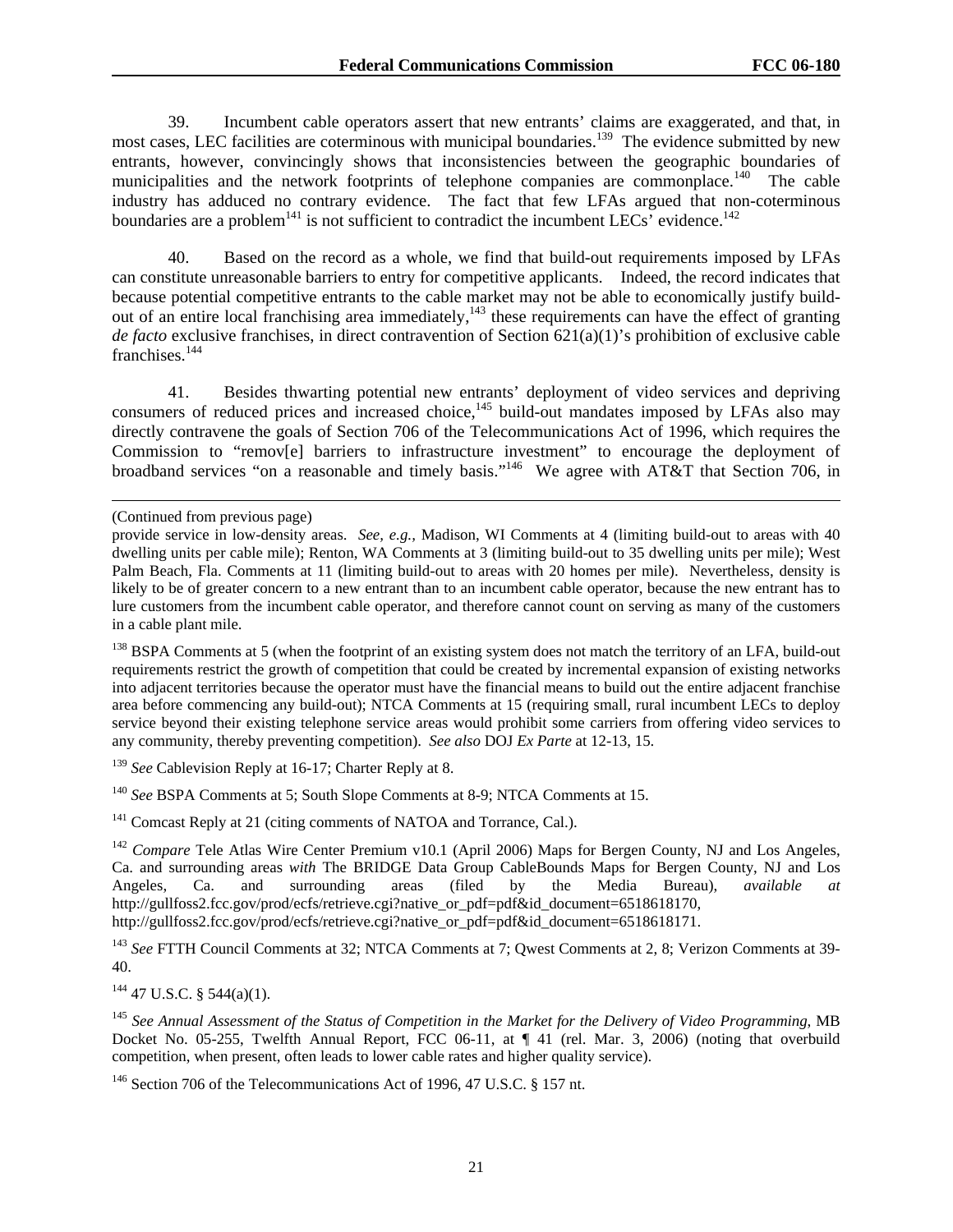conjunction with Section 621(a)(1), requires us to prevent LFAs from adversely affecting the deployment of broadband services through cable regulation. $147$ 

42. We do not find persuasive incumbent cable operators' claims that build-out should necessarily be required for new entrants into the video market because of certain obligations faced by cable operators in their deployment of voice services. To the extent cable operators believe they face undue regulatory obstacles to providing voice services, they should make that point in other proceedings, not here. In any event, commenters generally agree that the record indicates that the investment that a competitive cable provider must make to deploy video in a particular geographic area far outweighs the cost of the additional facilities that a cable operator must install to deploy voice service.<sup>148</sup>

43. *LFA Demands Unrelated to the Provision of Video Services.* Many commenters recounted franchise negotiation experiences in which LFAs made unreasonable demands unrelated to the provision of video services. Verizon, for example, described several communities that made unreasonable requests, such as the purchase of street lights, wiring for all houses of worship, the installation of cell phone towers, cell phone subsidies for town employees, library parking at Verizon's facilities, connection of 220 traffic signals with fiber optics, and provision of free wireless broadband service in an area in which Verizon's subsidiary does not offer such service.<sup>149</sup> In Maryland, some localities conditioned a franchise upon Verizon's agreement to make its data services subject to local customer service regulation.<sup>150</sup> AT&T provided examples of impediments that Ameritech New Media faced when it entered the market, including a request for a new recreation center and pool.<sup>151</sup> FTTH

1

<sup>150</sup> Verizon Comments at 75.

<sup>151</sup> AT&T Comments at 24.

<sup>147</sup> AT&T Comments at 45. *See also infra* para. 63*.* 

<sup>148</sup> *See* NTCA Comments at 7; Verizon Reply at 54-55; American Consumer Institute Comments at 7; *Review of the*  Section 251 Unbundling Obligations of Incumbent Local Exchange Carriers, 18 FCC Rcd 16978, 17142-17143 (2003) ("*Triennial Review Order*"); *See also* High Tech Broadband Coalition Comments at 4-5 (fiber-to-the-home deployment increased 5300 percent since the *Triennial Review Order*, due in large part to the elimination of barriers to entry in that Order).

<sup>149</sup> Verizon Comments at 57 & Attachment A at 16-17. The *Wall Street Journal* reported "[Tampa, Florida] City officials presented [Verizon] with a \$13 million wish list, including money for an emergency communications network, digital editing equipment and video cameras to film a math-tutoring program for kids." Another community presented Verizon with "requests for seed money for wildflowers and a video hookup for Christmas celebrations." Dionne Searcey, *As Verizon Enters Cable Business, it Faces Local Static*, WALL ST. J., Oct. 28, 2005, at A1. *But see* Verizon Comments at 65, filed February 13, 2006 (stating that "one franchising authority in Florida demanded that Verizon meet the incumbent cable operator's cumulative payments for PEG, which would exceed \$6 million over 15 years of Verizon's proposed franchise term. When Verizon rejected this demand, the LFA doubled its request, asking for a fee in excess of \$13 million that it said would be used for both PEG support and the construction of a redundant institutional network."); Verizon Revised Comments, filed March 6, 2006 at 65 (amending the second sentence of their comments above, in response to a request from the City of Tampa, to state that "[w]hen Verizon rejected this demand and asked for an explanation, the LFA provided a summary 'needs assessment' in excess of \$13 million for both PEG support."); Tampa Reply at 3-4 (noting that Verizon's errata "clarified that the City of Tampa has not demanded Verizon provide \$13.5 million dollars as a condition of granting a cable television franchise," and calling the *Wall Street Journal* article assertions an "urban legend"); John Dunbar*, FCC's Cable TV Ruling Criticized,* ASSOCIATED PRESS, Jan. 29, 2007 (stating that "[The Tampa City Attorney] said Tampa gave Verizon a \$13 million 'needs assessment' that was required by law in order to obtain contributions for equipment for public access and government channels" and also quoting the City Attorney saying that "it is possible the 'needs assessment' included video cameras to film shows such as the math class, but that there was never 'a specific quid pro quo.' Nor was anything like that mentioned in the franchise agreement.").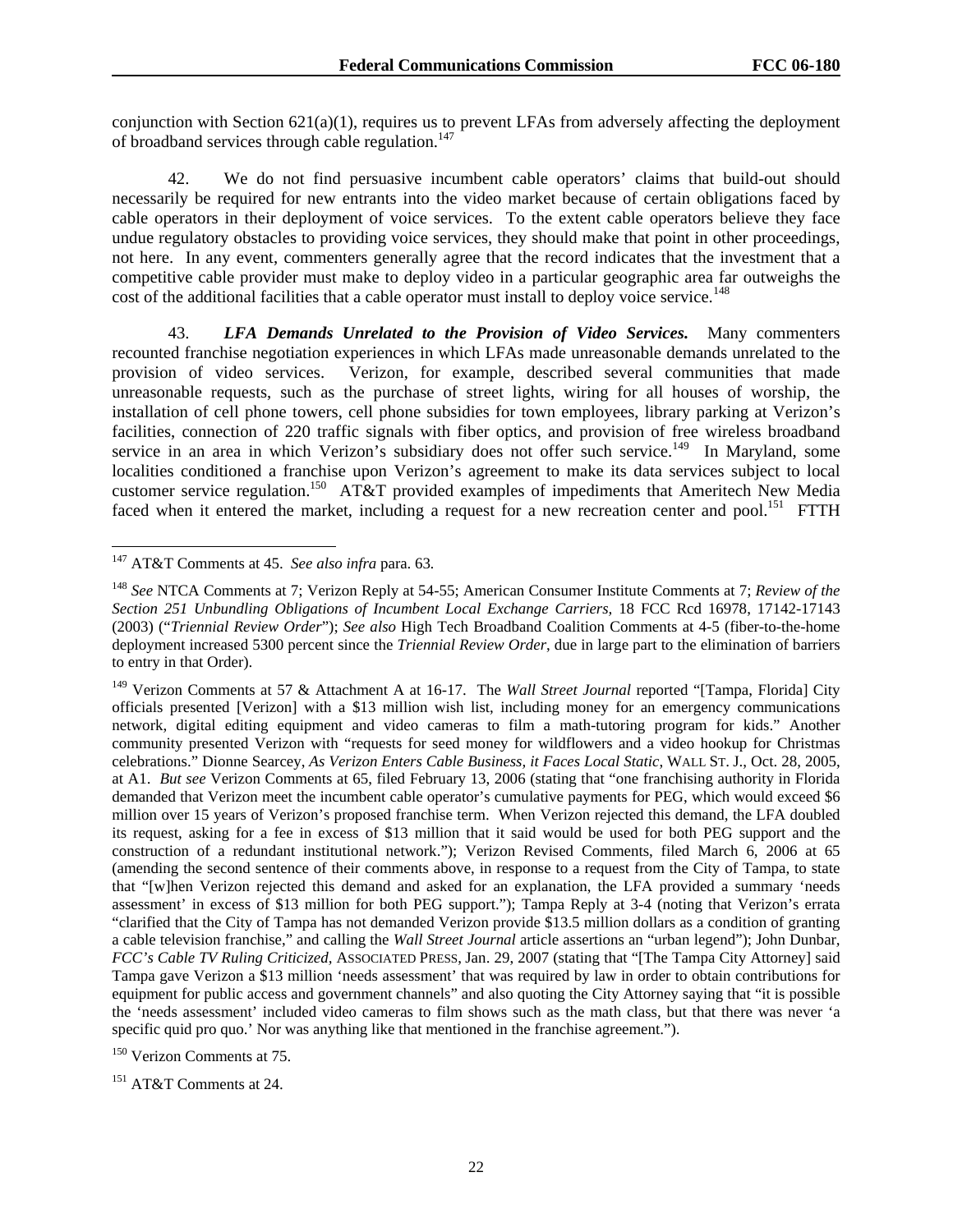Council highlighted Grande Communications' experience in San Antonio, which required that Grande Communications make an up-front, \$1 million franchise fee payment and fund a \$50,000 scholarship with additional annual contributions of \$7,200.<sup>152</sup> The record demonstrates that LFA demands unrelated to cable service typically are not counted toward the statutory 5 percent cap on franchise fees, but rather imposed on franchisees in addition to assessed franchise fees.<sup>153</sup> Based on this record evidence, we are convinced that LFA requests for unreasonable concessions are not isolated, and that these requests impose undue burdens upon potential cable providers.

44. *Assessment of Franchise Fees***.** The record establishes that unreasonable demands over franchise fee issues also contribute to delay in franchise negotiations at the local level and hinder competitive entry.<sup>154</sup> Fee issues include not only which franchise-related costs imposed on providers should be included within the 5 percent statutory franchise fee cap established in Section 622(b),<sup>155</sup> but also the proper calculation of franchise fees (*i.e.*, the revenue base from which the 5 percent is calculated). In Virginia, municipalities have requested large "acceptance fees" upon grant of a franchise, in addition to franchise fees.<sup>156</sup> Other LFAs have requested consultant and attorneys' fees.<sup>157</sup> Several Pennsylvania localities have requested franchise fees based on cable and non-cable revenues.<sup>158</sup> Some commenters assert that an obligation to provide anything of value, including PEG costs, should apply toward the franchise fee obligation.<sup>159</sup>

45. The parties indicate that the lack of clarity with respect to assessment of franchise fees impedes deployment of new video programming facilities and services for three reasons. First, some LFAs make unreasonable demands regarding franchise fees as a condition of awarding a competitive franchise. Second, new entrants cannot reasonably determine the costs of entry in any particular community. Accordingly, they may delay or refrain from entering a market because the cost of entry is unclear and market viability cannot be projected.<sup>160</sup> Third, a new entrant must negotiate these terms prior to obtaining a franchise, which can take a considerable amount of time. Thus, unreasonable demands by some LFAs effectively creates an unreasonable barrier to entry.

46. *PEG and I-Net Requirements.* Negotiations over PEG and I-Nets also contribute to delays in the franchising process. In response to the *Local Franchising NPRM*, we received numerous comments asking for clarification of what requirements LFAs reasonably may impose on franchisees to

1

<sup>&</sup>lt;sup>152</sup> FTTH Council Comments at 38.

<sup>&</sup>lt;sup>153</sup> BSPA Comments at 8. BSPA argues that under the current franchising process, LFAs are able to bargain for capital payments to use on infrastructure needs when LFAs should use the capital to benefit consumers. BSPA claims that LFAs use the capital to build and maintain I-Nets, city broadcasting facilities, and traffic light control systems. *Id*.

<sup>154</sup> *See, e.g.*, AT&T Comments at 64-67; BellSouth Comments at 38-40; Cavalier Telephone Comments at 7; FTTH Council Comments at 38-40. *But see* NATOA Reply at 27-35.

<sup>155 47</sup> U.S.C. § 542(b).

<sup>156</sup> Verizon Comments at 59.

<sup>157</sup> *Id*. at 59-60.

<sup>158</sup> *Id*. at 63.

<sup>159</sup> AT&T Comments at 65-67; BellSouth Comments at 39.

<sup>160</sup> AT&T Reply at 31-32.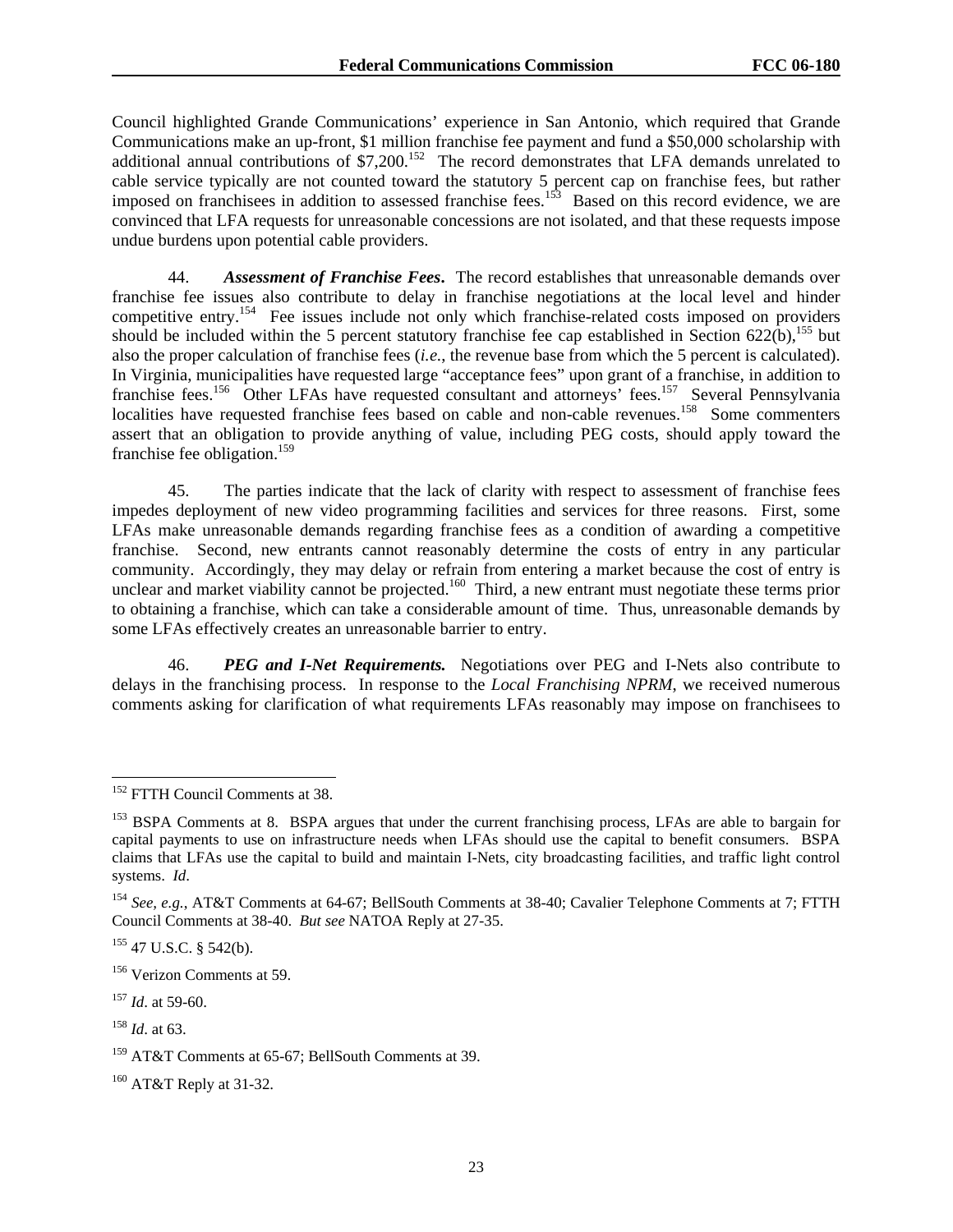support PEG and I-Nets.<sup>161</sup> We also received comments suggesting that some LFAs are making unreasonable demands regarding PEG and I-Net support as a condition of awarding competitive franchises.<sup>162</sup> LFAs have demanded funding for PEG programming and facilities that exceeds their needs, and will not provide an accounting of where the money goes.<sup>163</sup> For example, one municipality in Florida requested \$6 million for PEG facilities, and a Massachusetts community requested 10 PEG channels, when the incumbent cable operator only provides two.<sup>164</sup> Several commenters argued that it is unreasonable for an LFA to request a number of PEG channels from a new entrant that is greater than the number of channels that the community is using at the time the new entrant submits its franchise application.<sup>165</sup> The record indicates that LFAs also have made what commenters view as unreasonable institutional network requests, such as free cell phones for employees, fiber optic service for traffic signals, and redundant fiber networks for public buildings.<sup>166</sup>

47. *Level-Playing-Field Provisions.* The record demonstrates that, in considering franchise applications, some LFAs are constrained by so-called "level-playing-field" provisions in local laws or incumbent cable operator franchise agreements.<sup>167</sup> Such provisions typically impose upon new entrants terms and conditions that are neither "more favorable" nor "less burdensome" than those to which existing franchisees are subject.<sup>168</sup> Some LFAs impose level-playing-field requirements on new entrants even without a statutory, regulatory, or contractual obligation to do so.<sup>169</sup> Minnesota's process allows incumbent cable operators to be active in a competitor's negotiation, and incumbent cable operators have challenged franchise grants when those incumbent cable operators believed that the LFA did not follow correct procedure.<sup>170</sup> According to BellSouth, the length of time for approval of its franchises was tied directly to level-playing-field constraints; absent such demands (in Georgia, for example), the company's applications were granted quickly.<sup>171</sup> NATOA contends, however, that although level-playing-field

<sup>164</sup> *Id*. at 65-66.

-

<sup>165</sup> Consumers for Cable Choice Comments at 8; Verizon Comments at 71.

166 Verizon Comments at 73.

<sup>167</sup> *See, e.g.*, Orange County, Fla. Comments at 3; Northwest Suburbs Cable Communications Commission Comments at 3; Winston-Salem, N.C. Comments at 5; Albuquerque, N.M. Comments at 3; Tulsa, Okla. Comments at 2-4; Enumclaw, Wash. Comments at 2; Madison, Wis. Comments at 5-6.

<sup>168</sup> See Local Franchising NPRM, 20 FCC Rcd at 18588. At least 10 states impose level-playing-field requirements upon LFAs, and those laws vary significantly in the subject matters they encompass. For example, compare Minnesota's requirement that a competitive entrant face similar build-out, franchise fee, and PEG requirements to Illinois's requirement that the competitive franchise be no more favorable with respect to the territorial extent of the franchise, system design, technical performance standards, construction schedules, bonds, standards for construction and installation of facilities, service to subscribers, PEG channels and programming, production assistance, liability and indemnification and franchise fees. MINN. STAT. ANN. § 238.08 (West 2006), 55 ILL. COMP. STAT. ANN. 5/5- 1095(e)(4) (West 2006), *see also* ALA. CODE § 11-27-2 (2005), CONN. GEN. STAT. § 16-331(g) (2006), FLA. STAT. § 166.046(3) (2006), N.H. REV. STAT. ANN. § 53-C:3-b (2005), OKLA. STAT. ANN. tit. 11, § 22-107.1(B) (West 2006). S.D. CODIFIED LAWS § 9-35-27 (2005), TENN. CODE. ANN. § 7-59-203 (2005).

<sup>169</sup> *See* GMTC *et al.* Comments at 15; Pasadena, Ca. Comments at 10-11; Philadelphia, Pa. Comments at 7. *See also* AT&T Reply at 14.

<sup>170</sup> LMC Comments at 12-15.

<sup>161</sup> *See, e.g.*, AT&T Comments at 67-70; BellSouth Comments at 39; Consumers for Cable Choice Comments at 8; FTTH Council Comments at 36-37, 66-67; Verizon Comments at 65-75. *But see* NATOA Reply at 30-42.

<sup>&</sup>lt;sup>162</sup> FTTH Council Comments at 36; Verizon Comments at 65-66.

<sup>&</sup>lt;sup>163</sup> Verizon Comments at 65.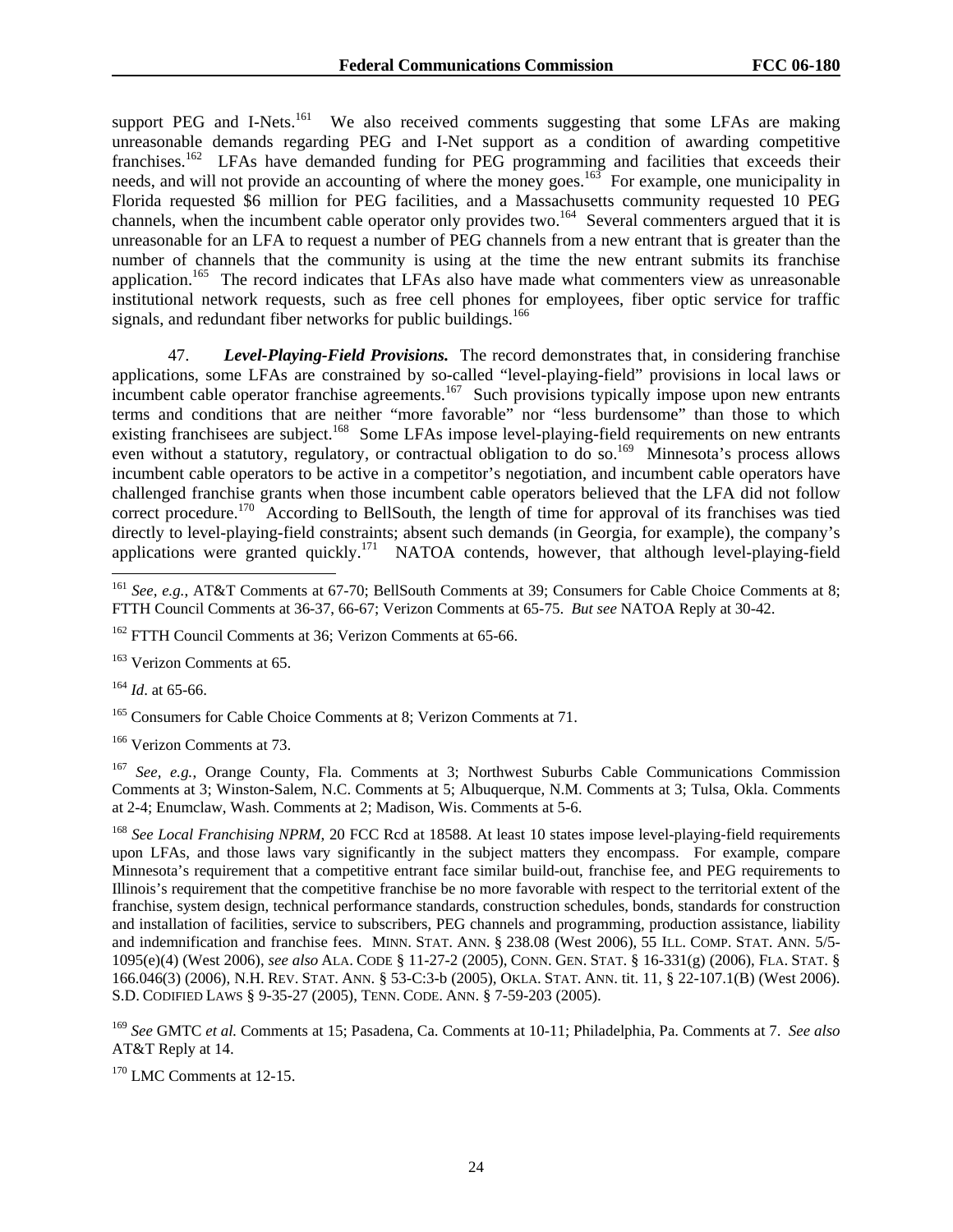provisions sometimes can complicate the franchising process, they do not present unreasonable barriers to entry.<sup>172</sup> NATOA and LFAs argue that level-playing-field provisions serve important policy goals, such as ensuring a competitive environment and providing for an equitable distribution of services and obligations among all operators.173

48. The record demonstrates that local level-playing-field mandates can impose unreasonable and unnecessary requirements on competitive applicants.<sup>174</sup> As noted above, level-playing-field provisions enable incumbent cable operators to delay or prevent new entry by threatening to challenge any franchise that an LFA grants.<sup>175</sup> Comcast asserts that MSOs are well within their rights to insist that their legal and contractual rights are honored in the grant of a subsequent franchise.<sup>176</sup> The record demonstrates, however, that local level-playing-field requirements may require LFAs to impose obligations on new entrants that directly contravene Section 621(a)(1)'s prohibition on unreasonable refusals to award a competitive franchise.<sup>177</sup> In most cases, incumbent cable operators entered into their franchise agreements in exchange for a monopoly over the provision of cable service.<sup>178</sup> Build-out requirements and other terms and conditions that may have been sensible under those circumstances can be unreasonable when applied to competitive entrants. NATOA's argument that level-playing-field requirements always serve to ensure a competitive environment and provide for an equitable distribution of services and obligations ignores that incumbent and competitive operators are not on the same footing. LFAs do not afford competitive providers the monopoly power and privileges that incumbents received when they agreed to their franchises, something that investors recognize.<sup>179</sup>

49. Moreover, competitive operators should not bear the consequences of an incumbent cable operator's choice to agree to any unreasonable franchise terms that an LFA may demand. And while the record is mixed as to whether level-playing-field mandates "assure that cable systems are responsive to the needs and interests of the local community,"<sup>180</sup> the more compelling evidence indicates that they do not because they prevent competition. Local level-playing-field provisions impose costs and risks

 $\overline{a}$ 

<sup>175</sup> *See supra* para. 34; *see also* DOJ *Ex Parte* at 15-16.

177 Mercatus Center at 39-40; *Phoenix Center Competition Paper* at 7.

<sup>178</sup> *Id.*

180 47 U.S.C. § 521(2); *Id.*

<sup>(</sup>Continued from previous page)

 $171$  BellSouth Reply at 7.

<sup>&</sup>lt;sup>172</sup> NATOA Reply at 43.

<sup>173</sup> *See, e.g.*, NATOA Reply at 44; Burnsville/Eagan Comments at 44; City of Philadelphia Reply at 2.

<sup>174</sup> *See, e.g.*, South Slope Comments at 7-8 (build-out); Verizon Comments at 60-61, 71 (PEG requirements); AT&T Comments at 67 (redundant facilities). *See also* FTTH Council Comments at 29-30 (quoting Hazlett & Ford study concluding that the result of level-playing-field laws "is that incumbents and [LFAs] can force entrants to incur sunk costs considerably in excess of what free market conditions would imply"). We note that, as described below, we do not address – and therefore do not preempt – state laws governing the franchising process including state levelplaying-field mandates.

<sup>&</sup>lt;sup>176</sup> Comcast Reply at 17-18 (citing Comcast's involvement in Verizon's Howard County, Maryland, franchise approval process).

<sup>179</sup> *See* BSPA Comments 4; USTelecom Comments at 51-53; Mercatus Comments at 39-40.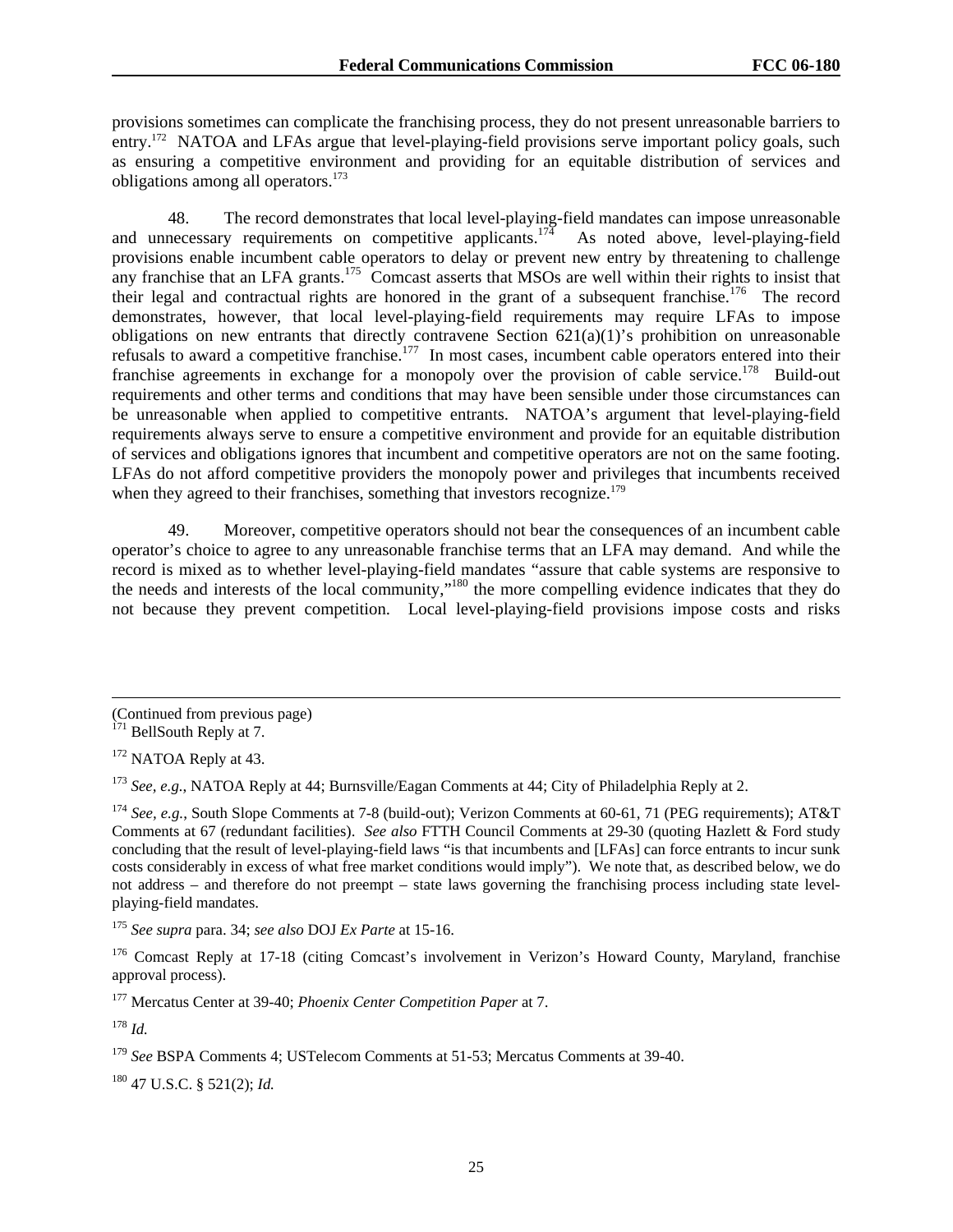sufficient to undermine the business plan for profitable entry in a given community, thereby undercutting the possibility of competition.<sup>181</sup>

50. *Benefits of Cable Competition.* We further agree with new entrants that reform of the operation of the franchise process is necessary and appropriate to achieve increased video competition and broadband deployment.<sup>182</sup> The record demonstrates that new cable competition reduces rates far more than competition from DBS. Specifically, the presence of a second cable operator in a market results in rates approximately 15 percent lower than in areas without competition – about \$5 per month.<sup>183</sup> The magnitude of the rate decreases caused by wireline cable competition is corroborated by the rates charged in Keller, Texas, where the price for Verizon's "Everything" package is 13 percent below that of the incumbent cable operator, and in Pinellas County, Florida, where Knology is the overbuilder and the incumbent cable operator's rates are \$10-15 lower than in neighboring areas where it faces no competition.184

51. We also conclude that broadband deployment and video entry are "inextricably linked"<sup>185</sup> and that, because the current operation of the franchising process often presents an unreasonable barrier to entry for the provision of video services, it necessarily hampers deployment of broadband services.<sup>186</sup> The record demonstrates that broadband deployment is not profitable without the ability to compete with the bundled services that cable companies provide.<sup>187</sup> As the Phoenix Center explains, "the more potential revenues that the network can generate in a household, the more likely it is the network will be

<sup>-</sup><sup>181</sup> Mercatus Comments at 46.

<sup>182</sup> Verizon Reply at 5-8. *See also* DOJ *Ex Parte* at 1, 3.

<sup>183</sup> FTTH Council Comments at 13. *See also* U.S. General Accountability Office, *Subscriber Rates and Competition in the Cable Television Industry*, GAO-04-262T (Mar. 2004) ("[S]ubscribers in areas with a wire-based competitor had monthly cable rates about \$5 lower, on average, than subscribers in similar areas without a wire-based competitor. Our interviews with cable operators also revealed that these companies generally lower rates and/or improve customer service where a wire-based competitor is present."); U.S. General Accounting Office, GAO-04-8, *Issues Related to Competition and Subscriber Rates in the Cable Television Industry*, Report to the Chairman, Committee on Commerce, Science and Transportation, U.S. Senate (2003) ("*2003 GAO Report*") at 3 (noting that cable rates are about 15 percent lower in markets where wireline competition is present), and at 10 (estimating that with an average monthly cable rate of approximately \$34 that year, subscribers in areas with a wire-based competitor had monthly cable rates about \$5 lower, on average, than subscribers in areas without such a competitor); U.S. General Accounting Office, GAO-03-130, *Issues in Providing Cable and Satellite Television Services*, Report to the Subcommittee on Antitrust, Competition, and Business and Consumer Rights, Committee on the Judiciary, U.S. Senate (2002) ("*2002 GAO Report*") at 9 (noting that in franchise areas with a second cable provider, cable prices are approximately 17 percent lower than in comparable areas without a second cable provider). *See also Annual Assessment of the Status of Competition in the Market for the Delivery of Video Programming*, MB Docket No. 05-255, Twelfth Annual Report, FCC 06-11, at para. 41 (rel. Mar. 3, 2006) and 2005 Cable Price Survey at paras. 2, 14 (noting that cable prices are 17 percent lower and decrease substantially when wireline cable competition is present).

<sup>&</sup>lt;sup>184</sup> FTTH Council Comments at 15-16, including chart and declaration.

<sup>185</sup> AT&T Comments at 12. *See also* BSPA Comments at 7; Freedomworks Comments at 15; Mercatus Center Comments at 34-35.

<sup>&</sup>lt;sup>186</sup> Technology and Democracy Project Comments at 4.

 $187$  AT&T Comments at 12. The Government Accountability Office reached this same conclusion in its review of the video service market. *See Issues in Providing Cable and Satellite Television Services*, GAO 03-130 at 2 (2002).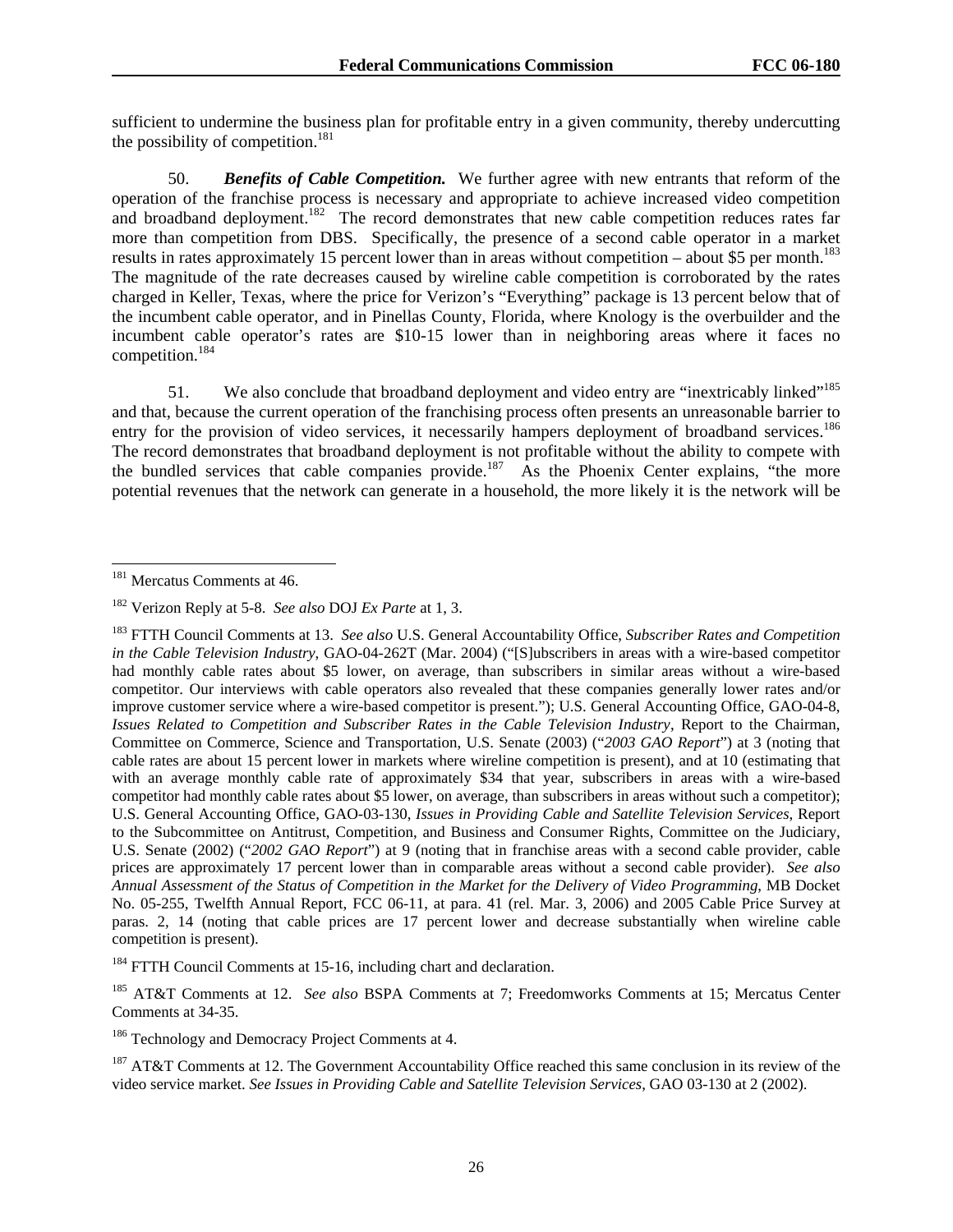built to that household."<sup>188</sup> DOJ's comments underscore that additional video competition will likely speed deployment of advanced broadband services to consumers.<sup>189</sup> Thus, although LFAs only oversee the provision of wireline-based video services, their regulatory actions can directly affect the provision of voice and data services, not just cable.<sup>190</sup> We find reasonable AT&T's assertion that carriers will not invest billions of dollars in network upgrades unless they are confident that LFAs will grant permission to offer video services quickly and without unreasonable difficulty.<sup>191</sup>

52. In sum, the current operation of the franchising process deters entry and thereby denies consumers choices.<sup>192</sup> Delays in the franchising process also hamper accelerated broadband deployment and investment in broadband facilities in direct contravention of the goals of Section 706,<sup>193</sup> the President's competitive broadband objectives,<sup>194</sup> and our established broadband goals.<sup>195</sup> In addition, the economic effects of franchising delays can trickle down to manufacturing companies, which in some cases have lost business because potential new entrants would not purchase equipment without certainties that they could deploy their services.<sup>196</sup> We discuss below our authority to address these problems.

## **B. The Commission Has Authority to Adopt Rules to Implement Section 621(a)(1)**

53. In the *Local Franchising NPRM*, the Commission tentatively concluded that it has the authority to adopt rules implementing Title VI of the Act,<sup>197</sup> including Section 621(a)(1).<sup>198</sup> The Commission sought comment on whether it has the authority to adopt rules or whether it is limited to providing guidance.<sup>199</sup> Based on the record and governing legal principles, we affirm this tentative conclusion and find that the Commission has the authority to adopt rules to implement Title VI and, more specifically, Section 621(a)(1).

54. Congress delegated to the Commission the task of administering the Communications Act. As the Supreme Court has explained, the Commission serves "as the 'single Government agency' with 'unified jurisdiction' and 'regulatory power over all forms of electrical communication, whether by

l

192 DOJ *Ex Parte* at 7-8.

<sup>&</sup>lt;sup>188</sup> Letter from Lawrence Spiwak, President, Phoenix Ctr. for Advanced Legal and Econ. Pub. Policy Studies, to Marlene Dortch, Secretary, Federal Communications Commission, at Att., *Phoenix Center Policy Paper Number 23: The Impact of Video Service Regulation on the Construction of Broadband Networks to Low-Income Households*, pg 23 (March 13, 2006) ("*Phoenix Center Redlining Paper*").

<sup>189</sup> DOJ *Ex Parte* at 3-4.

<sup>190</sup> FTTH Council Comments at 4.

<sup>&</sup>lt;sup>191</sup> AT&T Comments at 15.

<sup>&</sup>lt;sup>193</sup> Section 706 of the Telecommunications Act of 1996, 47 U.S.C. § 157 nt.

<sup>194</sup> *See* The White House, *A New Generation of American Innovation*, 11-12 (April 2004), *available at* http://www.whitehouse.gov/infocus/technology/economic\_policy200404/innovation.pdf.

<sup>195</sup> *See* Federal Communications Commission, *Strategic Plan 2006-2011* at 3 (2005).

<sup>196</sup> AT&T Reply at 9; Alcatel Comments at 1; Letter from Danielle Jafari, Director and Legal Counsel of Government Affairs, Telecommunications Industry Association, to Marlene Dortch, Secretary, Federal Communications Commission (March 9, 2006).

<sup>197</sup> *Local Franchising NPRM*, 20 FCC Rcd at 18589.

 $198$  47 U.S.C. § 541(a)(1).

<sup>199</sup> *Local Franchising NPRM*, 20 FCC Rcd at 18589.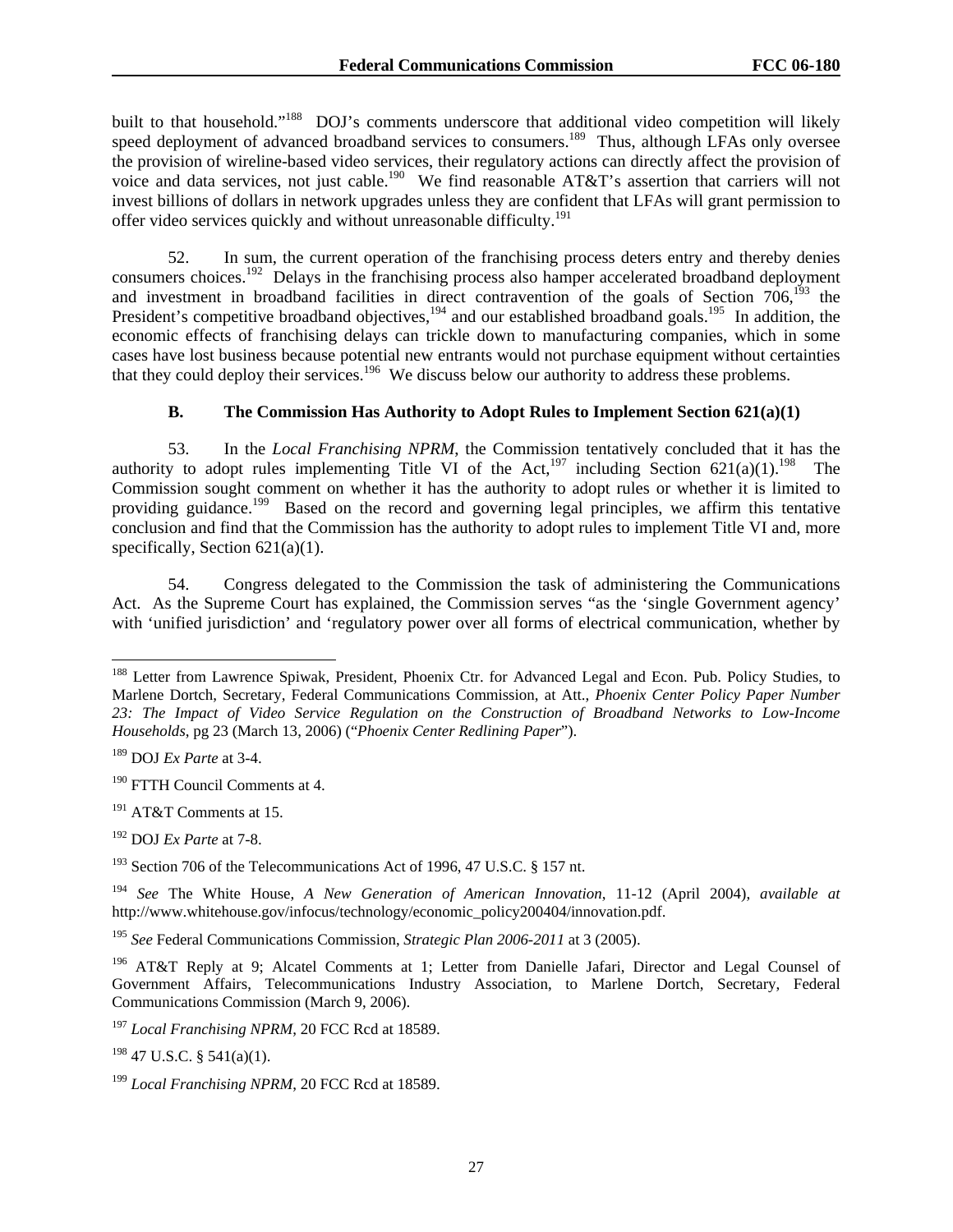telephone, telegraph, cable, or radio."<sup>200</sup> To that end, "[t]he Act grants the Commission broad responsibility to forge a rapid and efficient communications system, and broad authority to implement that responsibility."<sup>201</sup> Section 201(b) authorizes the Commission to "prescribe such rules and regulations" as may be necessary in the public interest to carry out the provisions of this Act."<sup>202</sup> "[T]he grant in § 201(b) means what it says: The FCC has rulemaking authority to carry out the 'provisions of this Act.'"<sup>203</sup> This grant of authority therefore necessarily includes Title VI of the Communications Act in general, and Section 621(a)(1) in particular. Other provisions in the Act reinforce the Commission's general rulemaking authority. Section  $303(r)$ , for example, states that "the Commission from time to time, as public convenience, interest, or necessity requires shall … make such rules and regulations and prescribe such restrictions and conditions, not inconsistent with law, as may be necessary to carry out the provisions of this Act....<sup>"204</sup> Section 4(i) states that the Commission "may perform any and all acts, make such rules and regulations, and issue such orders, not inconsistent with this Act, as may be necessary in the execution of its functions."205

55. Section 2 of the Communications Act grants the Commission explicit jurisdiction over "cable services."206 Moreover, as we explained in the *Local Franchising NPRM,* Congress specifically charged the Commission with the administration of the Cable Act, including Section  $621^{207}$  In addition, federal courts have consistently upheld the Commission's authority in this area.208

56. Although several commenters disagreed with our tentative conclusion, none has persuaded us that the Commission lacks the authority to adopt rules to implement Section  $621(a)(1)$ . Incumbent cable operators and franchise authorities argue that the judicial review provisions in Sections 621(a)(1) and 635<sup>209</sup> indicate that Congress gave the courts exclusive jurisdiction to interpret and enforce

<sup>203</sup> *AT&T Corp. v. Iowa Utilities Board*, 525 U.S. 366, 378 (1999).

<sup>204</sup> *See also* 47 U.S.C. § 151 (the Commission "shall execute and enforce the provisions of this Act").

 $205$  47 U.S.C. § 154(i).

 $206$  47 U.S.C. § 152 ("The provisions of this Act shall apply with respect to cable service, to all persons engaged within the United States in providing such service, and to the facilities of cable operators which relate to such service, as provided in title VI.").

<sup>207</sup> *Local Franchising NPRM*, 20 FCC Rcd at 18589.

<sup>208</sup> *See City of Chicago v. FCC,* 199 F.3d 424 (7th Cir. 1999) (finding that the FCC is charged by Congress with the administration of the Cable Act, including Section 621). *See also City of New York v. FCC*, 486 U.S. 57, 70 n.6 (1988) (explaining that Section 303 gives the FCC rulemaking power with respect to the Cable Act); *Nat'l Cable Television Ass'n v. FCC*, 33 F.3d 66, 70 (D.C. Cir. 1994) (upholding Commission finding that certain services are not subject to the franchise requirement in Section 621(b)(1)); *United Video v. FCC*, 890 F.2d 1173, 1183 (D.C. Cir. 1989) (denying petitions to review the Commission's syndicated exclusivity rules); *ACLU v. FCC*, 823 F.2d 1554 (D.C. Cir. 1987) (upholding the Commission's interpretive rules regarding Section 621(a)(3)).

<sup>209</sup> 47 U.S.C. § 541(a)(1) ("[a]ny applicant whose application for a second franchise has been denied by a final decision of the franchising authority may appeal such final decision pursuant to the provisions of section 635 for failure to comply with this subsection"). Section 635 sets forth the specific procedures for such judicial proceedings. 47 U.S.C. § 555.

 $\overline{a}$ <sup>200</sup> *United States v. Southwestern Cable Co*., 392 U.S. 157, 167-68 (1968) (quotation omitted).

<sup>201</sup> *United Telegraph Workers, AFL-CIO v. FCC*, 436 F.2d 920, 923 (D.C. Cir. 1970) (citations and quotations omitted).

 $202$  47 U.S.C. § 201(b) ("The Commission may prescribe such rules and regulations as may be necessary in the public interest to carry out the provisions of this Act.").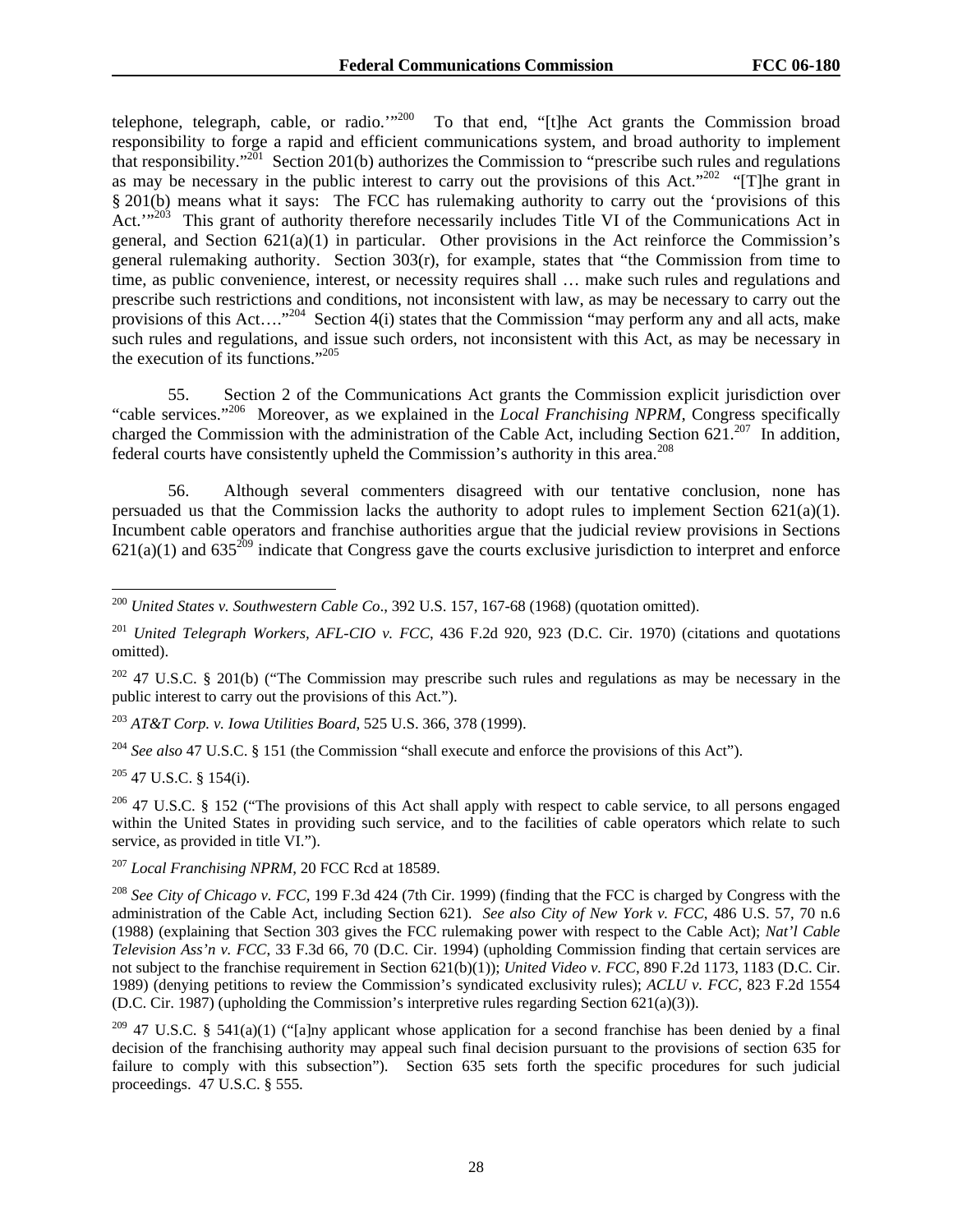Section 621(a)(1), including authority to decide what constitutes an unreasonable refusal to award a competitive cable franchise.<sup>210</sup> We find, however, that this argument reads far too much into the judicial review provisions. The mere existence of a judicial review provision in the Communications Act does not, by itself, strip the Commission of its otherwise undeniable rulemaking authority.<sup>211</sup> As a general matter, the fact that Congress provides a mechanism for judicial review to remedy a violation of a statutory provision does not deprive an agency of the authority to issue rules interpreting that statutory provision. Here, nothing in the statutory language or the legislative history suggests that by providing a judicial remedy, Congress intended to divest the Commission of the authority to adopt and enforce rules implementing Section  $621^{212}$  In light of the Commission's broad rulemaking authority under Section 201 and other provisions in the Act, the absence of a specific grant of rulemaking authority in Section 621 is "not peculiar."<sup>213</sup> Other provisions in the Act demonstrate that when Congress intended to grant exclusive jurisdiction, it said so in the legislation.<sup>214</sup> Here, however, neither Section 621(a)(1) nor Section 635 includes an exclusivity provision, and we decline to read one into either provision.

57. In addition, we note that the judicial review provisions at issue here on their face apply only to a final decision by the franchising authority.<sup>215</sup> They do not provide for review of unreasonable refusals to award an additional franchise by withholding a final decision or insisting on unreasonable terms that an applicant properly refuses to accept. Nor do the judicial review provisions say anything about the broader range of practices governed by Section  $621^{216}$ 

<sup>1</sup> <sup>210</sup> *See* NCTA Reply, at 11-13 (given the courts have concurrent jurisdiction to review many provisions of Title VI, Section 635(a) only has meaning if it is read to grant exclusive jurisdiction to the courts); Comcast Comments at 27- 28 (Congress provided no role for the Commission in the franchising process); Comcast Reply at 27-28 (621(a)(1)'s "unreasonably refuse" language and court review are inextricably linked and thus enforcement authority over the franchising approval process lies with the courts); NATOA Comments at 7-8 (same).

<sup>211</sup> *See ACLU v. Texas*, 823 F.2d 1554, 1574 (D.C. Cir 1987) (recognizing that despite a reference to "court action" in Section 622(d), in the absence of more explicit guidance from Congress, the Commission has concurrent jurisdiction to take enforcement action with respect to franchise fee disputes).

<sup>212</sup> *See* BellSouth Reply at 35; USTelecom Reply at 14-16.

<sup>213</sup> *AT&T v. Iowa Utilities Board,* 525 U.S. 366, 385 (1999). In *Iowa Utilities Board*, the Supreme Court reviewed Commission rules implementing provisions of the Telecommunications Act of 1996. In particular, states challenged Commission rules implementing Section  $252(c)(2)$ , which provides, "a State commission shall ... establish any rates for interconnection, services, or network elements." 47 U.S.C. § 252(c)(2). Although this and other provisions in the 1996 Act entrusted the states with certain tasks, the Supreme Court held that "these assignments … do not logically preclude the Commission's issuance of rules to guide the state-commission judgments." *Iowa Utilities Board*, 525 U.S. at 385. The same reasoning applies to the judicial review provisions in Sections 621(a)(1) and 635.

<sup>214</sup> *See, e.g.*, 47 U.S.C. § 255(f) ("The Commission shall have exclusive jurisdiction with respect to any complaint under this section."). We do not find persuasive commenters' argument that the only way to give Section 635(a) any meaning is to construe it as giving courts exclusive jurisdiction with regard to the three Title VI provisions enumerated in Section 635(a), *i.e.,* Sections 621(a)(1), 625, and 626. *See* NATOA Comments at 9. None of the cases cited by commenters support this proposition. Rather, they suggest that in the absence of an exclusivity provision in the statute, the Commission and courts share jurisdiction. *See, e.g.,* NATOA Comments at 9 (citing *ACLU v. FCC,* 823 F.2d 1554, 1573-75 (D.C. Cir. 1987)).

<sup>215 47</sup> U.S.C. § 541(a)(1) ("Any applicant whose application for a second franchise has been *denied by a final decision* of the franchising authority may appeal such *final decision* pursuant to the provisions of section 635 for failure to comply with this subsection") (emphasis added); 47 U.S.C. §555(a) ("Any cable operator adversely affected by any *final determination* made by a franchising authority under section 621(a)(1)" may commence an action in federal district court or State court) (emphasis added).

<sup>216</sup> *See* USTelecom Reply at 14.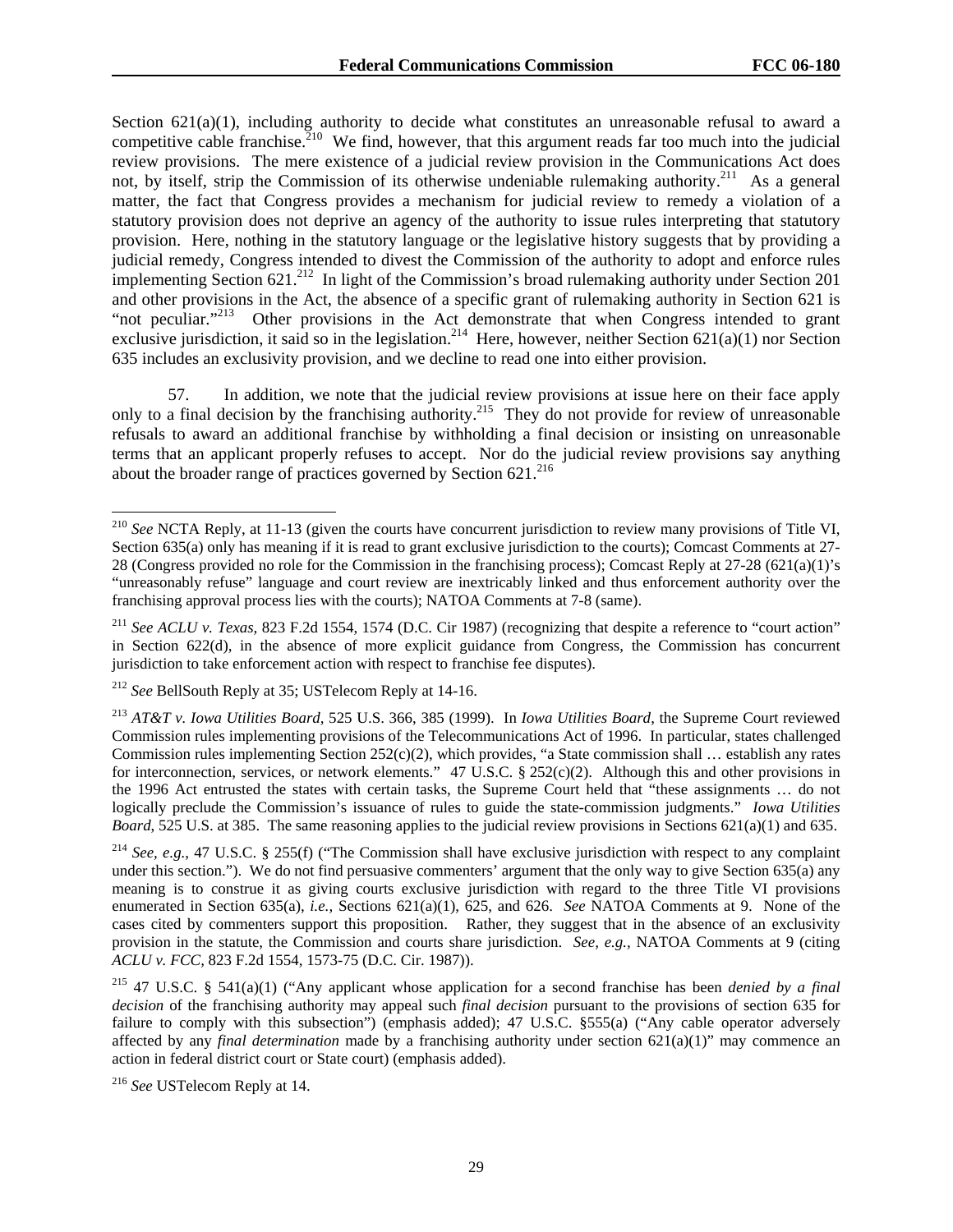58. We also reject the argument by some incumbent cable operators and franchise authorities that Section 621(a)(1) is unambiguous and contains no gaps in the statutory language that would give the Commission authority to regulate the franchising process.<sup>217</sup> We strongly disagree. Congress did not define the term "unreasonably refuse," and it is far from self-explanatory. The United States Court of Appeals for the District of Columbia Circuit has held that the term "unreasonable" is among the "ambiguous statutory terms" in the Communications Act, and that the "court owes substantial deference to the interpretation the Commission accords them."<sup>218</sup> We therefore find that Section 621(a)(1)'s requirement that an LFA "may not unreasonably refuse to award an additional competitive franchise" creates ambiguity that the Commission has the authority to resolve.<sup>219</sup> The possibility that a court, in reviewing a particular matter, may determine whether an LFA "unreasonably" denied a second franchise does not displace the Commission's authority to adopt rules generally interpreting what constitutes an "unreasonable refusal" under Section  $621(a)(1)$ .<sup>220</sup>

59. Some incumbent cable operators and franchise authorities argue that Section 621(a)(1) imposes no general duty of reasonableness on the LFA in connection with procedures for *awarding* a competitive franchise.<sup>221</sup> According to these commenters, the "unreasonably refuse to award" language in the first sentence in Section  $621(a)(1)$  must be read in conjunction with the second sentence, which relates to the *denial* of a competitive franchise application.<sup>222</sup> Based on this, commenters claim that "unreasonably refuse to award" means "unreasonably *deny*" and, thus, Section 621(a)(1) is not applicable before a final decision is rendered.<sup>223</sup> We disagree. By concluding that the language "unreasonably" refuse to award" means the same thing as "unreasonably deny," commenters violate the long-settled principle of statutory construction that each word in a statutory scheme must be given meaning.<sup>224</sup> We find that the better reading of the phrase "unreasonably refuse to award" is that Congress intended to cover LFA conduct beyond ultimate denials by final decision, such as situations where an LFA has unreasonably refused to award an additional franchise by withholding a final decision or by insisting on unreasonable terms that an applicant refuses to accept.<sup>225</sup> While the judicial review provisions in Sections unreasonable terms that an applicant refuses to accept.<sup>225</sup>

 $\overline{a}$ 

<sup>220</sup> *See NCTA v. Brand X Internet Services,* 545 U.S. 967, --, 125 S. Ct. 2688, 2700-02 (2005) (where statute is ambiguous, and implementing agency's construction is reasonable, *Chevron* requires federal court to accept agency's construction of statute, even if agency's reading differs from prior judicial construction).

<sup>221</sup> *See* NCTA Comments at 28-29; Comcast Reply at 31.

<sup>222</sup> *See* NCTA Comments at 29; Comcast Reply at 32*.* 

<sup>224</sup> *See Bailey v. United States,* 516 U.S. 137, 143-45 (1995) ("We assume that Congress used two terms because it intended each term to have a particular, nonsuperfluous meaning.").

<sup>217</sup> *See* Comcast Reply at 27.

<sup>&</sup>lt;sup>218</sup> Capital Network System, Inc. v. FCC, 28 F.3d 201, 204 (D.C. Cir. 1994) ("Because 'just,' 'unjust,' 'reasonable,' and 'unreasonable' are ambiguous statutory terms, this court owes substantial deference to the interpretation the Commission accords them.").

<sup>&</sup>lt;sup>219</sup> 47 U.S.C. § 541(a)(1) (emphasis added).

<sup>223</sup> *See* NATOA Comments at 30-31; NCTA Comments at 28-29; Burnsville/Eagan Comments at 31-32; Comcast Reply at 32-33.

<sup>225</sup> *See, e.g., Tribune Co. v. FCC,* 133 F.3d 61, 66 (D.C. Cir. 1998) (imposing an "intolerable" condition on the grant of a license application may be deemed a *de facto* denial of that license for purposes of the appeal provisions under § 402(b) of the Act, citing *Mobile Communications Corp. of America v. FCC,* 77 F.3d 1399 (D.C. Cir. 1996)). *See also* DOJ *Ex Parte* at 7 (stating that unnecessary delays, demands for goods and services unrelated to the provision of cable services, and imposition of build-out requirements are tantamount to a "refusal" to award an additional competitive franchise).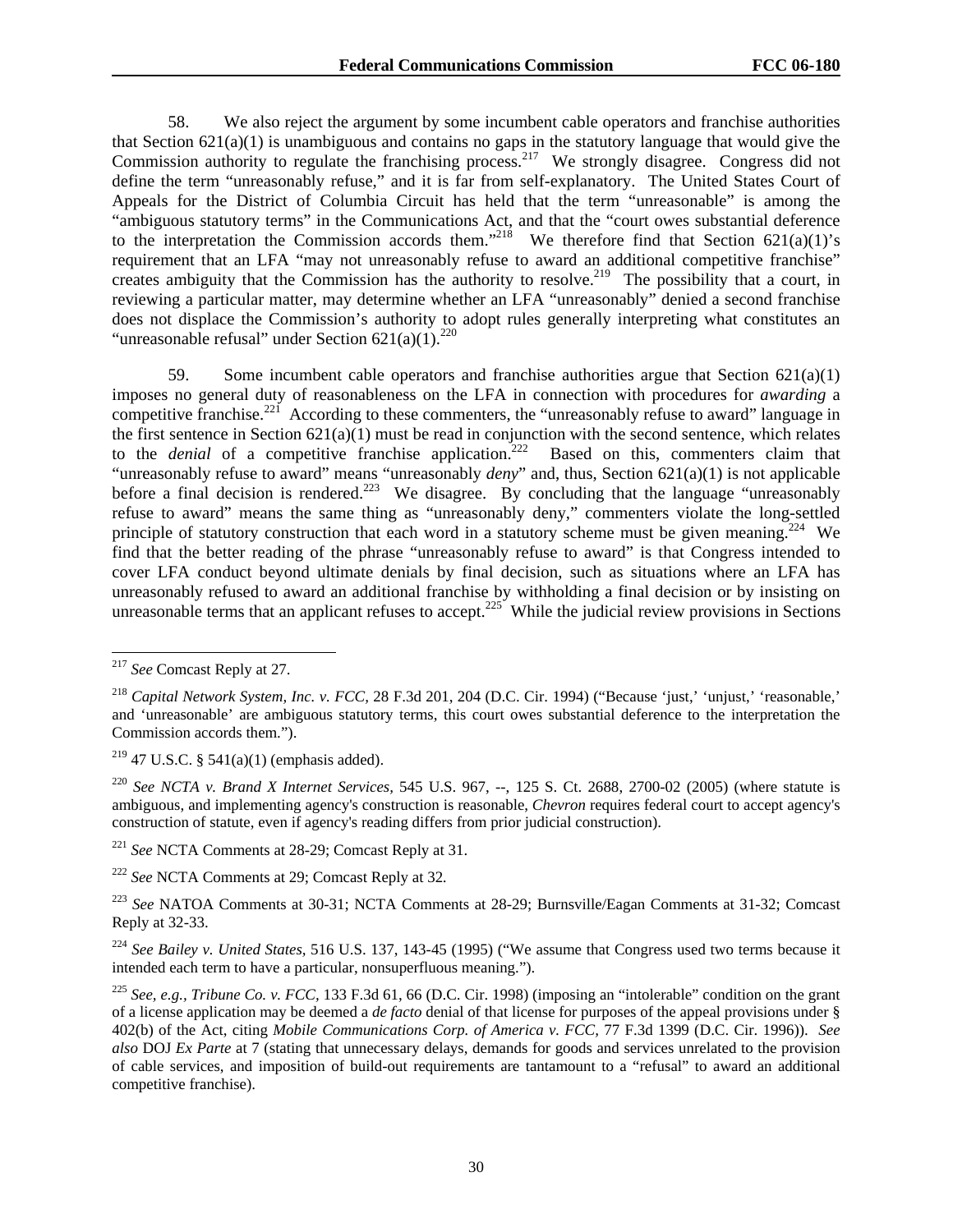621(a)(1) and 635 refer to a "final decision" or "final determination,"<sup>226</sup> the Commission's rulemaking authority under Section 621 is not constrained in the same manner. Instead, the Commission has the authority to address what constitutes an unreasonable refusal to award a franchise, and as stated above, a local franchising authority may unreasonably refuse to award a franchise through other routes than issuing a final decision or determination denying a franchise application. For all of these reasons, we conclude that the Commission may exercise its statutory authority to establish federal standards identifying those LFA-imposed terms and conditions that would violate Section  $621(a)(1)$  of the Communications Act.<sup>227</sup>

60. Incumbent cable operators and local franchise authorities also maintain that the legislative history of Section  $621(a)(1)$  demonstrates that Congress reserved to LFAs the authority to determine what constitutes "reasonable" grounds for franchise denials, with oversight by the courts, and left no authority under Section 621(a)(1) for the Commission to issue rules or guidelines governing the franchise approval process.<sup>228</sup> Commenters point to the Conference Committee Report on the 1992 Amendments,<sup>229</sup> which adopted the Senate version of Section  $621$ ,<sup>230</sup> rather than the House version, which "contained five examples of circumstances under which it is reasonable for a franchising authority to deny a franchise."<sup>231</sup> We find commenters' reliance on the legislative history to be misplaced. While the House may have initially considered adopting a categorical approach for determining what would constitute a "reasonable *denial*," Congress ultimately decided to forgo that approach and prohibit franchising authorities from unreasonably refusing to *award* an additional competitive franchise.232 To be sure, commenters are correct to point out that Congress chose not to define in the Act the meaning of the phrase "unreasonably refuse to award." However, commenters' assertion that Congress therefore intended for this gap in the statute to be filled in by only LFAs and courts lacks any basis in law or logic. Rather, we believe that it is far more reasonable to assume, consistent with settled principles of administrative law, that Congress intended that the Commission, which is charged by Congress with the administration of Title VI, $^{233}$  to have the authority to do so. There is nothing in the statute or the

l

229 H.R. REP. NO. 102-862, at 77-78 (1992) (Conf. Rep.), *as reprinted in* 1992 U.S.C.C.A.N. 1231, 1259-1260.

<sup>226 47</sup> U.S.C. §§ 541(a), 555. *See also Puget Sound Energy, Inc. v. U.S.,* 310 F.3d 613, 624-25 (9th Cir. 2002) (for purposes of determining when power administration's rate determination becomes a "final action" under statutory judicial review provision, court will turn for guidance to general doctrine of finality in administrative law, which "is concerned with whether the initial decision-maker has arrived at a definitive position on the issue that inflicts an actual, concrete injury").

<sup>227</sup> *See* Qwest Reply at 10-11.

<sup>228</sup> *See* NCTA Comments at 22-23; Florida Municipalities Comments at 9-10.

 $230$  S. REP. NO. 102-92, at 185 (1991) (explaining that "[i]t shall not be considered unreasonable for purposes of this provision for local franchising authorities to deny the application of a potential competitor if it is technically infeasible. However, the Committee does not intend technical infeasibility to be the only justification for denying an additional franchise").

<sup>231</sup> H.R. REP. NO. 102-862, at 77-78 (1992) (Conf. Rep.), *as reprinted in* 1992 U.S.C.C.A.N. 1231, 1259-1260 (listing five examples of reasonable denials identified in the House amendment to include: (1) technical infeasibility; (2) failure of the applicant to assure that it will provide adequate public, educational, and governmental access channel capacity, facilities, or financial support; (3) failure of the applicant to assure that it will provide service throughout the entire franchise area within a reasonable period of time; (4) the award would interfere with the ability of the franchising authority to deny renewal of a franchise; and (5) failure to demonstrate financial, technical, or legal qualifications to provide cable service."); H.R. REP. NO. 102-628, at 90 (1992). *See* NCTA Comments at 22; Florida Municipalities Comments at 9-10.

<sup>232</sup> H.R. REP. NO. 102-862, at 77-78 (1992) (Conf. Rep.), *as reprinted in* 1992 U.S.C.C.A.N. 1231, 1259-1260.

<sup>233</sup> *See City of Chicago v. FCC,* 199 F.3d at 428. *See also AT&T Corp. v. Iowa Utilities Board,* 525 U.S. at 377-380.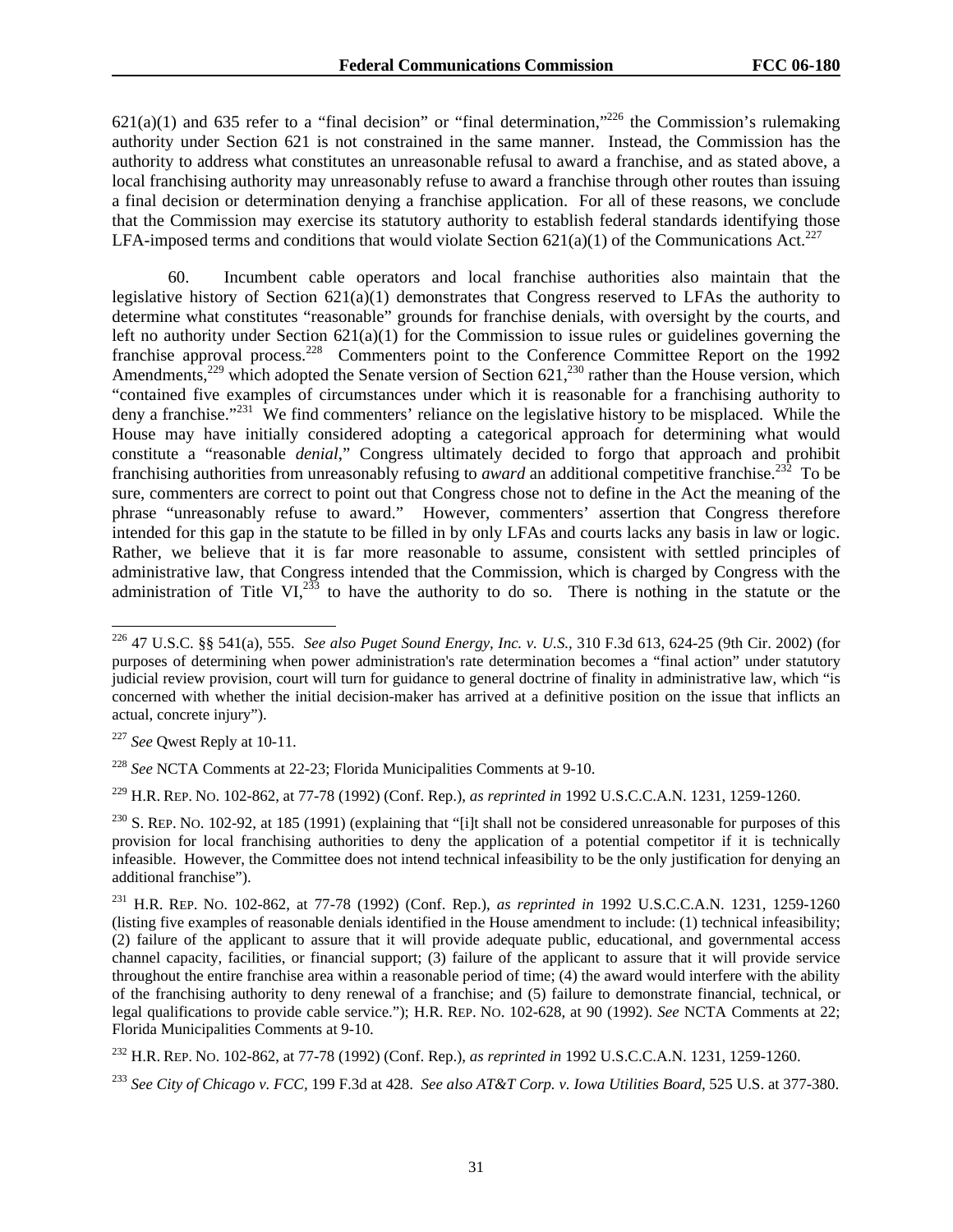legislative history to suggest that Congress intended to displace the Commission's explicit authority to interpret and enforce provisions in Title VI, including Section 621(a)(1).

61. The pro-competitive rules and guidance we adopt in this *Order* are consistent with Congressional intent. Section 601 states that Title VI is designed to "promote competition in cable communications."<sup>234</sup> In a report to Congress prepared pursuant to the 1984 Cable Act, the Commission concluded that in order "[t]o encourage more robust competition in the local video marketplace, the Congress should … forbid local franchising authorities from unreasonably denying a franchise to potential competitors who are ready and able to provide service."235 In response, Congress revised Section  $621(a)(1)$  to prohibit a franchising authority from unreasonably refusing to award an additional competitive franchise.<sup>236</sup> The regulations set forth herein give force to that restriction and vindicate the national policy goal of promoting competition in the video marketplace.

62. Our authority to adopt rules implementing Section  $621(a)(1)$  is further supported by Section 706 of the Telecommunications Act of 1996, which directs the Commission to encourage broadband deployment by utilizing "measures that promote competition … or other regulating methods that remove barriers to infrastructure investment."<sup>237</sup> The D.C. Circuit has found that the Commission has the authority to consider the goals of Section 706 when formulating regulations under the Act.<sup>238</sup> The record here indicates that a provider's ability to offer video service and to deploy broadband networks are linked intrinsically, and the federal goals of enhanced cable competition and rapid broadband deployment are interrelated.239 Thus, if the franchising process were allowed to slow competition in the video service market, that would decrease broadband infrastructure investment, which would not only affect video but other broadband services as well.<sup>240</sup> As the DOJ points out, potential gains from competition, such as

236 47 U.S.C. § 541(a)(1). *See also* H.R. REP. NO. 102-628, at 47 (1992) (noting the Commission's recommendation that, in order to encourage competition, Congress should prevent LFAs from unreasonably denying a franchise to potential competitors); *Implementation of Section 19 of the Cable Television Consumer Protection and Competition Act of 1992 Annual Assessment of the Status of Competition in the Market for the Delivery of Video Programming*, 9 FCC Rcd 7442, 7469 (1994) (recognizing that "Congress incorporated the Commission's recommendation in the 1992 Cable Act by amending § 621(a)(1) of the Communications Act…"). The legislative history explained that the purpose of this abridgement of local government authority was to promote greater cable competition. S. REP. NO. 102-92, at 47 (1991) (the prohibition on local franchising authorities from unreasonably refusing to grant second franchises is based on evidence in the record that there are benefits from competition between two cable systems and the Committee's belief that LFAs should be encouraged to award second franchises).

 $237$  Section 706 of the Telecommunications Act of 1996, 47 U.S.C. § 157 nt.

<sup>238</sup> *See USTA v. FCC*, 359 F.3d 554, 580, 583 (D.C. Cir. 2004); *see also* USTelecom Comments at 15; TIA Comments at 16.

<sup>239</sup> See Alcatel Comments at 5-6; USTelecom Comments at 6 (broadband growth is tied to bundled services; firm's perceived need to compete for "triple play" customers is the driving force for broadband investment); AT&T Comments at 39-40 (the local franchising process discourages broadband infrastructure investment that supports video along with other broadband services).

l  $234$  47 U.S.C. § 521(6).

<sup>235</sup> *See Competition, Rate Deregulation and the Commission's Policies Relating to the Provision of Cable Television Service,* 5 FCC Rcd 4962, 4974 (1990).

<sup>&</sup>lt;sup>240</sup> See Ad Hoc Telcom Manufacturer Coalition Comments at 1-3 (the franchising process threatens to slow down incumbent LECs' capital expenditures, thereby slowing competition in the video service market and reducing output throughout the high-tech manufacturing industry); AT&T Reply at 31-32 (the lack of clear regulatory guidance is chilling investment because new entrants cannot gauge the cost of entry); BellSouth Comments at 20-22 (the current franchising process impedes the deployment of BellSouth's broadband network).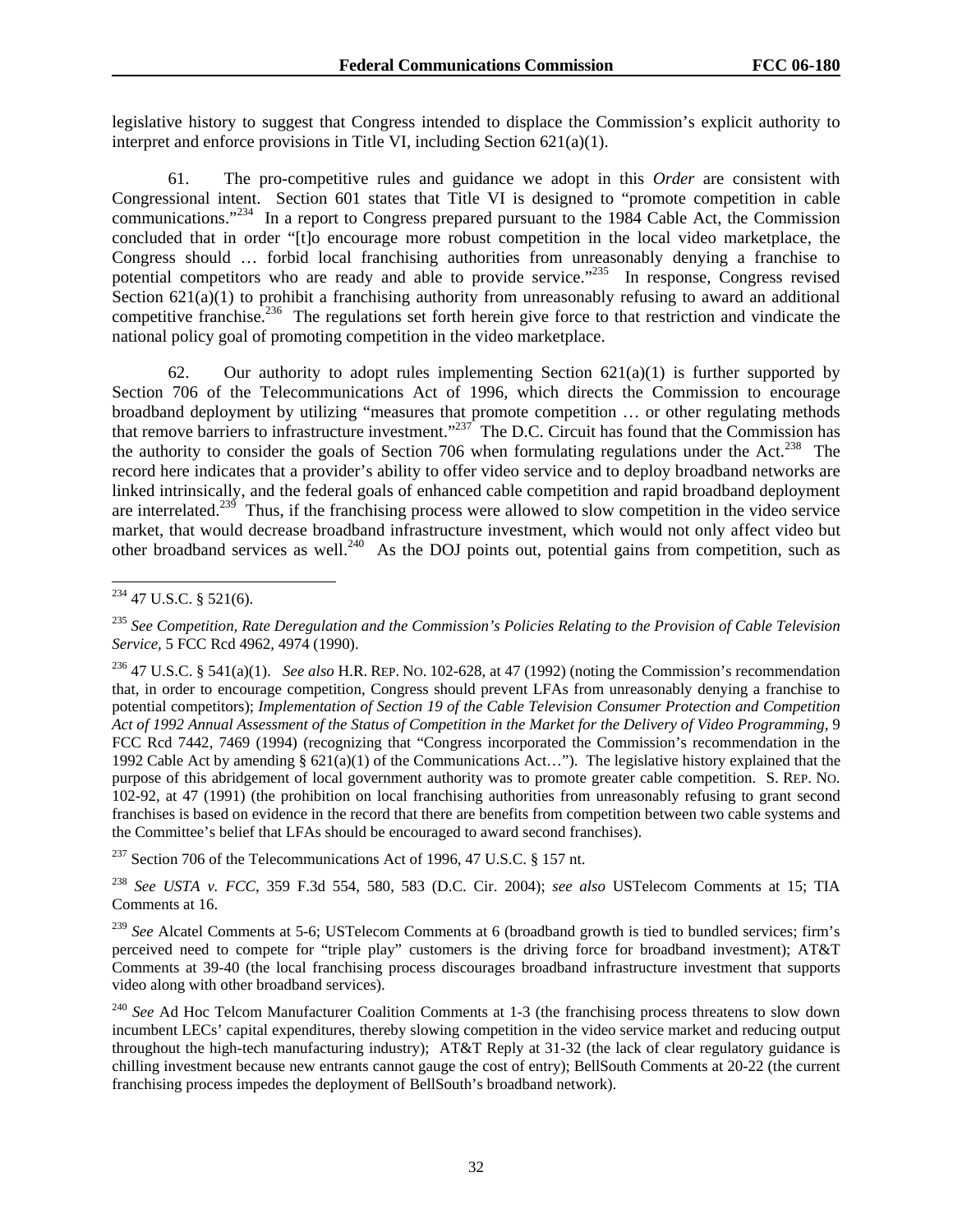expedited broadband deployment, are more likely to be realized without imposed restrictions or conditions on entry in the franchising process. $^{241}$ 

63. We reject the argument by incumbent cable operators and LFAs that any rules adopted under Section 621(a)(1) could adversely affect the franchising process.<sup>242</sup> In particular, LFAs contend that cable service requirements must vary from jurisdiction to jurisdiction because cable franchises need to be "tailored to the needs and interests of the local community."<sup>243</sup> The Communications Act preserves a role for local jurisdictions in the franchise process. We do not believe that the rules we adopt today will hamper the franchising process. While local franchising authorities and potential new entrants have opposing viewpoints about the reasonableness of certain terms,<sup>244</sup> we received comments from both groups that agree that Commission guidance concerning factors that are "reasonable" will help to expedite the franchising process.<sup>245</sup> Therefore, we anticipate that our implementation of Section 621(a)(1) will aid new entrants, incumbent cable operators, and LFAs in understanding the bounds of local authority in considering competitive franchise applications.

64. In sum, we conclude that we have clear authority to interpret and implement the Cable Act, including the ambiguous phrase "unreasonably refuse to award" in Section  $621(a)(1)$ , to further the congressional imperatives to promote competition and broadband deployment. As discussed above, this authority is reinforced by Section 4(i) of the Communications Act, which gives us broad power to perform acts necessary to execute our functions, and the mandate in Section 706 of the Telecommunications Act of 1996 that we encourage broadband deployment through measures that promote competition.246 We adopt the rules and regulations in this *Order* pursuant to that authority. We find that Section 621(a)(1) prohibits not only an LFA's ultimate unreasonable denial of a competitive franchise application, but also LFA procedures and conduct that have the effect of unreasonably interfering with the ability of a would-be competitor to obtain a competitive franchise, whether by (1) creating unreasonable delays in the process, or (2) imposing unreasonable regulatory roadblocks, such that they effectively constitute an "unreasonable refusal to award an additional competitive franchise" within the meaning of Section  $621(a)(1)$ <sup>247</sup>

# **C. Steps to Ensure that the Local Franchising Process Does Not Unreasonably Interfere with Competitive Cable Entry and Rapid Broadband Deployment**

65. Commenters in this proceeding identified several specific issues regarding problems with the current operation of the franchising process. These include: (1) failure by LFAs to grant or deny franchises within reasonable time frames; (2) LFA requirements that a facilities-based new entrant build out its cable facilities beyond a reasonable service area; (3) certain LFA-mandated costs, fees, and other compensation and whether they must be counted toward the statutory 5 percent cap on franchise fees; (4)

l

<sup>241</sup> DOJ *Ex Parte* at 4.

<sup>242</sup> *See, e.g.*, Anne Arundel County *et al.* Comments at 15 (federal regulation would not allow each locality to tailor franchise terms to its specific needs); NCTA Comments at 23 (universal rules and standards cannot be tailored well enough to define what is reasonable; reasonableness must be reviewed on a case-by-case basis).

<sup>&</sup>lt;sup>243</sup> NATOA Comments at 27 (quoting Section 601(2) of the Communications Act, 47 U.S.C. § 521(2)).

<sup>&</sup>lt;sup>244</sup> *See, e.g.*, NATOA Reply at 43; Verizon Comments at 76-77 (disagreeing about the reasonableness of level playing fields).

<sup>245</sup> *See* Manatee County Comments at 15; Verizon Reply at 35.

<sup>&</sup>lt;sup>246</sup> 47 U.S.C. § 154(i), Section 706 of the Telecommunications Act of 1996, 47 U.S.C. § 157 nt.

<sup>247</sup> *Id.*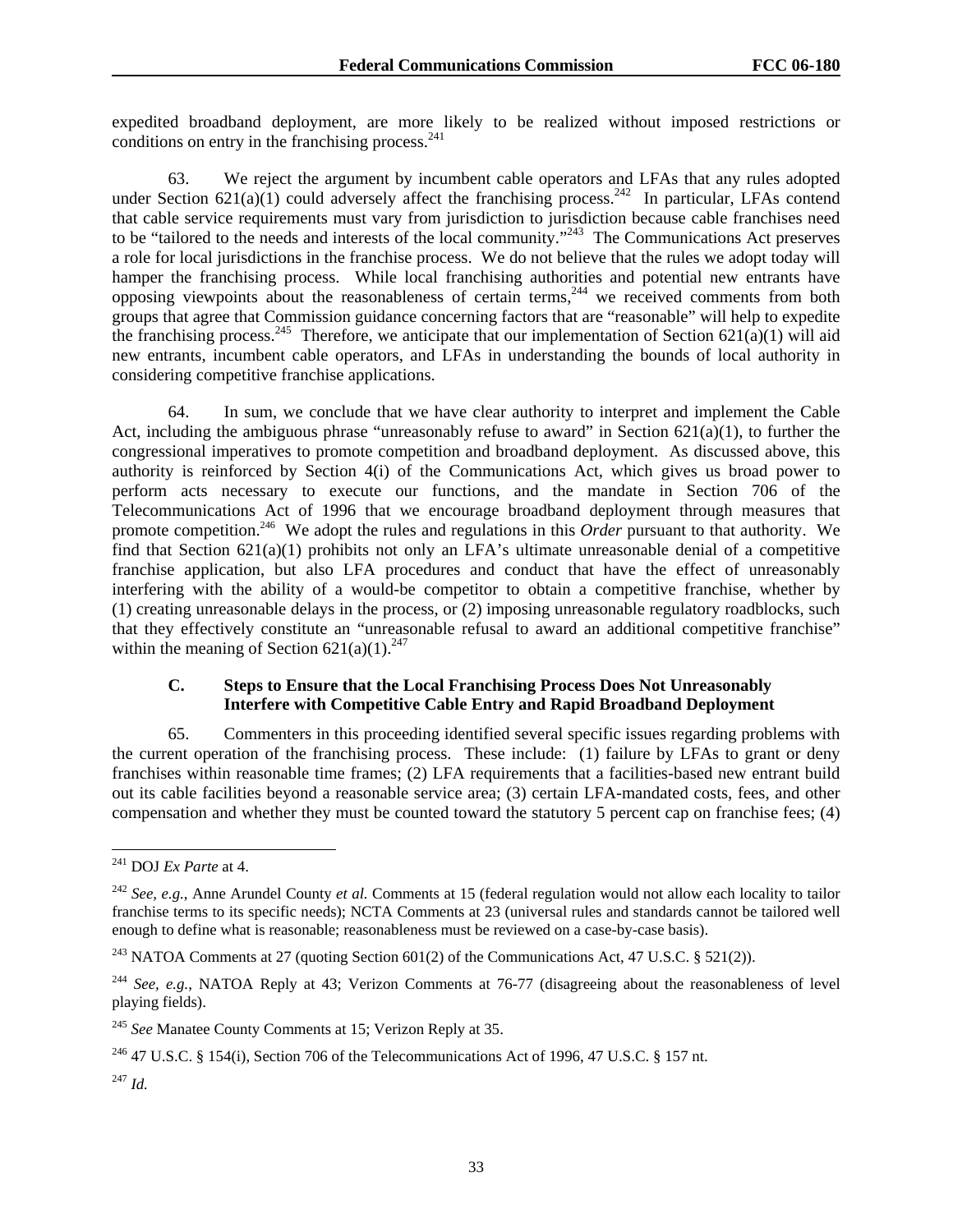new entrants' obligations to provide support mandated by LFAs for PEG and I-Nets; and (5) facilitiesbased new entrants' obligations to comply with local consumer protection and customer service standards when the same facilities are used to provide other regulated services, such as telephony. We discuss each measure below.

## **1. Maximum Time Frame for Franchise Negotiations**

66. As explained above,  $248$  the record demonstrates that, although the average time that elapses between application and grant of a franchise varies from locality to locality, unreasonable delays in the franchising process are commonplace and have hindered, and in some cases thwarted entirely, attempts to deploy competitive video services. The record is replete with examples of unreasonable delays in the franchising process,  $249$  which can indefinitely delay competitive entry and leave an applicant without recourse in violation of Section 621(a)(1)'s prohibition on unreasonable refusals to award a competitive franchise. $250$ 

67. We find that unreasonable delays in the franchising process deprive consumers of competitive video services, hamper accelerated broadband deployment, and can result in unreasonable refusals to award competitive franchises. Thus, it is necessary to establish reasonable time limits for LFAs to render a decision on a competitive applicant's franchise application.<sup>251</sup> We define below the boundaries of a reasonable time period in which an LFA must render a decision, and we establish a remedy for applicants that do not receive a decision within the applicable time frame. We establish a maximum time frame of 90 days for entities with existing authority to access public rights-of-way, and six months for entities that do not have authority to access public rights-of-way. The deadline will be calculated from the date that the applicant files an application or other writing that includes the information described below. Failure of an LFA to act within the allotted time constitutes an unreasonable refusal to award the franchise under Section  $621(a)(1)$ , and the LFA at that time is deemed to have granted the entity's application on an interim basis, pursuant to which the applicant may begin providing service. Thereafter, the LFA and applicant may continue to negotiate the terms of the franchise, consistent with the guidance and rulings in this *Order.*

### **a. Time Limit**

68. The record shows that the franchising process in some localities can drag on for years. We are concerned that without a defined time limit, the extended delays will continue, depriving consumers of cable competition and applicants of franchises. We thus consider the appropriate length of time that should be afforded LFAs in reaching a final decision on a competitive franchise application. Commenters suggest a wide range of time frames that may be reasonable for an LFA's consideration of a competitive franchise application. TIA proposes that we adopt the time limit used in the Texas franchising legislation, which would allow a new entrant to obtain a franchise within 17 days of submitting an application.<sup>252</sup> Other commenters propose time limits ranging from 30 days to six

l

<sup>248</sup> *See supra* paras. 14-17, 22.

<sup>&</sup>lt;sup>249</sup> See Local Franchising NPRM, 20 FCC Rcd at 18590 (quoting 47 U.S.C. § 541(a)(1)), FTTH Council Comments at 27, South Slope Comments at 13, Verizon Reply at 34-35.

<sup>250</sup> *See supra* paras. 22-30.

 $251$  47 U.S.C. §§ 541(a)(1), 555.

<sup>252</sup> *See* TIA Comments at 8, 18.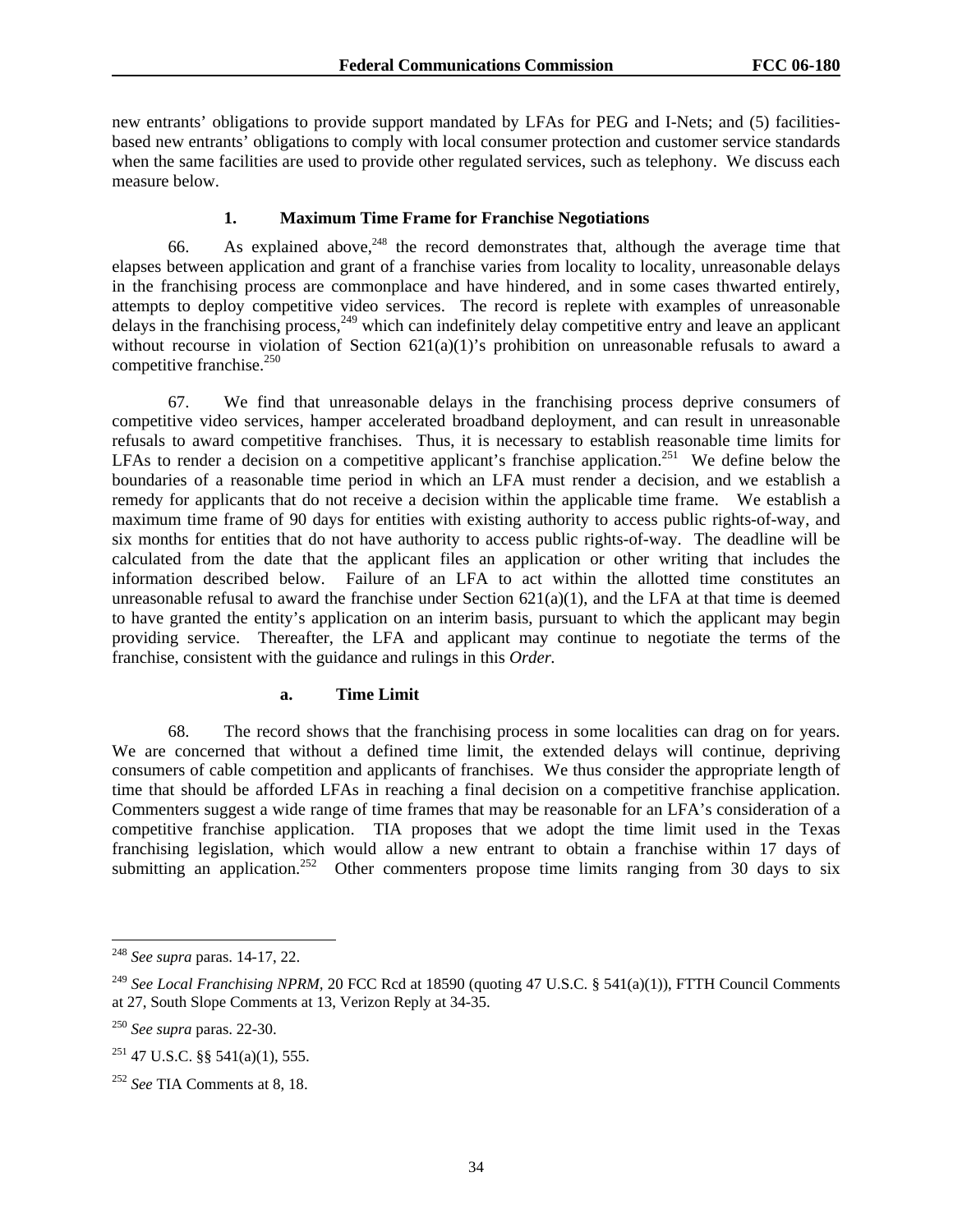months.<sup>253</sup> While NATOA in its comments opposes any time limit,<sup>254</sup> in February 2006 a NATOA representative told the Commission that the six-month time limit that California law imposes is reasonable.<sup>255</sup> Some commenters have suggested that a franchise applicant that holds an existing authorization to access rights-of-way (*e.g.*, a LEC) should be subject to a shorter time frame than other applicants. These commenters reason that deployment of video services requires an upgrade to existing facilities in the rights-of-way rather than construction of new facilities, and such applicants generally have demonstrated their fitness as a provider of communications services.<sup>256</sup>

69.In certain states, an SFA is responsible for all franchising decisions (*e.g.*, Hawaii, Connecticut, Vermont, Texas, Indiana, Kansas, South Carolina, and beginning January 1, 2007, California and North Carolina), and the majority of these states have established time frames within which those SFAs must make franchising decisions.<sup>257</sup> We are mindful, however, that states in which an LFA is the franchising authority, the LFA may be a small municipal entity with extremely limited resources. 258 Thus, it may not always be feasible for an LFA to carry out legitimate local policy objectives permitted by the Act and appropriate state or local law within an extremely short time frame. We therefore seek to establish a time limit that balances the reasonable needs of the LFA with the needs of the public for greater video service competition and broadband deployment. As set out in detail below, we believe that it is appropriate to provide rules to guide LFAs that retain ultimate decision-making power over franchise decisions.

70. As a preliminary matter, we find that a franchise applicant that holds an existing authorization to access rights-of-way should be subject to a shorter time frame for review than other applicants. First, one of the primary justifications for cable franchising is the locality's need to regulate and receive compensation for the use of public rights-of-way.<sup>259</sup> In considering an application for a cable franchise by an entity that already has rights-of-way access, however, an LFA need not devote substantial attention to issues of rights-of-way management.<sup>260</sup> Second, in obtaining a certificate for public

1

<sup>259</sup> NATOA Comments at 38-39; Ada Township Comments at 11-14; TCCFUI Reply Comments at 18.

<sup>253</sup> *See* AT&T Comments at 77, Cavalier Telephone Comments at 4 (suggesting a 30-day time limit); BellSouth Comments at 36, NTCA Comments at 9, OPASTCO Reply at 4 (suggesting a 90-day time limit); Consumers for Cable Choice Comments at 9, Verizon Comments at 38, FTTH Council Comments at 60, State of Hawaii Reply at 3 (suggesting a 120-day time limit); Alliance for Public Technology Comments at 3 (suggesting a 180-day time limit); Qwest Comments at 26-27.

<sup>254</sup> NATOA Comments at 36-37, NATOA Reply at 21-23.

 $255$  Transcript of FCC Agenda Meeting and Panel Discussion at 38 (Feb. 10, 2006).

<sup>256</sup> *See Local Franchising NPRM*, 20 FCC Rcd at 18591.

<sup>257</sup> *See* HAW. REV. STAT. § 440G-4 (2006); CONN. GEN. STAT. ANN. § 16-331 (West 2006); VT. STAT. ANN. tit. 30, § 502 (2006); TEX. UTIL. CODE ANN. § 66.003 (West 2006); IND. CODE § 8-1-34-16 (2006); 2006 KAN. SESS. LAWS Ch. 93 (West 2006); S.C. CODE ANN. § 58-12-05 (2006); N.C. GEN STAT. ANN. § 66-351; CAL. PUB. UTIL. CODE § 401, et seq. We note that our *Order* does not affect these franchising decisions.

 $258$  We note that a number of other states in addition to Texas have adopted or are considering statewide franchising in order to speed competitive entry. *See, e.g.*, IND. CODE § 8-1-34-16 (2006); VA. CODE ANN. § 15.2-2108.1:1 et seq. (2006); SB-816, 2006 Sess. (Mo. 2006). Nothing in our discussion here is intended to preempt the actions of any states. The time limit we adopt herein is a ceiling beyond which LFA delay in processing a franchise application becomes unreasonable. To the extent that states and/or municipalities wish to adopt shorter time limits, they remain free to do so.

<sup>&</sup>lt;sup>260</sup> Recognizing this distinction, some states have created streamlined franchising procedures specifically tailored to entities with existing access to public rights-of-way. *See, e.g.*, VIRGINIA CODE ANN. § 15.2-2108.1:1 et seq.); HF-2647, 2006 Sess. (Iowa 2006) (this proposed legislation would grant franchises to all telephone providers authorized (continued…)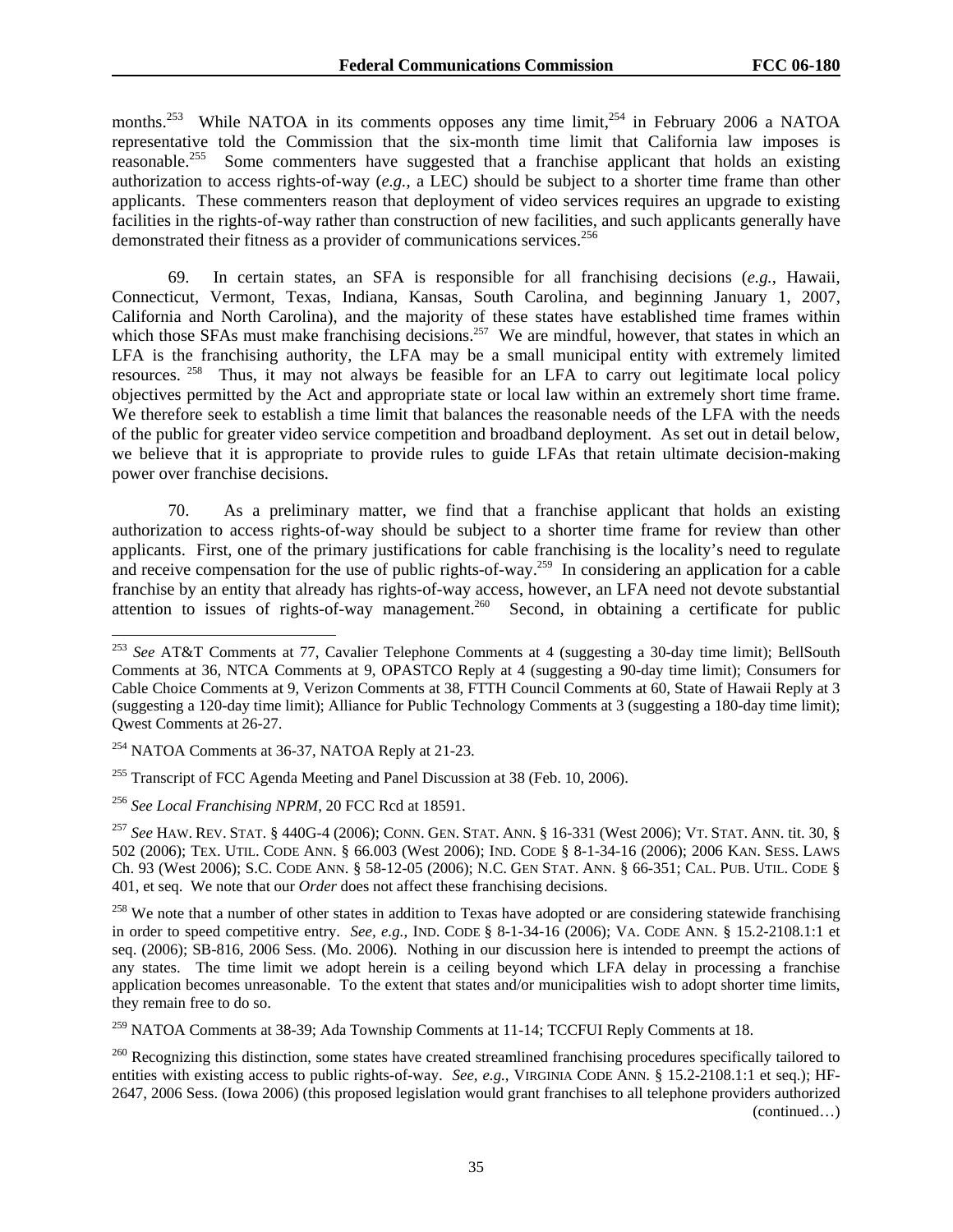convenience and necessity from a state, a facilities-based provider generally has demonstrated its legal, technical, and financial fitness to be a provider of telecommunications services. Thus, an LFA need not spend a significant amount of time considering the fitness of such applicants to access public rights-ofway. NATOA and its members concede that the authority to occupy the right-of-way has an effect on the review of the financial, technical, and legal merits of the application, and eases right-of-way management burdens.<sup>261</sup> We thus find that a time limit is particularly appropriate for an applicant that already possesses authority to deploy telecommunications infrastructure in the public rights-of-way.<sup>262</sup> We further agree with AT&T that entities with existing authority to access rights-of-way should be entitled to an expedited process, and that lengthy consideration of franchise applications made by such entities would be unreasonable.<sup>263</sup> Specifically, we find that 90 days provides LFAs ample time to review and negotiate a franchise agreement with applicants that have access to rights-of-way.<sup>264</sup>

71. Based on our examination of the record, we believe that a time limit of 90 days for those applicants that have access to rights-of-way strikes the appropriate balance between the goals of facilitating competitive entry into the video marketplace and ensuring that franchising authorities have sufficient time to fulfill their responsibilities. In this vein, we note that 90 days is a considerably longer time frame than that suggested by some commenters, such as TIA.<sup>265</sup> Additionally, we recognize that the Communications Act gives an LFA 120 days to make a final decision on a cable operator's request to modify a franchise.<sup>266</sup> We believe that the record supports an even shorter time here because the costs associated with delay are much greater with respect to entry. When an incumbent cable franchisee requests a modification, consumers are not deprived of service while an LFA deliberates. Here, delay by an individual LFA deprives consumers of the benefits of cable competition.<sup>267</sup> An LFA should be able to

 $\overline{a}$ 

<sup>262</sup> Ad Hoc Telecom Manufacturers Comments at 6.

<sup>263</sup> AT&T argues that an entity authorized to occupy a right-of-way should simply complete a short-form application and agree to general cable franchise requirements such as franchise fees and PEG capacity, and that the right-of-way holder should receive a franchise within one month of filing the short-form application. *See* AT&T Comments at 74.

<sup>264</sup> *See* BellSouth Comments at 36; Ada Township, *et al*. Comments at 23; LMC Comments at 18; Hawaiian Telecom Comments at 7-8 (recommending a time frame of 90 days from the filing of the application). Several state legislators agree that an applicant's existing authority to occupy the right-of-way lightens the administrative load, and enacted or proposed similar measures to streamline the franchising process for entities that hold the authority. *See* VIRGINIA CODE ANN. § 15.2-2108.21; HF-2647, 2006 Sess. (Iowa 2006) (this proposed legislation would grant franchises to all telephone providers authorized to use the right-of-way without any application or negotiation requirement). We assume generally that state and local regulators are sufficiently empowered to deal with any public safety or aesthetic issues that may arise by virtue of deployment of new video-related equipment by applicants already authorized to use the rights-of way.

<sup>265</sup> *See* TIA Comments at 8-9 (a time frame of 17 business days, as set forth in the Texas statute, "provides ample time to negotiate an agreement reflecting the requirements of Section 621"); AT&T Comments at 75, 78-79. *See also supra* paras. 17, 27*.* 

<sup>266</sup> *See* 47 U.S.C. § 545.

<sup>(</sup>Continued from previous page)

to use the right-of-way without any application or negotiation requirement). *See also* South Slope Comments at 11 (duplicative local franchising requirements imposed on a competitor with existing authority to occupy the rights-ofway are unjustified and constitute an unreasonable barrier to competitive video entry).

<sup>261</sup> *See* NATOA Comments at 38-39. Although NATOA contends that an applicant's authority to occupy the rightsof-way would not affect the length of the negotiations regarding PEG requirements, franchise fees, or build-out, we clarify the law concerning those issues below to minimize further disputes and delays.

<sup>&</sup>lt;sup>267</sup> Verizon Comments at 36-37.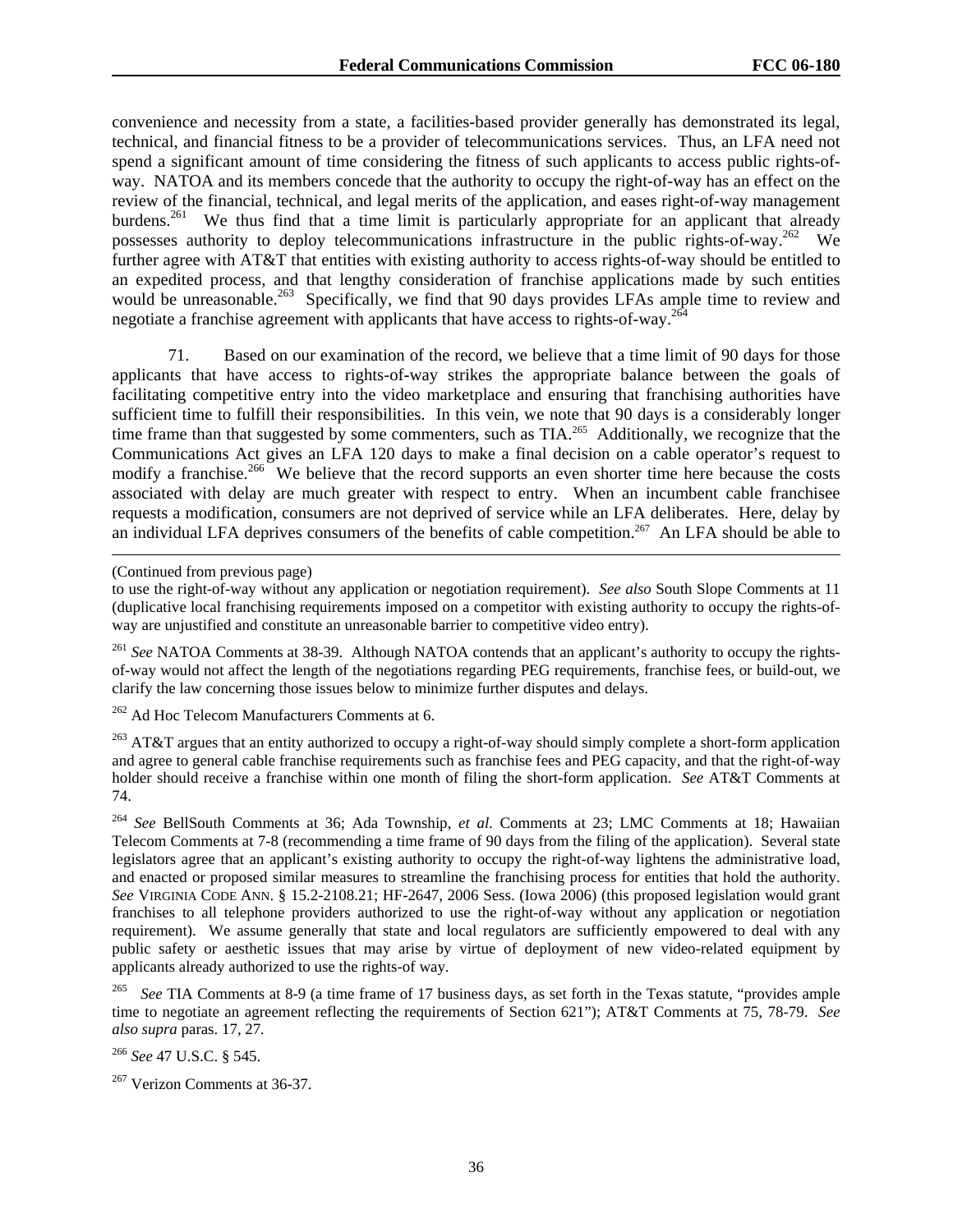negotiate a franchise with a familiar applicant that is already authorized to occupy the right-of-way in less than 120 days. The list of legitimate issues to be negotiated is short, $268$  and we narrow those issues considerably in this *Order*. We therefore impose a deadline of 90 days for an LFA to reach a final decision on a competitive franchise application submitted by those applicants authorized to occupy rightsof-way within the franchise area.

72. For other applicants, we believe that six months affords a reasonable amount of time to negotiate with an entity that is not already authorized to occupy the right-of-way, as an LFA will need to evaluate the entity's legal, financial, and technical capabilities in addition to generally considering the applicant's fitness to be a communications provider over the rights-of-way. Commenters have presented substantial evidence that six months provides LFAs sufficient time to review an applicant's proposal, negotiate acceptable terms, and award or deny a competitive franchise.<sup>269</sup> We are persuaded by the record that a six-month period will allow sufficient time for review. Given that LFAs must act on modification applications within the 120-day limit set by the Communications Act, we believe affording an additional two months – *i.e.,* a six-month review period – will provide LFAs ample time to conduct negotiations with an entity new to the franchise area.

73. Failure of an LFA to act within these time frames is unreasonable and constitutes a refusal to award a competitive franchise. Consistent with other time limits that the Communications Act and our rules impose, $270$  a franchising authority and a competitive applicant may extend these limits if both parties agree to an extension of time. We further note that an LFA may engage in franchise review activities that are not prohibited by the Communications Act or our rules, such as multiple levels of review or holding a public hearing,<sup>271</sup> provided that a final decision is made within the time period established under this *Order*.

#### **b. Commencement of the Time Period for Negotiations**

74. The record demonstrates that there is no universally accepted event that "starts the clock" for purposes of calculating the length of franchise negotiations between LFAs and new entrants.<sup>272</sup> Accordingly, we find it necessary to delineate the point at which such calculation should begin. Few commenters offer specific suggestions on what event should open the time period for franchise negotiations. Qwest contends that the period for negotiations should commence once an applicant files an application.<sup>273</sup> On the other hand, Verizon argues that the clock must start before an applicant files a formal application because significant negotiations often take place before a formal filing.<sup>274</sup> Specifically,

<sup>&</sup>lt;sup>268</sup> Verizon Reply Comments at 43 n.69.

<sup>269</sup> *See* Cablevision Comments at 10-12; GMTC Comments at 3, 6-8; State of Hawaii Reply at 3; Mt. Hood Cable Regulatory Commission Comments at 20; NJBPU Comments at 5; Southwest Suburban Cable Commission Comments at 7. *See also* Fairfax County, Va. Comments at 4-7 (formal negotiations began April 1, 2005, franchise granted Oct. 1, 2005).

<sup>270</sup> *See, e.g.*, 47 U.S.C. § 537, 47 C.F.R. § 76.502(c).

<sup>271</sup> *See* Southwest Suburban Cable Commission Comments at 7.

<sup>272</sup> *See supra* paras. 14-17.

<sup>&</sup>lt;sup>273</sup> See Qwest Reply at 2 (establish a requirement that an LFA "must act on a franchise application within six months of filing").

<sup>&</sup>lt;sup>274</sup> See Verizon Reply at 37; Letter from Leora Hochstein, Executive Director, Federal Regulatory, Verizon, to Marlene Dortch, Secretary, Federal Communications Commission at 1 (April 21, 2006).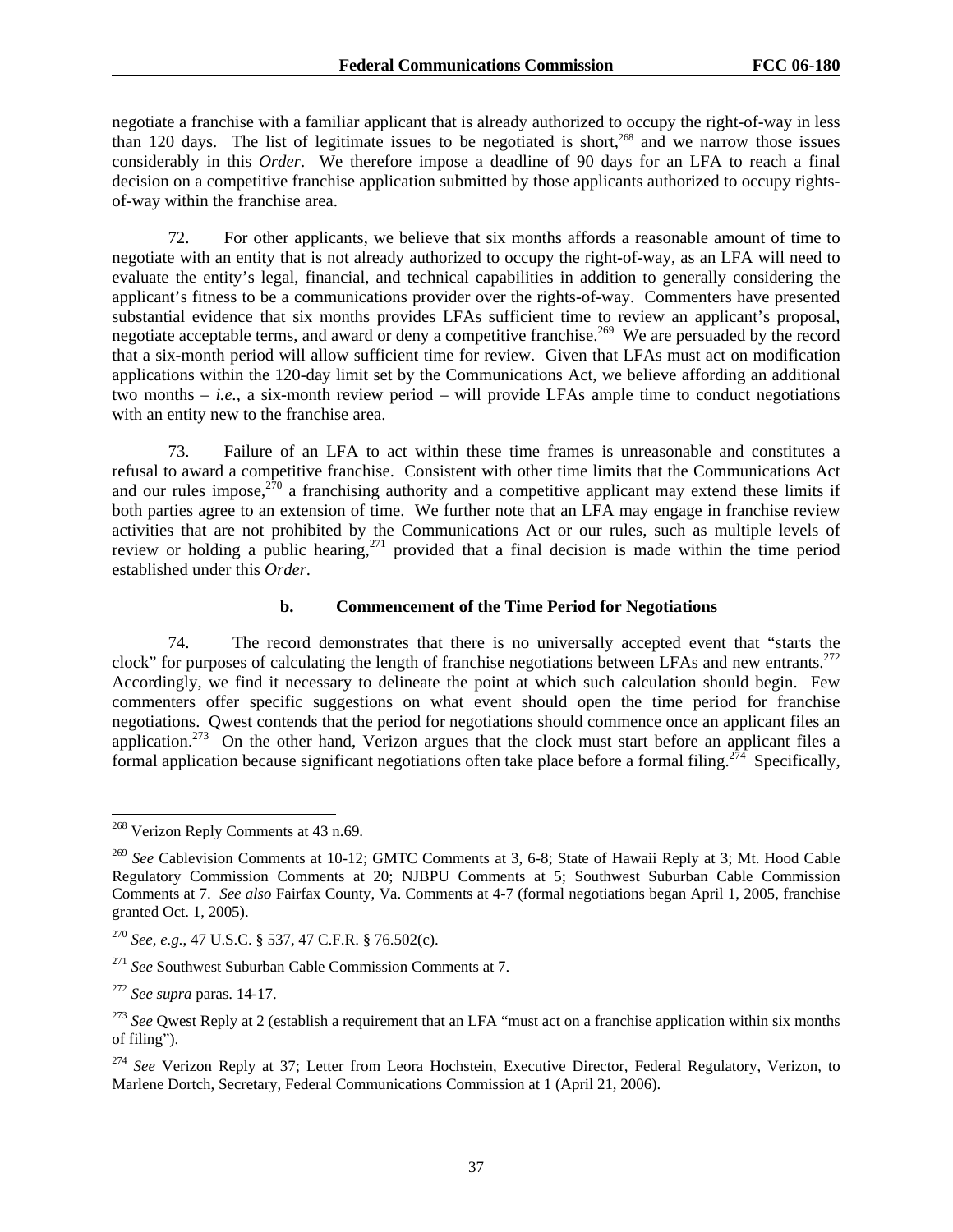the company advocates starting the clock when the applicant initiates negotiations with the LFA, $^{275}$  which could be documented informally between the applicant and the LFA or with a formal Commission filing for evidentiary purposes.

75. We will calculate the deadline from the date that the applicant first files certain requisite information in writing with the LFA. This filing must meet any applicable state or local requirements, including any state or local laws that specify the contents of a franchise application and payment of a reasonable application fee in jurisdictions where such fee is required. 276 This application, whether formal or informal, must at a minimum contain: (1) the applicant's name; (2) the names of the applicant's officers and directors; (3) the applicant's business address; (4) the name and contact information of the applicant's contact; (5) a description of the geographic area that the applicant proposes to serve; (6) the applicant's proposed PEG channel capacity and capital support; (7) the requested term of the agreement; (8) whether the applicant holds an existing authorization to access the community's public rights-of-way; and (9) the amount of the franchise fee the applicant agrees to pay (consistent with the Communications Act and the standards set forth herein). Any requirement the LFA imposes on the applicant to negotiate or engage in any regulatory or administrative processes before the applicant files the requisite information is *per se* unreasonable and preempted by this *Order*. Such a requirement would delay competitive entry by undermining the efficacy of the time limits adopted in this *Order* and would not serve any legitimate purpose. At their discretion, applicants may choose to engage in informal negotiations before filing an application. These informal negotiations do not apply to the deadline, however; we will calculate the deadline from the date that the applicant first files its application with an LFA. For purposes of any disputes that may arise, the applicant will have the burden of proving that it filed the requisite information or, where required, the application with the LFA, by producing either a receipt-stamped copy of the filing or a certified mail return receipt indicating receipt of the required documentation. We believe that adoption of a time limit with a specific starting point will ensure that the franchising process will not be unduly delayed by pre-filing requirements, will increase applicants' incentive to begin negotiating in earnest at an earlier stage of the process, and will encourage both LFAs and applicants to reach agreement within the specified time frame. We note that an LFA may toll the running of the 90-day or six-month time period if it has requested information from the franchise applicant and is waiting for such information. Once the information is received by the LFA, the time period would automatically begin to run again.

#### **c. Remedy for Failure to Negotiate a Franchise Within the Time Limit**

76. Finally, we consider what remedy or remedies may be appropriate in the event that an LFA and franchise applicant are unable to reach agreement within the 90-day or six-month time frame. Section 635 of the Communications Act provides a specific remedy for an applicant who believes that an LFA unreasonably denied its application containing the requisite information within the applicable time frame. Here, we establish a remedy in the event an LFA does not grant or deny a franchise application by the deadline. In selecting this remedy, we seek to provide a meaningful incentive for local franchising authorities to abide by the deadlines contained in this *Order* while at the same time maintaining LFAs' authority to manage rights-of-way, collect franchise fees, and address other legitimate franchise concerns.

77. In the event that an LFA fails to grant or deny an application by the deadline set by the Commission, Verizon urges the Commission to temporarily authorize the applicant to provide video

l <sup>275</sup> *Id.*

<sup>276</sup> *See infra* paras. 99-104.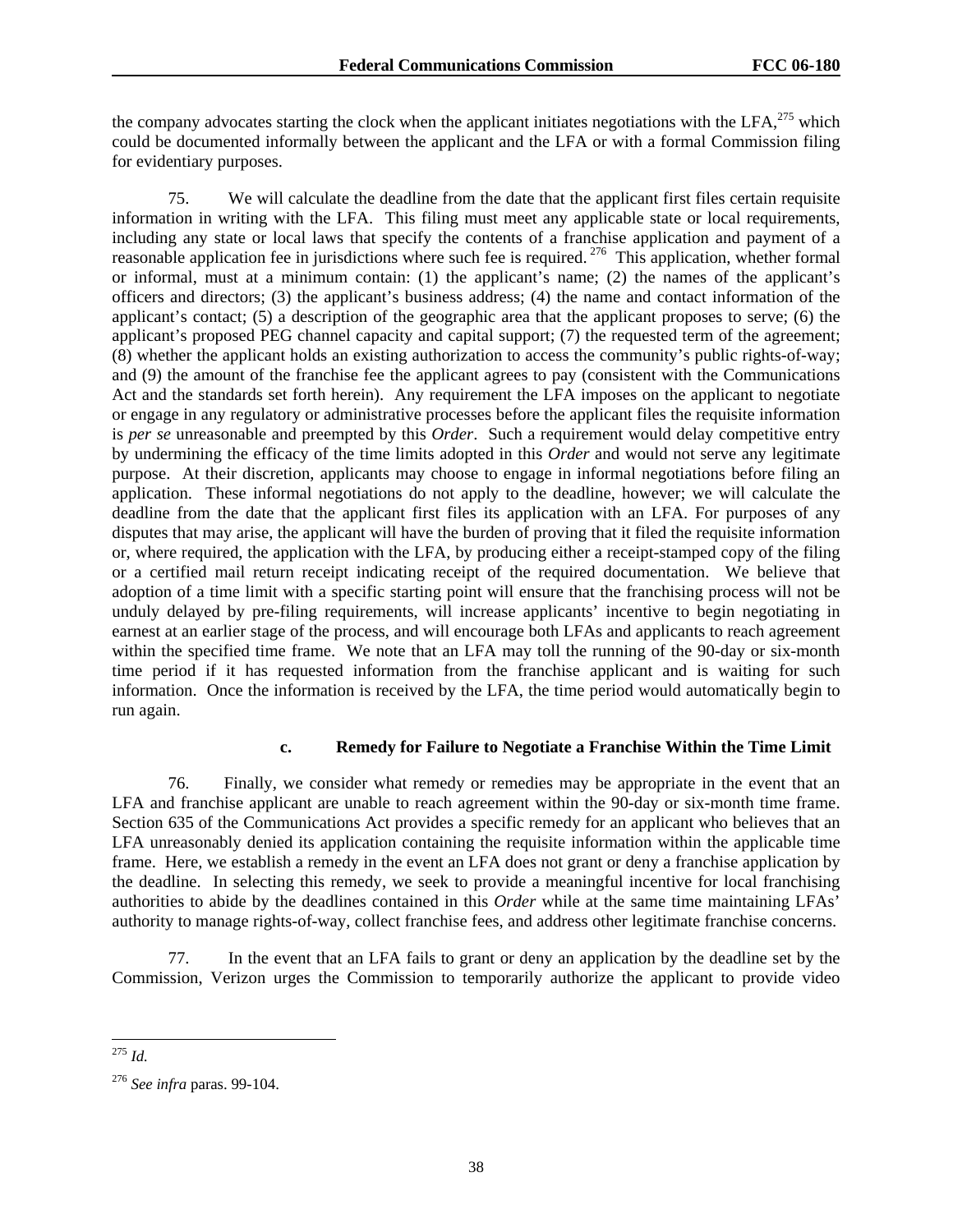service.<sup>277</sup> In general, we agree with this proposed remedy. In order to encourage franchising authorities to reach a final decision on a competitive application within the applicable time frame set forth in this *Order*, a failure to abide by the Commission's deadline must bring with it meaningful consequences. Additionally, we do not believe that a sufficient remedy for an LFA's inaction on an application is the creation of a remedial process, such as arbitration, that will result in even further delay. We also decline to agree to NATOA's suggestion that an applicant should be awarded a franchise identical to that held by the incumbent cable operator. This suggestion is impractical for the same reasons that we find local levelplaying-field requirements are preempted.278 Therefore, if an LFA has not made a final decision within the time limits we adopt in this *Order*, the LFA will be deemed to have granted the applicant an interim franchise based on the terms proposed in the application. This interim franchise will remain in effect only until the LFA takes final action on the application. We believe this approach is preferable to having the Commission itself provide interim franchises to applicants because a "deemed grant" will begin the process of developing a working relationship between the competitive applicant and the franchising authority, which will be helpful in the event that a negotiated franchise is ultimately approved.

78. The Commission has authority to deem a franchise application "granted" on an interim basis. As noted above, the Commission has broad authority to adopt rules to implement Title VI and, specifically, Section  $621(a)(1)$  of the Communications Act.<sup>279</sup> As the Supreme Court has explained, the Commission serves "as the 'single Government agency' with 'unified jurisdiction' and 'regulatory power over all forms of electrical communication, whether by telephone, telegraph, cable, or radio.<sup>'"280</sup> Section 201(b) authorizes the Commission to "prescribe such rules and regulations as may be necessary in the public interest to carry out the provisions of this Act."<sup>281</sup> "[T]he grant in § 201(b) means what it says: The FCC has rulemaking authority to carry out the 'provisions of this Act.'"<sup>282</sup> Section 2 of the Communications Act grants the Commission explicit jurisdiction over "cable services."283 Moreover, Congress specifically charged the Commission with the administration of the Cable Act, including Section 621, and federal courts have consistently upheld the Commission's authority in this area.<sup>284</sup>

79. The Commission has previously granted franchise applicants temporary authority to operate in local areas. In the early 1970s, the Commission required every cable operator to obtain a federal certificate of compliance from the Commission before it could "commence operations."285 In effect, the Commission acted as a co-franchising authority – requiring both an FCC certificate and a local franchise (granted pursuant to detailed Commission guidance and oversight) prior to the provision of

<sup>277</sup> *See* Letter from Leora Hochstein, Executive Director, Federal Regulatory, Verizon, to Marlene Dortch, Secretary, Federal Communications Commission at 1 (May 3, 2006).

<sup>&</sup>lt;sup>278</sup>See infra para. 138. If new entrants were required to adopt the same franchises as incumbents, the new entrants would be forced to accept terms that violate Section 621(a)(1)'s prohibition on unreasonable refusals to grant franchises. *See* Mercatus Center at 39-40; Phoenix Center Competition Paper at 7.

<sup>279</sup> *See supra* Section III.B.

<sup>280</sup> *United States v. Southwestern Cable Co.,* 392 U.S. 157, 167-68 (1968) (citations omitted).

<sup>281 47</sup> U.S.C. § 201(b). *See also* 47 U.S.C. §§ 151, 154(i), 303(r).

<sup>282</sup> *AT&T Corp. v. Iowa Utilites Board,* 525 U.S. 366, 378 (1999).

<sup>283 47</sup> U.S.C. § 152.

<sup>284</sup> *See supra* note 208.

<sup>285</sup> *Amendment of Part 74, Subpart K, of the Commission's Rules and Regulations Relative to Community Antenna Television Systems*, 36 F.C.C.2d 143, ¶ 178 (1972).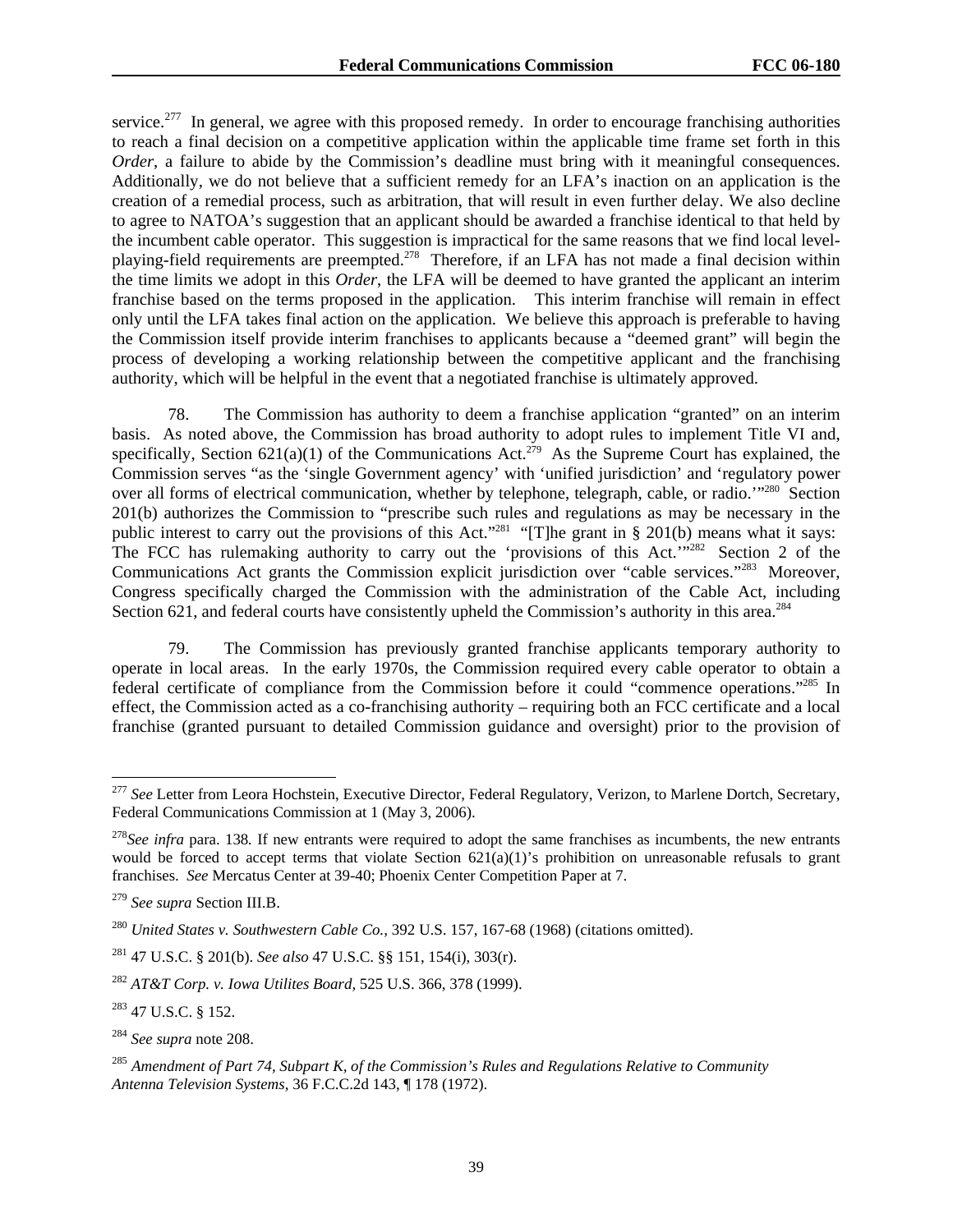services.<sup>286</sup> As the Commission noted, "[a]lthough we have determined that local authorities ought to have the widest scope in franchising cable operators, *the final responsibility is ours*."287 And the Commission granted interim franchises for cable services in areas where there was no other franchising authority.288

80. We note that the deemed grant approach is consistent with other federal regulations designed to address inaction on the part of a State decision maker.<sup>289</sup> In addition, this approach does not raise any special legal concerns about impinging on state or local authority. The Act plainly gives federal courts authority to review decisions made pursuant to Section  $621(a)(1)$ <sup>290</sup> As the Supreme Court observed in *Iowa Utilities Board*, "This is, at bottom, a debate not about whether the States will be allowed to do their own thing, but about whether it will be the FCC or the federal courts that draw the lines to which they must hew. To be sure, the FCC's lines can be even more restrictive than those drawn by the courts – but it is hard to spark a passionate 'States' rights' debate over that detail."291

81. We anticipate that a deemed grant will be the exception rather than the rule because LFAs will generally comply with the Commission's rules and either accept or reject applications within the applicable time frame. However, in the rare instance that a local franchising authority unreasonably delays acting on an application and a deemed grant therefore occurs, we encourage the parties to continue to negotiate and attempt to reach a franchise agreement following expiration of the formal time limit. Each party will have a strong incentive to negotiate sincerely: LFAs will want to ensure that their constituents continue to receive the benefits of competition and cable providers will want to protect the investments they have made in deploying their systems. If the LFA ultimately acts to deny the franchise after the deadline, the applicant may appeal such denial pursuant to Section 635(a) of the Communications Act. If, on the other hand, the LFA ultimately grants the franchise, the applicant's operations will continue pursuant to the negotiated franchise, rather than the interim franchise.

#### **2. Build-Out**

82. As discussed above, build-out requirements in many cases may constitute unreasonable barriers to entry into the MVPD market for facilities-based competitors.<sup>292</sup> Accordingly, we limit LFAs' ability to impose certain build-out requirements pursuant to Section 621(a)(1).

 $286$  The Commission ended the certificate requirement and ceded additional authority to state and local governments in the late 1970s, but only for pragmatic reasons. *See*, *e.g.*, Report and Order, 66 F.C.C.2d 380, ¶¶ 33, 37 (1977); Memorandum Opinion and Order and Further Notice of Proposed Rulemaking, 71 F.C.C.2d 569, ¶ 7 (1979) (withdrawing aspects of Commission franchising participation, but only "as long as the actions taken at the local level will not undermine important and overriding federal interests").

<sup>287</sup> *Teleprompter Cable Sys.*, 52 F.C.C.2d 1263, ¶ 9 (1975) (emphasis added).

<sup>288</sup> *See*, *e.g.*, *Cable Television Reconsideration Order*, 36 F.C.C.2d 326, ¶ 116 (1972); *Sun Valley Cable Communications (Sun City, Arizona)*, 39 F.C.C.2d 105 (1973); *Mahoning Valley Cablevision, Inc. (Liberty Township, Ohio)*, 39 F.C.C.2d 939 (1973).

<sup>289</sup> *See, e.g.*, 40 C.F.R. 141.716(a) (watershed control plans that are submitted to a state and not acted upon by the regulatory deadline are "considered approved" until the state subsequently withdraws such approval.); 42 C.F.R. 438.56(e)(2) (an application to disenroll from a Medicaid managed care plan shall be "considered approved" if not acted on by a state agency within the regulatory deadline). *See also* 47 U.S.C. § 160(c) (petition for forbearance "deemed granted" if Commission fails to deny within the regulatory deadline).

<sup>290</sup> *See* 47 U.S.C. § 555.

<sup>291</sup> *AT&T Corp. v. Iowa Utils. Bd.*, 525 U.S. 366, 378 n.6 (1999).

<sup>292</sup> *See* Section III.A., *supra,* at paras. 31-42.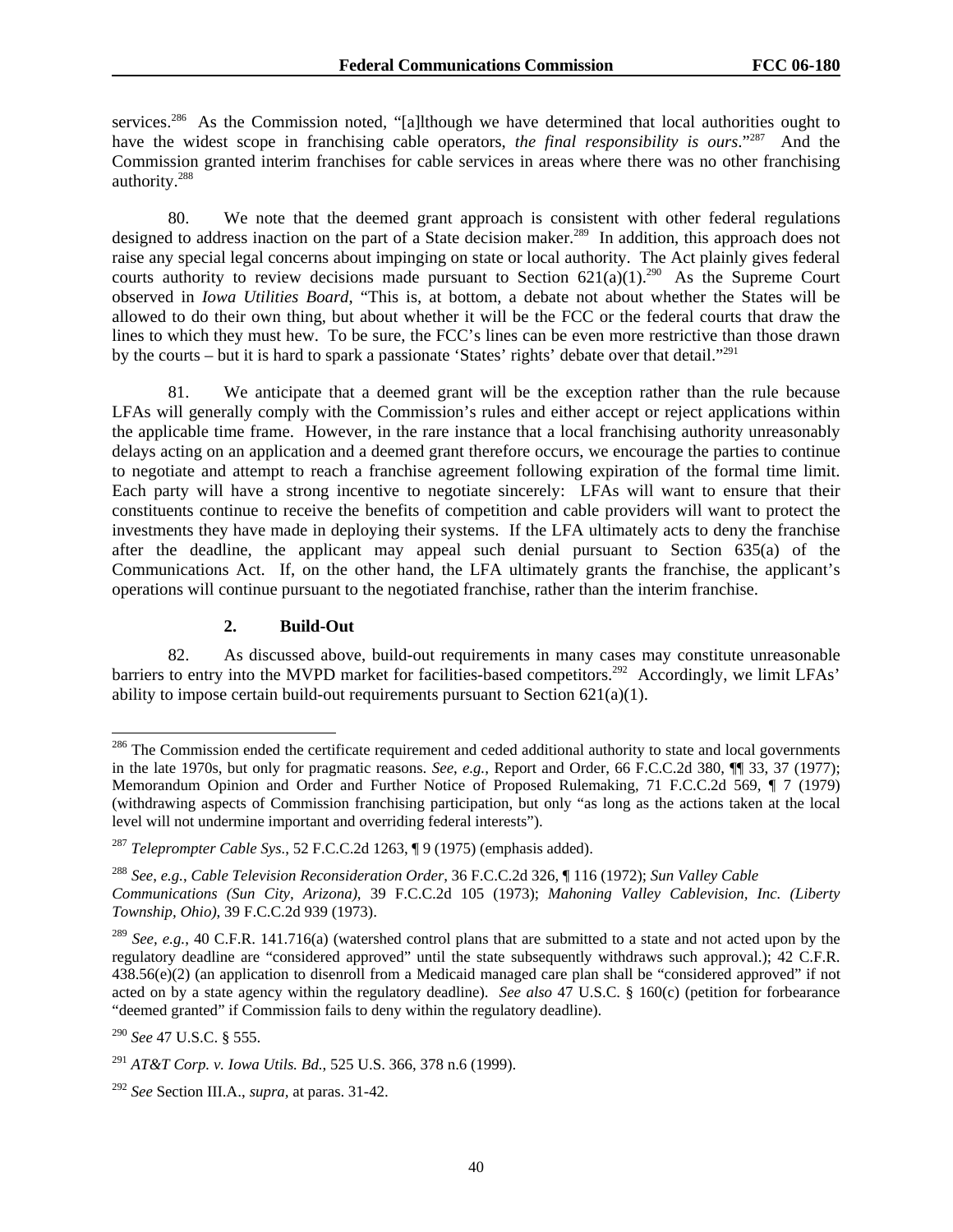#### **a. Authority**

83. Proponents of build-out requirements do not offer any persuasive legal argument that the Commission lacks authority to address this significant problem and conclude that certain build-out requirements for competitive entrants are unreasonable. Nothing in the Communications Act requires competitive franchise applicants to agree to build-out their networks in any particular fashion. Nevertheless, incumbent cable operators and LFAs contend that it is both lawful and appropriate, in all circumstances, to impose the same build-out requirements on competitive applicants that apply to incumbents.<sup>293</sup> We reject these arguments and find that Section  $621(a)(1)$  prohibits LFAs from refusing to award a new franchise on the ground that the applicant will not agree to unreasonable build-out requirements.

84. The only provision in the Communications Act that even alludes to build-out is Section  $621(a)(4)(A)$ , which provides that "a franchising authority . . . shall allow the applicant's cable system a reasonable period of time to become capable of providing cable service to all households in the franchise area."<sup>294</sup> Far from a grant of authority, however, Section  $621(a)(4)(A)$  is actually a limitation on LFAs' authority. In circumstances when it is reasonable for LFAs to require cable operators to build out their networks in accordance with a specific plan, LFAs must give franchisees a reasonable period of time to comply with those requirements. However, Section  $621(a)(4)(A)$  does not address the central question here: whether it may be unreasonable for LFAs to impose certain build-out requirements on competitive cable applicants. To answer that question, Section  $621(a)(4)(A)$  must be read in conjunction with Section 621(a)(1)'s prohibition on unreasonable refusals to award competitive franchises, and in light of the Act's twin goals of promoting competition and broadband deployment.<sup>295</sup>

85. Our interpretation of Section  $621(a)(4)(A)$  is consistent with relevant jurisprudence and the legislative history. The D.C. Circuit has squarely rejected the notion that Section  $621(a)(4)(A)$ authorizes LFAs to impose universal build-out requirements on all cable providers. The court has held that Section  $621(a)(4)(A)$  does not require that cable operators extend service "throughout the franchise" area," but instead is a limit on franchising authorities that seek to impose such obligations.<sup>296</sup> That decision comports with the legislative history, which indicates that Congress explicitly rejected an approach that would have imposed affirmative build-out obligations on all cable providers. The House version of the bill provided that an LFA's "refusal to award a franchise shall not be unreasonable if, for example, such refusal is on the ground . . . of inadequate assurance that the cable operator will, within a reasonable period of time, provide universal service throughout the entire franchise area under the

<sup>293</sup> *See, e.g.*, Comcast Reply Comments at 34; NCTA Reply Comments at 25-26; NATOA Reply Comments at 24; Southeast Michigan Municipalities Reply Comments at 44-45.

 $294$  47 U.S.C. § 541(a)(4)(A).

<sup>295</sup> *Americable Intern., Inc. v. Dep't of Navy*, 129 F.3d 1271, 1274-75 (D.C. Cir. 1997).

<sup>296</sup> *Id*. *See also Americable Intern., Inc. v. U.S. Dept. of Navy*, 931 F. Supp. 1, 2-3 (D.D.C. 1996) ("Americable argues first that the Cable Act establishes a 'requirement' that a franchise 'provide universal service throughout the franchise area.' Its authority for that position is 47 U.S.C. § 541(a)(4)(A), which requires that a franchising authority (here the Navy) allow an applicant's system 'a reasonable period of time to become capable of providing cable service to all households in the franchise area. . . . ' That language contains no requirement of universal service, of course. Americable's strained argument is at odds with the purpose of the Cable Act, which is to promote competition, and of the amendment in question, which protects the interests of new franchise applicants and not incumbents like Americable").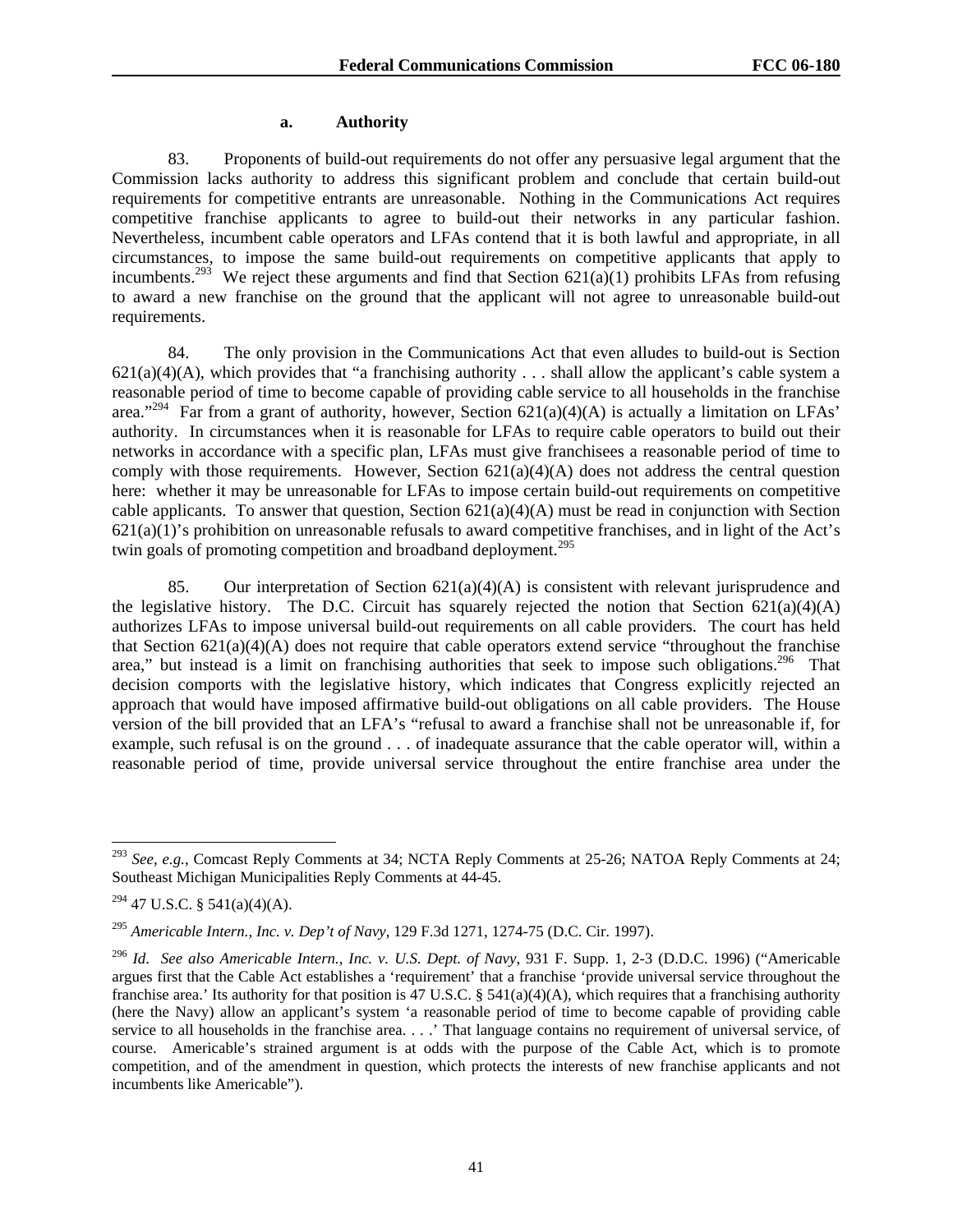jurisdiction of the franchising authority."<sup>297</sup> By declining to adopt this language, Congress made clear that it did not intend to impose uniform build-out requirements on all franchise applicants.<sup>298</sup>

86. LFAs and incumbent cable operators also rely on Section 621(a)(3) to support compulsory build-out. That Section provides: "In awarding a franchise or franchises, a franchising authority shall assure that access to cable service is not denied to any group of potential residential cable subscribers because of the income of the residents of the local area in which such group resides."<sup>299</sup> We therefore address below some commenters' concerns that limitations on build-out requirements will contravene or render ineffective the statutory prohibition against discrimination on the basis of income ("redlining.")<sup>300</sup> But for present purposes, it has already been established that Section 621(a)(3) does not mandate universal build-out. As the Commission previously has stated, "the intent of [Section 621(a)(3)] was to prevent the exclusion of cable service based on income" and "this section does not mandate that the franchising authority require the complete wiring of the franchise area in those circumstances where such an exclusion is not based on the income status of the residents of the unwired area."<sup>301</sup> The U.S. Court of Appeals for the District of Columbia Circuit (the "D.C. Circuit") has upheld this interpretation in the face of an argument that universal build-out was required by Section  $621(a)(3)$ :

The statute on its face prohibits discrimination on the basis of income; it manifestly does not require universal [build-out]. . . . [The provision requires] "wiring of all areas of the franchise" *to prevent redlining.* However, if no redlining is in evidence, it is likewise clear that wiring within the franchise area can be limited. $30\overline{2}$ 

#### **b. Discussion**

87. Given the current state of the MVPD marketplace, we find that an LFA's refusal to award a competitive franchise because the applicant will not agree to specified build-out requirements can be unreasonable. Market conditions today are far different from when incumbent cable operators obtained their franchises. Incumbent cable providers were frequently awarded community-wide monopolies.<sup>303</sup> In that context, a requirement that the provider build out facilities to the entire community was eminently sensible. The essential bargain was that the cable operator would provide service to an entire community in exchange for its status as the only franchisee from whom customers in the community could purchase

 $297$  H.R. REP. No. 102-628, at 9 (1992).

<sup>298</sup> *See Doe v. Chao*, 540 U.S. 614, 622-23 (2004) (finding relevance in the fact that Congress had cut out the very language in the bill that would have achieved the result claimant urged).

 $299$  47 U.S.C. § 541(a)(3).

<sup>300</sup> *See, e.g.*, Comcast Reply at 2 (arguing that incumbent LECs are seeking Commission action on build-out requirements in order to pursue their "high-value" customers while bypassing "low-value" ones).

<sup>&</sup>lt;sup>301</sup> Implementing the Provisions of the Cable Communications Policy Act of 1984, Report and Order, MM Docket No. 84-1296, 58 Rad. Reg. 2d (P & F) 1, 62-63 (1985). BSPA Comments at 6 ("The most significant factors affecting where a wireline network will be built relate to cost of construction and the density of the population that will be served. These factors have a much more significant impact on the network expansion plans than the specific customer profile in a geographic area").

<sup>302</sup> *ACLU v. FCC*, 823 F.2d 1554, 1580 (D.C. Cir. 1987) (emphasis in original). *See also* Consumers for Cable Choice Comments at 8; DOJ *Ex Parte* at 4.

<sup>303</sup> *See* H.R. REP. NO. 102-862, at 77-78 (1992) (Conf. Rep.), *as reprinted in* 1992 U.S.C.C.A.N. 1231, 1259-1260; Mercatus Center Comments at 39-40; *Phoenix Center Competition Paper* at 7.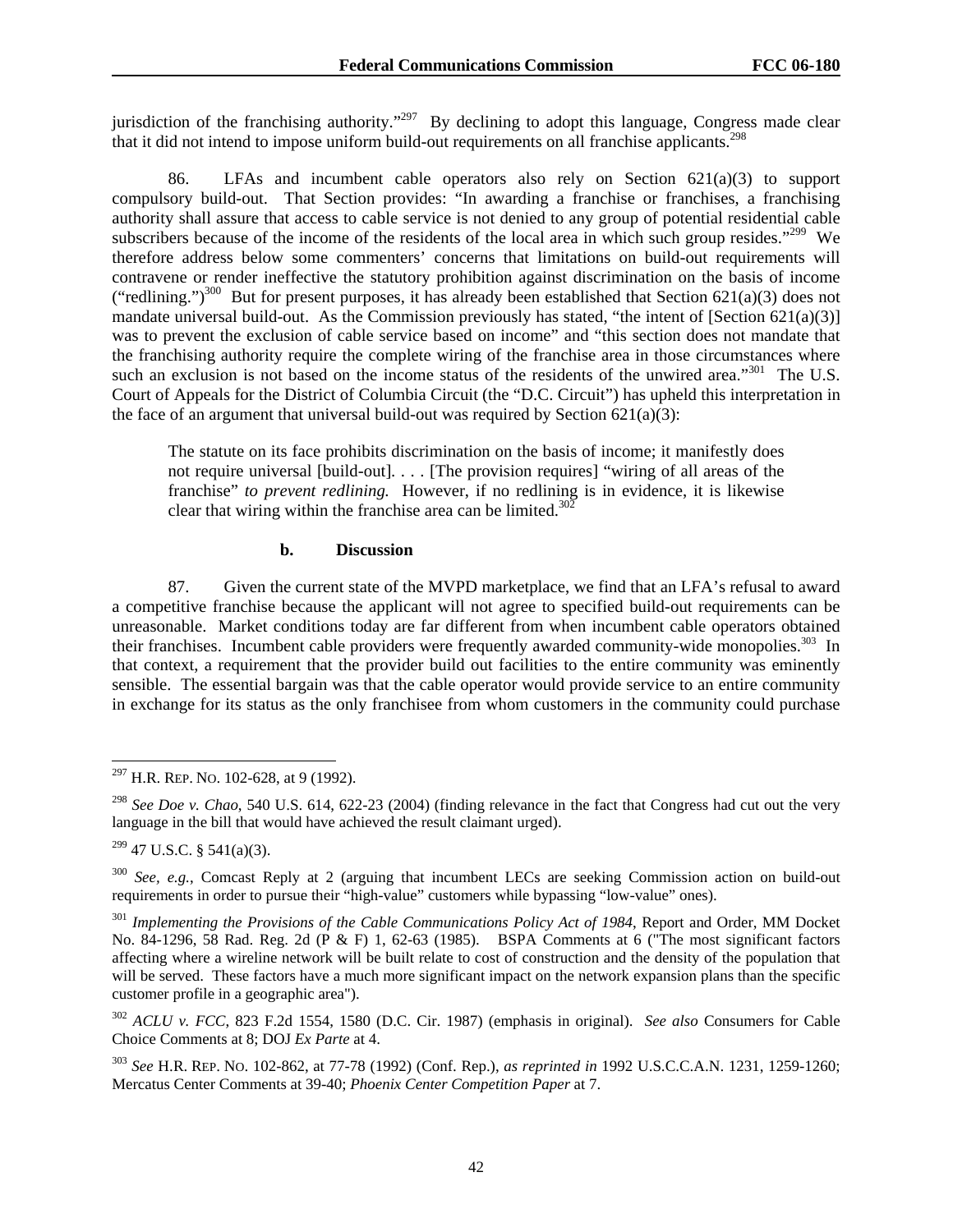service. Thus, a financial burden was placed upon the monopoly provider in exchange for the undeniable benefit of being able to operate without competition.<sup>304</sup>

88. By contrast, new cable entrants must compete with entrenched cable operators and other video service providers. A competing cable provider that seeks to offer service in a particular community cannot reasonably expect to capture more than a fraction of the total market.<sup>305</sup> Build-out requirements thus impose significant financial risks on competitive applicants, who must incur substantial construction costs to deploy facilities within the franchise area in exchange for the opportunity to capture a relatively small percentage of the market.<sup>306</sup> In many instances, build-out requirements make entry so expensive that the prospective competitive provider withdraws its application and simply declines to serve any portion of the community.<sup>307</sup> Given the entry-deterring effect of build-out conditions, our construction of Section  $621(a)(1)$  best serves the Act's purposes of promoting competition and broadband deployment.<sup>308</sup>

89. Accordingly, we find that it is unlawful for LFAs to refuse to grant a competitive franchise on the basis of unreasonable build-out mandates. For example, absent other factors, it would seem unreasonable to require a new competitive entrant to serve everyone in a franchise area before it has begun providing service to anyone. It also would seem unreasonable to require facilities-based entrants, such as incumbent LECs, to build out beyond the footprint of their existing facilities before they have even begun providing cable service.<sup>309</sup> It also would seem unreasonable, absent other factors, to require more of a new entrant than an incumbent cable operator by, for instance, requiring the new entrant to build out its facilities in a shorter period of time than that originally afforded to the incumbent cable operator; or requiring the new entrant to build out and provide service to areas of lower density than those that the incumbent cable operator is required to build out to and serve.310 We note, however, it would seem reasonable for an LFA in establishing build-out requirements to consider the new entrant's market penetration. It would also seem reasonable for an LFA to consider benchmarks requiring the new entrant to increase its build-out after a reasonable period of time had passed after initiating service and taking into account its market success.

90. Some other practices that seem unreasonable include: requiring the new entrant to build out and provide service to buildings or developments to which the new entrant cannot obtain access on reasonable terms; requiring the new entrant to build out to certain areas or customers that the entrant cannot reach using standard technical solutions; and requiring the new entrant to build out and provide service to areas where it cannot obtain reasonable access to and use of the public rights of way. Subjecting a competitive applicant to more stringent build-out requirements than the LFA placed on the incumbent cable operator is unreasonable in light of the greater economic challenges facing competitive applicants explained above. Moreover, build-out requirements may significantly deter entry and thus

<sup>309</sup> *See supra* paras. 38-40.

1

<sup>310</sup> As we understand these franchising agreements are public documents, we find it reasonable to require the new entrant to produce the incumbent's current agreement.

<sup>304</sup> *See* FTTH Council Comments at 32-33; BellSouth Comments at 34.

<sup>305</sup> *See, e.g.,* AT&T Comments at 50; FTTH Council Comments at 29-30.

<sup>306</sup> *See* FTTH Council Comments at 32-35; DOJ *Ex Parte* at 12-15 (May 10, 2006); AT&T Reply Comments at 34- 36; BellSouth Comments at 34-35; Verizon Comments at 39-40.

<sup>307</sup> *See* FTTH Council Comments at 35; BellSouth Comments at 17-19, 35; USTA Comments at 22-25; Verizon Comments at 40-42.

<sup>308</sup> AT&T Comments at 62-64; BellSouth Comments at 32-33; Qwest Comments at 21-22; USTA Comments at 27; Verizon Comments at 44-46.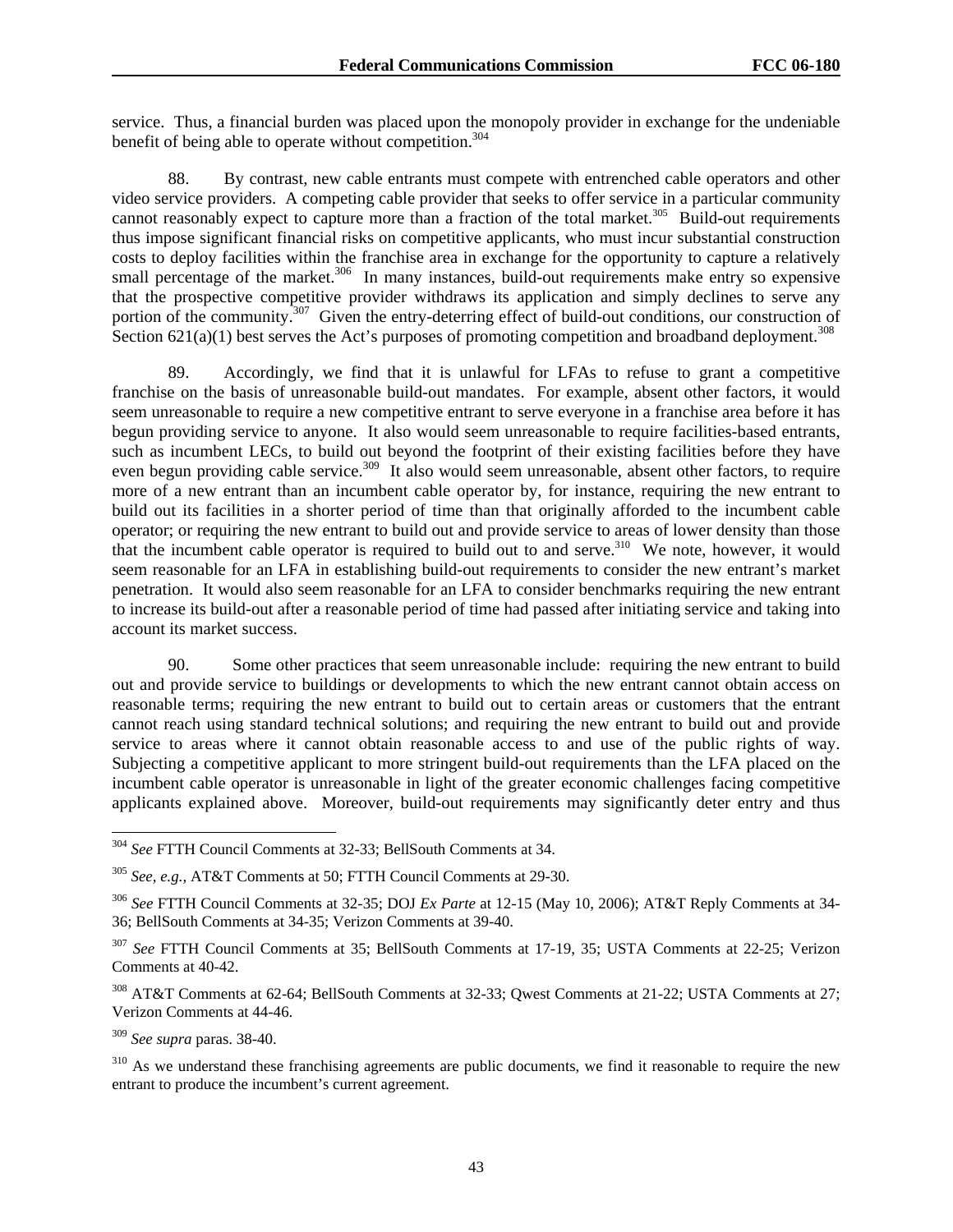forestall competition by placing substantial demands on competitive entrants.

91. In sum, we find, based on the record as a whole, that build-out requirements imposed by LFAs can operate as unreasonable barriers to competitive entry. The Commission has broad authority under Section  $621(a)(1)$  to determine whether particular LFA conditions on entry are unreasonable. Exercising that authority, we find that Section  $621(a)(1)$  prohibits LFAs from refusing to award a competitive franchise because the applicant will not agree to unreasonable build-out requirements.

## **c. Redlining**

92. The Communications Act forbids access to cable service from being denied to any group of potential residential cable subscribers because of neighborhood income. The statute is thus clear that no provider of cable services may deploy services with the intent to redline and "that access to cable service [may not be] denied to any group of potential residential cable subscribers because of the income of the residents of the local area in which such group resides."311 Nothing in our action today is intended to limit LFAs' authority to appropriately enforce Section  $621(a)(3)$  and to ensure that their constituents are protected against discrimination. This includes an LFA's authority to deny a franchise that would run afoul of Section  $621(a)(3)$ .

93. MMTC suggests that the Commission develop anti-redlining "best practices," specifically defining who is responsible for overseeing redlining issues, what constitutes redlining, and developing substantial relief for those affected by redlining.<sup>312</sup> MMTC suggests that an LFA could afford a new entrant means of obtaining pre-clearance of its build-out plans, establishing a rebuttable presumption that the new entrant will not redline (for example, proposing to replicate a successful anti-redlining program employed in another franchise area).<sup>313</sup> Alternatively, an LFA could allow a new entrant to choose among regulatory options, any of which would be sufficient to allow for build-out to commence while the granular details of anti-redlining reporting are finalized.<sup>314</sup> We note these suggestions but do not require them.

## **3. Franchise Fees**

94. In response to questions in the *Local Franchising NPRM* concerning existing practices that may impede cable entry,<sup>315</sup> various parties discussed unreasonable demands relating to franchise fees. Commenters have also indicated that unreasonable demands concerning fees or other consideration by some LFAs have created an unreasonable barrier to entry.<sup>316</sup> Such matters include not only the universe

l

 $311$  47 U.S.C. § 541.

<sup>&</sup>lt;sup>312</sup> MMTC Comments at 22. MMTC Reply at 15. MMTC urges that The State Regulators Council of the Advisory Committee on Diversity for Communication in the Digital Age should be the oversight committee for redlining issues. MMTC Comments at 24.

<sup>313</sup> MMTC Reply at 11.

<sup>&</sup>lt;sup>314</sup> MMTC Reply at 11 (providing examples of "rapid buildout plan," "equal service verification plan," and "combined plan").

<sup>315</sup> *Local Franchising NPRM,* 20 FCC Rcd at 18588.

<sup>316</sup> *See, e.g.*, AT&T Reply at Attachment C at 5 ("Lynbrook, N.Y. has asked Verizon to provide cameras to film a holiday visit from Santa Claus. Deputy Mayor Thomas Miccio said, 'They know if they don't get this process done they're going to be in big, big trouble, so we feel we're in a very good position.'") (citing Dionne Searcey, *As Verizon Enters Cable Business, it Faces Local Static*, WALL ST. J., Oct. 28, 2005, at A1), Verizon Comments at Attachment A at 14 ("Two LFAs in California required application fees of \$25,000 and \$20,000, respectively. (continued…)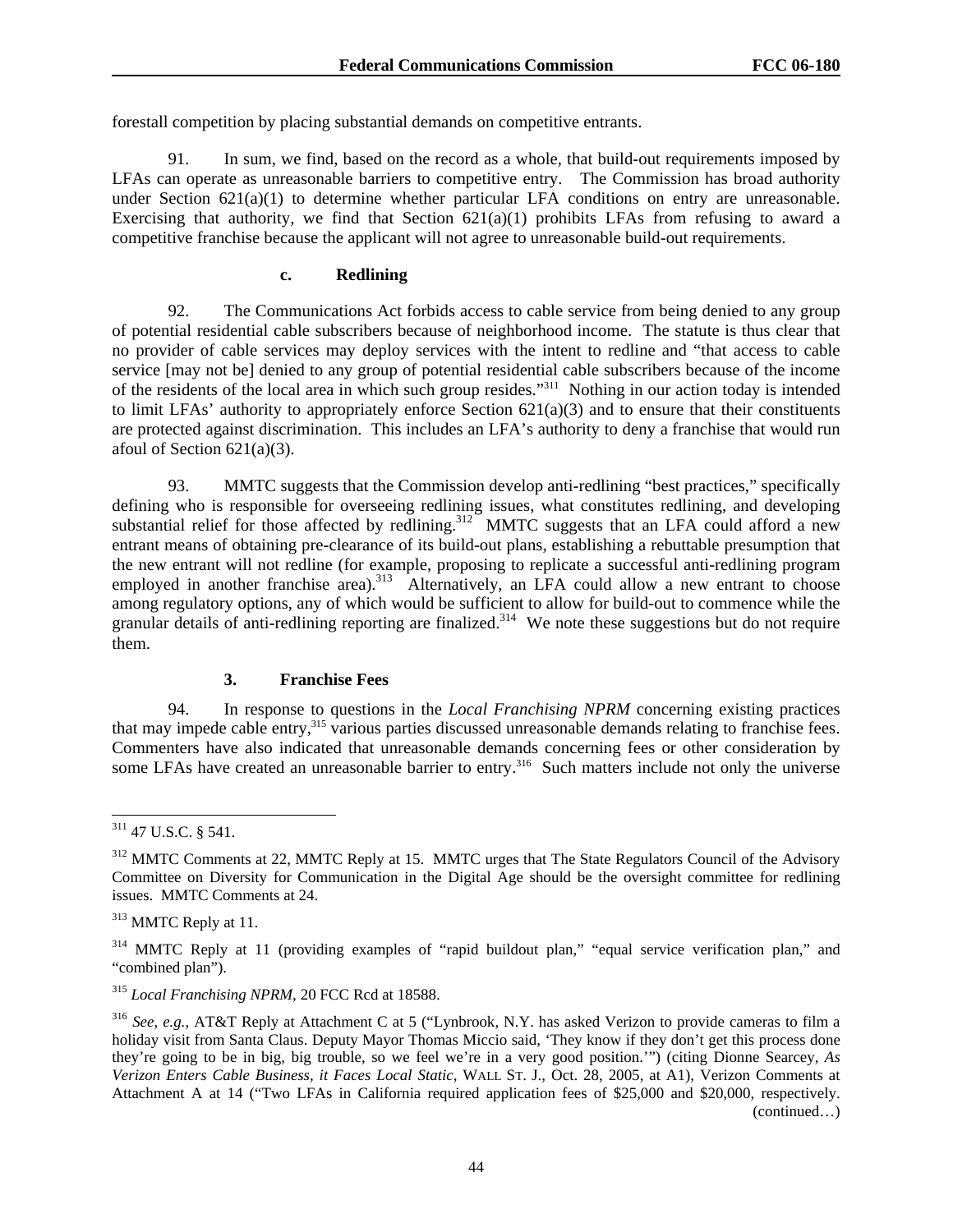of franchise-related costs imposed on providers that should or should not be included within the 5 percent statutory franchise fee cap established in Section 622(b),<sup>317</sup> but also the calculation of franchise fees (*i.e.*, the revenue base from which the 5 percent is calculated). Accordingly, we will exercise our authority under Section 621(a)(1) to address the unreasonable demands made by some LFAs. In particular, any refusal to award an additional competitive franchise because of an applicant's refusal to accede to demands that are deemed impermissible below shall be considered to be unreasonable. The Commission's jurisdiction over franchise fee policy is well established.<sup>318</sup> The general law with respect to franchise fees should be relatively well known, but we believe it may be helpful to restate the basic propositions here in effort to avoid misunderstandings that can lead to delay in the franchising process as well as unreasonable refusals to award competitive franchises. To the extent that our determinations are relevant to incumbent cable operators as well, we would expect that discrepancies would be addressed at the next franchise renewal negotiation period, as noted in the FNPRM *infra,* which tentatively concludes that the findings in this *Order* should apply to cable operators that have existing franchise agreements as they negotiate renewal of those agreements with LFAs.<sup>319</sup>

95. We address below four significant issues relating to franchise fee payments. First, we consider the franchise fee revenue base. Second, we examine the limitations on charges incidental to the awarding or enforcing of a franchise. Third, we discuss the proper classification of in-kind payments unrelated to the provision of cable service. Finally, we consider whether contributions in support of PEG services and equipment should be considered within the franchise fee calculation.

96. The fundamental franchise fee limitation is set forth in Section 622(b), which states that "franchise fees paid by a cable operator with respect to any cable system shall not exceed 5 percent of such cable operator's gross revenues derived in such period from the operation of the cable system to provide cable services."<sup>320</sup> Section  $622(g)(1)$  broadly defines the term "franchise fee" to include "any tax, fee, or assessment of any kind imposed by a franchising authority or other governmental entity on a cable operator or cable subscriber, or both, solely because of their status as such."<sup>321</sup> Section 622(g)(2)(c), however, excludes from the term "franchise fee" any "capital costs which are required by the franchise to be incurred by the cable operator for public, educational, or governmental access facilities."<sup>322</sup> And Section  $622(g)(2)(D)$  excludes from the term (and therefore from the 5 percent cap) "requirements or charges incidental to the awarding or enforcing of the franchise, including payments for bonds, security funds, letters of credit, insurance, indemnification, penalties, or liquidated damages."<sup>323</sup> It has been established that certain types of "in-kind" obligations, in addition to monetary payments, may be subject

Another community in that state has requested an upfront application fee of \$30,000 plus an agreement to pay additional expenses (*i.e.,* attorneys fees) of up to an additional \$20,000.").

317 47 U.S.C. § 542(b).

 $\overline{a}$ 

<sup>318</sup> *See ACLU v. FCC*, 823 F.2d 1554, 1574 (D.C. Cir. 1987) ("[I]t is clear . . . that the *ultimate* responsibility for ensuring a 'national policy' with respect to franchise fees lies with the federal agency responsible for administering the Communications Act.") (emphasis in original).

<sup>319</sup> *See infra* para. 140.

<sup>320</sup> 47 U.S.C. § 542(b) (emphasis added). FTTH Council supports an alternative cap based on the actual costs of managing the use of public rights-of-way, but we need not address that argument because we do not have the discretion to adopt a different limit than that set by Congress.

 $321$  47 U.S.C. § 542(g)(1).

 $322$  47 U.S.C. § 542(g)(2)(C).

323 47 U.S.C. § 542(g)(2)(D).

<sup>(</sup>Continued from previous page)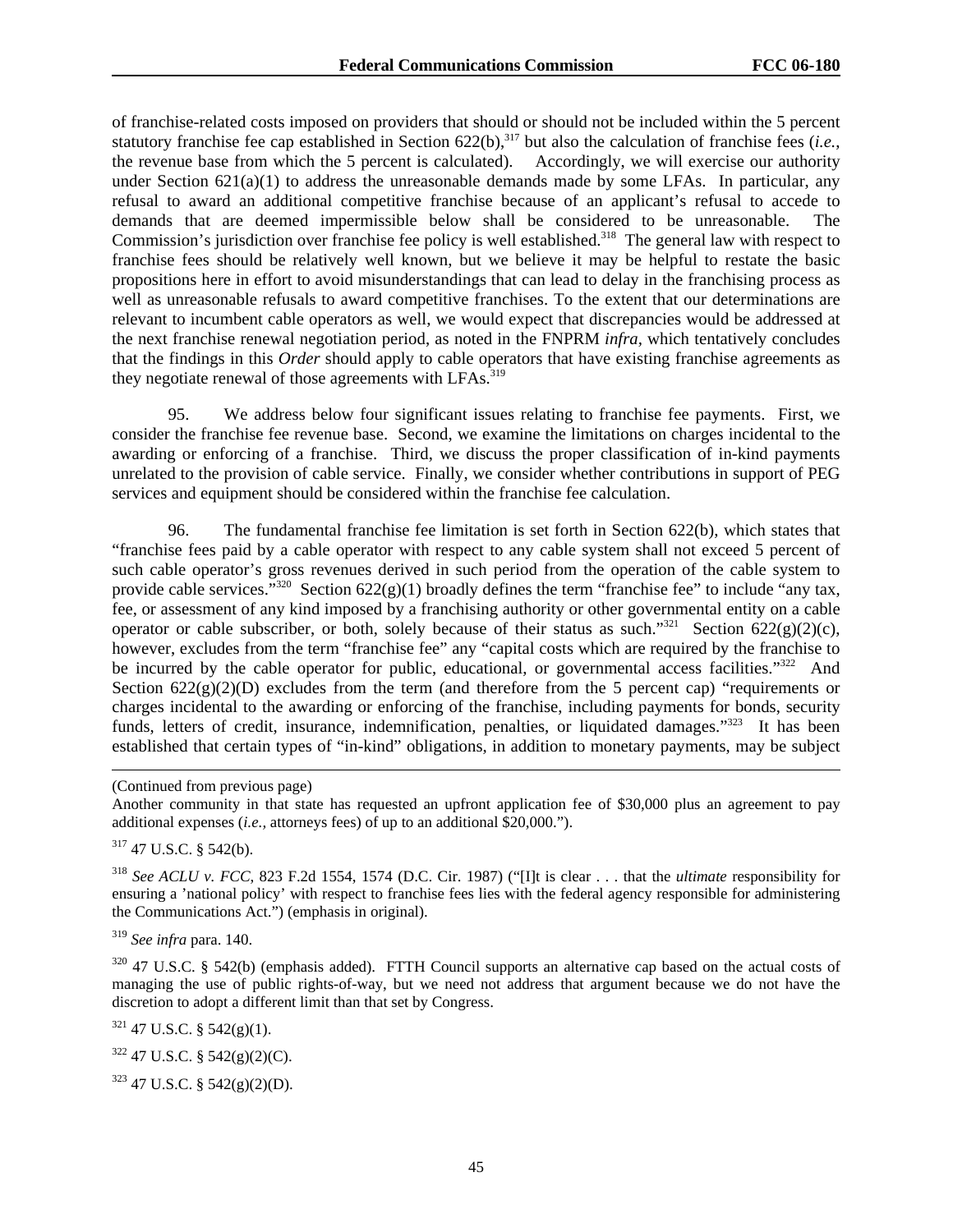to the cap. The legislative history of the 1984 Cable Act, which adopted the franchise fee limit, specifically provides that "lump sum grants not related to PEG access for municipal programs such as libraries, recreation departments, detention centers or other payments not related to PEG access would be subject to the 5 percent limitation."<sup>324</sup>

97. **Definition of the 5 percent fee cap revenue base.** As a preliminary matter, we address the request of several parties to clarify which revenue-generating services should be included in the gross fee figure from which the 5 percent calculation is drawn.<sup>325</sup> The record indicates that in the franchise application process, disputes that arise as to the propriety of particular fees can be a significant cause of delay in the process and that some franchising authorities are making unreasonable demands in this area.326 This issue is of particular concern where a prospective new entrant for the provision of cable services is a facilities-based incumbent or competitive provider of telecommunications and/or broadband services. A number of controversies regarding which revenues are properly subject to application of the franchise fee were resolved before the Supreme Court's decision in *NCTA v. Brand X*, 327 which settled issues concerning the proper regulatory classification of cable modem-based Internet access service. Nevertheless, in some quarters, there has been considerable uncertainty over the application of franchise fees to Internet access service revenues and other non-cable revenues. Thus, we believe it may assist the franchise process and prevent unreasonable refusals to award competitive franchises to reiterate certain conclusions that have been reached with respect to the franchise fee base.

98. We clarify that a cable operator is not required to pay franchise fees on revenues from non-cable services.<sup>328</sup> Section 622(b) provides that the "franchise fees paid by a cable operator with respect to any cable system shall not exceed 5 percent of such cable operator's gross revenues derived in such period from the operation of the cable system to provide *cable services*."<sup>329</sup> The term "cable service" is explicitly defined in Section 602(6) to mean (i) "the one-way transmission to subscribers of video programming or other programming service," and (ii) "subscriber interaction, if any, which is required for the selection or use of such video programming or other programming service."330 The Commission determined in the *Cable Modem Declaratory Ruling* that a franchise authority may not assess franchise fees on non-cable services, such as cable modem service, stating that "revenue from cable modem service would not be included in the calculation of gross revenues from which the franchise fee ceiling is determined."<sup>331</sup> Although this decision related specifically to Internet access service revenues, the same

l

 $329$  47 U.S.C. § 542(b) (emphasis added).

 $330$  47 U.S.C. § 522(6).

<sup>324</sup> H.R. REP. NO. 98-934, at 65 (1984), *as reprinted in* 1984 U.S.C.C.A.N. 4655, 4702.

<sup>325</sup> Verizon Comments at 63-64; BellSouth Comments at 41-43.

<sup>326</sup> *See supra* paras. 43-45.

<sup>327 125</sup> S. Ct. 2688 (2005). *See infra* note 331*.* 

<sup>&</sup>lt;sup>328</sup> Advertising revenue and home shopping commissions have been included in an operator's gross revenues for franchise fee calculation purposes. *See Texas Coalition of Cities for Utility Issues v. FCC*, 354 F.3d 802, 806 (5th Cir. 2003) ("A cable operator's gross revenue includes revenue from subscriptions and revenue from other sourcese.g., advertising and commissions from home shopping networks."); *City of Pasadena, California The City of Nashville, Tennessee and The City of Virginia Beach, Virginia*, 16 FCC Rcd. 18192, 2001 WL 1167612, par. 15 (2001) ("There is no dispute among the parties to this proceeding, or in relevant precedent, that advertising revenue and home shopping commissions can be considered part of an operator's gross revenues for franchise fee calculation purposes.").

<sup>331</sup> *In re Inquiry Concerning High Speed Access to the Internet Over Cable and Other Facilities*, 17 FCC Rcd 4798, 4851 (2002) ("*Cable Modem Declaratory Ruling*"), *rev'd*, *Brand X Internet Services v. FCC*, 345 F.3d 1120 (9th Cir. (continued…)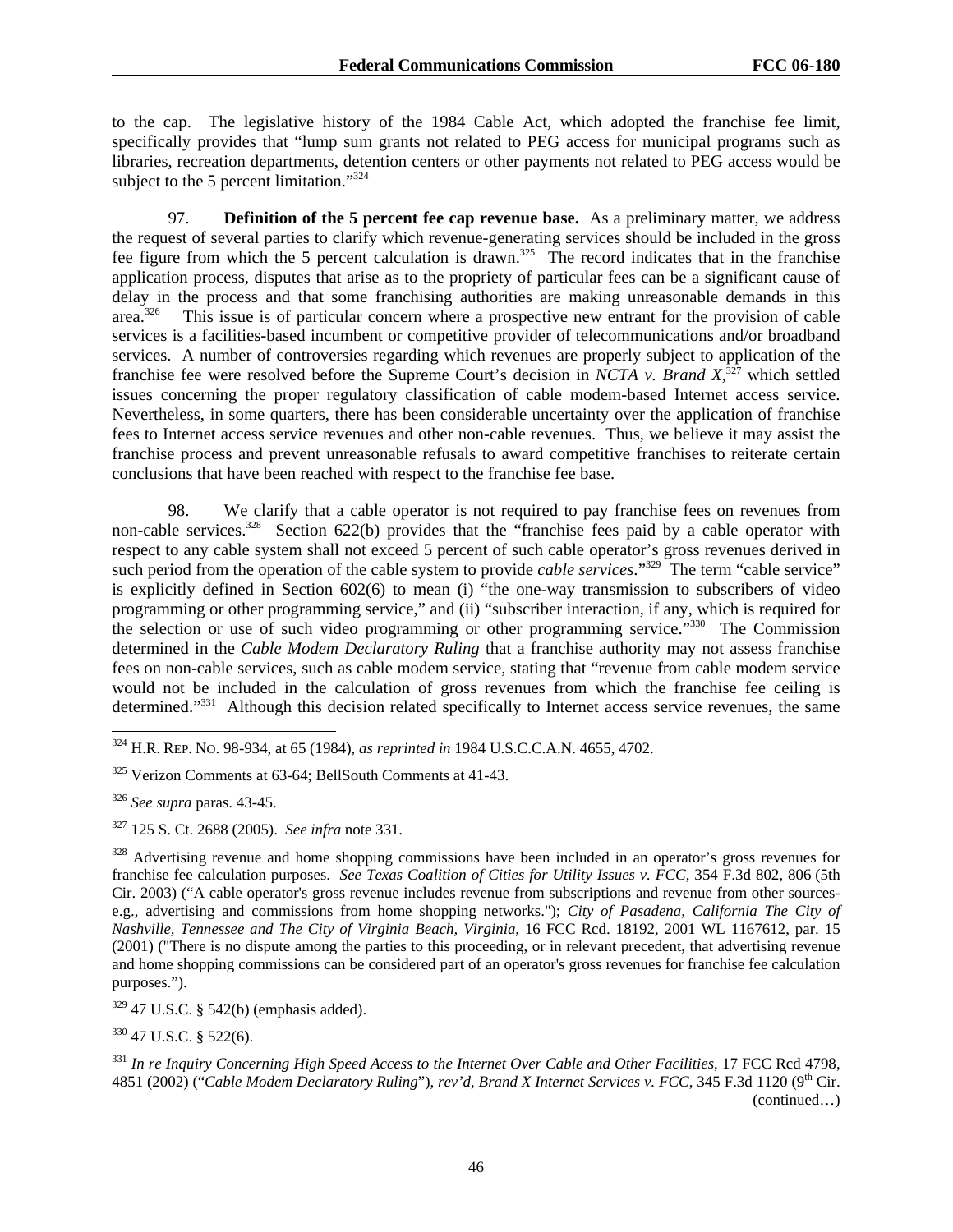would be true for other "non-cable" service revenues.<sup>332</sup> Thus, Internet access services, including broadband data services, and any other non-cable services are not subject to "cable services" fees.

99. **Charges incidental to the awarding or enforcing of a franchise.** Section 622(g)(2)(D) excludes from the term "franchise fee" "requirements or charges incidental to the awarding or enforcing of the franchise, including payments for bonds, security funds, letters of credit, insurance, indemnification, penalties, or liquidated damages."333 Such "incidental" requirements or charges may be assessed by a franchising authority without counting toward the 5 percent cap. A number of parties assert, and seek Commission clarification, that certain types of payments being requested in the franchise process are not incidental fees under Section  $622(g)(2)(D)$  but instead must either be prohibited or counted toward the cap.<sup>334</sup> Furthermore, a number of parties report that disputes over such issues as well as unreasonable demands being made by some franchising authorities in this regard may be leading to delays in the franchising process as well as unreasonable refusals to award competitive franchises. We therefore determine that non-incidental franchise-related costs required by LFAs must count toward the 5 percent franchise fee cap and provide guidance as to what constitutes such non-incidental franchiserelated costs. Under the Act, these costs combined with other franchise fees cannot exceed 5 percent of gross revenues for cable service.

100. BellSouth urges us to prohibit franchising authorities from assessing fees that the authorities claim are "incidental" if those fees are not specifically allowed under Section 622 of the Cable Act.<sup>335</sup> BellSouth asserts that LFAs often seek fees beyond the 5 percent franchise fee allowed by the statutory provision. The company therefore asks us to clarify that any costs that an LFA requires a cable provider to pay beyond the exceptions listed in Section 622 – including generally applicable taxes, PEG capital costs, and "incidental charges" – count toward the 5 percent cap.<sup>336</sup> OPASTCO asserts that higher fees discourage investment and often will need to be passed on to consumers.<sup>337</sup> Verizon also requests that we clarify that fees that exceed the cap are unreasonable.<sup>338</sup>

101. AT&T argues that we should find unreasonable any fees or contribution requirements that are not credited toward the franchise fee obligation.339 AT&T also asserts that any financial obligation to the franchising authority that a provider undertakes, such as application or acceptance fees

 $\overline{a}$ 

<sup>(</sup>Continued from previous page)

<sup>2003),</sup> *rev'd*, *NCTA v. Brand X*, 545 U.S. 967 (2005). The Commission issued a notice of proposed rulemaking ("*Cable Modem NPRM*") concurrently with the *Cable Modem Declaratory Ruling*. Certain questions from the *Cable Modem NPRM* that are relevant, but not directly related, to this discussion remain pending before the Commission. *Cable Modem Declaratory Ruling* at 4839-4854.

<sup>&</sup>lt;sup>332</sup> *See* NATOA Reply at 29 (agreeing that non-cable services are not subject to franchise fees).

 $333$  47 U.S.C. § 542(g)(2)(D).

<sup>334</sup> AT&T Comments at 65-67; BellSouth Comments at 7, 38-39.

<sup>335</sup> BellSouth Comments at 7.

<sup>&</sup>lt;sup>336</sup> BellSouth Comments at 38-39.

<sup>337</sup> OPASTCO Reply at 5.

<sup>&</sup>lt;sup>338</sup> Verizon Reply at 59.

<sup>&</sup>lt;sup>339</sup> AT&T Comments at 64.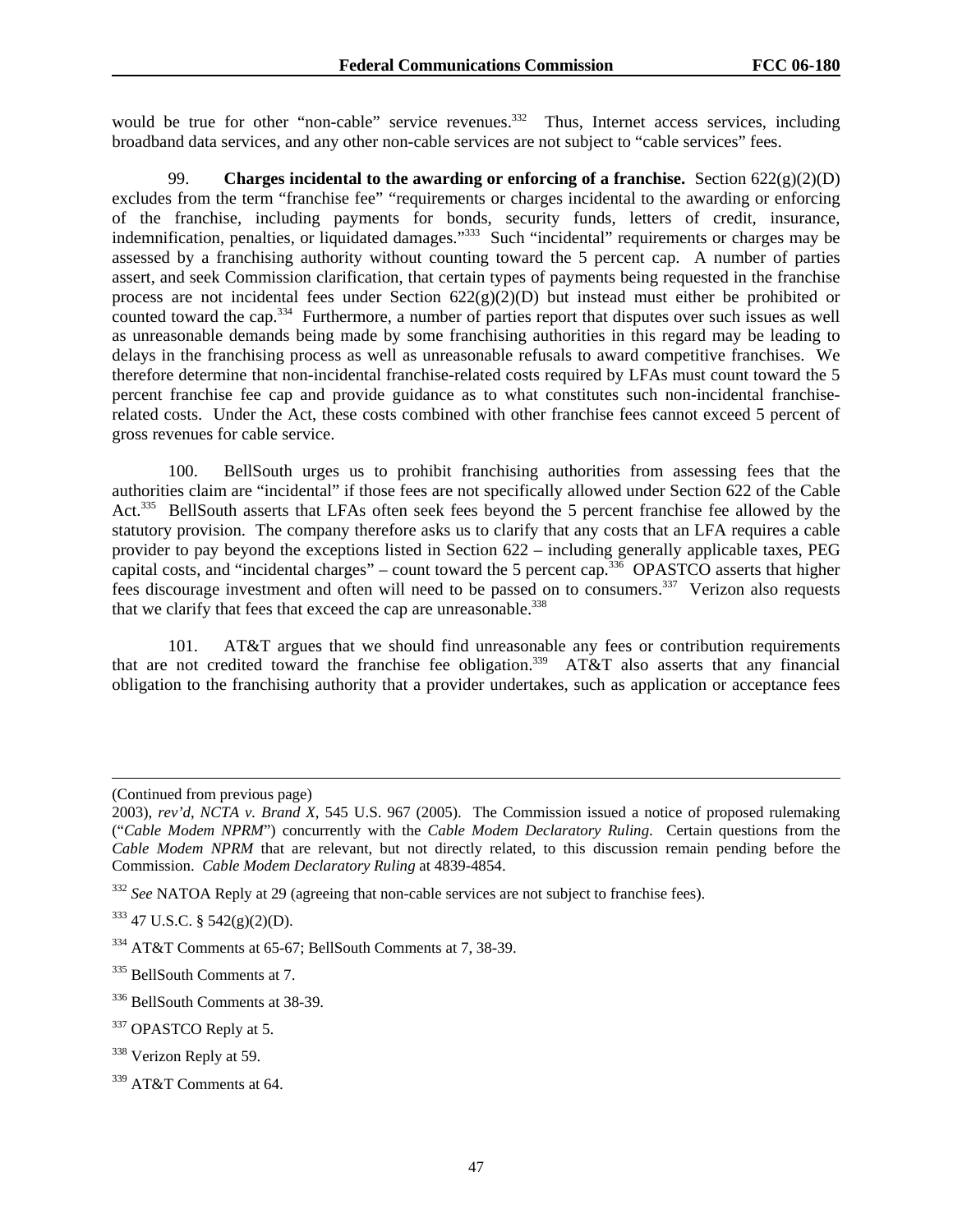that exceed the reasonable cost of processing an application, free or discounted service to an LFA, and LFA attorney or consultant fees, should apply toward the franchise fee obligation.<sup>340</sup>

102. Conversely, NATOA asserts that costs such as those enumerated above by AT&T fall within Section  $622(g)(2)(D)$ 's definition of charges "incidental" to granting the franchise.<sup>341</sup> NATOA contends that the word "incidental" does not refer to the *amount* of the charge, but rather the fact that a charge is "naturally appertaining" to the grant of a franchise. Thus, NATOA argues, these costs are not part of the franchise fee and therefore do not count toward the cap.<sup>342</sup>

103. There is nothing in the text of the statute or the legislative history to suggest that Congress intended the list of exceptions in Section  $622(g)(2)(D)$  to include the myriad additional expenses that some LFAs argue are "incidental."343 Given that the lack of clarity on this issue may hinder competitive deployment and lead to unreasonable refusals to award competitive franchises under Section 621, we seek to provide guidance as to what is "incidental" for a new competitive application.<sup>344</sup> We find that the term "incidental" in Section  $622(g)(2)(D)$  should be limited to the list of incidentals in the statutory provision, as well as other minor expenses, as described below. We find instructive a series of federal court decisions relating to this subsection of Section 622. These courts have indicated that (i) there are significant limits on what payments qualify as "incidental" and may be requested outside of the 5 percent fee limitation; and (ii) processing fees, consultant fees, and attorney fees are not necessarily to be regarded as "incidental" to the awarding of a franchise.<sup>345</sup> In *Robin Cable Systems v. City of Sierra Vista*, for example, the United States District Court for the District of Arizona held that "processing costs" of up to \$30,000 required as part of the award of a franchise were not excluded under subsection (g)(2)(D) because they were not "incidental," but rather "substantial" and therefore "inconsistent with the Cable Act."346 Additionally, in *Time Warner Entertainment v. Briggs,* the United States District Court for the District of Massachusetts decided that attorney fees and consultant fees fall within the definition of franchise fees, as defined in Section 622. Because the municipality in that case was already collecting 5 percent of the operator's gross revenues, the Court determined that a franchise provision requiring the cable operator to pay such fees above and beyond its 5 percent gross revenues was preempted and therefore unenforceable.347 Finally, in *Birmingham Cable Comm. v. City of Birmingham,* the United States District for the Northern District of Alabama stated that "it would be an aberrant construction of

<sup>346</sup> *Robin Cable* at 381.

<sup>1</sup>  $340$  AT&T Comments at 65-67.

<sup>&</sup>lt;sup>341</sup> NATOA Reply at 34-35.

<sup>&</sup>lt;sup>342</sup> NATOA Reply at 35 (citing Random House Dictionary of the English Language at 720).

<sup>343</sup> *See infra* paras. 105-108.

<sup>&</sup>lt;sup>344</sup> NATOA argues that the Commission is powerless to rewrite the meaning of the statute. NATOA Reply at 35. Yet, Section 622(i) states "[a]ny Federal agency may not regulate the amount of the franchise fees paid by a cable operator, or regulate the use of funds derived from such fees, *except as provided in this section*." Therefore, we are within our Congressionally mandated authority to provide clarifying guidance regarding the meaning of this provision.

<sup>345</sup> *See Robin Cable Systems v. City of Sierra Vista,* 842 F. Supp. 380 (D. Ariz. 1993); *Time Warner Entertainment Co. v. Briggs,* 1993 WL 23710 (D. Mass. Jan. 14, 1993); *Birmingham Cable Comm. v. City of Birmingham,* 1989 WL 253850 (N.D. Ala. 1989).

<sup>347</sup> *Time Warner* at 23710 \* 6.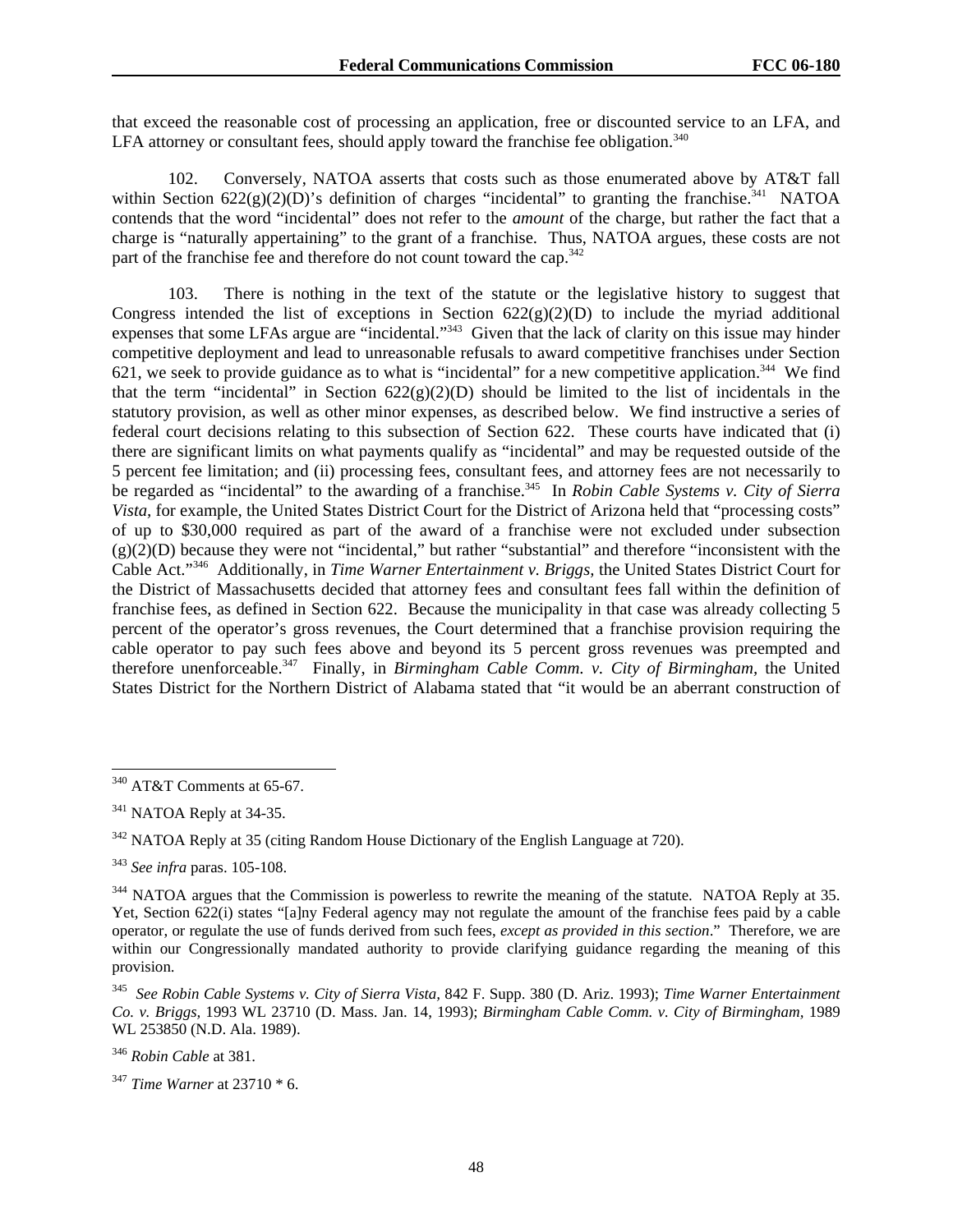the phrase 'incidental to the awarding … of the franchise,' in this context, to conclude that the phrase embraces consultant fees incurred solely by the City."348

104. We find these decisions instructive and emphasize that LFAs must count such nonincidental franchise-related costs toward the cap. We agree with these judicial decisions that nonincidental costs include the items discussed above, such as attorney fees and consultant fees, but may include other items, as well. Examples of other items include application or processing fees that exceed the reasonable cost of processing the application, acceptance fees, free or discounted services provided to an LFA, any requirement to lease or purchase equipment from an LFA at prices higher than market value, and in-kind payments as discussed below. Accordingly, if LFAs continue to request the provision of such in-kind services and the reimbursement of franchise-related costs, the value of such costs and services should count towards the provider's franchise fee payments.<sup>349</sup> For future guidance, LFAs and video service providers may look to judicial cases to determine other costs that should be considered "incidental."

105. **In-kind payments unrelated to provision of cable service.** The record indicates that in the context of some franchise negotiations, LFAs have demanded from new entrants payments or in-kind contributions that are unrelated to the provision of cable services. While many parties argue that franchising authority requirements unrelated to the provision of cable services are unreasonable,<sup>350</sup> few parties provided specific details surrounding the in-kind payment demands of LFAs.<sup>351</sup> As discussed further below, most parties generally discussed examples of concessions, but were unwilling to provide details of specific instances, including the identity of the LFA requesting the unrelated services.<sup>352</sup> Even without specific details concerning the LFAs involved, however, the record adequately supports a finding that LFA requests unrelated to the provision of cable services have a negative impact on the entry of new cable competitors in terms of timing and costs and may lead to unreasonable refusals to award competitive franchises. Accordingly, we clarify that any requests made by LFAs that are unrelated to the provision of cable services by a new competitive entrant are subject to the statutory 5 percent franchise fee cap.

106. The Broadband Service Providers Association states that an example of a municipal capital requirement can include traffic light control systems.<sup>353</sup> FTTH Council states that non-video requirements raise the cost of entry for new entrants and should be prohibited.<sup>354</sup> As an example, FTTH

<sup>348</sup> *Birmingham* at 253850.

<sup>&</sup>lt;sup>349</sup> To the extent that an LFA requires franchise fee payments of less than 5 percent an offset may not be necessary. Such LFAs are able to request the reimbursement or provision of such costs up to the 5 percent statutory threshold.

<sup>350</sup> Alcatel Comments at 10; FTTH Council Comments at 36; OPASTCO Reply at 4; USTelecom Comments at 48; BPSA Comments at 8; NTCA Comments at 13; South Slope Comments at 15. *See also* DOJ *Ex Parte* at 11.

<sup>&</sup>lt;sup>351</sup> Some LFAs argue that commenters' allegations about inappropriate fees fail to identify the LFAs in question. As a consequence, they contend, we should not rely on such unsubstantiated claims unless the particular LFAs in question are given a chance to respond. Communications Support Group Reply at 7; Anne Arundel County Reply at 5. We need not resolve particular disputes between parties, however, in order to address this issue. Our clarification that all LFA requests not related to cable services must be counted toward the 5 percent cap is a matter of statutory construction, and all commenters have had ample opportunity to address this issue.

<sup>&</sup>lt;sup>352</sup> Broadband Service Providers Association Comments at 8; AT&T Comments at 26; Verizon Comments at 57-58. Parties have indicated that they were unwilling to identify specific instances of unreasonable requests, since in many cases these parties are still trying to negotiate franchise agreements with the communities at issue.

<sup>353</sup> Broadband Service Providers Association Comments at 8.

<sup>&</sup>lt;sup>354</sup> FTTH Council Comments at 66.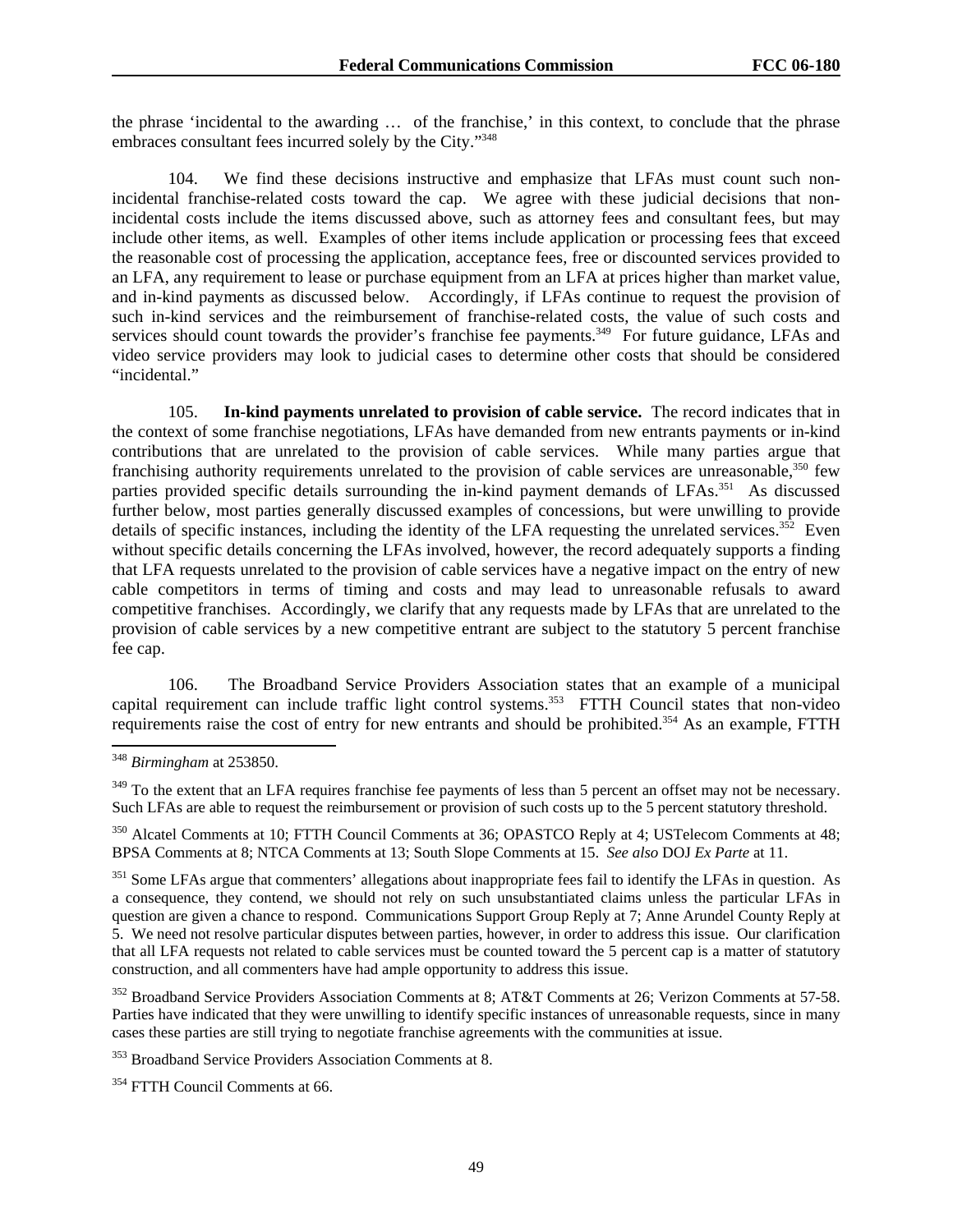Council asserts that in San Antonio, Grande Communications was required to prepay \$1 million in franchise fees (which took the company five years to draw down) and to fund a \$50,000 scholarship, with an additional \$7,200 to be contributed each year. They assert that new entrants agree to these requirements because they have no alternative.<sup>355</sup> The National Telecommunications Cooperative Association ("NTCA") also asserts that its members have complained that LFAs require them to accept franchise terms unrelated to the provision of video service.<sup>356</sup> NTCA states that any incumbent cable operator that already abides by such a requirement has made the concession in exchange for an exclusive franchise, but that new entrants, in contrast, must fight for every subscriber and will not survive if forced into expensive non-video related projects.357

107. AT&T refers to a press article stating that Verizon has faced myriad requests unrelated to the provision of cable service. These include: a \$13 million "wish list" in Tampa, Florida; a request for video hookup for a Christmas celebration and money for wildflower seeds in New York; and a request for fiber on traffic lights to monitor traffic in Virginia.<sup>358</sup> Verizon provides little additional information about these examples, but argues that any requests must be considered franchise-related costs subject to the 5 percent franchise fee cap, as discussed above.<sup>359</sup>

108. We clarify that any requests made by LFAs unrelated to the provision of cable services by a new competitive entrant are subject to the statutory 5 percent franchise fee cap, as discussed above. Municipal projects unrelated to the provision of cable service do not fall within any of the exempted categories in Section  $622(g)(2)$  of the Act and thus should be considered a "franchise fee" under Section  $622(g)(1)$ . The legislative history of the 1984 Cable Act supports this finding, providing that "lump sum grants not related to PEG access for municipal programs such as libraries, recreation departments, detention centers or other payments not related to PEG access would be subject to the 5 percent limitation."<sup>360</sup> Accordingly, any such requests for municipal projects will count towards the 5 percent cap.

109. **Contributions in support of PEG services and equipment.** As further discussed in the Section below, we also consider the question of the proper treatment of LFA-mandated contributions in support of PEG services and equipment. The record reflects that disputes regarding such contributions are impeding video deployment and may be leading to unreasonable refusals to award competitive franchises.<sup>361</sup> Section 622(g)(2)(C) excludes from the term "franchise fee" any "capital costs which are required by the franchise to be incurred by the cable operator for public, educational, or governmental access facilities."362 Accordingly, payments of this type, if collected only for the cost of building PEG facilities, are not subject to the 5 percent limit. Capital costs refer to those costs incurred in or associated

362 47 U.S.C. § 542(g)(2)(C).

<sup>1</sup> <sup>355</sup> *Id.* at 38.

<sup>&</sup>lt;sup>356</sup> NTCA Comments at 4.

<sup>&</sup>lt;sup>357</sup> NTCA Comments at 13.

<sup>358</sup> AT&T Comments at 26 (citing Dionne Searcey, *As Verizon Enters Cable Business, it Faces Local Static*, WALL ST. J., Oct. 28, 2005, at A1). *See also* City of Tampa Reply Comments at 5.

<sup>359</sup> Verizon Comments at 54. *See also* USTelecom Comments at 48.

<sup>360</sup> H.R. REP. NO. 98-934, at 65 (1984), *as reprinted in* 1984 U.S.C.C.A.N. 4655, 4702.

<sup>&</sup>lt;sup>361</sup> *See, e.g.,* FTTH Council Comments at 36 (noting how Knology declined to enter the Louisville market after the Louisville LFA requested a PEG grant of \$266,000 at the time of franchise grant, with \$1.9 million total due over the 15-year term).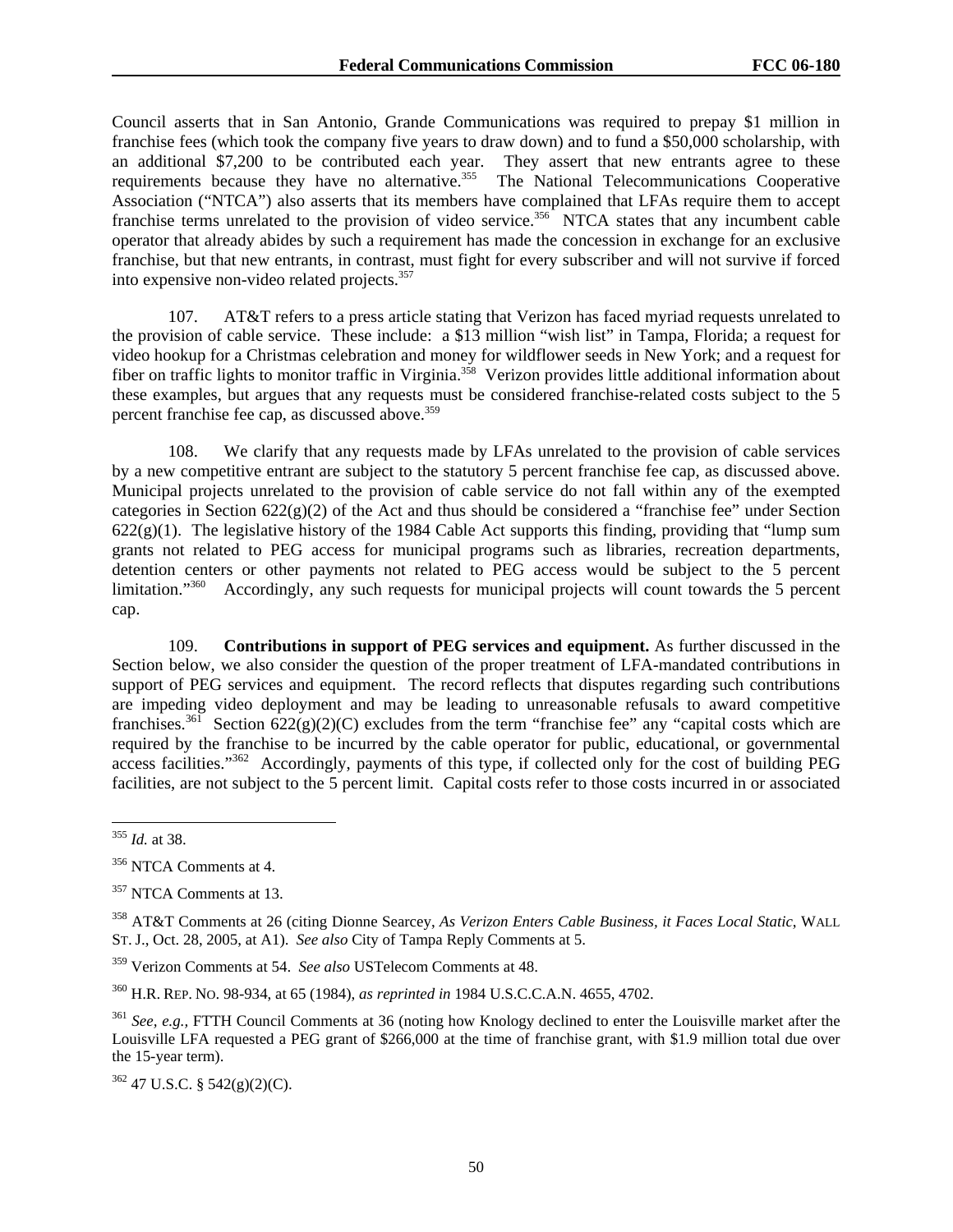with the construction of PEG access facilities.<sup>363</sup> These costs are distinct from payments in support of the use of PEG access facilities. PEG support payments may include, but are not limited to, salaries and training. Payments made in support of PEG access facilities are considered franchise fees and are subject to the 5 percent cap.<sup>364</sup> While Section  $622(g)(2)(B)$  excluded from the term franchise fee any such payments made in support of PEG facilities, it only applies to any franchise in effect on the date of enactment.<sup>365</sup> Thus, for any franchise granted after 1984, this exemption from franchise fees no longer applies.

## **4. PEG/Institutional Networks**

110. In the *Local Franchising NPRM*, we tentatively concluded that it is not unreasonable for an LFA, in awarding a franchise, to "require adequate assurance that the cable operator will provide adequate public, educational and governmental access channel capacity, facilities, or financial support"<sup>366</sup> because this promotes important statutory and public policy goals.<sup>367</sup> However, pursuant to Section  $621(a)(1)$ , we conclude that LFAs may not make unreasonable demands of competitive applicants for PEG and I-Net<sup>368</sup> and that conditioning the award of a competitive franchise on applicants agreeing to such unreasonable demands constitutes an unreasonable refusal to award a franchise. This finding is limited to competitive applicants under Section  $621(a)(1)$ . Yet, as this issue is also germane to existing franchisees, we ask for further comment on the applicability of this and other findings in the *Further Notice of Proposed Rulemaking* attached hereto. The FNPRM tentatively concludes that the findings in this *Order* should apply to cable operators that have existing franchise agreements as they negotiate renewal of those agreements with LFAs.

111. As an initial matter, we conclude that we have the authority to address issues relating to PEG and I-Net support.<sup>369</sup> Some commenters argue that Congress explicitly granted the responsibility for PEG and I-Net regulation to state and local governments.<sup>370</sup> For example, NATOA contends that we cannot limit the in-kind or monetary support that LFAs may request for PEG access, because Sections 624(a) and (b) allow an LFA to establish requirements "related to the establishment and operation of a cable system," including facilities and equipment.<sup>371</sup> In response, Verizon claims that PEG requirements should extend only to channel capacity, and that LFAs can obtain other contributions only to the extent

 $365$  47 U.S.C. § 542(g)(2)(B).

1

 $366$  47 U.S.C. § 541(a)(4)(B).

<sup>367</sup> *Local Franchising NPRM*, 20 FCC Rcd at 18590.

<sup>368</sup> An I-Net is defined as "a communication network which is constructed or operated by the cable operator and which is generally available only to subscribers who are not residential customers." 47 U.S.C. § 531(f).

<sup>369</sup> *See infra* Section III.B.2.

<sup>363</sup> *See* H.R. REP. NO. 98-934, at 19 (1984), *as reprinted in* 1984 U.S.C.C.A.N. 4655, 4656.

<sup>364</sup> *See Cable TV Fund 14-A v. City of Naperville,* 1997 WL 433628 (N.D. Ill. 1997) at 13; *City of Bowie, Maryland*, 14 FCC Rcd. 7675 (Cable Service Bureau, 1999); *as clarified* 14 FCC Rcd 9596 (Cable Services Bureau, 1999).

<sup>370</sup> NATOA Comments at 35; NATOA Reply at 30-31; Hawaii Reply at 2-3; Mercatus Comments at 35; Certain Florida Municipalities Comments at 17-18; Anne Arundel *et al* Comments at 35; City of New York Comments at 3- 4.

 $371$  NATOA Reply at 30 (quoting 47 U.S.C. § 544(b)).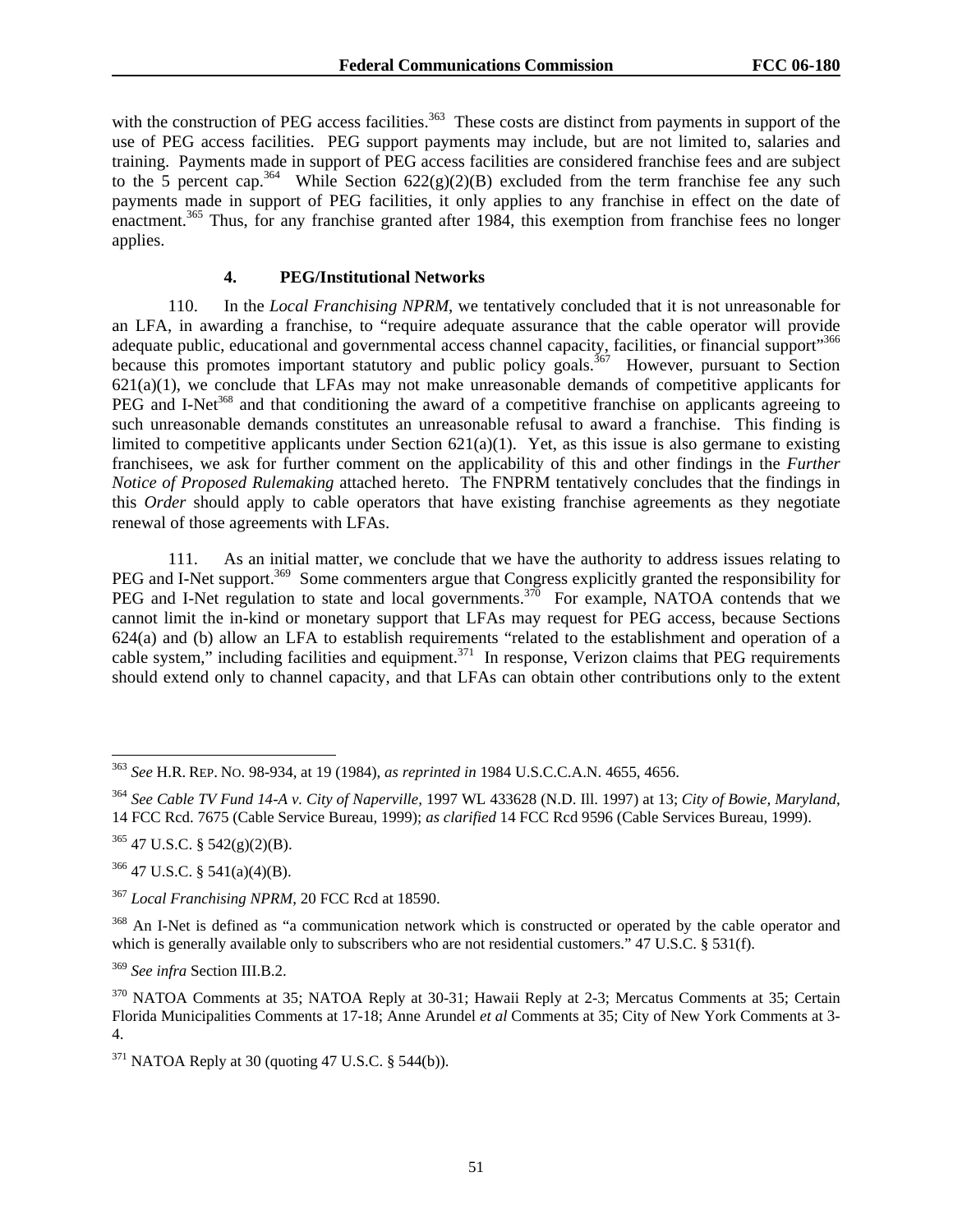that they are agreed to voluntarily by the cable operator. $372$  Verizon also asserts that the record confirms that LFAs often demand PEG support that exceeds statutory limits.<sup>373</sup>

112. Section 611(a) of the Communications Act operates as a restriction on the authority of the franchising authority to establish channel capacity requirements for PEG. This Section provides that "[a] franchising authority may establish requirements in a franchise with respect to the designation or use of channel capacity for public, educational, or governmental use only to the extent provided in this section."<sup>374</sup> Section 611(b) allows a franchising authority to require that "channel capacity be designated for public, educational or governmental use," but the extent of such channel capacity is not defined. $375$ Section  $621(a)(4)(b)$  provides that a franchising authority may require "adequate assurance" that the cable operator will provide "adequate" PEG access channel capacity, facilities, or financial support."376 Because the statute does not define the term "adequate," we have the authority to interpret what Congress meant by "adequate PEG access channel capacity, facilities, and financial support," and to prohibit excessive LFA demands in this area, if necessary. We note that the legislative history does not define "adequate," nor does it provide any guidance as to what Congress meant by the term.<sup>377</sup> We therefore conclude that "adequate" should be given its plain meaning: the term does not mean significant but rather "satisfactory or sufficient."378 As discussed above, we have also accepted the tentative conclusion of the *Local Franchising NPRM* that Section 621(a)(1) prohibits not only the ultimate refusal to award a competitive franchise, but also the establishment of procedures and other requirements that have the effect of unreasonably interfering with the ability of a would-be competitor to obtain a competitive franchise. Given this conclusion and our authority to interpret the term "adequate" in Section  $621(a)(4)$ , we will provide guidance as to what constitutes "adequate" PEG support under that provision as subject to the constraints of the "reasonableness" requirement in Section  $621(a)(1)$ .

113. AT&T asserts that we should shorten the period for franchise negotiations by adopting standard terms for PEG channels.<sup>379</sup> We reject this suggestion and clarify that LFAs are free to establish their own requirements for PEG to the extent discussed herein, provided that the non-capital costs of such requirements are offset from the cable operator's franchise fee payments. This is consistent with the Act and the historic management of PEG requirements by LFAs.<sup>380</sup>

114. Consumers for Cable Choice and Verizon argue that it is unreasonable for an LFA to request a number of PEG channels from a new entrant that is greater than the number of channels that the community is using at the time the new entrant submits its franchise application.<sup>381</sup> We find that it is

 $374$  47 U.S.C. § 531(a).

1

 $375$  47 U.S.C. § 531(b).

376 47 U.S.C. § 541(a)(4)(B).

<sup>377</sup> *See See* H.R. REP. NO. 102-862, at 78 (1992) (Conf. Rep.), *as reprinted in* 1992 U.S.C.C.A.N. 1231, 1260.

378 American Heritage Dictionary, Second College Edition (1991).

379 AT&T Reply at 15.

<sup>380</sup> *See* 47 U.S.C. § 541(a)(4)(B); *Time Warner Cable of New York City v. City of New York*, 943 F.Supp. 1357, 1367 (S.D.N.Y 1996), *aff'd sub nom. Time Warner Cable of New York City v. Bloomberg, L.P.*, 118 F.3d 917 (2nd Cir. 1997).

<sup>381</sup> Consumers for Cable Choice Comments at 8; Verizon Comments at 71.

 $372$  Verizon Reply at 60-61.

<sup>&</sup>lt;sup>373</sup> Verizon Reply at 60 (citing NATOA Comments).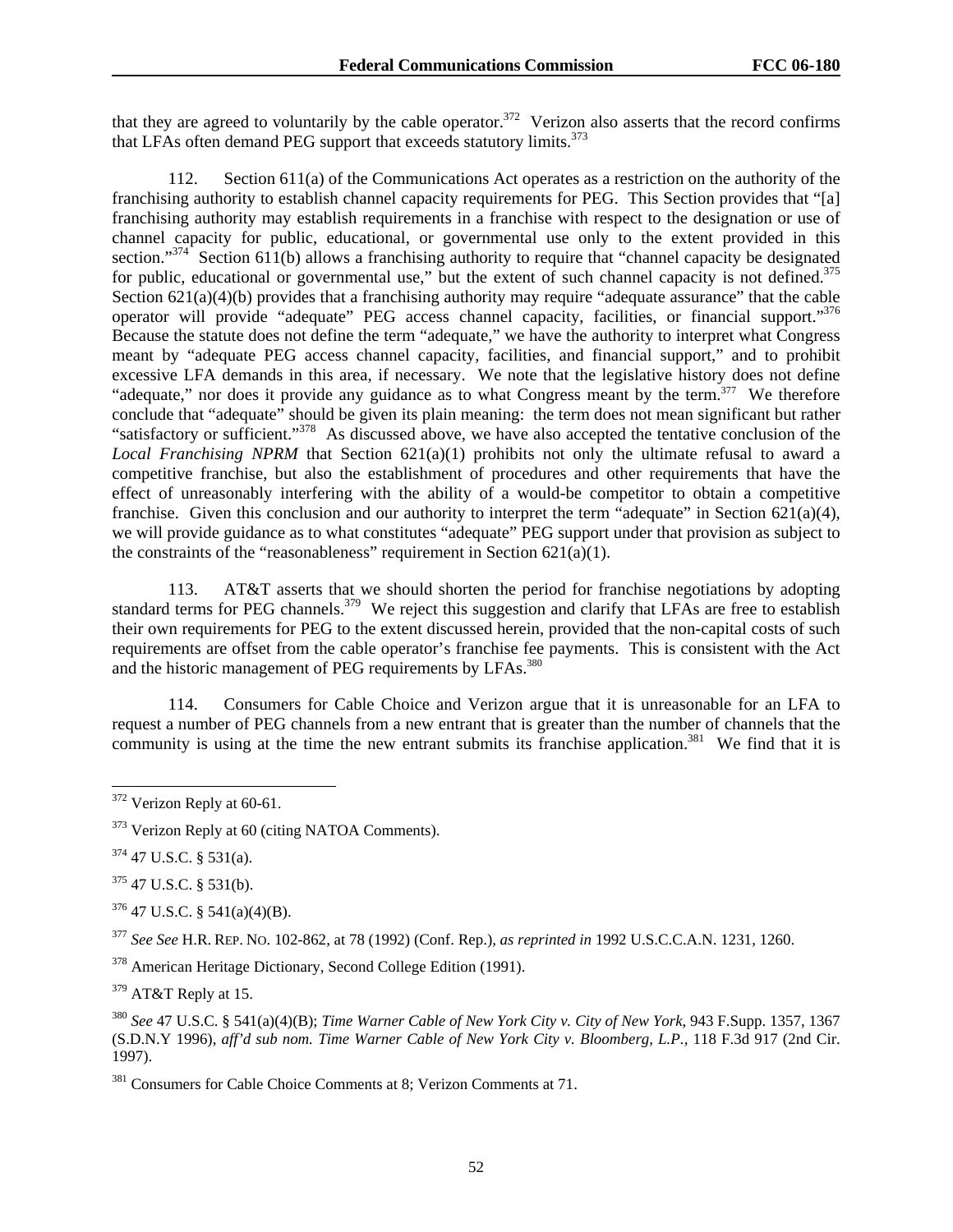unreasonable for an LFA to impose on a new entrant more burdensome PEG carriage obligations than it has imposed upon the incumbent cable operator.

115. Some commenters also asked whether certain requirements regarding construction or financial support of PEG facilities and I-Nets are unreasonable under Section  $621(a)(1)$ . Several parties indicate that, as a general matter, PEG contributions should be limited to what is "reasonable" to support "adequate" facilities.<sup>382</sup> We agree that PEG support required by an LFA in exchange for granting a new entrant a franchise should be both adequate and reasonable, as discussed above. In addressing each of these concerns below, we seek to strike the necessary balance between the two statutory terms.

116. Ad Hoc Telecom Manufacturers argue that it is unreasonable to require the payment of ongoing costs to operate PEG channels, because a requirement is unrelated to right-of-way management, the fundamental policy rationale for an LFA's franchising authority.<sup>383</sup> In response, Cablevision asserts that exempting incumbent LECs from PEG support requirements would undermine the key localism features of franchise requirements, and could undermine the ability of incumbent cable operators to provide robust community access.<sup>384</sup> We disagree with Ad Hoc Telecom Manufacturers that it is *per se* unreasonable for LFAs to require the payment of ongoing costs to support PEG. Such a ruling would be contrary to Section  $621(a)(4)(B)$  and public policy. We note, however, that any ongoing LFA-required PEG support costs are subject to the franchise fee cap, as discussed above.

117. FTTH Council, Verizon, and AT&T ask us to affirm that PEG or I-Net requirements imposed on a new entrant that are wholly duplicative of existing requirements imposed on the incumbent cable operator are *per se* unreasonable.<sup>385</sup> AT&T and Verizon argue that Section 621(a)(4)(B) requires adequate facilities, not duplicative facilities.<sup>386</sup> FTTH Council contends that if LFAs can require duplicative facilities, they can burden new entrants with inefficient obligations without increasing the benefit to the public.<sup>387</sup> FTTH Council thus suggests that LFAs be precluded from imposing completely duplicative requirements, and that we require new entrants to contribute a *pro rata* share of the incumbent cable operator's PEG obligations. For example, if an incumbent cable operator funds a PEG studio, the new entrant should be required to contribute a *pro rata* share of the ongoing financial obligation for such studio, based on the new entrant's number of subscribers.<sup>388</sup>

118. In addition to advocating a *pro rata* contribution rule, FTTH Council requests that we require incumbents to permit new entrants to connect with the incumbent's pre-existing PEG channel feeds.389 FTTH Council proposes that the incumbent cable operator and new entrant decide how to accomplish this connection, with LFA involvement if necessary, and that the costs of the connection should be deducted from the new entrant's PEG-related financial obligations to the LFA.<sup>390</sup> Others agree that PEG interconnection is necessary to maximize the value of local access channels when more than one

l

<sup>389</sup> *Id.* 

<sup>390</sup> *Id.* 

<sup>382</sup> BellSouth Comments at 8; Verizon Comments at 71.

<sup>383</sup> Ad Hoc Telecom Manufacturer Coalition Comments at 4.

<sup>&</sup>lt;sup>384</sup> Cablevision Reply at 29-30.

<sup>385</sup> FTTH Council Comments at 66; Verizon Comments at 71; AT&T Comments at 67.

<sup>386</sup> AT&T Comments at 67-68; Verizon Reply at 61.

<sup>&</sup>lt;sup>387</sup> FTTH Council Comments at 67.

<sup>388</sup> *Id.*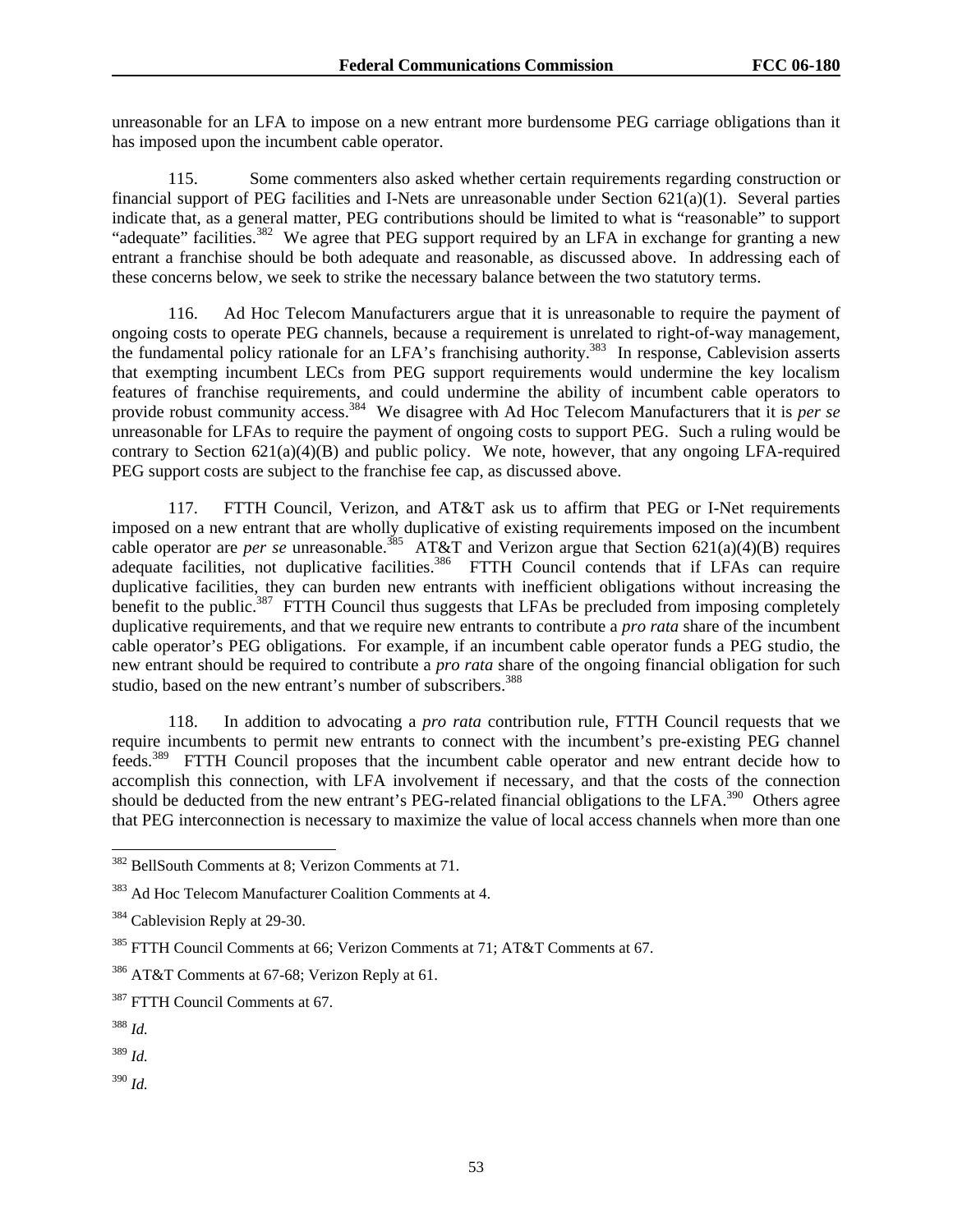video provider operates in a community.<sup>391</sup> New entrants seek a *pro rata* contribution rule based on practical constraints as well. AT&T asserts that, although incumbent cable operators can provide space for PEG in local headend buildings, LEC new entrants' facilities are not designed to accommodate those needs. Thus, if duplicative facilities are demanded, new entrants would have to build or rent facilities solely for this purpose, which AT&T contends would be unreasonable under the statute.<sup>392</sup> NATOA counters that AT&T's complaint regarding space mischaracterizes PEG studio requirements that exist in some franchises.<sup>393</sup> Specifically, NATOA claims that LFAs generally are not concerned with a PEG studio's location, and that PEG studios are usually located near cable headends simply because those locations reduce the cable operators' costs.<sup>394</sup>

119. We agree with AT&T, FTTH Council, Verizon, and others that completely duplicative PEG and I-Net requirements imposed by LFAs would be unreasonable.<sup>395</sup> Such duplication generally would be inefficient and would provide minimal additional benefits to the public, unless it was required to address an LFA's particular concern regarding redundancy needed for, for example, public safety. We clarify that an I-Net requirement is not duplicative if it would provide additional capability or functionality, beyond that provided by existing I-Net facilities. We note, however, that we would expect an LFA to consider whether a competitive franchisee can provide such additional functionality by providing financial support or actual equipment to supplement existing I-Net facilities, rather than by constructing new I-Net facilities. Finally, we find that it is unreasonable for an LFA to refuse to award a competitive franchise unless the applicant agrees to pay the face value of an I-Net that will not be constructed. Payment for I-Nets that ultimately are not constructed are unreasonable as they do not serve their intended purpose.

120. While we prefer that LFAs and new entrants negotiate reasonable PEG obligations, we find that under Section 621 it is unreasonable for an LFA to require a new entrant to provide PEG support that is in excess of the incumbent cable operator's obligations. We also agree that a *pro rata* cost sharing approach is one reasonable means of meeting the statutory requirement of the provision of adequate PEG facilities. To the extent that a new entrant agrees to share *pro rata* costs with the incumbent cable operator, such an arrangement is *per se* reasonable.396

 $391$  Communications Support Group, Inc. Reply at 12.

<sup>392</sup> AT&T Comments at 70.

<sup>&</sup>lt;sup>393</sup> NATOA Reply at 41-42.

<sup>394</sup> NATOA Reply at 42.

<sup>&</sup>lt;sup>395</sup> If a new entrant, for technical, financial, or other reasons, is unable to interconnect with the incumbent cable operator's facilities, it would not be unreasonable for an LFA to require the new entrant to assume the responsibility of providing comparable facilities, subject to the limitations discussed herein.

<sup>396</sup> To determine a new entrant's *per se* reasonable PEG support payment, the new entrant should determine the incumbent cable operator's per subscriber payment at the time the competitive applicant applies for a franchise or submits its informational filing, and then calculate the proportionate fee based on its subscriber base. A new entrant may agree to provide PEG support over and above the incumbent cable operator's existing obligations, but such support is at the entrant's discretion. If the new entrant agrees to share the *pro rata* costs with the incumbent cable operator, the PEG programming provider, be it the incumbent cable operator, the LFA, or a third-party programmer, must allow the new entrant to interconnect with the existing PEG feeds. The costs of such interconnection should be borne by the new entrant. We note that we previously have required cost-sharing and interconnection for PEG channels and facilities in another context. Section 75.1505(d) of the Commission's rules requires that if an LFA and OVS operator cannot reach an agreement on the OVS operator's PEG obligations, the operator is required to match the incumbent cable operator's PEG obligations and the incumbent cable operator is required to permit the OVS (continued…)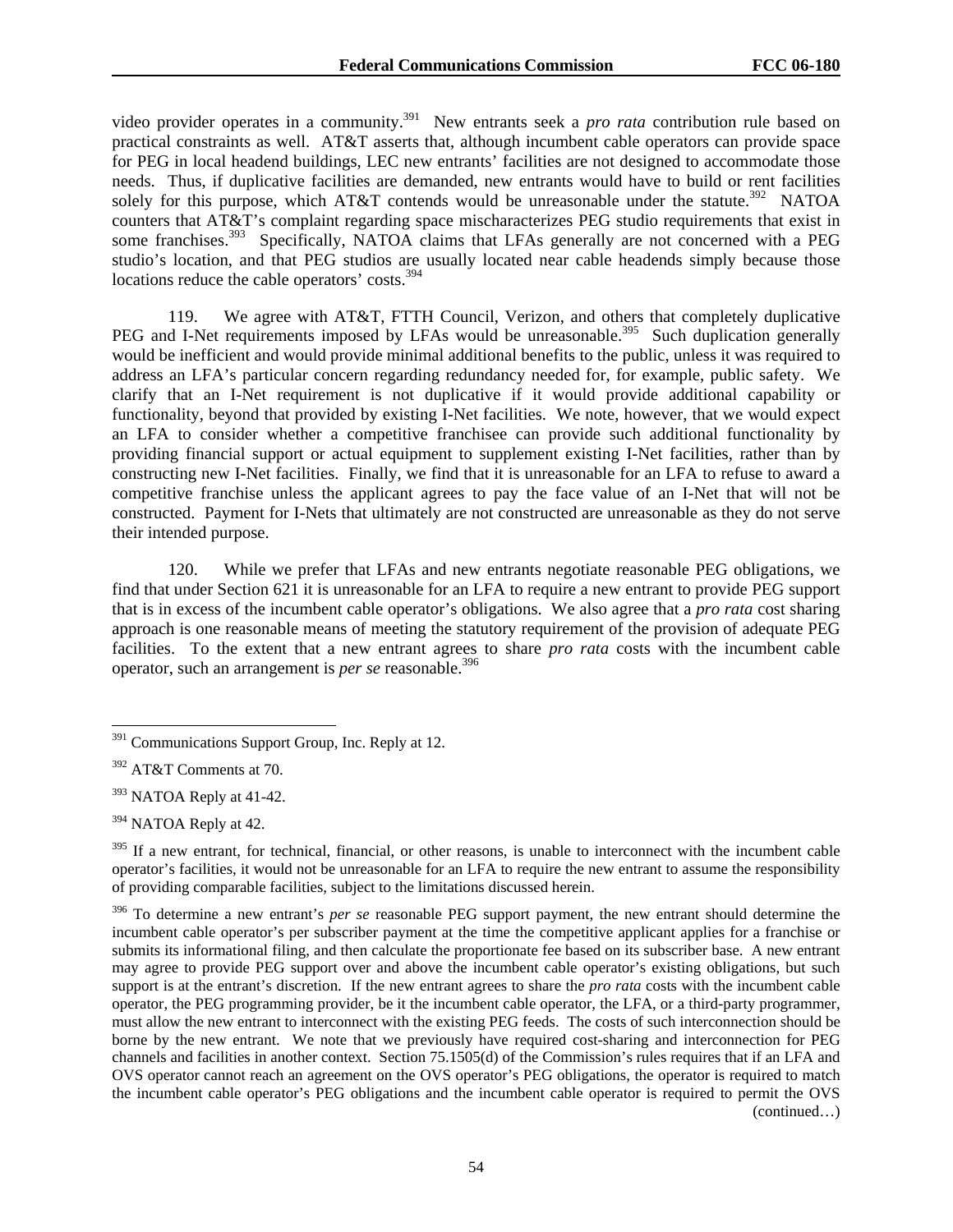### **5. Regulation of Mixed-Use Networks**

121. We clarify that LFAs' jurisdiction applies only to the provision of cable services over cable systems. To the extent a cable operator provides non-cable services and/or operates facilities that do not qualify as a cable system, it is unreasonable for an LFA to refuse to award a franchise based on issues related to such services or facilities. For example, we find it unreasonable for an LFA to refuse to grant a cable franchise to an applicant for resisting an LFA's demands for regulatory control over noncable services or facilities.<sup>397</sup> Similarly, an LFA has no authority to insist on an entity obtaining a separate cable franchise in order to upgrade non-cable facilities. For example, assuming an entity (*e.g.*, a LEC) already possesses authority to access the public rights-of-way, an LFA may not require the LEC to obtain a franchise solely for the purpose of upgrading its network.398 So long as there is a non-cable purpose associated with the network upgrade, the LEC is not required to obtain a franchise until and unless it proposes to offer cable services. For example, if a LEC deploys fiber optic cable that can be used for cable and non-cable services, this deployment alone does not trigger the obligation to obtain a cable franchise. The same is true for boxes housing infrastructure to be used for cable and non-cable services.

122. We further clarify that an LFA may not use its video franchising authority to attempt to regulate a LEC's entire network beyond the provision of cable services. We agree with Verizon that the "entirety of a telecommunications/data network is not automatically converted to a 'cable system' once subscribers start receiving video programming."<sup>399</sup> For instance, we find that the provision of video services pursuant to a cable franchise does not provide a basis for customer service regulation by local law or franchise agreement of a cable operator's entire network, or any services beyond cable services.<sup>400</sup> Local regulations that attempt to regulate any non-cable services offered by video providers are preempted because such regulation is beyond the scope of local franchising authority and is inconsistent with the definition of "cable system" in Section  $602(7)(C)$ .<sup>401</sup> This provision explicitly states that a common carrier facility subject to Title II is considered a cable system "to the extent such facility is used in the transmission of video programming . . . ."402 As discussed above, revenues from non-cable services are not included in the base for calculation of franchise fees.

123. In response to requests that we address LFA authority to regulate "interactive on-demand services,"<sup>403</sup> we note that Section  $602(7)(C)$  excludes from the definition of "cable system" a facility of a common carrier that is used solely to provide interactive on-demand services.<sup>404</sup> "Interactive on-demand services" are defined as "service[s] providing video programming to subscribers over switched networks on an on-demand, point-to-point basis, but does not include services providing video programming

 $\overline{a}$ 

402 47 U.S.C. § 522(7)(C).

404 47 U.S.C. § 522(7)(C).

<sup>(</sup>Continued from previous page)

operator to connect with the existing PEG feeds, with such costs borne by the OVS operator. 47 C.F.R. § 76.1505(d).

<sup>397</sup> Verizon Comments at 75.

<sup>398</sup> *See* Verizon Comments at 21. *See also* South Slope Comments at 11; NCTA Comments at 12.

<sup>&</sup>lt;sup>399</sup> Verizon Comments at 83.

<sup>400</sup> Verizon Comments at 75.

<sup>401 47</sup> U.S.C. § 522(7)(C). *See also* Verizon Comments at 82-87.

<sup>403</sup> *See* BellSouth at 42; NATOA Reply at 27-28.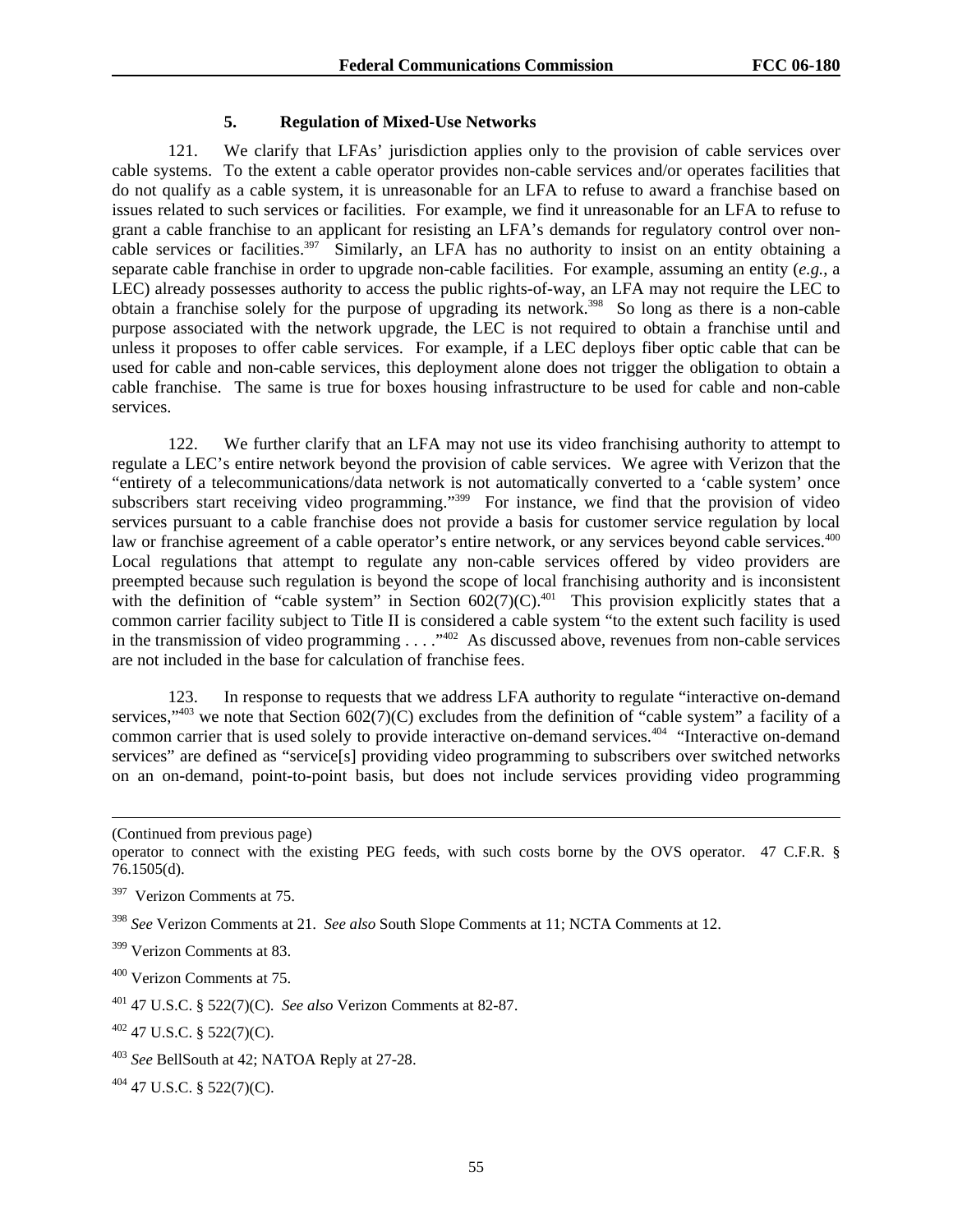prescheduled by the programming provider."405 We do not address at this time what particular services may fall within the definition.

124. We note that this discussion does not address the regulatory classification of any particular video services being offered. We do not address in this *Order* whether video services provided over Internet Protocol are or are not "cable services."406

## **D. Preemption of Local Laws, Regulations and Requirements**

125. Having established rules and guidance to implement Section  $621(a)(1)$ , we turn now to the question of local laws that may be inconsistent with our decision today. Because the rules we adopt represent a reasonable interpretation of relevant provisions in Title VI as well as a reasonable accommodation of the various policy interests that Congress entrusted to the Commission, they have preemptive effect pursuant to Section 636(c). Alternatively, local laws are impliedly preempted to the extent that they conflict with this *Order* or stand as an obstacle to the accomplishment and execution of the full purposes and objectives of Congress.<sup>407</sup>

126. At that outset of this discussion, it is important to reiterate that we do not preempt state law or state level franchising decisions in this *Order*.<sup>408</sup> Instead, we preempt only local laws, regulations, practices, and requirements to the extent that: (1) provisions in those laws, regulations, practices, and agreements conflict with the rules or guidance adopted in this *Order*; and (2) such provisions are not specifically authorized by state law. As noted above,<sup>409</sup> we conclude that the record before us does not provide sufficient information to make determinations with respect to franchising decisions where a state is involved, issuing franchises at the state level or enacting laws governing specific aspects of the franchising process. We expressly limit our findings and regulations in this *Order* to actions or inactions at the local level where a state has not circumscribed the LFA's authority. For example, in light of differences between the scope of franchises issued at the state level and those issued at the local level, it may be necessary to use different criteria for determining what may be unreasonable with respect to the key franchising issues addressed herein. We also recognize that many states only recently have enacted comprehensive franchise reform laws designed to facilitate competitive entry. In light of these facts, we lack a sufficient record to evaluate whether and how such state laws may lead to unreasonable refusals to award additional competitive franchises.

127. Section 636(c) of the Communications Act provides that "any provision of law of any State, political subdivision, or agency thereof, or franchising authority, or any provision of any franchise granted by such authority, which is inconsistent with this Act shall be deemed to be preempted and superseded."<sup>410</sup> In the *Local Franchising NPRM*, the Commission tentatively concluded that, pursuant to the authority granted under Sections 621 and 636(c), and under the Supremacy Clause,<sup>411</sup> the Commission

<sup>408</sup> *See supra* note 2.

<sup>409</sup> *Id*.

l  $405$  47 U.S.C. § 522(12).

<sup>406</sup> *See IP-Enabled Services,* 19 FCC Rcd 4863 (2004); Petition of SBC Communications Inc. for a Declaratory Ruling, WC Docket No. 04-36 (filed Feb. 5, 2004); Letter from James C. Smith, Senior Vice President, SBC Services Inc., to Marlene H. Dortch, Secretary, Federal Communications Commission, WC Docket No. 04-36 (filed Sept. 14, 2005).

<sup>407</sup> *Florida Lime and Avocado Growers v. Paul*, 373 U.S. 132, 142-43 (1963).

 $410$  47 U.S.C. § 556(c).

<sup>411</sup> U.S. Const., Art. VI, cl.2.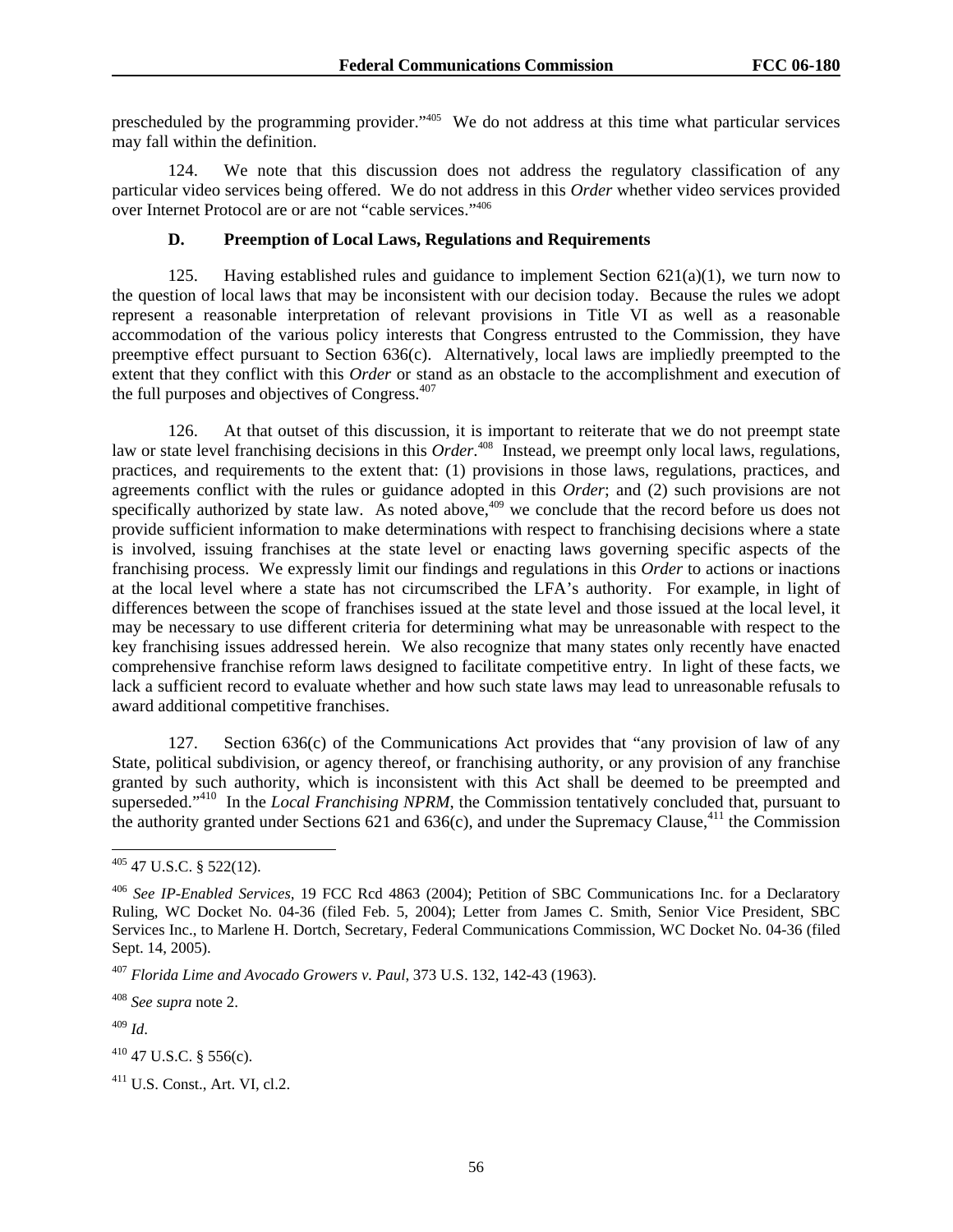may deem to be preempted any state or local law that stands as an obstacle to the accomplishment and execution of the full purposes and objectives of Title VI.<sup>412</sup> For example, we may deem preempted any local law that causes an unreasonable refusal to award a competitive franchise in violation of Section  $621(a)(1).^{413}$  Accordingly, the Commission sought comment on whether it would be appropriate to preempt state and local legislation to the extent we find that it serves as an unreasonable barrier to the grant of competitive franchises.

128. The doctrine of federal preemption arises from the Supremacy Clause, which provides that federal law is the "supreme Law of the Land."414 Preemption analysis requires a statute-specific inquiry. There are various avenues by which state law may be superseded by federal law. We focus on the two which are most relevant here. First, preemption can occur where Congress expressly preempts state law.<sup>415</sup> When a federal statute contains an express preemption provision, the preemption analysis consists of identifying the scope of the subject matter expressly preempted and determining if a state's law falls within its scope.<sup>416</sup> Second, preemption can be implied and can occur where federal law conflicts with state law.  $417$  Courts have found implied "conflict preemption" where compliance with both state and federal law is impossible or where state law "stands as an obstacle to the accomplishment and execution of the full purposes and objectives of Congress."<sup>418</sup>

129. Applying these principles to this proceeding, we find that local franchising laws, regulations, and agreements are preempted to the extent they conflict with the rules we adopt in this *Order*. Section 636(c) expressly preempts state and local laws that are inconsistent with the Communications Act.<sup>419</sup> This provision precludes states and localities from acting in a manner inconsistent with the Commission's interpretations of Title VI so long as those interpretations are valid.<sup>420</sup> It is the Commission's job, in the first instance, to determine the scope of the subject matter expressly preempted by Section 636.421 As noted elsewhere, we adopt the rules in this *Order* pursuant to our interpretation of Section 621(a)(1) and other relevant Title VI provisions in light of the twin congressional goals of promoting competition in the multichannel video marketplace and promoting broadband deployment.422 These rules represent a reasonable interpretation of relevant provisions in Title VI as well as a reasonable accommodation of the various policy interests that Congress entrusted to the Commission. They therefore have preemptive effect pursuant to Section 636(c).

<sup>416</sup> *Id*. at 517.

<sup>417</sup> *Florida Lime and Avocado Growers*, 373 U.S. at 142-43.

<sup>418</sup> *Id*.

 $419$  47 U.S.C. § 556(c).

420 *See, e.g., Liberty Cablevision of Puerto Rico, Inc. v. Municipality of Caguas*, 417 F.3d 216 (1st Cir. 2005) (finding municipal ordinances that imposed franchise fees on cable operators were preempted under Section 636(c) where inconsistent with Section 622 of the Communications Act).

<sup>421</sup> *See Cipollone*, 505 U.S. at 517; *Capital Cities Cable*, 467 U.S. 691, 699 (1984).

<sup>422</sup> *See supra* paras. 2-4, 61-64.

<sup>1</sup> <sup>412</sup> *Local Franchising NPRM*, 20 FCC Rcd at 18589.

<sup>413</sup> *Id.* 

<sup>414</sup> U.S. Const. Art. VI, cl. 2. *See also Hillsborough County, Florida v. Automated Med. Labs., Inc.*, 471 U.S. 707, 712-13 (1985).

<sup>415</sup> *Cipollone v. Liggett Group, Inc.*, 505 U.S. 504, 517 (1992).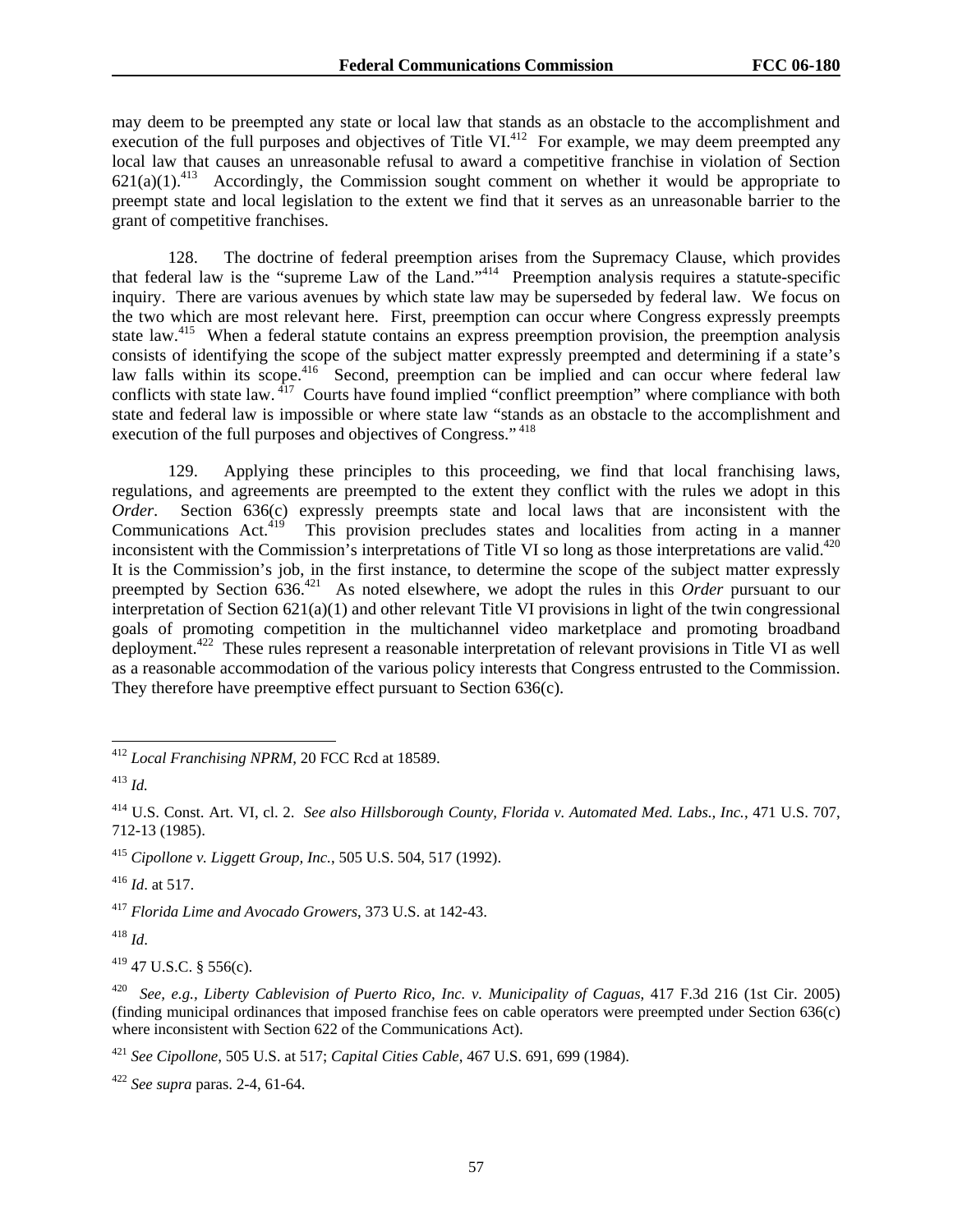130. Alternatively, we find that such local laws, regulations, and agreements are impliedly preempted to the extent that they conflict with this *Order* or stand as an obstacle to the accomplishment and execution of the full purposes and objectives of Congress.<sup>423</sup> Among the stated purposes of Title VI is to (1) "establish a national policy concerning cable communications," (2) "establish franchise procedures and standards which encourage the growth and development of cable systems and which assure that cable systems are responsive to the needs and interests of the local community," and (3) "promote competition in cable communications and minimize unnecessary regulation that would impose an undue economic burden on cable systems."<sup>424</sup> The legislative history to both the 1984 and 1992 Cable Acts identifies a national policy of encouraging competition in the multichannel video marketplace and recognizes the national implications that the local franchising process can have on that policy.<sup>425</sup> The national policy of promoting a competitive multichannel video marketplace has been repeatedly reemphasized by Congress, the Commission, and the courts.<sup>426</sup> The record here shows that the current operation of the franchising process at the local level conflicts with this national multichannel video policy by imposing substantial delays on competitive entry and requiring unduly burdensome conditions that deter entry.427 And to the extent that local requirements result in LFAs unreasonably refusing to award competitive franchises, such mandates frustrate the policy goals underlying Title VI. The rules we adopt today,  $e.g.,$  limits on the time period for LFA action on competitive franchise applications,<sup>428</sup> limits on LFA's ability to impose build-out requirements,<sup>429</sup> and limits on LFA collection of franchise fees,<sup>430</sup>

See, e.g., 47 U.S.C. § 521(6) (stating that one of the purposes of Title VI is "to promote competition in cable communications"); *FCC v. Beach Communications, Inc.,* 508 U.S. 307, 309 (1993) (recognizing "[o]ne objective of the Cable Act was to set out 'franchise procedures and standards which encourage the growth and development of cable systems and which assure that cable systems are responsive to the needs and interests of the local community.'" (citing 47 U.S.C. § 521(2))).

<sup>427</sup> *See, e.g.,* AT&T Reply at 6-7 ("today's standardless franchising process, and the anticompetitive substantive conditions demanded of new entrants by many LFAs ... not only delay entry, but often prevent it altogether"); AT&T Comments at 43 (listing several conditions commonly imposed in the local franchising process that raise the cost of entry, deter broadband investment, and deny consumers the benefits of competition and choice); Verizon Comments at iv-vi (the franchising process is often marked by inordinate delay and is often used by many LFAs "as an opportunity to demand all manner of additional concessions, mostly unrelated to the provision of video services or the underlying purposes of franchise requirements, from the would-be competitor"); TIA Comments at 7-15 (many LFAs unreasonably delay the grant of competitive franchises and demand excessive concessions from potential entrants); USTA Comments at 19-20 ("The single biggest obstacle to widespread competition in the video service market is the requirement that a provider obtain an individually negotiated local franchise in each area where it intends to provide service"); FTTH Council Comments at 59-60 ("the franchising process as implemented by numerous LFAs across the country continues to suffer from numerous flaws that frustrate the twin Congressional objectives of promoting cable competition and fostering deployment of advanced services to all Americans"); Alcatel Comments at 19 ("[t]he regulatory obstacle of thousands of local video franchises potentially wielding their authority to adopt unreasonable requirements will invariably impede deployment by competitors and negatively impact investment in advanced technologies and services").

l <sup>423</sup> *Florida Lime and Avocado Growers*, 373 U.S. at 142-43.

 $424$  47 U.S.C. § 521 (1), (2) & (6).

<sup>425</sup> *See* H.R. REP. NO. 98-934, at 19 (1984), *as reprinted in* 1984 U.S.C.C.A.N. 4655, 4656; S. REP. NO. 97-518, at 14 (1982) ("free and open competition in the marketplace" and the "elimination and prevention of artificial barriers to entry" are essential to the growth and development of the cable industry); H.R. REP. NO. 102-862, at 77-78 (1992) (Conf. Rep.), *as reprinted in* 1992 U.S.C.C.A.N. 1231, 1259-60.

<sup>428</sup> *See supra* Section III.C.1.

<sup>429</sup> *See supra* Section III.C.2.

<sup>430</sup> *See supra* Section III.C.3.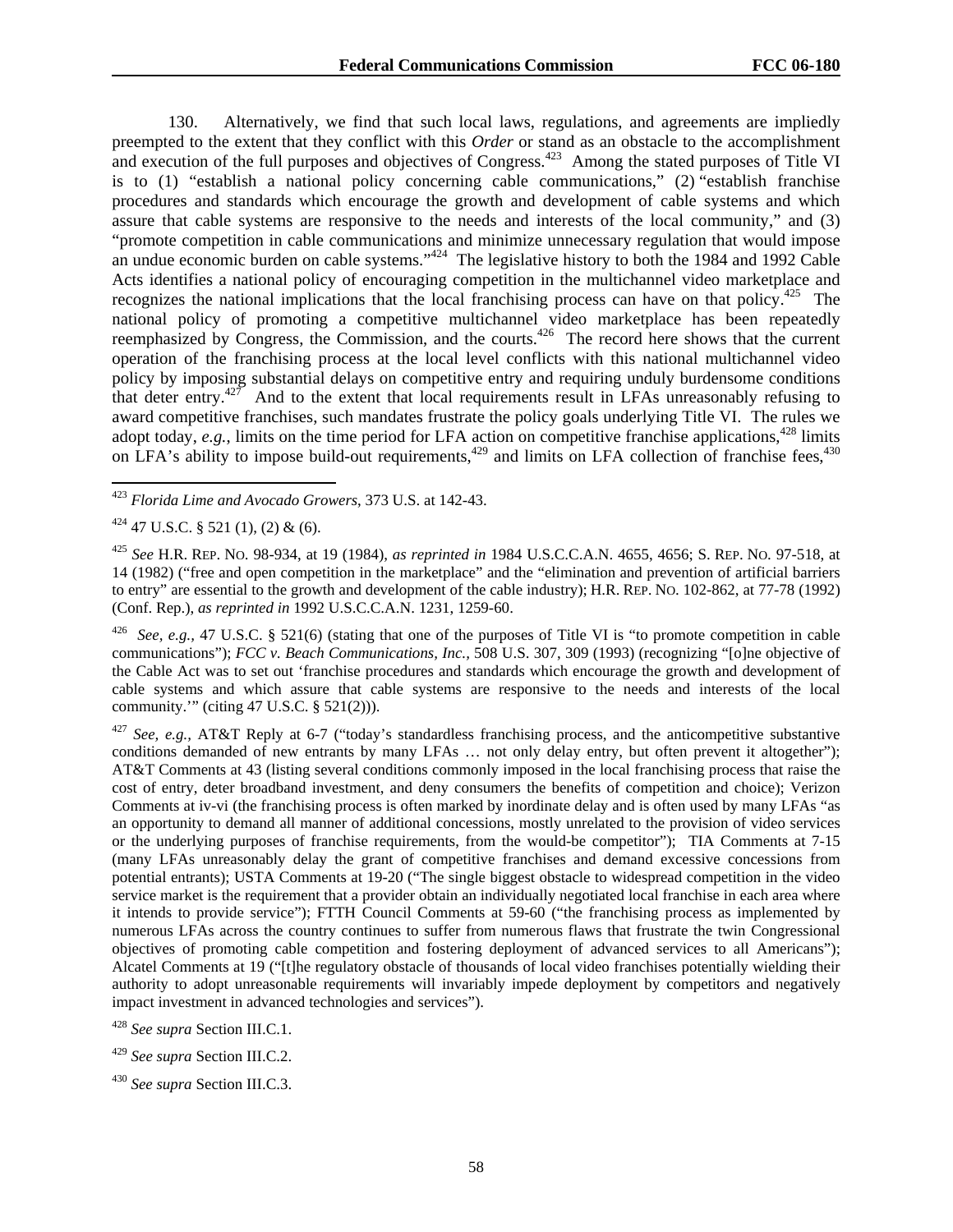are designed to ensure efficiency and fairness in the local franchising process and to provide certainty to prospective marketplace participants. This, in turn, will allow us to effectuate Congress' twin goals of promoting cable competition and minimizing unnecessary and unduly burdensome regulation on cable systems. Thus, not only are Section 636(c)'s requirements for preemption satisfied, but preemption in these circumstances is proper pursuant to the Commission's judicially recognized ability, when acting pursuant to its delegated authority, to preempt local regulations that conflict with or stand as an obstacle to the accomplishment of federal objectives.<sup>431</sup>

131. We reject the claim by incumbent cable operators and franchising authorities that the Commission lacks authority to preempt local requirements because Congress has not explicitly granted the Commission the authority to preempt.432 These commenters suggest that because the Commission seeks to preempt a power traditionally exercised by a state or local government (*i.e.*, local franchising), under the Fifth Circuit's decision in *City of Dallas*, 433 the Commission can only preempt where it is given express statutory authority to do so.<sup>434</sup> However, this argument ignores the plain language of Section 636(c), which states that "any provision of law of any State, political subdivision, or agency therefore, or franchising authority … which is inconsistent with this chapter shall be deemed to be preempted and superseded." $435$  Moreover, Section 621 expressly limits the authority of franchising authorities by prohibiting exclusive franchises and unreasonable refusals to award additional competitive franchises.<sup>436</sup> Congress could not have stated its intent to limit local franchising authority more clearly. These provisions therefore satisfy any express preemption requirement.<sup>437</sup>

132. Furthermore, as long as the Commission acts within the scope of its delegated authority in adopting rules that implement Title VI, including the prohibition of Section 621(a)(1), its rules have preemptive effect.<sup>438</sup> Courts assess whether an agency acted within the scope of its authority "without any presumption one way or the other"; there is no presumption against preemption in this context. $439$  As noted above, Congress charged the Commission with the task of administering the Communications Act,

<sup>433</sup> *City of Dallas,* 165 F.3d at 341.

<sup>434</sup> *See* Comcast Comments at 37; Comcast Reply at 36; Burnsville/Eagan Comments at 35-36.

 $435$  47 U.S.C. § 556(c).

l

 $436$  47 U.S.C. § 541(a)(1).

<sup>437</sup> *See Liberty Cablevision of Puerto Rico v. Municipality of Caguas*, 417 F.3d 216, 221 (1st Cir. 2005) (Section 636(c) makes clear that Congress "unmistakably" intended to preempt state and local franchising decisions that are inconsistent with the Act, including Section 621); *Qwest Broadband Services, Inc. v. City of Boulder*, 151 F. Supp. 2d. 1236, 1243 (D. Colo. 2001) (a franchise provision in the Boulder, Colorado charter was preempted by Section  $621(a)(1)$  because it conflicted directly with that provision's mandate that the "franchising authority" be responsible for granting the franchise).

<sup>438</sup> *See City of New York v. FCC*, 486 U.S. 57, 64 (1988) ("statutorily authorized regulations of an agency will preempt any state or local law that conflicts with such regulations or frustrates the purposes thereof"); *Louisiana Public Serv. Comm.*, 476 U.S. at 369 ("a federal agency acting within the scope of its congressionally delegated authority may pre-empt state regulation"); *Capital Cities Cable, Inc. v. Crisp,* 467 U.S. 691, 699 (1984) (when a federal agency promulgates regulations intended to preempt state law, courts uphold preemption as long as the agency's choice "represents a reasonable accommodation of conflicting policies that were committed to the agency's care by the statute"); *Fidelity Federal Savings & Loan Ass'n,* 458 U.S. at 153 ("Federal regulations have no less pre-emptive effect than federal statutes").

<sup>439</sup> *New York v. FERC*, 535 U.S. 1, 18 (2002).

<sup>431</sup> *See, e.g., Louisiana Public Service Commission v. FCC*, 476 U.S. 355, 369 (1986).

<sup>432</sup> *See* Comcast Comments at 36-37; Comcast Reply at 35-37; Burnsville/Eagan Comments at 35-36.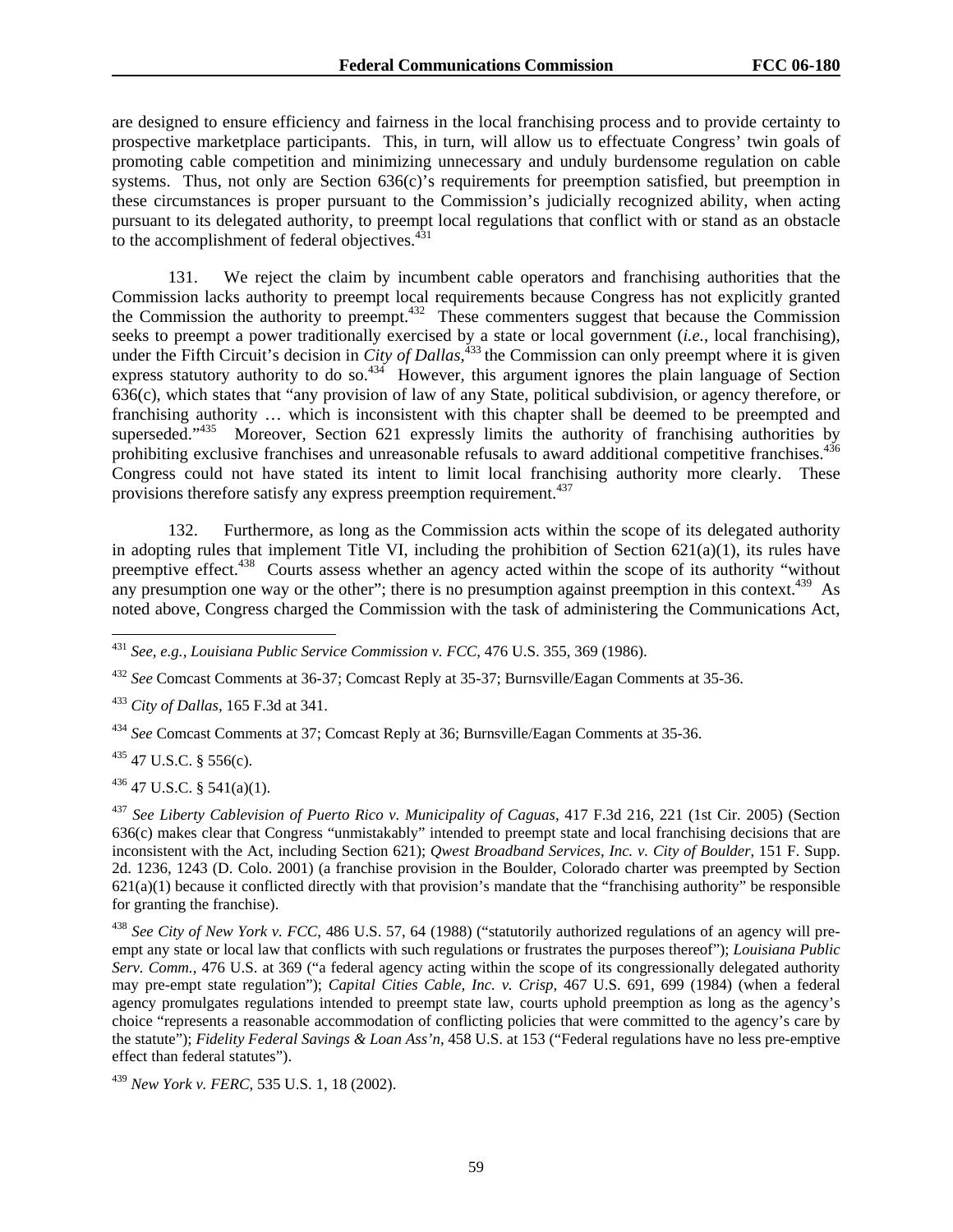including Title VI, and the Commission has clear authority to adopt rules implementing provisions such as Section  $621<sup>440</sup>$  Consequently, our rules preempt any contrary local regulations.<sup>441</sup>

133. We also find no merit in incumbent cable operators' and local franchising authorities' argument that the scope of the Commission's preemption authority under Section 636(c) is limited by the terms of Section 636(a) of the Act.<sup>442</sup> Section 636(a) provides that nothing in Title VI "shall be construed to affect any authority of any State, political subdivision, or agency thereof, or franchising authority, regarding matters of public health, safety, and welfare, to the extent consistent with the express provisions of this title."443 The very reason for preemption in these circumstances is that many local franchising laws and practices are at odds with the express provisions of Title VI, as interpreted in this *Order*. Consequently, Section 636(a) presents no obstacle to preemption here. We therefore need not decide whether the state and local laws at issue relate to "matters of public health, safety, and welfare" within the meaning of Section 636(a).

134. We also reject the franchising authorities' argument that any attempt to preempt lawful local government control of public rights-of-way by interfering with local franchising requirements, procedures and processes could constitute an unconstitutional taking under the Fifth Amendment of the United States Constitution.<sup>444</sup> The "takings" clause of the Fifth Amendment provides: "[N]or shall private property be taken for public use, without just compensation."<sup>445</sup> We conclude that our actions here do not run afoul of the Fifth Amendment for several reasons. To begin with, our actions do not result in a Fifth Amendment taking. Courts have held that municipalities generally do not have a compensable "ownership" interest in public rights-of-way,<sup>446</sup> but rather hold the public streets and sidewalks in trust for the public.<sup>447</sup> As one court explained, "municipalities generally possess no rights to profit from their streets unless specifically authorized by the state."<sup>448</sup> Also, we note that

-

443 47 U.S.C. § 556(a) (emphasis added).

<sup>444</sup> *See* Texas Coalition of Cities Comments at 29-35; Burnsville/Eagan Comments at 38. Burnsville/Eagan further argues that Fifth Amendment concerns would arise if the Commission were to interfere with the terms under which a competitive franchise is granted, thereby forcing modifications to existing cable franchises, pursuant to state and local level-playing-field requirements, thus depriving LFAs of lawful and reasonable compensation they negotiated with the incumbent cable operators for the use of public rights-of-way.

445 U.S. Const. Amend. V.

<sup>446</sup> *See Liberty Cablevision,* 417 F.3d at 222.

<sup>447</sup> *See New Jersey Payphone Ass'n, Inc. v. Town of West New York,* 130 F.Supp.2d 631, 638 (D.N.J. 2001); *see also Liberty Cablevision,* 417 F.3d at 222 (recognizing that it is "'a mistake to suppose … [that] the city is constitutionally and necessarily entitled to compensation'" for use of the city streets).

<sup>440</sup> *See supra* paras. 53-64.

<sup>441</sup> *See Fidelity Federal Savings & Loan Assn. v. De la Cuesta*, 458 U.S. 141, 153-58 (1982); *City of New York,* 486 U.S. at 64. *See also* AT&T Comments at 41-42.

<sup>442</sup> *See* Comcast Comments at 39 (citing 47 U.S.C. § 556(a)). *See also* Florida Municipalities Comments at 18-19 (the Cable Act provides for limited preemption of local regulatory efforts in certain specific areas, none of which cover competitive franchises). Commenters further point to the legislative history for Section 636(a), which noted that a state may "exercise authority over the whole range of cable activities, such as negotiations with cable operators; consumer protection; construction requirements; rate regulation or deregulation; the assessment of financial qualifications; the provision of technical assistance with respect to cable; and other franchise-related issues – as long as the exercise of that authority is consistent with Title VI." *See* Comcast Comments at 39-40 (citing H.R. REP. NO. 98-934, at 94 (1984), *as reprinted in* 1984 U.S.C.C.A.N. 4655, 4731).

<sup>448</sup> *See Liberty Cablevision,* 417 F.3d at 222.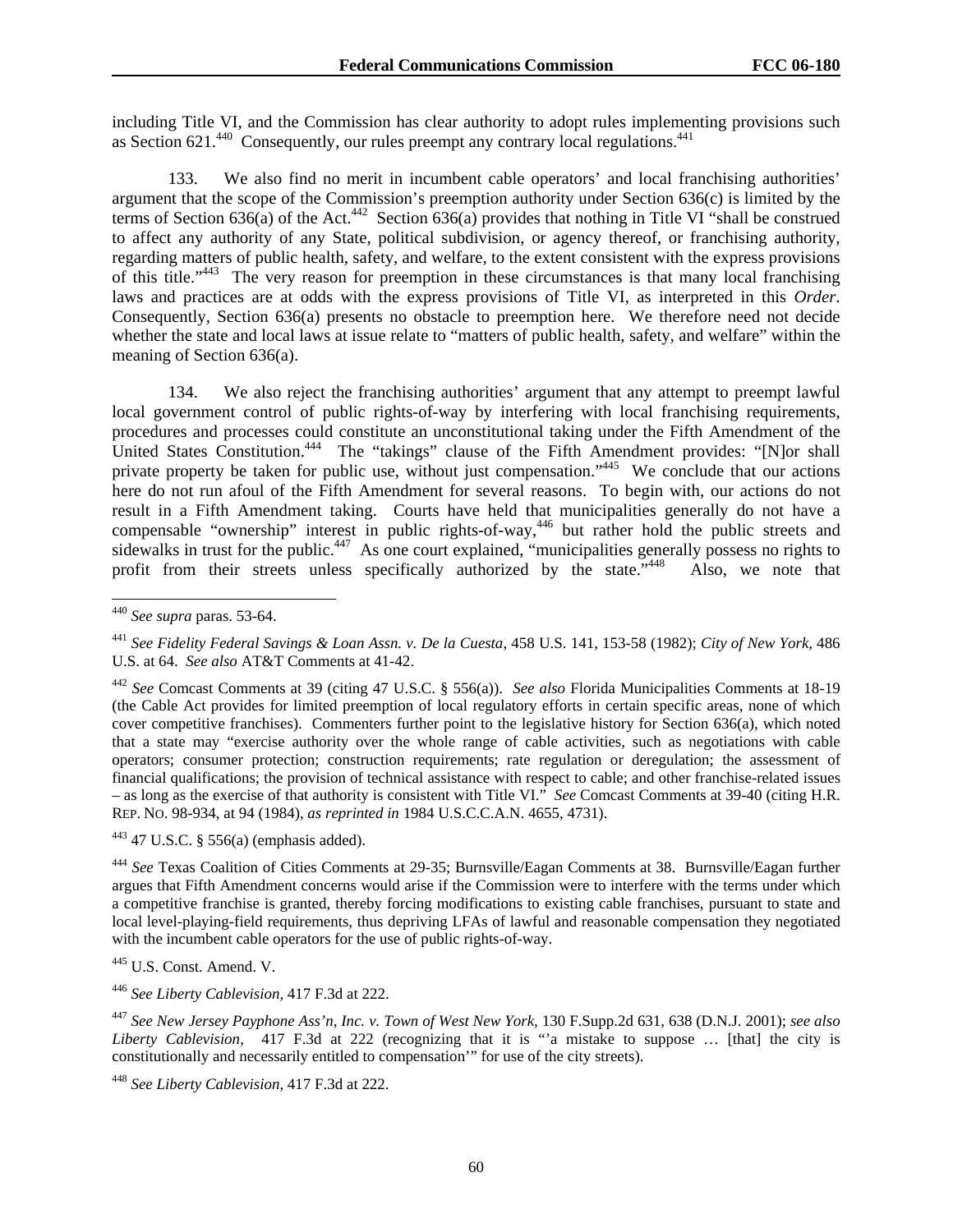telecommunications carriers that seek to offer video service already have an independent right under state law to occupy rights-of-way.<sup>449</sup> States have granted franchises to telecommunications carriers, pursuant to which the carriers lawfully occupy public rights-of-way for the purpose of providing telecommunications service.<sup>450</sup> Because all municipal power is derived from the state,<sup>451</sup> courts have held that "a state can take public rights-of-way without compensating the municipality within which they are located."<sup>452</sup> Given the municipality is not entitled to compensation when its interest in the streets are taken pursuant to state law, it is difficult to see how the transmission of additional video signals along those same lines results in any physical occupation of public rights-of-way beyond that already permitted by the states. $453$ 

135. Moreover, even if there was a taking, Congress provided for "just compensation" to the local franchising authorities.<sup>454</sup> Section 622(h)(2) of the Act provides that a local franchising authority may recover a franchise fee of up to 5 percent of a cable operator's annual gross revenue.<sup>455</sup> Congress enacted the cable franchise fee as the consideration given in exchange for the right to use the public ways.<sup>456</sup> The implementing regulations we adopt today do not eviscerate the ability of local authorities to impose a franchise fee. Rather, our actions here simply ensure that the local franchising authority does not impose an excessive fee or other unreasonable costs in violation of the express statutory provisions and policy goals encompassed in Title VI.<sup>457</sup>

136. Finally, LFAs maintain that the Commission's preemption of local governmental powers offends the Tenth Amendment of the U.S. Constitution.<sup>458</sup> The Tenth Amendment provides that "[t]he powers not delegated to the United States by the Constitution, nor prohibited by it to the States, are reserved to the States respectively, or to the people."<sup>459</sup> In support of their position, commenters argue

-

<sup>453</sup> *See* Verizon Reply at 25-26. *See also C/R TV, Inc. v. Shannondale, Inc.,* 27 F.3d 104, 109 (4th Cir. 1994) (reasoning that the transmission of cable television signals "would not impose an additional burden on [a] servient estate" on which telephone poles, power lines, and telephone wires had previously been installed).

<sup>454</sup> *See U.S. v. Riverside Bayview Homes,* 474 U.S. 121, 128 (1985) (the Fifth Amendment does not prohibit takings, only uncompensated ones). Because we find that the statute provides just compensation, we need not address whether the takings clause of the Fifth Amendment encompasses the property interests of state and local governments in the same way that it applies to the property interests of private persons.

455 47 U.S.C. § 542(h)(2).

<sup>456</sup> In passing the 1984 Cable Act, Congress recognized local government's entitlement to "assess the cable operator a fee for the operator's use of public ways," and established "the authority of a city to collect a franchise fee of up to 5 percent of an operator's annual gross revenues." H.R. REP. NO. 98-934, at 26 (1984), *as reprinted in* 1984 U.S.C.C.A.N. 4655, 4663.

 $457$  For the reasons stated above, we need not reach the issue of whether a "taking" has occurred with respect to a competitive applicant providing cable service over the same network it uses to provide telephone service, for which it is already authorized by the local government to use the public rights-of-way.

<sup>458</sup> *See* Michigan Municipal League Comments at 24 ("[a]ny action by the Commission to mandate the granting of a franchise directly or by means of state actions in favor of any party over the objection of the local franchising authority offends the Tenth Amendment of the U.S. Constitution"); Anne Arundel County Comments at 50 (same).

459 U.S. Const. Amend. X.

<sup>449</sup> *See* Verizon Reply at 25.

<sup>450</sup> *See* Verizon Reply at 25; South Slope Comments at 10-11; NCTA Comments at 12.

<sup>451</sup> *See St. Louis v. Western Union Telegraph Co.,* 149 U.S. 465, 467 (1893); *Liberty Cablevision,* 417 F.3d at 221.

<sup>452</sup> *See City & County of Denver,* 18 P.3d 748, 761 (Colo. 2001).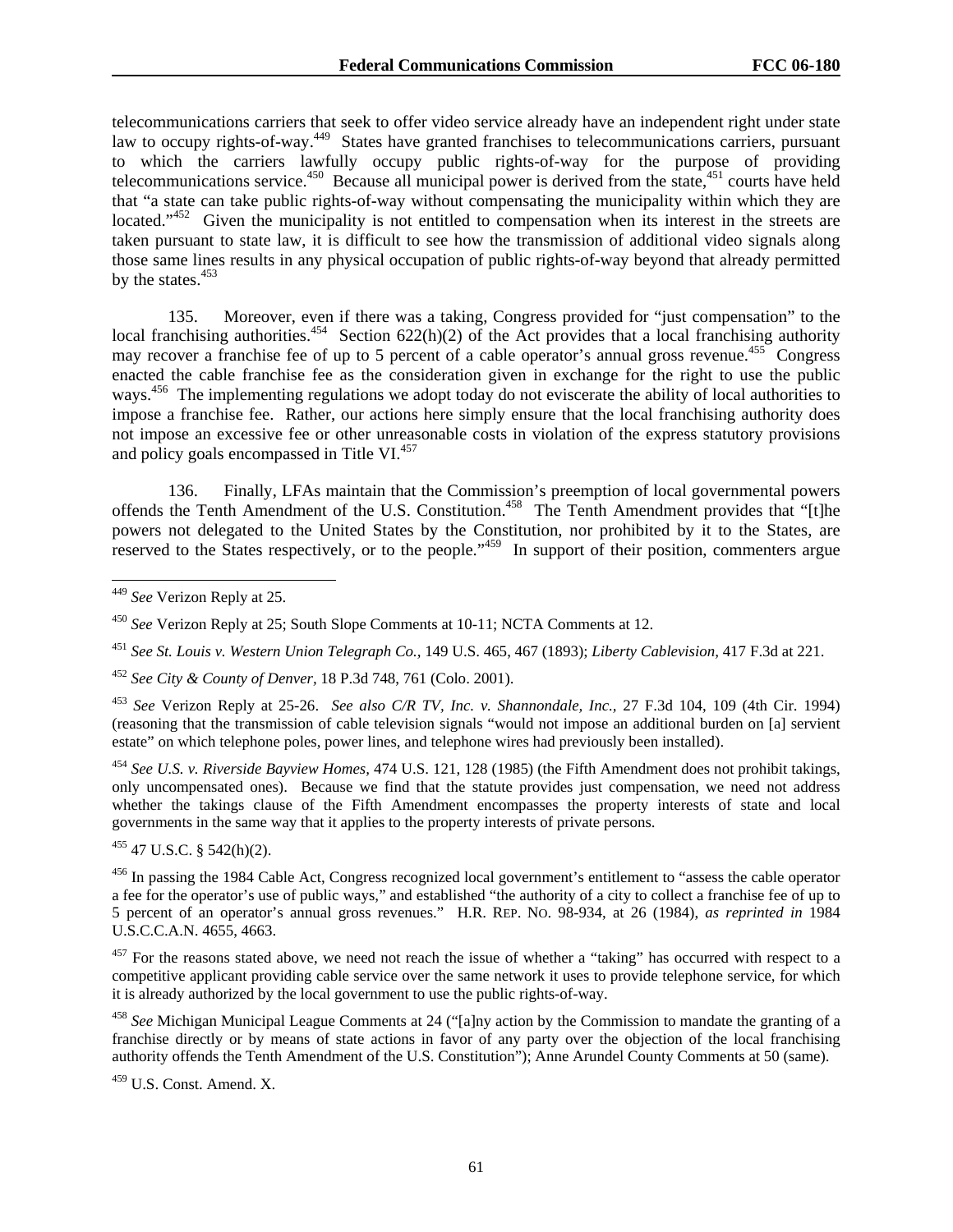that the Commission is improperly attempting to override local government's duty to "maximize the value of local property for the greater good" by imposing a federal regulatory scheme onto the states and/or local governments.<sup>460</sup> Contrary to the local franchising authorities' claim, however, they have failed to demonstrate any violation of the Tenth Amendment.<sup>461</sup> "If a power is delegated to Congress in the Constitution, the Tenth Amendment expressly disclaims any reservation of that power to the States."<sup>462</sup> Thus, when Congress acts within the scope of its authority under the Commerce Clause, no Tenth Amendment issue arises.<sup>463</sup> Regulation of cable services is well within Congress' authority under the Commerce Clause.<sup>464</sup> Thus, because our authority in this area derives from a proper exercise of congressional power, the Tenth Amendment poses no obstacle to our preemption of state and local franchise law or practices.<sup>465</sup> Likewise, there is no merit to LFA commenters' suggestion that Commission regulation of the franchising process would constitute an improper "commandeering" of state governmental power.<sup>466</sup> The Supreme Court has recognized that "where Congress has the authority" to regulate private activity under the Commerce Clause," Congress has the "power to offer States the choice of regulating that activity according to federal standards or having state law preempted by federal regulation."467 And here, we are simply requiring local franchising authorities to exercise their regulatory authority according to federal standards, or else local requirements will be preempted. For all of these reasons, our actions today do not offend the Tenth Amendment.

137. We do not purport to identify every local requirement that this *Order* preempts. Rather, in accordance with Section 636(c), we merely find that local laws, regulations and, agreements are preempted to the extent they conflict with this *Order* and the rules adopted herein. For example, local laws would be preempted if they: (1) authorize a local franchising authority to take longer than 90 days to act on a competitive franchise application concerning entities with existing authority to access public rights-of-way, and six months concerning entities that do not have authority to access public rights-ofway;<sup>468</sup> (2) allow an LFA to impose unreasonable build-out requirements on competitive franchise applicants;<sup>469</sup> or (3) authorize or require a local franchising authority to collect franchise fees in excess of the fees authorized by  $law.<sup>470</sup>$ 

138. One specific example of the type of local laws that this *Order* preempts are so-called "level-playing-field" requirements that have been adopted by a number of local authorities.471 We find

l

<sup>464</sup> *See Crisp,* 467 U.S. at 700-701 (holding that cable services are interstate services).

<sup>465</sup> *See Qwest Broadband Services, Inc. v. City of Boulder*, 151 F.Supp.2d 1236, 1245 ("the inquiries under the Commerce Clause and the Tenth Amendment are mirror images, and a holding that a Congressional enactment does not violate the Commerce Clause is dispositive of a Tenth Amendment challenge) (citing *United States v. Baer,* 235 F.3d 561, 563 n.6 (10th Cir. 2000). *See also* Verizon Reply at 28.

<sup>466</sup> *See* Michigan Municipal League Comments at 25; Anne Arundel County Comments at 51.

<sup>468</sup> *See supra* at Section III.C.1.

<sup>469</sup> *See supra* at Section III.C.2.

<sup>460</sup> *See* Michigan Municipal League Comments at 25; Anne Arundel County Comments at 51.

<sup>461</sup> *See* Verizon Reply at 27-29.

<sup>462</sup> *See New York v. U.S.,* 505 U.S. 144, 156 (1992).

<sup>463</sup> *See id.* at 157-58.

<sup>467</sup> *See New York v. U.S.,* 505 U.S. at 167.

<sup>470</sup> *See supra* at Section III.C.3.

<sup>471</sup> *See, e.g.,* GMTC Comments at 15.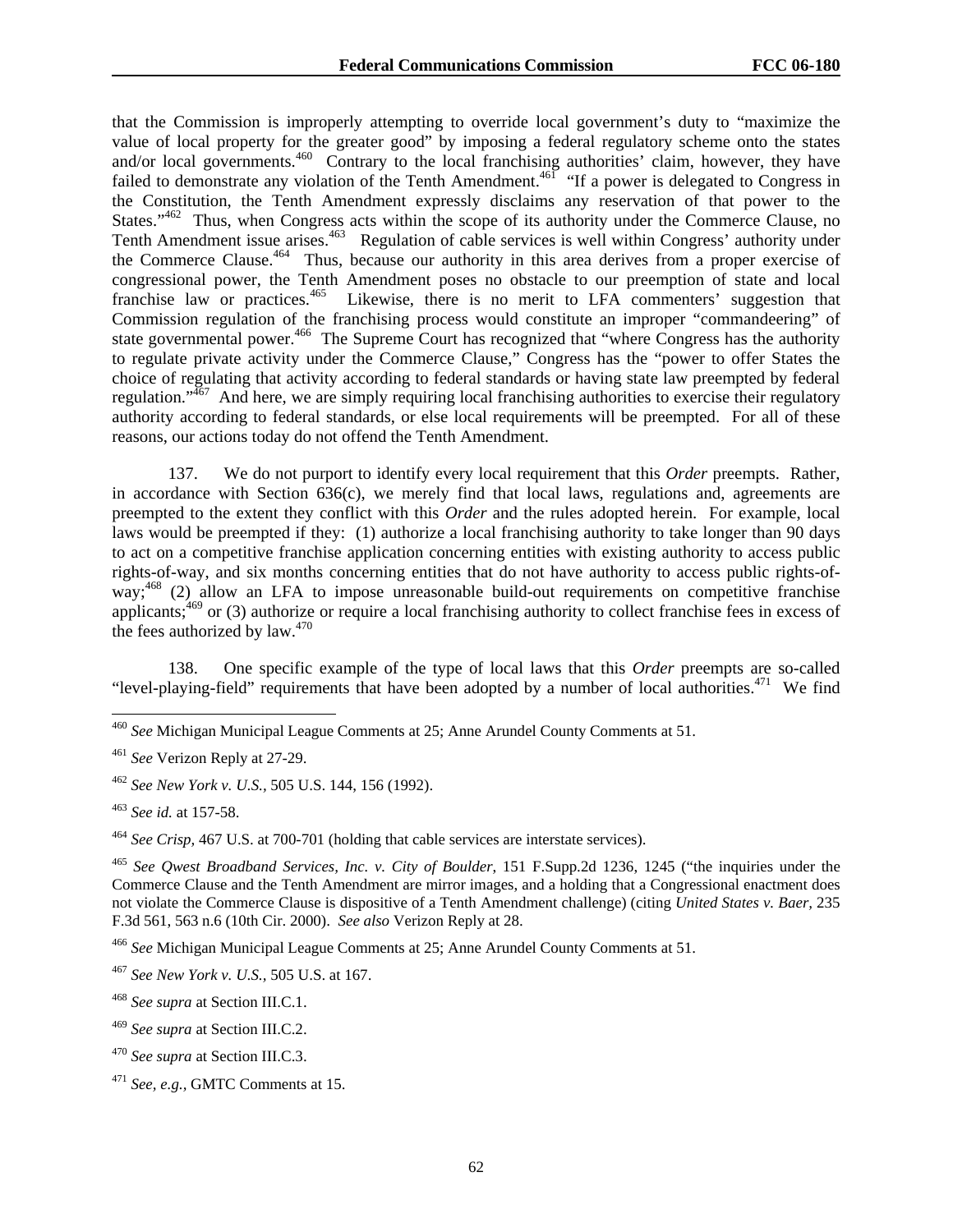that these mandates unreasonably impede competitive entry into the multichannel video marketplace by requiring LFAs to grant franchises to competitors on substantially the same terms imposed on the incumbent cable operators.472 As an initial matter, just because an incumbent cable operator may agree to franchise terms that are inconsistent with provisions in Title VI, LFAs may not require new entrants to agree to such unlawful terms pursuant to level-playing-field mandates because any such requirement would conflict with Title VI. Moreover, the record demonstrates that aside from this specific scenario, level-playing-field mandates imposed at the local level deter competition in a more fundamental manner. The record indicates that in today's market, new entrants face "steep economic challenges" in an "industry characterized by large fixed and sunk costs," without the resulting benefits incumbent cable operators enjoyed for years as monopolists in the video services marketplace.<sup>473</sup> According to commenters, "a competitive video provider who enters the market today is in a fundamentally different situation" from that of the incumbent cable operator: "[w]hen incumbents installed their systems, they had a captive market," whereas new entrants "have to 'win' every customer from the incumbent" and thus do not have "anywhere near the number of subscribers over which to spread the costs."<sup>474</sup> Commenters explain that "unlike the incumbents who were able to pay for any of the concessions that they grant an LFA out of the supra-competitive revenue from their on-going operations," "new entrants have no assured market position."<sup>475</sup> Based on the record before us, we thus find that an LFAs refusal to award an additional competitive franchise unless the competitive applicant meets substantially all the terms and

-

<sup>472</sup> *See* FTTH Council Comments at 28-31 ("there is substantial evidence that level playing field requirements have harmed new entrants or simply scared off applicants in the first place"); Verizon Comments at 76-80 (level-playingfield provisions are "protectionist requirements" for the benefit of the incumbent cable operator and are often cited as a basis for imposing all manner of additional costs and obligations, many of which are unreasonable and/or unlawful, on a would-be new entrant into the market); USTA Reply at 23-26, 32-34 (level-playing-field laws intrinsically limit the ability of LFAs to award franchises); *see also,* GAO Report, *Wire-Based Competition Benefited Consumers in Selected Markets* (Feb. 2004), GAO-04-241 Report at 21 (noting that one local official indicated that the level-playing-field law in his state was a factor in an interested competitive cable company's retracting a cable application); BSPA Comments at 4-5 (level-playing-field statutes are a superficial appeal to fairness that masks the real intent to protect the incumbent's market position, and such requirements delay or limit the growth of competition by negatively impacting the availability or use of capital); Letter from Lawrence Spiwak, President, Phoenix Ctr. For Advanced Legal and Econ. Pub. Policy Studies, to Marlene Dortch, Secretary, Federal Communications Commission at Attachment, *Phoenix Center Policy Paper Number 21: Competition After Unbundling: Entry, Industry Structure and Convergence*, 37 ("presence of a 'first mover' advantage means that requiring a new entrant to bear an entry cost simply because the incumbent cable operator has already borne it will have the effect of deterring entry substantially, even if such costs did not deter the incumbent cable operator from offering service") (March 13, 2006) ("*Phoenix Center Competition Paper*"); DOJ *Ex Parte* at 16. *But see* Comcast Comments at 40 (maintaining that state level-playing-field statutes are a legitimate and well-established exercise of state and local regulatory authority and are not inconsistent with the Communications Act); NATOA Reply at 43-44 (maintaining that there is little or no evidence to suggest that state level-playing-field laws have had anywhere near the draconian effect on the granting of competitive franchises as the telephone industry alleges).

<sup>473</sup> *See* USTA Reply at 24. *See also,* Verizon Reply at 65 ("In exchange for the costs they incurred to enter the market, the incumbent cable operators generally received exclusive franchises and enjoyed all of the benefits of being monopoly providers for years, often decades."); Mercatus Comments at 40 ("while a second cable operator will have to make the same unrecoverable investment previously made by the incumbent, it will not have the benefit of a monopoly over which to amortize it"); FTTH Council Comments at 3 ("New entrants are highly unlikely to ever obtain and enjoy the fruits of market power. Consequently, the burdens of the pre-existing franchising process from the perspective of these new entrants are not offset by the benefits that the monopolists enjoyed.").

<sup>474</sup> *See* FTTH Council Comments at 30 (quoting Andy Sarwal Declaration, para. 7); Verizon Comments at 77 (new entrants "[face] ubiquitous competition from strong and entrenched competitors, which in turn leads to lower market share and lower profit margins").

<sup>475</sup> *See* Verizon Reply at 65. *See also* USTA Reply at 24.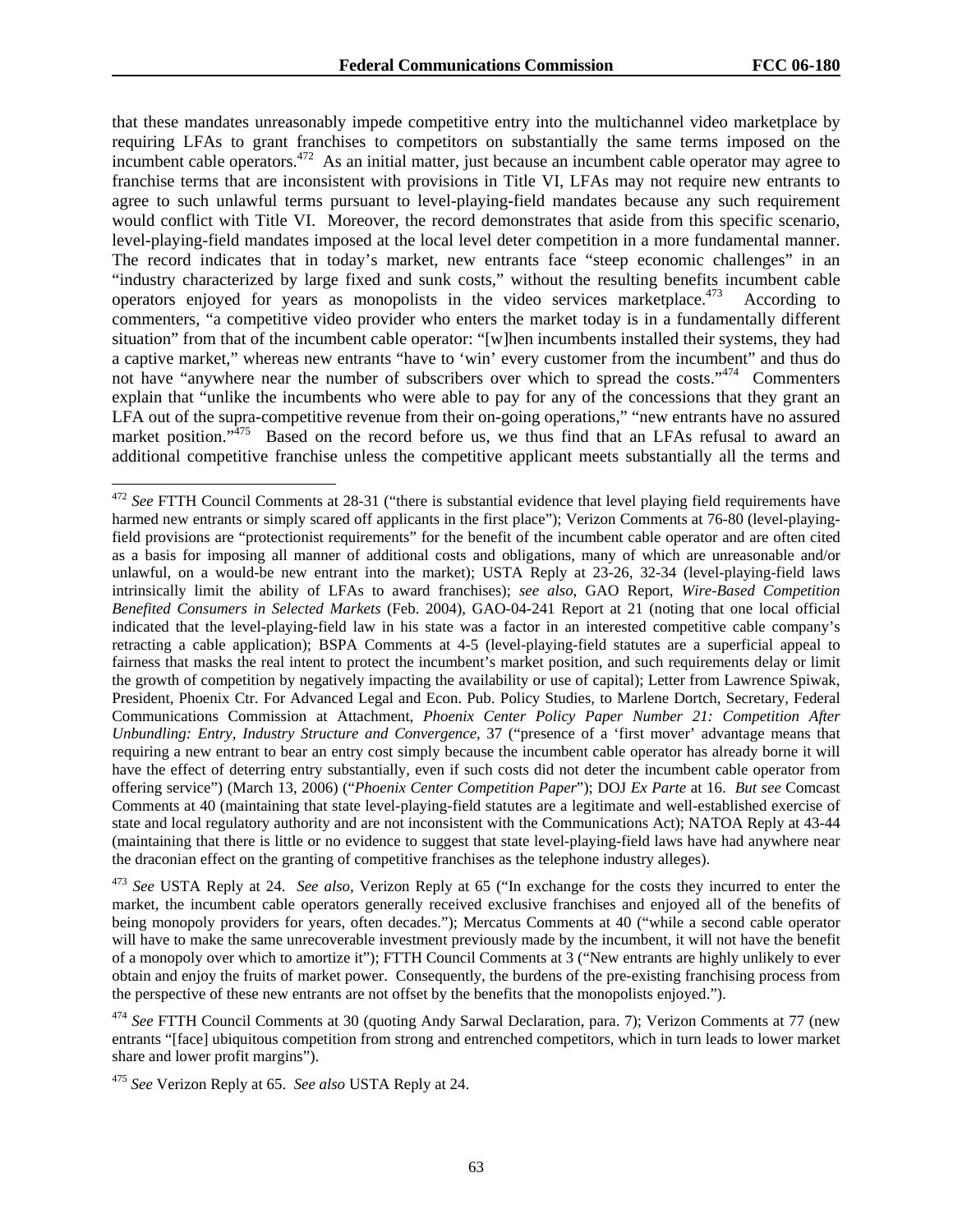conditions imposed on the incumbent cable operator may be unreasonable, and inconsistent with the "unreasonable refusal" prohibition of Section  $621(a)(1)$ . Accordingly, to the extent a locally-mandated level-playing-field requirement is inconsistent with the rules, guidance, and findings adopted in this *Order*, such requirement is deemed preempted.<sup>476</sup>

## **IV. FURTHER NOTICE OF PROPOSED RULEMAKING**

139. As discussed above, this proceeding is limited to competitive applicants under Section 621(a)(1).477 Yet, some of the decisions in this *Order* also appear germane to existing franchisees. We asked in the *Local Franchising NPRM* whether current procedures and requirements were appropriate for any cable operator, including existing operators.<sup>478</sup> NCTA argues that if the Commission establishes franchising relief for new entrants, we should do the same for incumbent cable operators because imposing similar franchising requirements on new entrants and incumbent cable operators promotes competition.479 Somewhat analogously, the BSPA argues that any new franchise regulatory relief should extend to all current competitive operators and new entrants equally; otherwise, the inequities would effectively penalize existing competitive franchisees simply because they were the first to risk competition with the incumbent cable operator.<sup>480</sup> The record does not indicate any opposition by new entrants to the idea that any relief afforded them also be afforded to incumbent cable operators.<sup>481</sup> Some incumbent cable operators discussed the potential impact of Commission action under Section 621 on incumbent cable operators. For example, Charter argues that granting competitive cable providers entry free from local franchise requirements would affect Charter's ability to satisfy its existing obligations; funds that Charter might use to respond to competition by investing in new facilities and services would instead be tied up in franchise obligations not imposed on Charter's competitors, which would undermine the company's investment and render its franchise obligations commercially impracticable.<sup>482</sup> AT&T

l

 $476$  We also find troubling the record evidence that suggests incumbent cable operators use "level-playing-field" requirements to frustrate negotiations between LFAs and competitive providers, causing delay and preventing competitive entry. *See, e.g.,* Letter from John Goodman, Broadband Service Providers Association, to Marlene Dortch, Secretary, Federal Communications Commission (March 3, 2006) (explaining that the incumbent cable operator used level-playing-field requirements to bring litigation against the LFA which delayed the negotiation process and made entry so expensive that it no longer became feasible for the new entrant); Texas Coalition of Cities Comments at 13 ("Most delays in *competitive franchise* negotiations result from the incumbent cable provider's demands that competitive providers' franchises contain virtually identical terms."); Verizon Reply at 65-66 ("incumbents' over-eagerness to support these anticompetitive requirements further evidences the need for the Commission to remove this roadblock to competition").

<sup>477</sup> *See supra* paras. 1, 113*.* 

<sup>478</sup> *Local Franchising NPRM*, 20 FCC Rcd at 18588.

<sup>479</sup> NCTA Comments at 13 (quoting *Appropriate Framework for Broadband Access to the Internet Over Wireline Facilities,* 20 FCC Rcd 14853, 14855-56, 14864-65 (2005) "[T]reating like services alike promotes competition" by allowing the market to determine the better operator rather than providing one operator "artificial regulatory advantages"). *See also* Cox Reply at 2-4.

<sup>480</sup> BSPA Comments at 2-3.

<sup>481</sup>*See, e.g.*, BSPA Comments at 2-3 (any new regulatory relief in franchising should apply to all current competitive operators and potential new entrants). *But see* FTTH Council Comments at 24 (new entrants are not treated more favorably than incumbents when they are burdened with the same requirements as incumbents but do not have the same market power).

<sup>482</sup> Charter Comments at 3-4.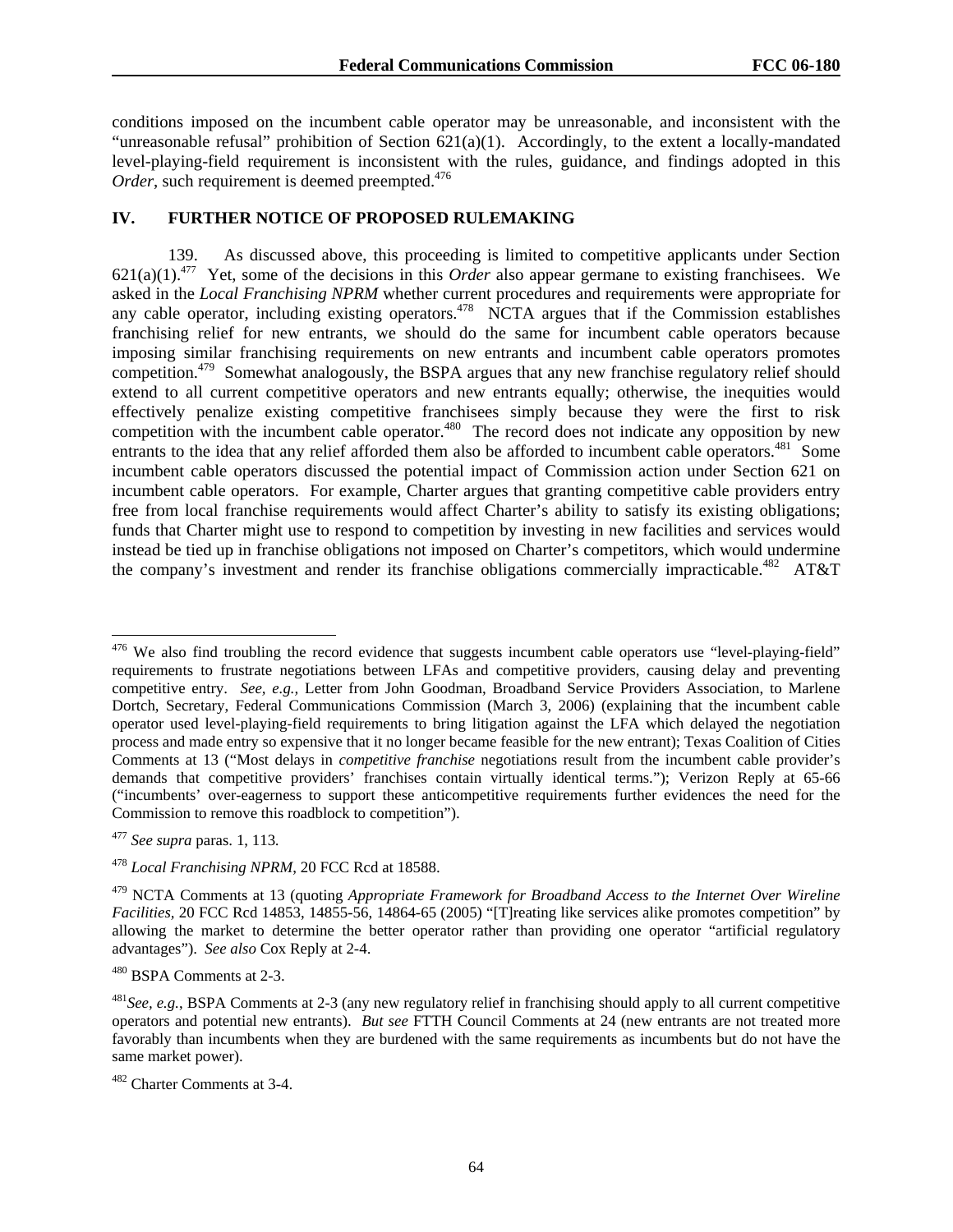argues that competition will not harm incumbent cable operators: cable has handled the competition that DBS presents, and analysts predict that the new wave of competition will not put them out of business.<sup>483</sup>

140. We tentatively conclude that the findings in this *Order* should apply to cable operators that have existing franchise agreements as they negotiate renewal of those agreements with LFAs. We note that Section 611(a) states "A franchising authority may establish requirements in a franchise with respect to the designation or use of channel capacity for public, educational, or governmental use" and Section 622(a) provides "any cable operator may be required under the terms of any franchise to pay a franchise fee." These statutory provisions do not distinguish between incumbents and new entrants or franchises issued to incumbents versus franchises issued to new entrants. We seek comment on our tentative conclusion. We also seek comment on our authority to implement this finding. We also seek comment on what effect, if any, the findings in this *Order* have on most favored nation clauses that may be included in existing franchises. The Commission will conclude this rulemaking and release an order no later than six months after release of this *Order*.

141. In the *Local Franchising NPRM,* we also sought comment on whether customer service requirements should vary greatly from jurisdiction to jurisdiction.<sup>484</sup> In response, AT&T urges us to adopt rules to prevent LFAs from imposing various data collection and related requirements in exchange for a franchise.<sup>485</sup> AT&T claims that LFAs have imposed obligations that franchisees collect, track, and report customer service performance data for individual franchise areas.<sup>486</sup> AT&T states that it operates its call centers and systems on a region-wide basis, and that it is not currently possible or economically feasible for AT&T to comply with the various local customer service requirements on a franchise by franchise basis.<sup>487</sup> AT&T also asks us to affirm that LFAs may not, absent the franchise applicant's consent, impose any local service quality standards that go beyond the requirements of duly enacted laws and ordinances.488 Verizon indicates that some localities have conditioned the grant of a franchise upon the submission of Verizon's data services to local customer service regulation.<sup>489</sup>

142. NATOA opposes AT&T's request for relief from local customer service standards, and argues that the Act and the Commission's rules explicitly provide for local customer service regulation.<sup>490</sup> Specifically, NATOA asserts that Section 632(d)(2) of the Cable Act allows for the establishment and enforcement of local customer service laws that go beyond the federal standards.<sup>491</sup> Other parties assert that customer service regulation is necessary to ensure that consumers have regulatory relief. $^{492}$ 

1

489 Verizon Comments at 75.

491 47 U.S.C. § 552(d)(2). *Accord* 47 C.F.R. § 76.309(b)(4).

 $483$  AT&T Reply at 5.

<sup>484</sup> *Local Franchising NPRM*, 20 FCC Rcd at 18588.

<sup>485</sup> AT&T Comments at 72-73.

<sup>486</sup> *Id.*

<sup>487</sup> *Id.* As discussed in Section III.C.2 above, AT&T's existing call center regions do not mirror local franchise areas. One region can encompass multiple franchise areas, and impose a multitude of regulations upon a new entrant.

<sup>488</sup> AT&T Comments at 73.

<sup>490</sup> NATOA Reply at 40-41. *See also* New York City Comments at 3 (citing 47 U.S.C. § 552).

<sup>492</sup> *See, e.g.,* Alliance for Public Technology Comments at 2-3; American Association of People with Disabilities at 2; Cavalier Comments at 6.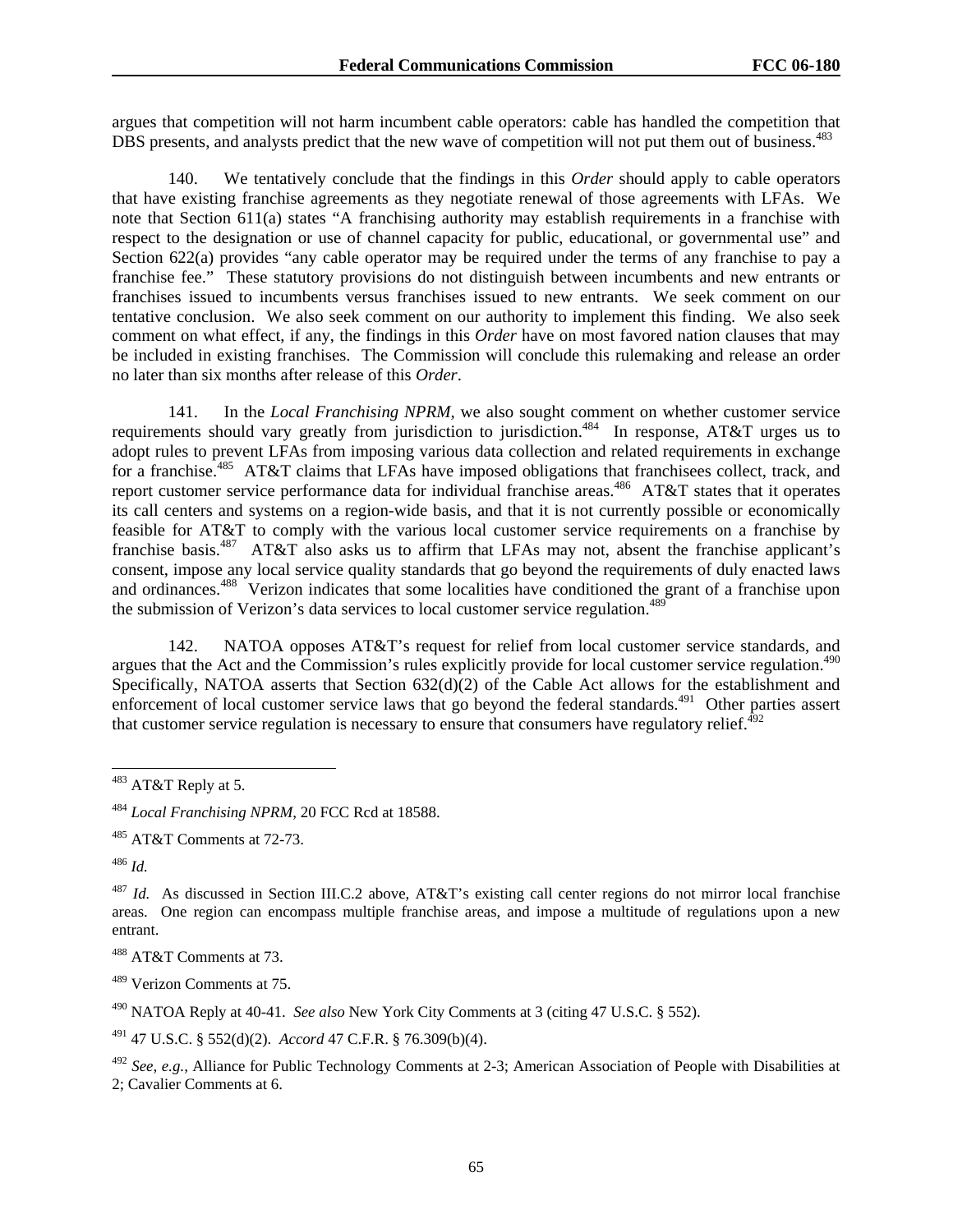## 143. Section  $632(d)(2)$  states that:

[n]othing in this Section shall be construed to preclude a franchising authority and a cable operator from agreeing to customer service requirements that exceed the standards established by the Commission . . . . Nothing in this Title shall be construed to prevent the establishment and enforcement of any municipal law or regulation, or any State law, concerning customer service that imposes customer service requirements that exceed the standards set by the Commission under this section, or that addresses matters not addressed by the standards set by the Commission under this section.<sup>493</sup>

Given this explicit statutory language, we tentatively conclude that we cannot preempt state or local customer service laws that exceed the Commission's standards, nor can we prevent LFAs and cable operators from agreeing to more stringent standards. We seek comment on this tentative conclusion.

# **V. PROCEDURAL MATTERS**

144. *Ex Parte Rules*. This is a permit-but-disclose notice and comment rulemaking proceeding. Ex Parte presentations are permitted, except during the Sunshine Agenda period, provided that they are disclosed as provided in the Commission's rules. *See generally* 47 C.F.R. §§ 1.1202, 1.1203, and 1.1206(a).

145. *Comment Information*. Pursuant to sections 1.415 and 1.419 of the Commission's rules, 47 CFR §§ 1.415, 1.419, interested parties may file comments on or before 30 days after this *Further Notice of Proposed Rulemaking* is published in the Federal Register, and reply comments on or before 45 days of publication. Comments may be filed using: (1) the Commission's Electronic Comment Filing System (ECFS), (2) the Federal Government's eRulemaking Portal, or (3) by filing paper copies. *See Electronic Filing of Documents in Rulemaking Proceedings*, 63 FR 24121 (1998).

- Electronic Filers: Comments may be filed electronically using the Internet by accessing the ECFS: http://www.fcc.gov/cgb/ecfs/ or the Federal eRulemaking Portal: http://www.regulations.gov. Filers should follow the instructions provided on the website for submitting comments.
	- For ECFS filers, if multiple docket or rulemaking numbers appear in the caption of this proceeding, filers must transmit one electronic copy of the comments for each docket or rulemaking number referenced in the caption. In completing the transmittal screen, filers should include their full name, U.S. Postal Service mailing address, and the applicable docket or rulemaking number. Parties may also submit an electronic comment by Internet e-mail. To get filing instructions, filers should send an e-mail to ecfs@fcc.gov, and include the following words in the body of the message, "get form." A sample form and directions will be sent in response.
- **Paper Filers:** Parties who choose to file by paper must file an original and four copies of each filing. If more than one docket or rulemaking number appears in the caption of this proceeding, filers must submit two additional copies for each additional docket or rulemaking number.

Filings can be sent by hand or messenger delivery, by commercial overnight courier, or by firstclass or overnight U.S. Postal Service mail (although we continue to experience delays in

<sup>493 47</sup> U.S.C. § 552(d)(2). *Accord* 47 C.F.R. § 76.309(b)(4).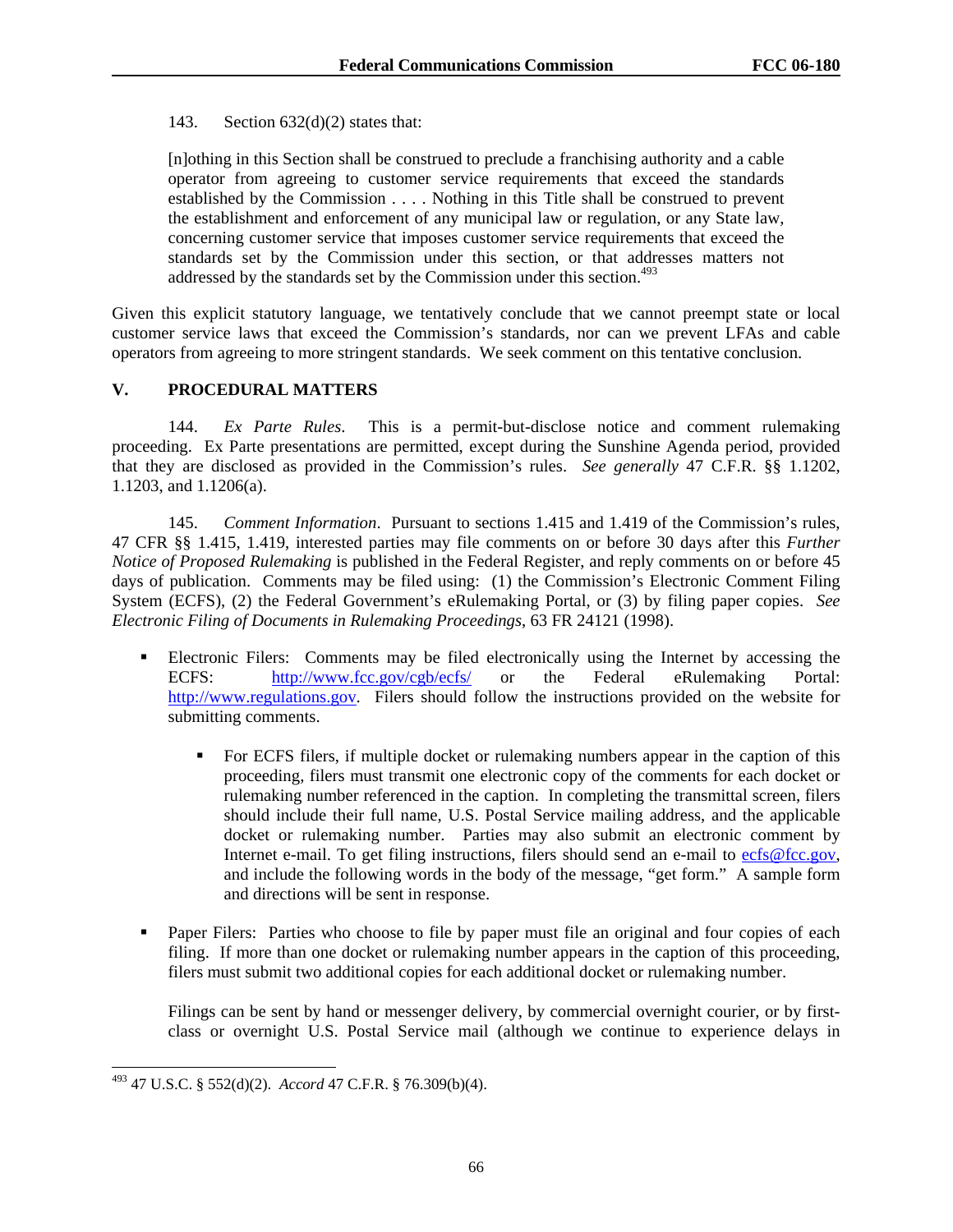receiving U.S. Postal Service mail). All filings must be addressed to the Commission's Secretary, Office of the Secretary, Federal Communications Commission.

- The Commission's contractor will receive hand-delivered or messenger-delivered paper filings for the Commission's Secretary at 236 Massachusetts Avenue, NE., Suite 110, Washington, DC 20002. The filing hours at this location are 8:00 a.m. to 7:00 p.m. All hand deliveries must be held together with rubber bands or fasteners. Any envelopes must be disposed of before entering the building.
- Commercial overnight mail (other than U.S. Postal Service Express Mail and Priority Mail) must be sent to 9300 East Hampton Drive, Capitol Heights, MD 20743.
- $\blacksquare$  U.S. Postal Service first-class, Express, and Priority mail should be addressed to 445 12<sup>th</sup> Street, SW, Washington DC 20554.

People with Disabilities: To request materials in accessible formats for people with disabilities (braille, large print, electronic files, audio format), send an e-mail to  $fcc504@fcc.gov$  or call the Consumer & Governmental Affairs Bureau at 202-418-0530 (voice), 202-418-0432 (tty).

146. *Initial Paperwork Reduction Act Analysis*. This *Further Notice of Proposed Rulemaking* does not contain proposed information collection(s) subject to the Paperwork Reduction Act of 1995 (PRA), Public Law 104-13. In addition, therefore, it does not contain any new or modified "information collection burden for small business concerns with fewer than 25 employees," pursuant to the Small Business Paperwork Relief Act of 2002, Public Law 107-198, *see* 44 U.S.C. 3506(c)(4).

147. *Initial Regulatory Flexibility Analysis*. As required by the Regulatory Flexibility Act,494 the Commission has prepared an Initial Regulatory Flexibility Analysis (IRFA) of the possible significant economic impact on a substantial *number* of small entities of the proposals addressed in this *Further Notice of Proposed Rulemaking*. The IRFA is set forth in Appendix C. Written public comments are requested on the IRFA. These comments must be filed in accordance with the same filing deadlines for comments on the *Second Further Notice*, and they should have a separate and distinct heading designating them as responses to the IRFA.

148. *Paperwork Reduction Act Analysis*. This document contains new information collection requirements subject to the Paperwork Reduction Act of 1995 (PRA), Public Law 104-13. It will be submitted to the Office of Management and Budget (OMB) for review under Section 3507(d) of the PRA. OMB, the general public, and other Federal agencies are invited to comment on the new information collection requirements contained in this proceeding. In addition, we note that pursuant to the Small Business Paperwork Relief Act of 2002, Public Law 107-198, see 44 U.S.C. 3506(c)(4), we will seek specific comment on how the Commission might "further reduce the information collection burden for small business concerns with fewer than 25 employees."

149. In this present document, we have assessed the effects of the application filing requirements used to calculate the time frame in which a local franchising authority shall make a decision, and find that those requirements will benefit companies with fewer than 25 employees by providing such companies with specific application requirements of a reasonable length. We anticipate this specificity will streamline this process for companies with fewer than 25 employees, and that these requirements will not burden those companies.

l

<sup>494</sup> *See* 5 U.S.C. § 603.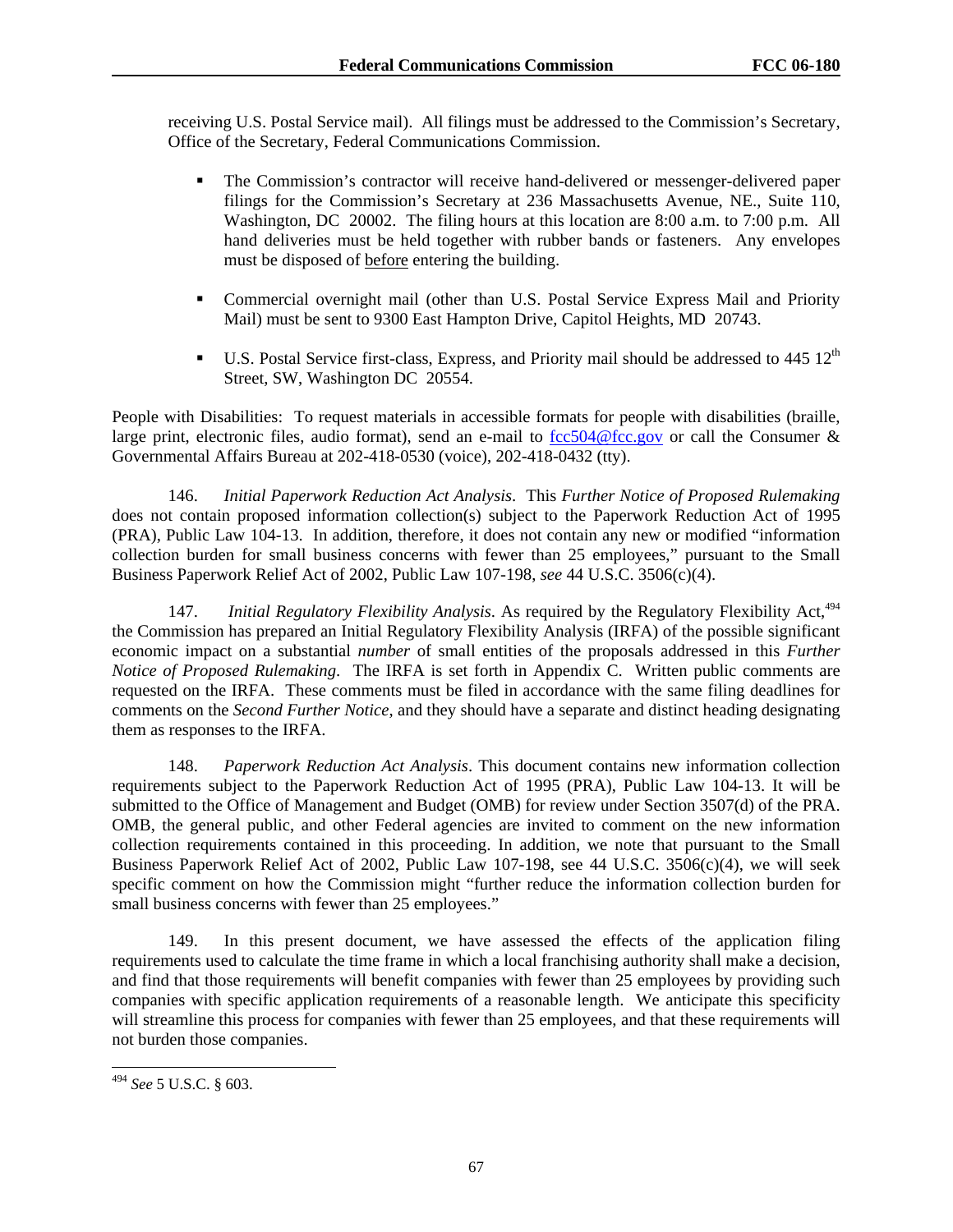150. *Final Regulatory Flexibility Analysis* As required by the Regulatory Flexibility Act,<sup>495</sup> the Commission has prepared a Final Regulatory Flexibility Analysis ("FRFA") relating to this *Report and Order and Further Notice of Proposed Rulemaking*. The FRFA is set forth in Appendix D.

151. *Congressional Review Act*. The Commission will send a copy of this *Report and Order and Further Notice of Proposed Rulemaking* in a report to be sent to Congress and the Government Accountability Office pursuant to the Congressional Review Act, see 5 U.S.C. § 801(a)(1)(A).

152. *Additional Information*. For additional information on this proceeding, please contact Holly Saurer, Media Bureau at (202) 418-2120, or Brendan Murray, Policy Division, Media Bureau at (202) 418-2120.

#### **VI. ORDERING CLAUSES**

153. IT IS ORDERED that, pursuant to the authority contained in Sections 1, 2, 4(i), 303, 303r, 403 and 405 of the Communications Act of 1934, 47 U.S.C §§ 151, 152, 154(i), 303, 303(r), 403 , this *Report and Order and Further Notice of Proposed Rulemaking* IS ADOPTED.

154. IT IS FURTHER ORDERED that pursuant to the authority contained in Sections Sections 1, 2, 4(i), 303, 303a, 303b, and 307 of the Communications Act of 1934, 47 U.S.C §§ 151, 152, 154(i), 303, 303a, 303b, and 307, the Commission's rules ARE HEREBY AMENDED as set forth in Appendix B. It is our intention in adopting these rule changes that, if any provision of the rules is held invalid by any court of competent jurisdiction, the remaining provisions shall remain in effect to the fullest extent permitted by law.

155. IT IS FURTHER ORDERED that the rules contained herein SHALL BE EFFECTIVE 30 days after publication of the *Report and Order and Further Notice of Proposed Rulemaking* in the Federal Register, except for the rules that contain information collection requirements subject to the Paperwork Reduction Act, which shall become effective immediately upon announcement in the Federal Register of OMB approval.

156. IT IS FURTHER ORDERED that the Commission's Consumer and Governmental Affairs Bureau, Reference Information Center, SHALL SEND a copy of this *Report and Order and Further Notice of Proposed Rulemaking*, including the Final Regulatory Flexibility Analysis, to the Chief Counsel for Advocacy of the Small Business Administration.

157. IT IS FURTHER ORDERED that the Commission SHALL SEND a copy of this *Report and Order and Further Notice of Proposed Rulemaking* in a report to be sent to Congress and the General Accounting Office pursuant to the Congressional Review Act, see 5 U.S.C. §  $801(a)(1)(A)$ .

#### FEDERAL COMMUNICATIONS COMMISSION

 Marlene H. Dortch **Secretary** 

l

<sup>495</sup> *See* 5 U.S.C. § 604.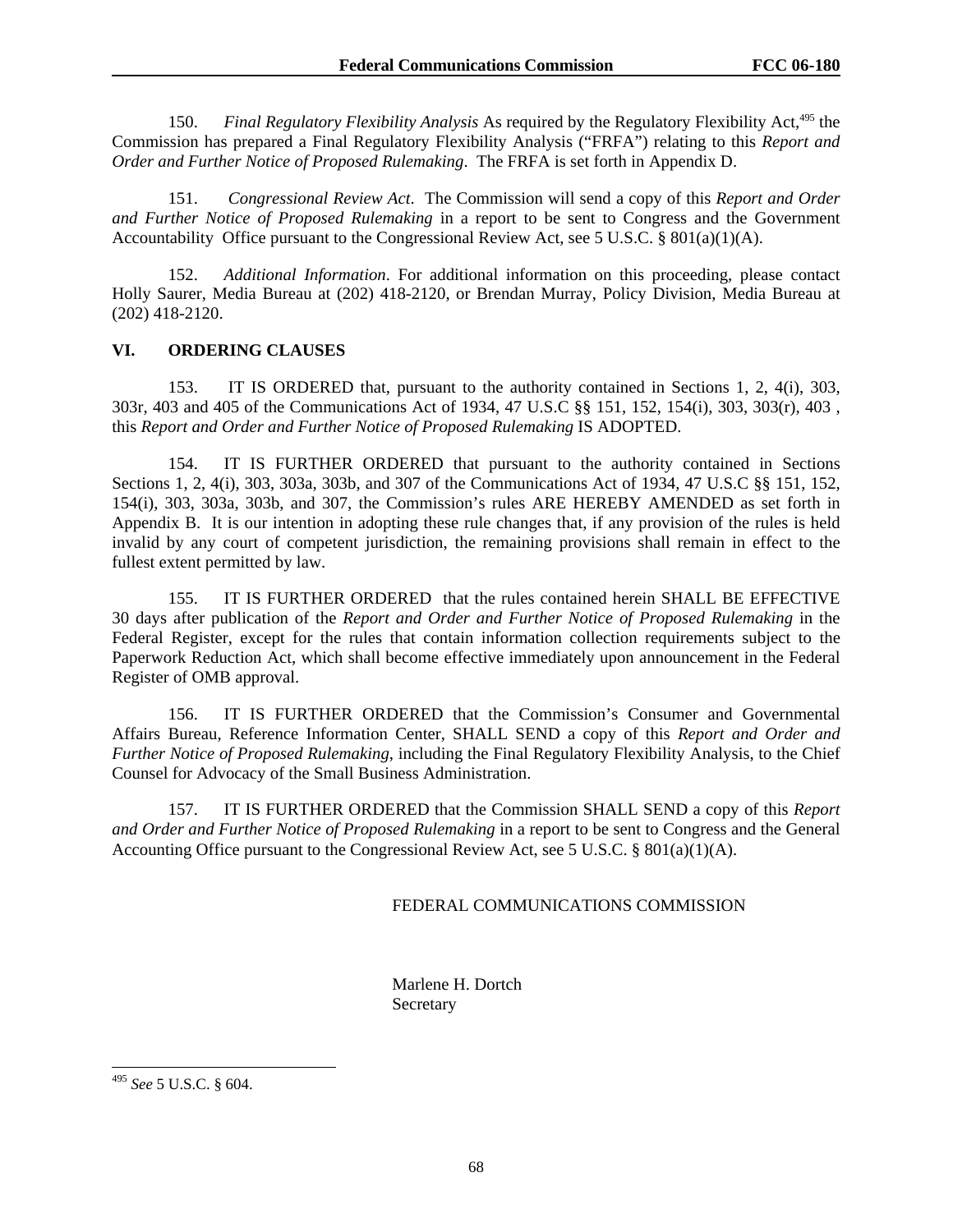# **APPENDIX A**

# **List of Commenters and Reply Commenters**

- 1. Abilene, TX
- 2. Access Channel 5, NY
- 3. Access Fort Wayne, IN
- 4. Access Sacramento, CA
- 5. Ad Hoc Telecom Manufacturer Coalition
- 6. Ada Township, et al.
- 7. Advance/Newhouse Communications
- 8. AEI-Brookings Joint Center for Regulatory Studies
- 9. Alamance County, NC
- 10. Albuquerque, NM
- 11. Alcatel
- 12. Alhambra, CA
- 13. Alliance for Public Technology
- 14. Alpina, MI
- 15. American Association of Business Persons with Disabilities
- 16. American Association of People with Disabilities
- 17. American Cable Association
- 18. American Consumer Institute
- 19. American Corn Growers Association
- 20. American Homeowners Grassroots Alliance
- 21. Anaheim, CA
- 22. Angels Camp, CA
- 23. Anne Arundel County, Carroll County, Charles County, Howard County and Montgomery County
- 24. Apex, NC
- 25. Apple Valley, MN
- 26. Appleton, WI
- 27. Archdale, NC
- 28. Arlington Independent Media, VA
- 29. Asheboro, NC
- 30. Ashland, KY
- 31. Ashokie, NC
- 32. Association of Independent Programming Networks
- 33. AT&T Inc.
- 34. Atascadero, CA
- 35. Bailey, NC
- 36. Banning, CA
- 37. Barrington, IL
- 38. Bellefonte, PA
- 39. Bellflower, CA
- 40. BellSouth
- 41. Benson, NC
- 42. Berks Community TV, PA
- 43. Beverly Hills, CA
- 44. Biddeford, ME
- 45. Billerica Access TV, MA
- 46. Billerica, MA
- 47. Birmingham Area Cable Board, MI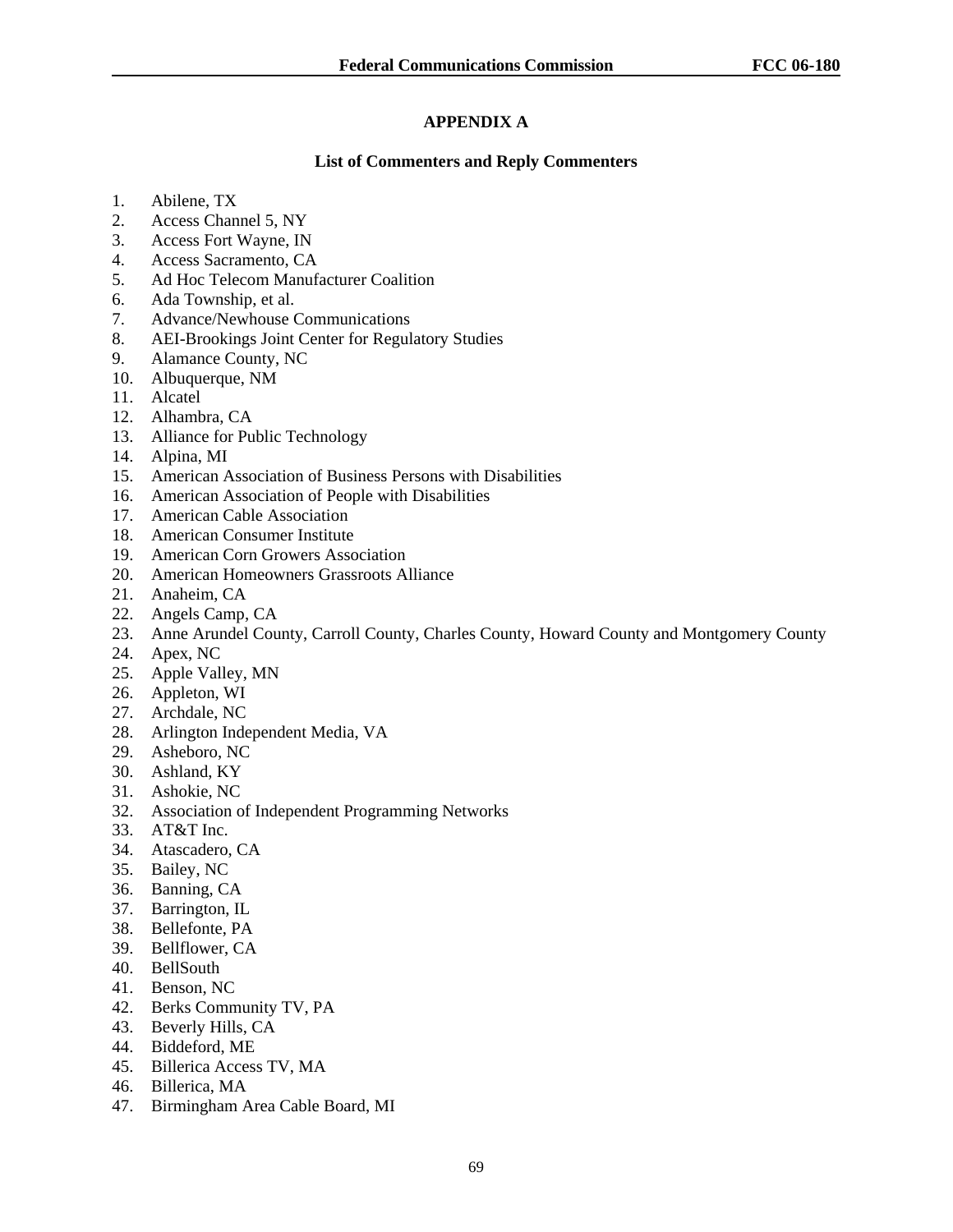- 48. Blue Lake, CA
- 49. Bonita Springs, FL
- 50. Boston Community Access and Programming Foundation (BCAPF)
- 51. Boston, MA
- 52. Bowie, MD
- 53. Branford Commun. TV, CT
- 54. Brea, CA
- 55. Brisbane, CA
- 56. Broadband Service Providers Association
- 57. Brunswick, ME
- 58. Bucks County Consortium of Communities, PA
- 59. Burlington, NC
- 60. Burnsville/Eagan Telecommunications Commission; The City of Minneapolis, MN; The North Metro Telecommunications Commission; The North Suburban Communications Commission; and The South Washington County Telecommunications Commission ("City of Minneapolis")
- 61. Cable Access St. Paul, MN
- 62. Cable Advisory Council of South Central CT
- 63. Cablevision Systems Corporation
- 64. Cadillac, MI
- 65. Calabash, NC
- 66. California Alliance for Consumer Protection
- 67. California Farmers Union
- 68. California Small Business Association
- 69. California Small Business Roundtable
- 70. Cambridge Public Access Corp, MA
- 71. Cambridge, MA
- 72. Campbell County Cable Board, KY
- 73. Cape Coral, FL
- 74. Capital Community TV, OR
- 75. Carlsbad, CA
- 76. Carrboro, NC
- 77. Cary, NC
- 78. Castalia, NC
- 79. Caswell County, NC
- 80. Cavalier Telephone, LLC/Cavalier IP TV, LLC
- 81. Cedar Rapids, Iowa
- 82. Center for Digital Democracy
- 83. Central St. Croix Valley Joint Cable Comm, MN
- 84. Certain Florida Municipalities
- 85. Champaign, IL
- 86. Champaign-Urbana Cable TV and Telecomm Commission, IL
- 87. Chapel Hill, NC
- 88. Charlotte, NC
- 89. Charter Communications, Inc.
- 90. Chicago Access Corp, IL
- 91. Chicago, IL
- 92. Cincinnati Bell, Inc.
- 93. Cincinnati, OH
- 94. Citizen's Community TV, CO
- 95. City and County of San Francisco, CA
- 96. City of Los Angeles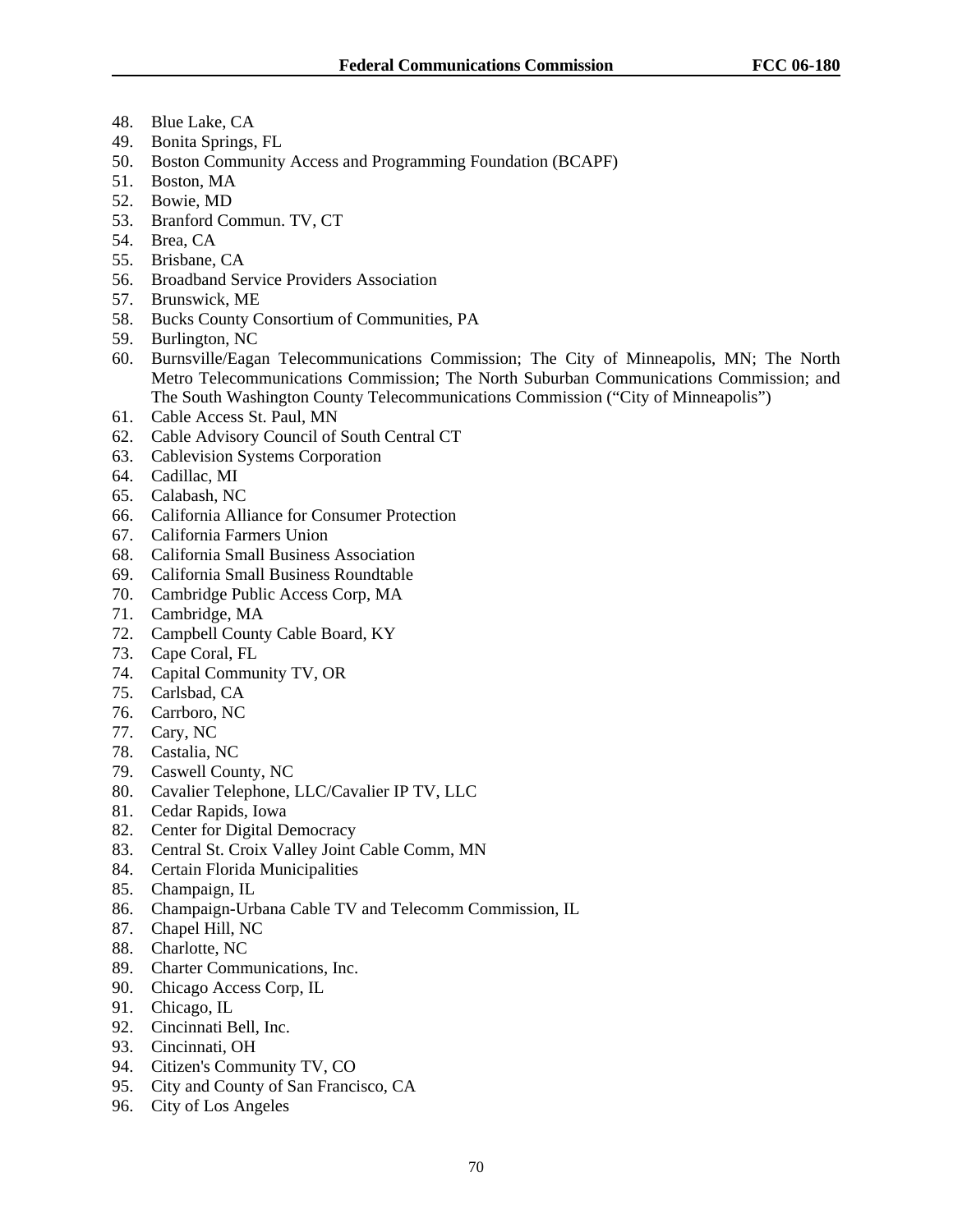- 97. City of Philadelphia
- 98. City of St. Louis, Missouri
- 99. City of Ventura, California
- 100. Clackamas County, OR
- 101. Clark County, NV
- 102. Clay County, FL
- 103. Clayton, NC
- 104. Clinton Township, MI
- 105. Clovis, CA
- 106. College Twp, PA
- 107. Comcast Corporation
- 108. Communications Support Group, Inc.
- 109. Community Access TV, IL
- 110. Community Programming Board of Forest Park et al, OH
- 111. Concord, CA
- 112. Concord, NC
- 113. Consumer Coalition of California
- 114. Consumer Electronics Association
- 115. Consumers First
- 116. Consumers for Cable Choice
- 117. Coral Springs, Florida
- 118. Coralville, IA
- 119. Coronado, CA
- 120. Cox Communications, Inc.
- 121. Cypress, CA
- 122. Daly City, CA
- 123. Dare County, NC
- 124. Darlington, SC
- 125. Davis, CA
- 126. Del Mar, CA
- 127. Delray Beach, FL
- 128. Democratic Processes Center
- 129. Discovery Institute's Technology & Democracy Project
- 130. Dortches, NC
- 131. Dublin, CA
- 132. Durham, NC
- 133. Eden, NC
- 134. El Cerrito, CA
- 135. Elk Grove, IL
- 136. Elon, NC\*
- 137. Enumclaw, WA
- 138. Escondido, CA
- 139. Esopus, NY
- 140. Evanston, IL
- 141. Fairfax Cable Access, VA
- 142. Fairfax County, Virginia
- 143. Fairfax, CA
- 144. Faith, NC
- 145. Fall River Community TV, MA
- 146. Fargo, ND
- 147. Farmington, MN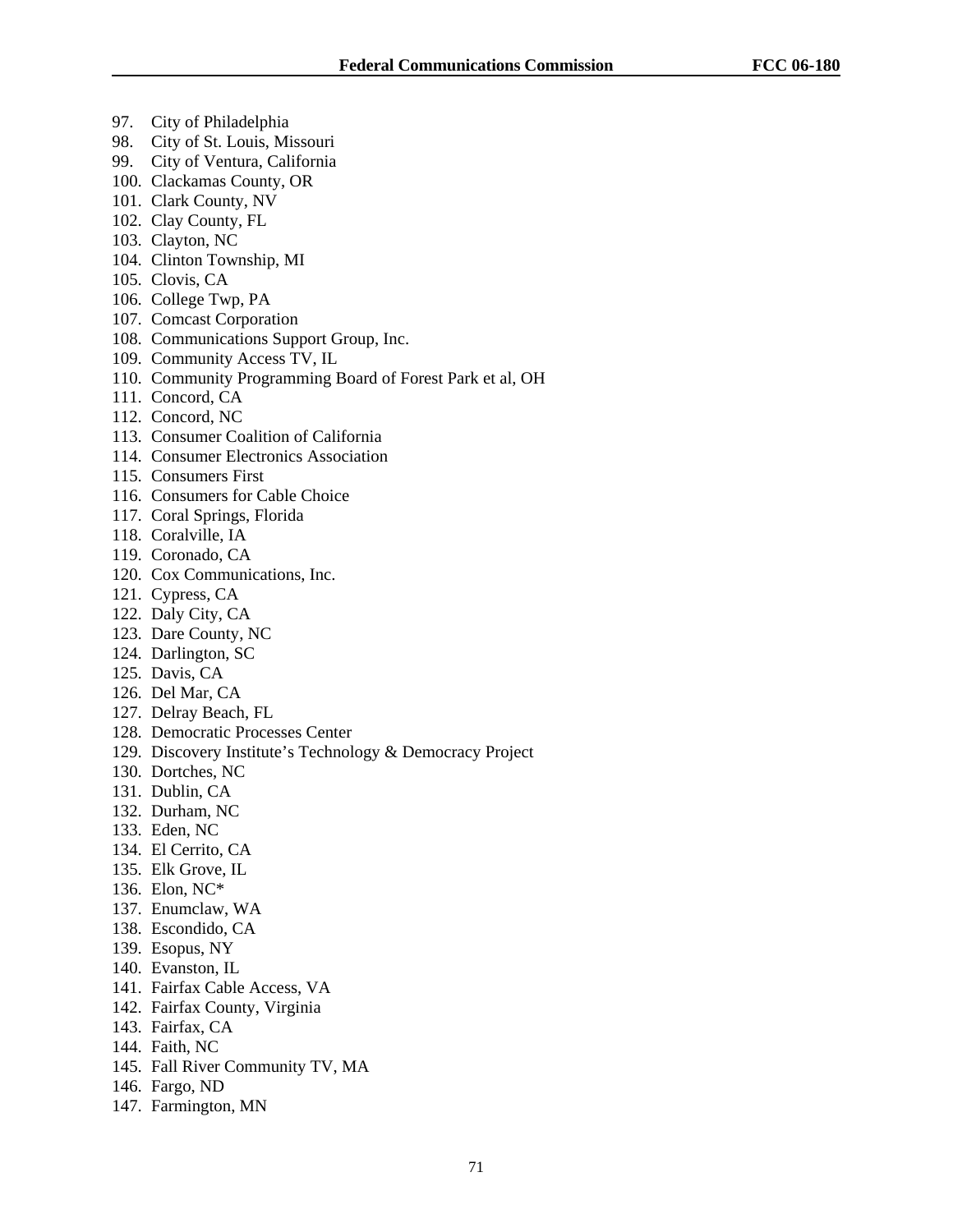- 148. Ferguson, PA
- 149. Ferndale, CA
- 150. Fiber-to-the-Home Council
- 151. Floral Park, NY
- 152. Florence, Kentucky
- 153. Florence, KY
- 154. Fort Worth, TX
- 155. Fortuna, CA
- 156. Foster City, CA
- 157. Foxboro Cable Access, MA
- 158. Franklin Lakes, NJ
- 159. Franklin, KY
- 160. Free Enterprise Fund
- 161. Free Press (Reply)
- 162. Free Press, Consumers Union, Consumer Federation of America
- 163. Freedomworks
- 164. Ft. Lauderdale, FL
- 165. Gainesville, FL
- 166. Garland, TX
- 167. Garner, NC
- 168. Geneva, IL
- 169. Georgia Municipal Association (GMA)
- 170. Gibsonville, NC
- 171. Gilroy, CA
- 172. Glenview, IL
- 173. Graham, NC
- 174. Grand Rapids, MI
- 175. Granite Quarry, NC
- 176. Great Neck/North Shore Cable Comm'n, NY
- 177. Greater Metro Telecommunications Consortium, et al. (GMTC)
- 178. Green Spring, K
- 179. Greensboro, NC\*
- 180. Greenville, NC
- 181. Guilford County, NC
- 182. Harnett County, NC
- 183. Harris Township, PA
- 184. Haw River, NC
- 185. Hawaii Consumers
- 186. Hawaii Telcom Communications, Inc.
- 187. Henderson County, NC
- 188. Henderson, NV
- 189. Hialeah, FL
- 190. Hibbing Public Access TV, MN
- 191. High Point, NC
- 192. High Tech Broadband Coalition
- 193. Highlands, NC
- 194. Hillsborough, NC
- 195. Holly Springs, NC
- 196. Huntsville, AL
- 197. Imperial Beach, CA
- 198. Independent Multi-Family Communications Council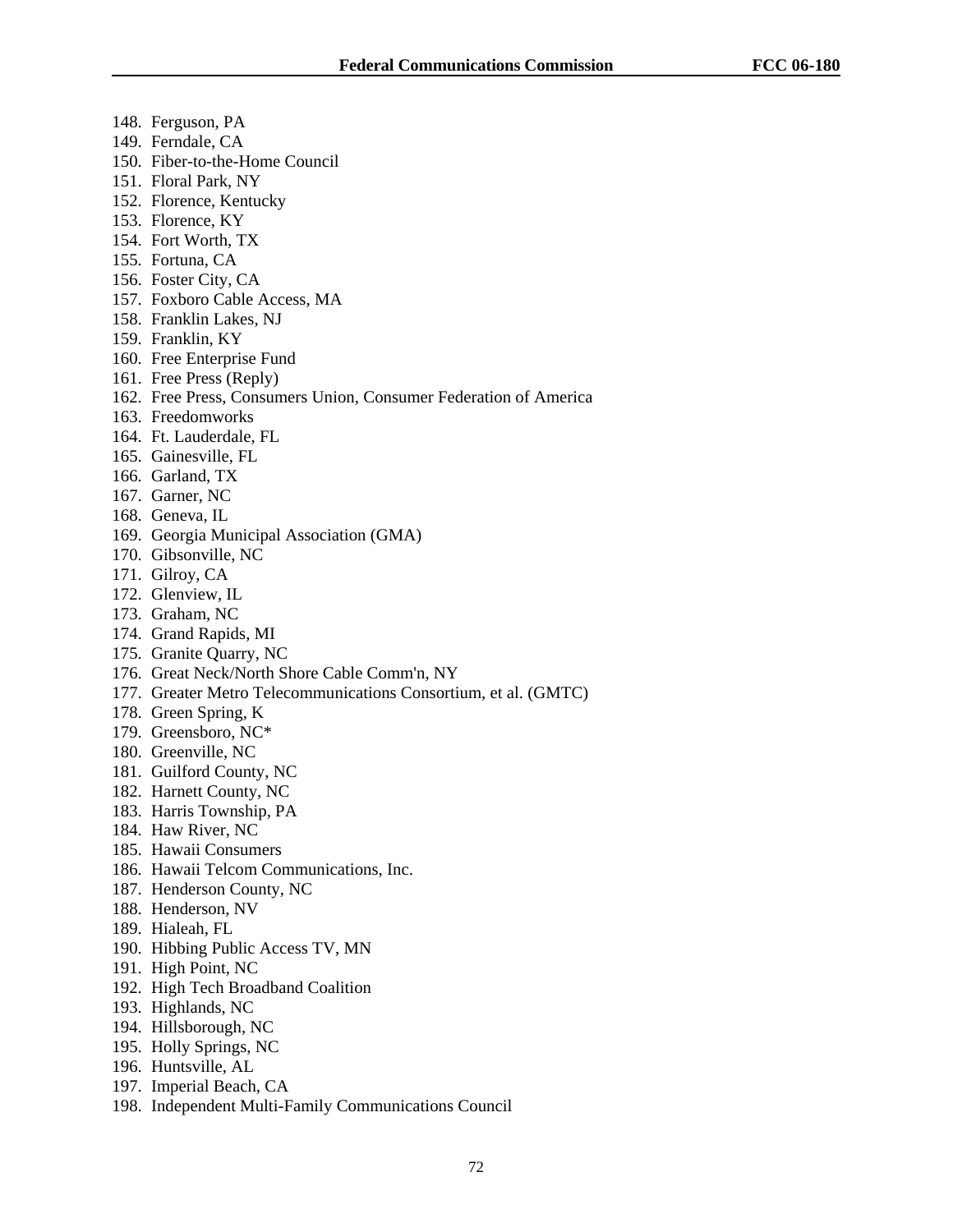- 199. Indianapolis, IN
- 200. Institute for Policy Innovation
- 201. Intergovernmental Cable Comm Auth, MI
- 202. Iowa City, IA
- 203. Irvine, CA
- 204. Irwindale, CA
- 205. Itasca Comm TV, MN
- 206. Jackson, CA
- 207. Jamestown, NC
- 208. Jefferson County League of Cities Cable Comm'n, Kentucky
- 209. Jenkins, KY
- 210. Jersey Access Group, NJ
- 211. Kansas City, Missouri
- 212. Kernersville, NC
- 213. Killeen, TX
- 214. King County, WA
- 215. Kitty Hawk, NC
- 216. Knightdale, NC
- 217. La Puente, CA
- 218. Lake Forest, CA
- 219. Lake Lurie, NC
- 220. Lake Mills, WI
- 221. Lake Minnetonka Communications Comm, MN
- 222. Lake Worth, FL
- 223. Lakewood, CA
- 224. Las Vegas, NV
- 225. LaVerne, CA
- 226. League of Minnesota Cities (LMC)
- 227. League of United Latin American Citizens of the Northeast Region+
- 228. Leavenworth, KS
- 229. Lee County, FL
- 230. Leibowitz & Associates, P.A.
- 231. Lenexa, KS
- 232. Lewisville, NC
- 233. Lexington, NC
- 234. Lincoln, CA
- 235. Lincoln, NE
- 236. Long Beach, CA
- 237. Longmont, CO
- 238. Loomis, CA
- 239. Los Angeles Cable Televisión Access Corp., CA
- 240. Los Banos, CA
- 241. Lynwood, CA
- 242. Madison Hts, MI
- 243. Madison, NC
- 244. Madison, WI
- 245. Malverne, NY
- 246. Manatee County, Florida
- 247. Manhattan Community Access Corp., NY
- 248. Marin Telecomm Agency, CA
- 249. Martha's Vineyard Comm TV, MA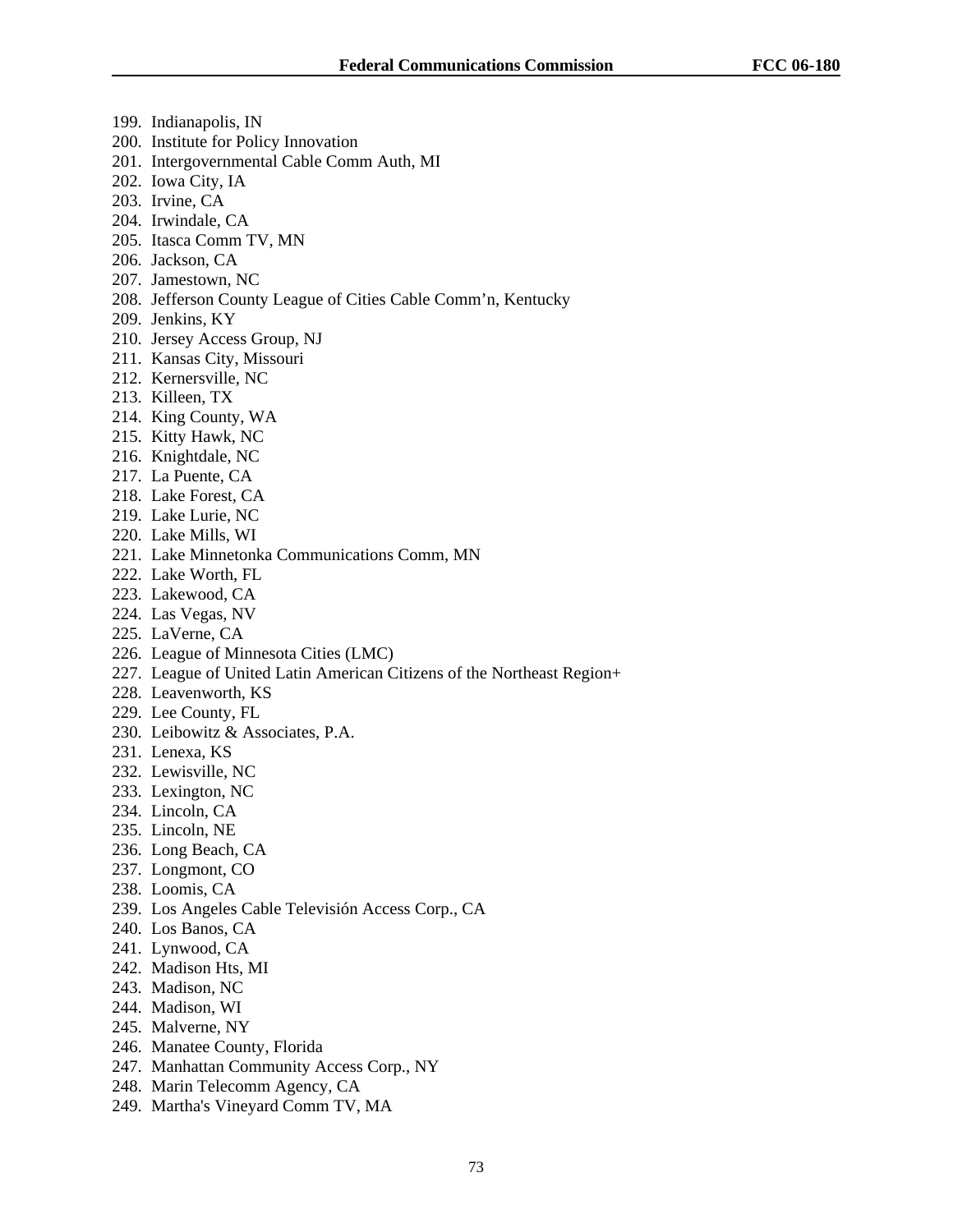- 250. Maxton, NC
- 251. Mayodan, NC
- 252. Mayville, NY
- 253. Maywood, CA
- 254. Mecklenburg County, NC
- 255. Medford, OR
- 256. Medford, OR
- 257. Media Action Marin, CA
- 258. Media Bridges Cincinnati, OH
- 259. Mercatus Center
- 260. Metheun Comm TV, MA
- 261. Metropolitan Area Comm Comm'n, OR
- 262. Metropolitan Educational Access Corp, TN
- 263. Miami Valley Comm Council, OH
- 264. Miami-Dade County, Florida
- 265. Michigan Municipal League
- 266. Microsoft Corporation
- 267. Middlesex, NC
- 268. Midland, TX
- 269. Milpitas, CA
- 270. Minnesota Telecomm Alliance
- 271. Minority Media and Telecommunications Council, et al.
- 272. Missouri Chapter National Association of Telecommunications Officers and Advisors (MO-NATOA)
- 273. Mobile, AL
- 274. Momeyer, NC
- 275. Monrovia, CA
- 276. Monterey Park, CA
- 277. Montrose, CO
- 278. Morrisville, NC
- 279. Mount Morris, MI
- 280. Mt. Hood Cable Regulatory Commission (MHCRC)
- 281. Murfeesboro, TN
- 282. Murfreesboro, NC
- 283. Murrieta, CA
- 284. National Association of Broadcasters
- 285. National Black Chamber of Commerce
- 286. National Cable & Telecommunications Association
- 287. National Caucus and Center on Black Aged
- 288. National Grange
- 289. National Hispanic Council on Aging
- 290. National Taxpayers Union
- 291. National Telecommunications Cooperative Association
- 292. NATOA, NLC, NACO, USCM, ACM, and ACD
- 293. Naval Media Center, US
- 294. New Jersey Board of Public Utilities (NJBPU)
- 295. New Jersey Division of the Ratepayer Advocate
- 296. New York City
- 297. New York State Conference of Mayors (NYCOM)
- 298. Newton Comm Access Cntr, MA
- 299. Norfolk, VA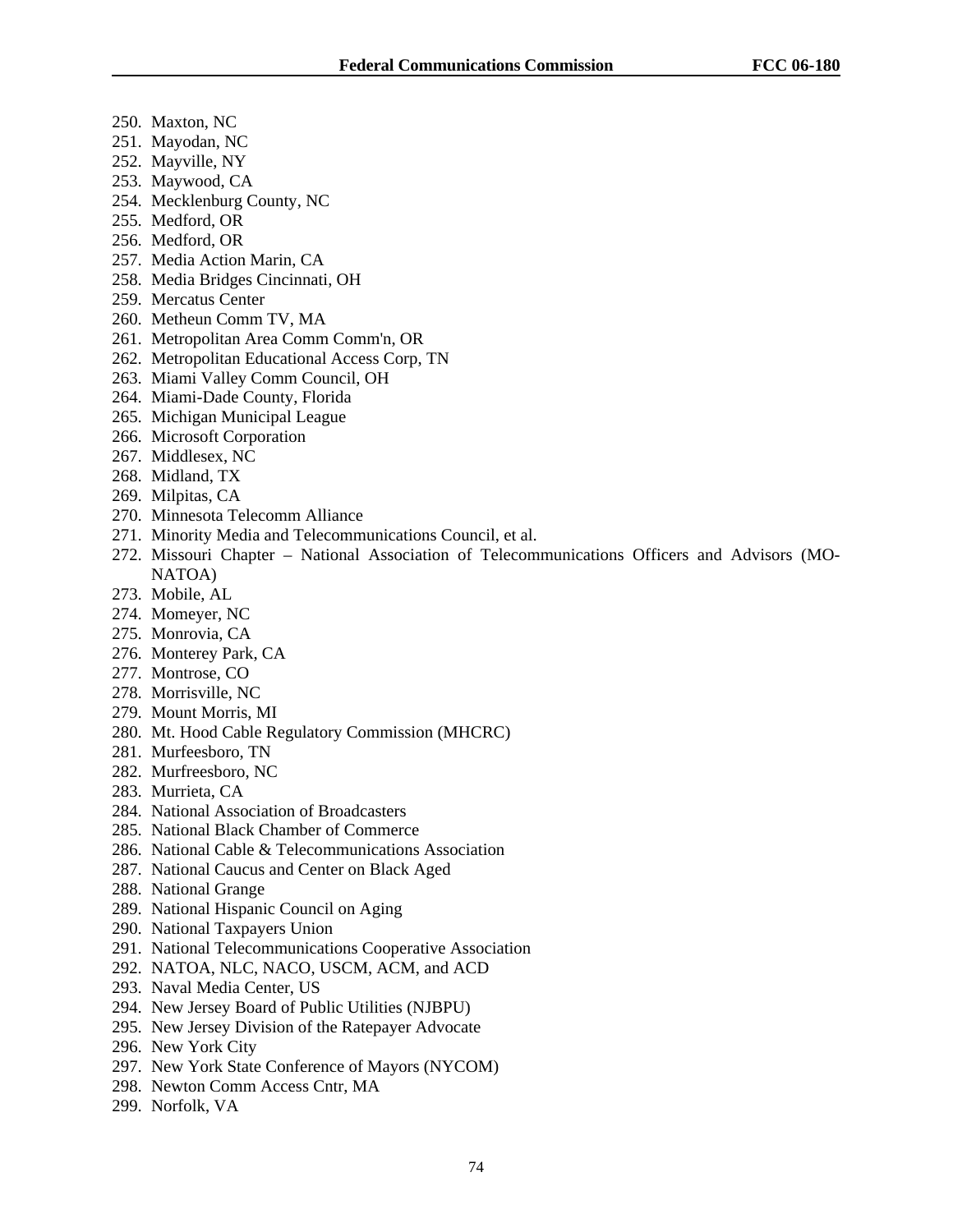- 300. North Kansas City, MO
- 301. North Liberty, IA
- 302. North Richland Hills, TX
- 303. Northbrook, IL
- 304. Northern Berkshire Comm TV Corp, MA
- 305. Northern Dakota County Cable Comm Comm'm
- 306. Northwest Suburbs Cable Commun Comm'n, MN
- 307. Norwalk, CA
- 308. Oceanside Comm TV, CA
- 309. Onslow Cnty, NC
- 310. Ontario, CA
- 311. Orange County, FL
- 312. Organization for the Promotion and Advancement of Small Telecommunications Companies
- 313. Orion Neighborhood TV, MI
- 314. Oxford, NC
- 315. Pacific Research Institute
- 316. Pac-West Telecomm, Inc.
- 317. Palmetto, FL
- 318. Palo Alto, CA (on behalf of Joint Powers)
- 319. Pasadena, CA
- 320. Patton, PA
- 321. Peachtree City, GA
- 322. Pennsville, NJ
- 323. Perris, CA
- 324. Philadelphia, PA
- 325. Pike County, Kentucky
- 326. Pike County, KY
- 327. Pikeville, Kentucky
- 328. Pikeville, KY
- 329. Pinetops, NC
- 330. Pittsboro, NC
- 331. Plainfield, MI
- 332. Pleasant Garden, NC
- 333. Pleasant Hill, CA
- 334. Plymouth, MA
- 335. Pocatello, ID
- 336. Post Falls, ID
- 337. Poway, CA
- 338. Prince George's Community TV, Inc.
- 339. Prince George's County, MD
- 340. Princeton Community TV, NJ
- 341. Public Cable Television Authority
- 342. Public Utility Commission of Texas
- 343. Public, Educational and Government Access Oversight Comm of Metro Nashville
- 344. Queen Anne's County, MD
- 345. Quote Unquote, NM
- 346. Qwest Communications International Inc.
- 347. Ramsey/Washington Counties Suburban Cable Commun. Comm'n, MN
- 348. Rancho Cordova, CA
- 349. Rancho Santa Margarita, CA
- 350. Randolph County, NC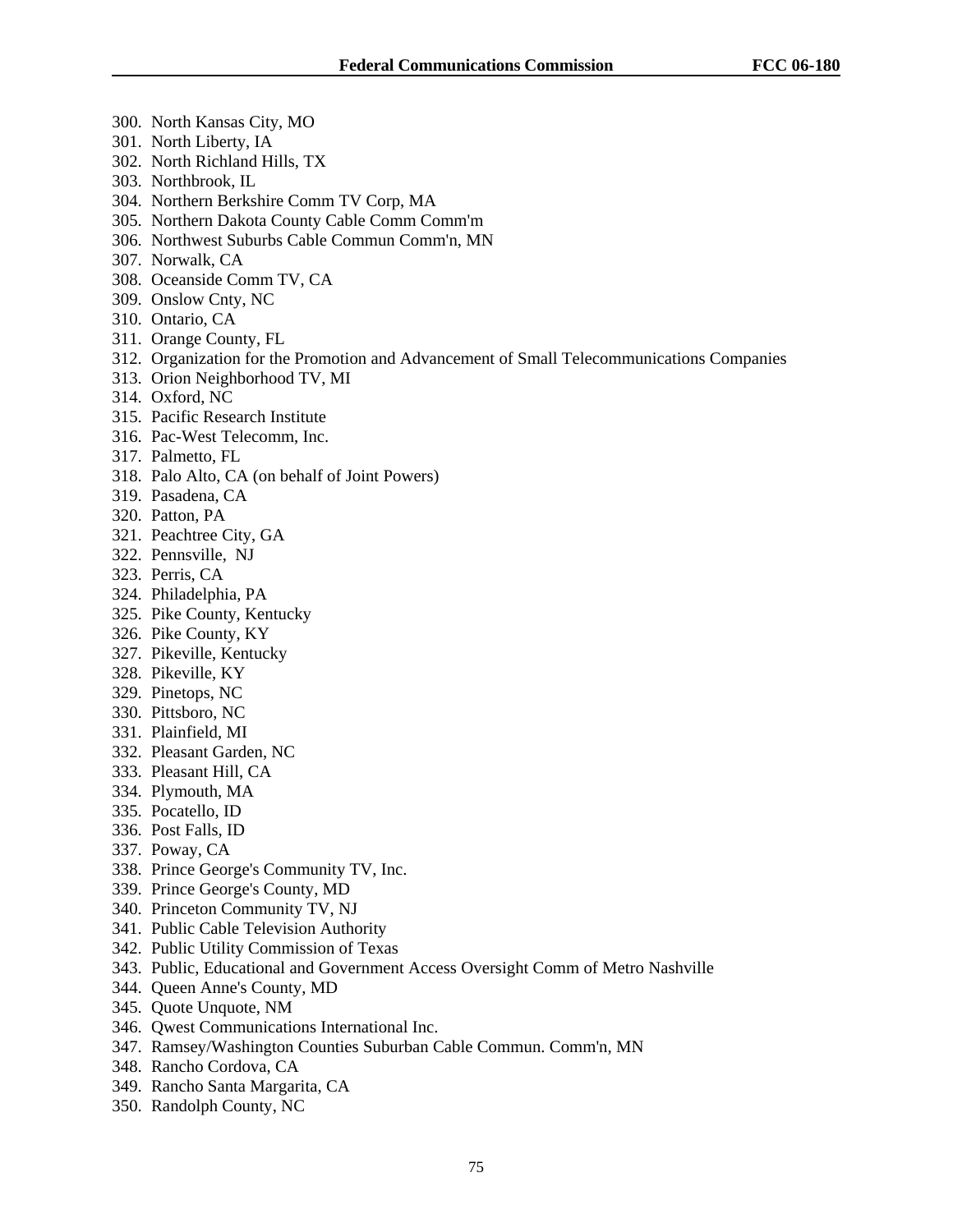- 351. RCN Telecom Services, Inc.
- 352. Red Oak, NC
- 353. Redding, CA
- 354. Reidsville, NC
- 355. Renton, WA
- 356. Richmond, KY
- 357. River Bend, NC
- 358. Rockingham County, NC
- 359. Rockwell, NC
- 360. Rolling Hills Estates, CA
- 361. Rowan County, NC
- 362. Sacramento Metro Cable TV Commission, CA
- 363. Saint Charles, MO
- 364. Salem, OR
- 365. Salt Lake City, UT
- 366. San Diego, CA
- 367. San Dimas, CA
- 368. San Jose, CA
- 369. San Juan Capistrano, CA
- 370. San Marcos, CA
- 371. San Mateo County Telecomm Auth, CA
- 372. Sanford, NC
- 373. Santa Clara, CA
- 374. Santa Clarita, CA
- 375. Santa Cruz County Community TV
- 376. Santa Rosa, CA
- 377. Santee, CA
- 378. Saratoga Springs, NY
- 379. Scotts Valley, CA
- 380. Seattle, WA
- 381. Sebastopol, CA
- 382. Self-Advocacy Association of New York State, Inc.
- 383. Shaler, PA
- 384. Sierra Madre, CA
- 385. Signal Hill, CA
- 386. Siler City, NC
- 387. Simi Valley, CA
- 388. Sjoberg's, Inc.
- 389. Skokie, IL
- 390. Smithfield, NC
- 391. Solana Beach, CA
- 392. South Orange Village, NJ
- 393. South Portland, ME
- 394. South San Francisco, CA
- 395. South Slope Cooperative Telephone Company
- 396. Southeast Michigan Municipalities
- 397. Southwest Suburban Cable Commission (SWSCC)
- 398. Spring Hope, NC
- 399. Springfield, MO
- 400. St. Charles, IL
- 401. St. Paul, MN\*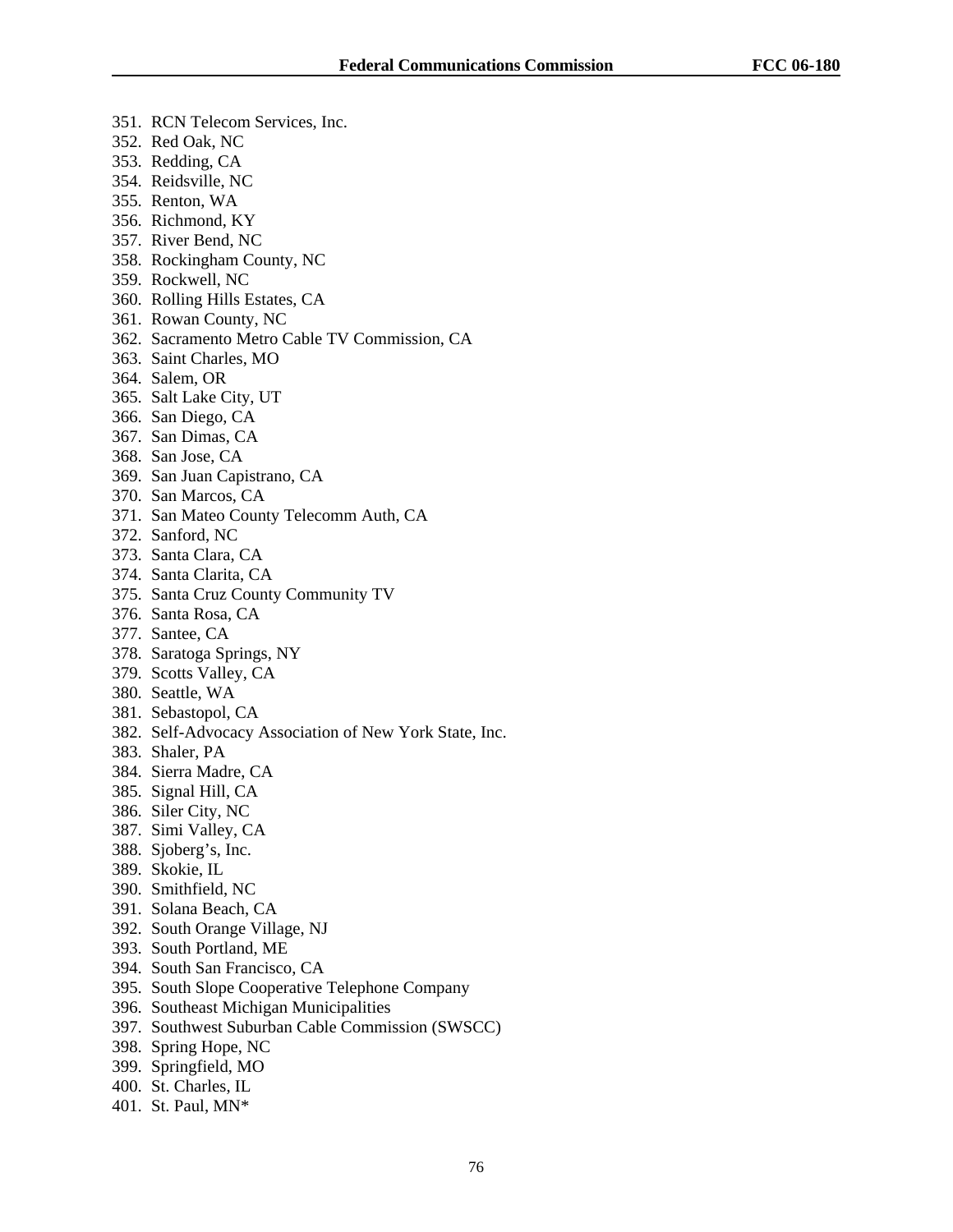- 402. St. Petersburg, FL
- 403. Standish, ME
- 404. State College Bourough, PA
- 405. State of Hawaii
- 406. Statesville, NC
- 407. Sun Prairie Cable Access TV, WI
- 408. Sunapee, NH\*
- 409. Sunnyvale, CA
- 410. Susanville, CA
- 411. Tabor City, NC
- 412. Tampa, FL
- 413. Taylor, MI
- 414. Telco Retirees Association, Inc.
- 415. Telecommunications Industry Association
- 416. Temecula, CA
- 417. Texas Coalition of Cities for Utility Issues (TCCFUI)
- 418. Texas Municipal League and the Texas City Attorneys Association
- 419. The Progress & Freedom Foundation
- 420. Time Warner Cable
- 421. Tobaccoville, NC
- 422. Toppenish, WA
- 423. Torrance, CA
- 424. Truckee, CA
- 425. Tulsa, OK
- 426. Tuolumne, CA
- 427. Ukiah, CA
- 428. United States Internet Industry Association
- 429. United States Telecom Association
- 430. United States-Mexico Chamber of Commerce
- 431. URTV Asheville, NC
- 432. Valley Voters Organized Toward Empowerment
- 433. Vancouver Educational Telecommunications Consortium (VETC)
- 434. Vass, NC
- 435. Verizon
- 436. Vermont Public Service Board (VPSB)
- 437. Video Access Alliance
- 438. Villages of Larchmont & Mamaroneck, NY
- 439. Virginia Cable Telecommunications Association (VCTA)
- 440. Vista, CA
- 441. Wake Forest, NC
- 442. Walnut Creek, CA
- 443. Walnut Creek, California
- 444. Warrenville, IL
- 445. Washington State Grange
- 446. Wayland, MA
- 447. Wendell, NC
- 448. West Allis, WI
- 449. West Palm Beach, FL
- 450. Westport, WI
- 451. Wheaton, IL
- 452. Whitakers, NC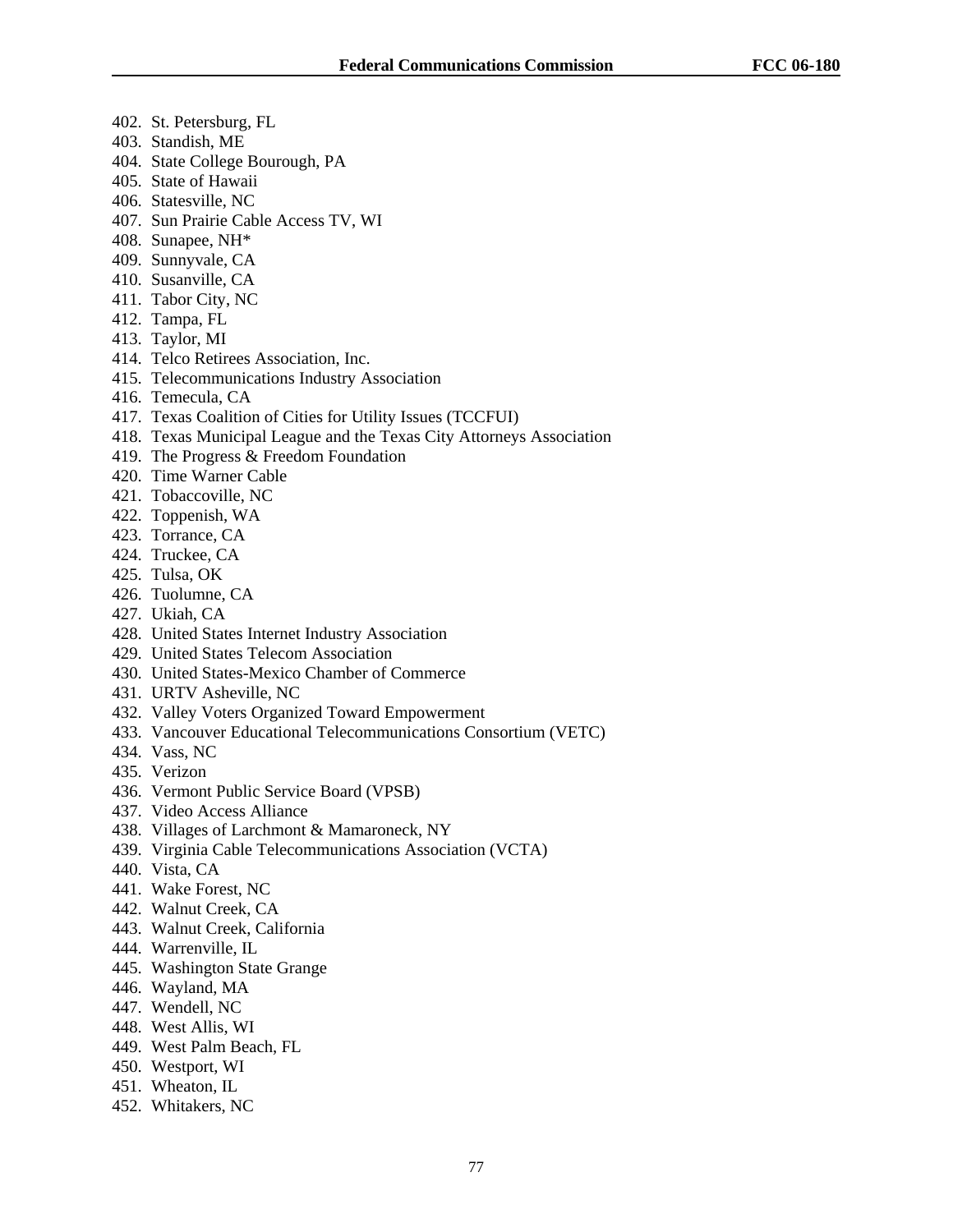- 453. White Plains Cable Access TV, NY
- 454. White, SD
- 455. Whittier, CA
- 456. Wilbraham, MA
- 457. Wilson, NC
- 458. Winchester, KY & KY Regional Cable Comm.
- 459. Windham Community TV, NH
- 460. Winston-Salem, NC
- 461. Wisconsin Association of Public, Educational and Government Access Channels (WAPC)
- 462. Women Impacting Public Policy
- 463. Worchester, MA
- 464. World Institute on Disability
- 465. Yanceyville, NC
- 466. Yuma, AZ
- 467. Zebulon, NC
- 468. Zeeland, MI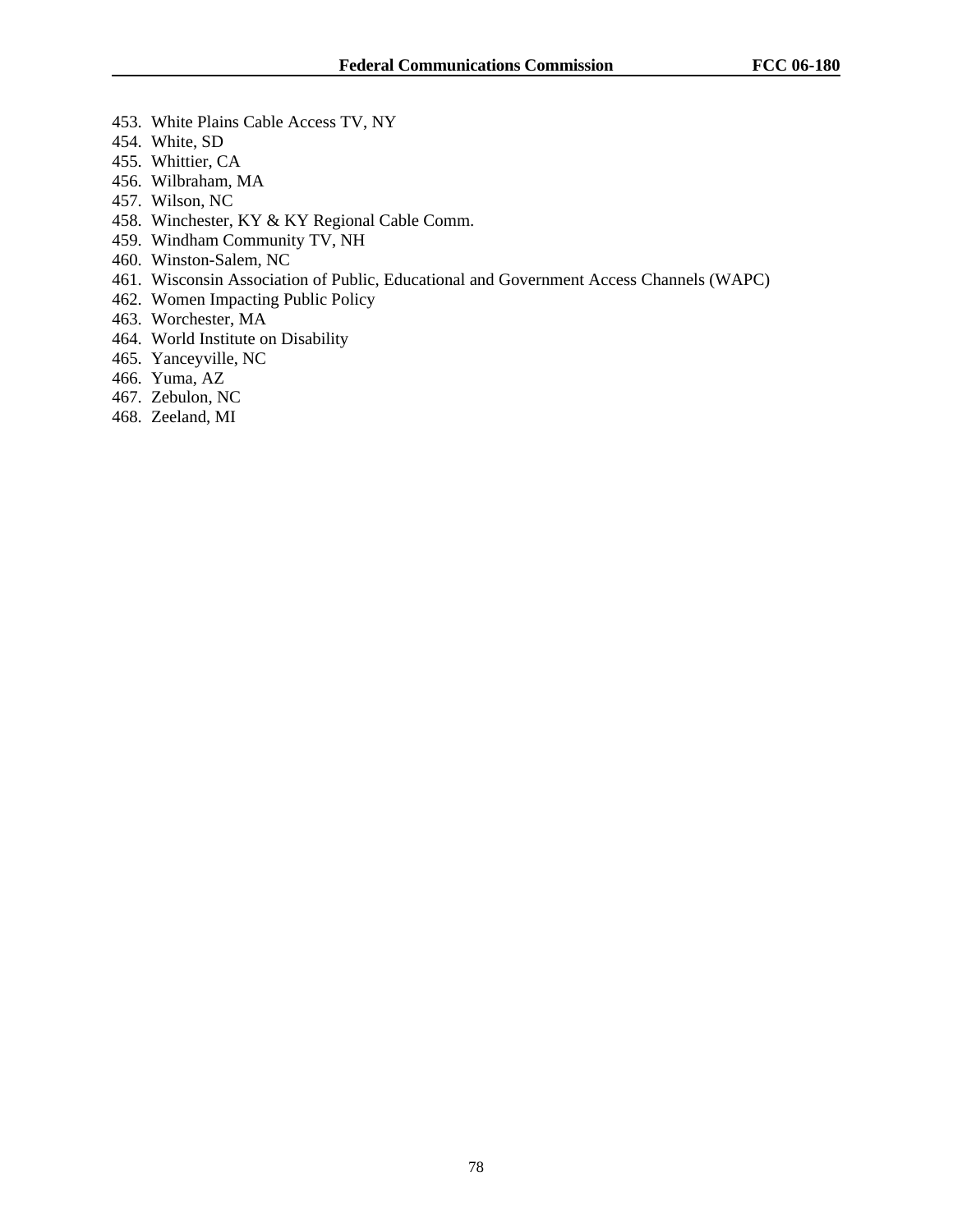# **APPENDIX B**

# **Rule Changes**

Part 76 of Title 47 of the Code of Federal Regulations is amended as follows:

## Part 76 –MULTICHANNEL VIDEO AND CABLE TELEVISION SERVICE

1. Revise Subpart C title to read as follows:

## **Subpart C – Cable Franchise Applications**

2. Insert into new Subpart C the following:

# **§76.41 Franchise Application Process**

(a) Definition. *Competitive Franchise Applicant.* For the purpose of this section, an applicant for a cable franchise in an area currently served by another cable operator or cable operators in accordance with 47 U.S.C. § 541(a)(1).

(b) A competitive franchise applicant must include the following information in writing in its franchise application, in addition to any information required by applicable state and local laws:

- (1) the applicant's name;
- (2) the names of the applicant's officers and directors;
- (3) the business address of the applicant;
- (4) the name and contact information of a designated contact for the applicant;
- (5) a description of the geographic area that the applicant proposes to serve;
- (6) the PEG channel capacity and capital support proposed by the applicant;
- (7) the term of the agreement proposed by the applicant;

(8) whether the applicant holds an existing authorization to access the public rights-of-way in the subject franchise service area as described under subsection (b)(5);

- (9) the amount of the franchise fee the applicant offers to pay; and
- (10) any additional information required by applicable state or local laws.

(c) A franchising authority may not require a competitive franchise applicant to negotiate or engage in any regulatory or administrative processes prior to the filing of the application.

 (d) When a competitive franchise applicant files a franchise application with a franchising authority and the applicant has existing authority to access public rights-of-way in the geographic area that the applicant proposes to serve, the franchising authority must grant or deny the application within 90 days of the date the application is received by the franchising authority. If a competitive franchise applicant does not have existing authority to access public rights-of-way in the geographic area that the applicant proposes to serve, the franchising authority must grant or deny the application within 180 days of the date the application is received by the franchising authority. A franchising authority and a competitive franchise applicant may agree in writing to extend the 90-day or 180-day deadline, whichever is applicable.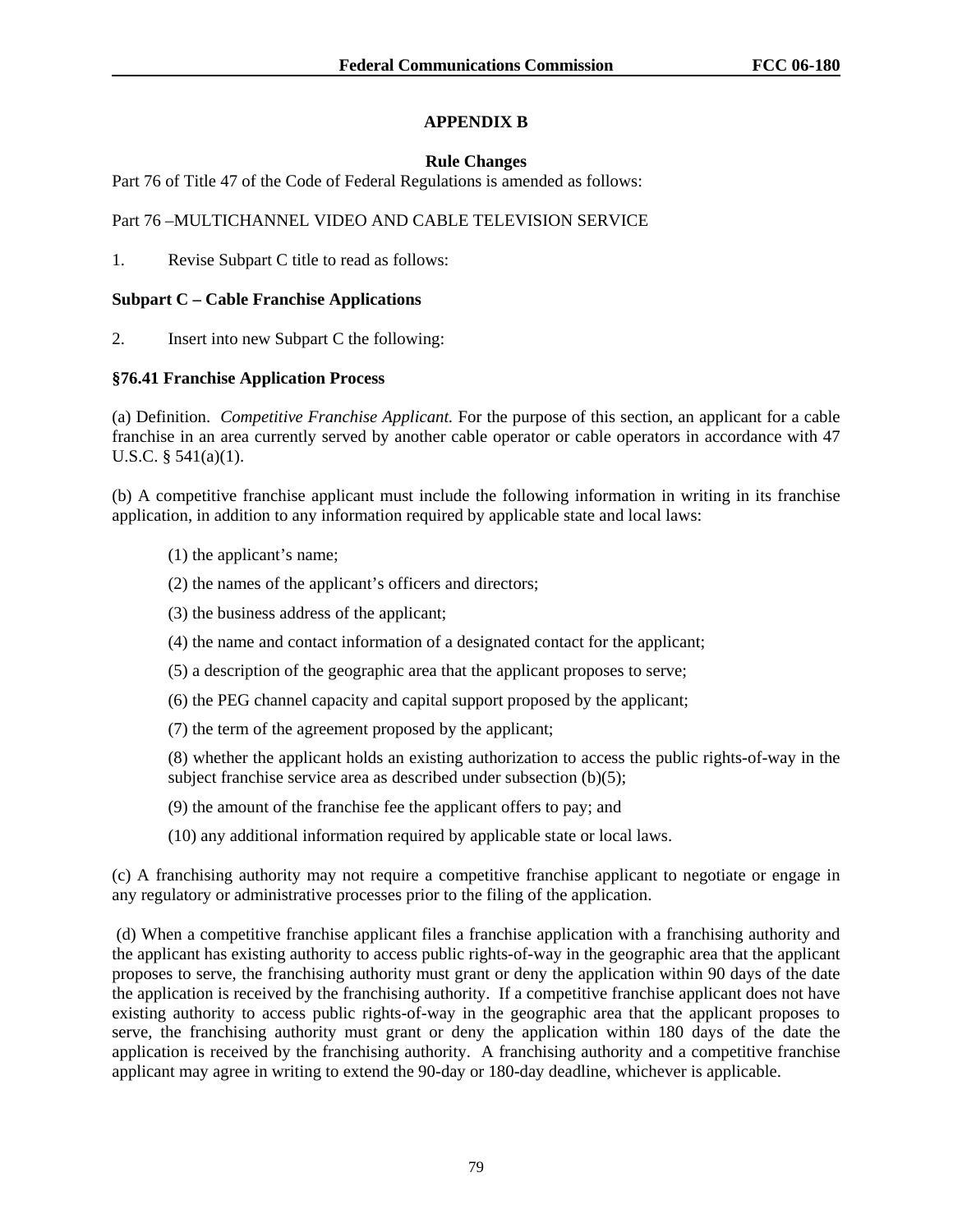e) If a franchising authority does not grant or deny an application within the time limit specified in subsection (d), the competitive franchise applicant will be authorized to offer service pursuant to an interim franchise in accordance with the terms of the application submitted under subsection (b).

f) If after expiration of the time limit specified in subsection (d) a franchising authority denies an application, the competitive franchise applicant must discontinue operating under the interim franchise specified in subsection (e) unless the franchising authority provides consent for the interim franchise to continue for a limited period of time, such as during the period when judicial review of the franchising authority's decision is pending. The competitive franchise applicant may seek judicial review of the denial under 47 U.S.C. § 555.

g) If after expiration of the time limit specified in subsection (d) a franchising authority and a competitive franchise applicant agree on the terms of a franchise, upon the effective date of that franchise, that franchise will govern and the interim franchise will expire.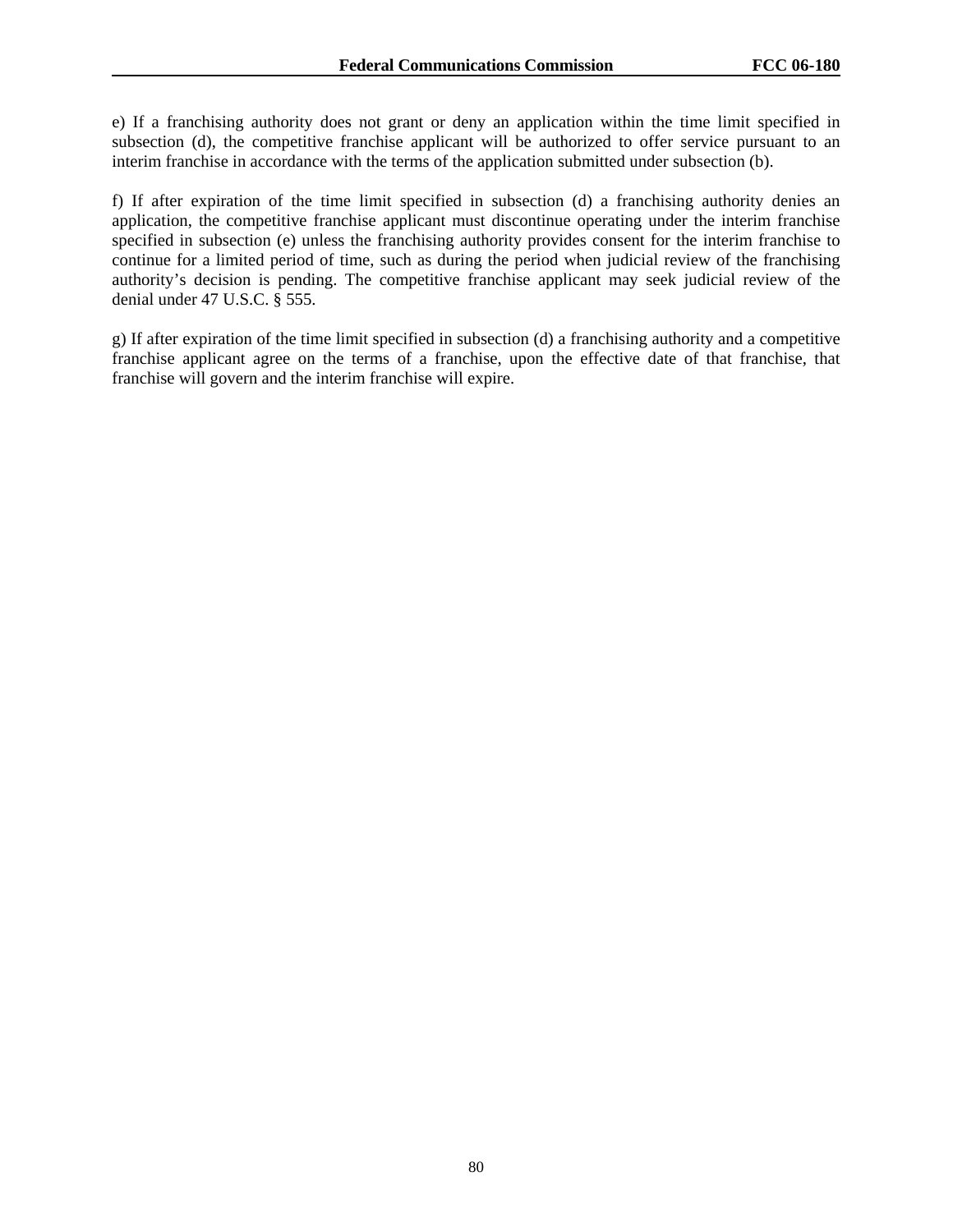# **APPENDIX C**

### **Initial Regulatory Flexibility Analysis**

1. As required by the Regulatory Flexibility Act of 1980, as amended (the "RFA"),<sup>1</sup> the Commission has prepared this Initial Regulatory Flexibility Analysis ("IRFA") of the possible significant economic impact of the policies and rules proposed in the *Further Notice of Proposed Rulemaking* ("*Further Notice*") on a substantial number of small entities.<sup>2</sup> Written public comments are requested on this IRFA. Comments must be identified as responses to the IRFA and must be filed by the deadlines for comments on the *Further Notice* provided in paragraph 145 of the item. The Commission will send a copy of the *Further Notice*, including this IRFA, to the Chief Counsel for Advocacy of the Small Business Administration ("SBA").<sup>3</sup> In addition, the *Further Notice* and IRFA (or summaries thereof) will be published in the Federal Register.<sup>4</sup>

## **A. Need for, and Objectives of, the Proposed Rules**

2. The *Further Notice* continues a process to implement Section 621(a)(1) of the Communications Act of 1934, as amended, in order to further the interrelated goals of enhanced cable competition and accelerated broadband deployment as discussed in the *Report and Order* ("*Order*"). Specifically, the *Further Notice* solicits comment on whether the Commission should apply the rules and guidelines adopted in the *Order* to cable operators that have existing franchise agreements, and if so, whether the Commission has authority to do so. The *Further Notice* also seeks comment on whether the Commission can preempt state or local customer service laws that exceed Commission standards.

## **B. Legal Basis**

3. The *Further Notice* tentatively concludes that the Commission has authority to apply the findings in the *Order* to cable operators with existing franchise agreements. In that regard, the *Further Notice* finds that neither Section 611(a) nor Section 622(a) distinguishes between incumbents and new entrants or franchises issued to incumbents and franchises issued to new entrants.<sup>5</sup>

# **C. Description and Estimate of the Number of Small Entities to Which the Proposed Rules Will Apply**

4. The RFA directs agencies to provide a description of, and where feasible, an estimate of the number of small entities that may be affected by the proposed rules, if adopted.<sup>6</sup> The RFA generally defines the term "small entity" as having the same meaning as the terms "small business," "small organization," and "small governmental jurisdiction."<sup>7</sup> In addition, the term "small business" has the

<sup>&</sup>lt;sup>1</sup> The RFA, see 5 U.S.C. §§ 601 – 612, has been amended by the Small Business Regulatory Enforcement Fairness Act of 1996 ("SBREFA"), Pub. L. No. 104-121, Title II, 110 Stat. 857 (1996).

<sup>&</sup>lt;sup>2</sup> See 5 U.S.C. § 603. Although we are conducting an IRFA at this stage in the process, it is foreseeable that ultimately we will certify this action pursuant to the RFA, 5 U.S.C. § 605(b), because we anticipate at this time that any rules adopted pursuant to this *Notice* will have no significant economic impact on a substantial number of small entities.

<sup>3</sup> *See* 5 U.S.C. § 603(a).

<sup>4</sup> *See* 5 U.S.C. § 603(a).

<sup>5</sup> *See* 47 U.S.C. §§ 531(a), 542(a).

 $6$  5 U.S.C. § 603(b)(3).

 $75$  U.S.C. § 601(6).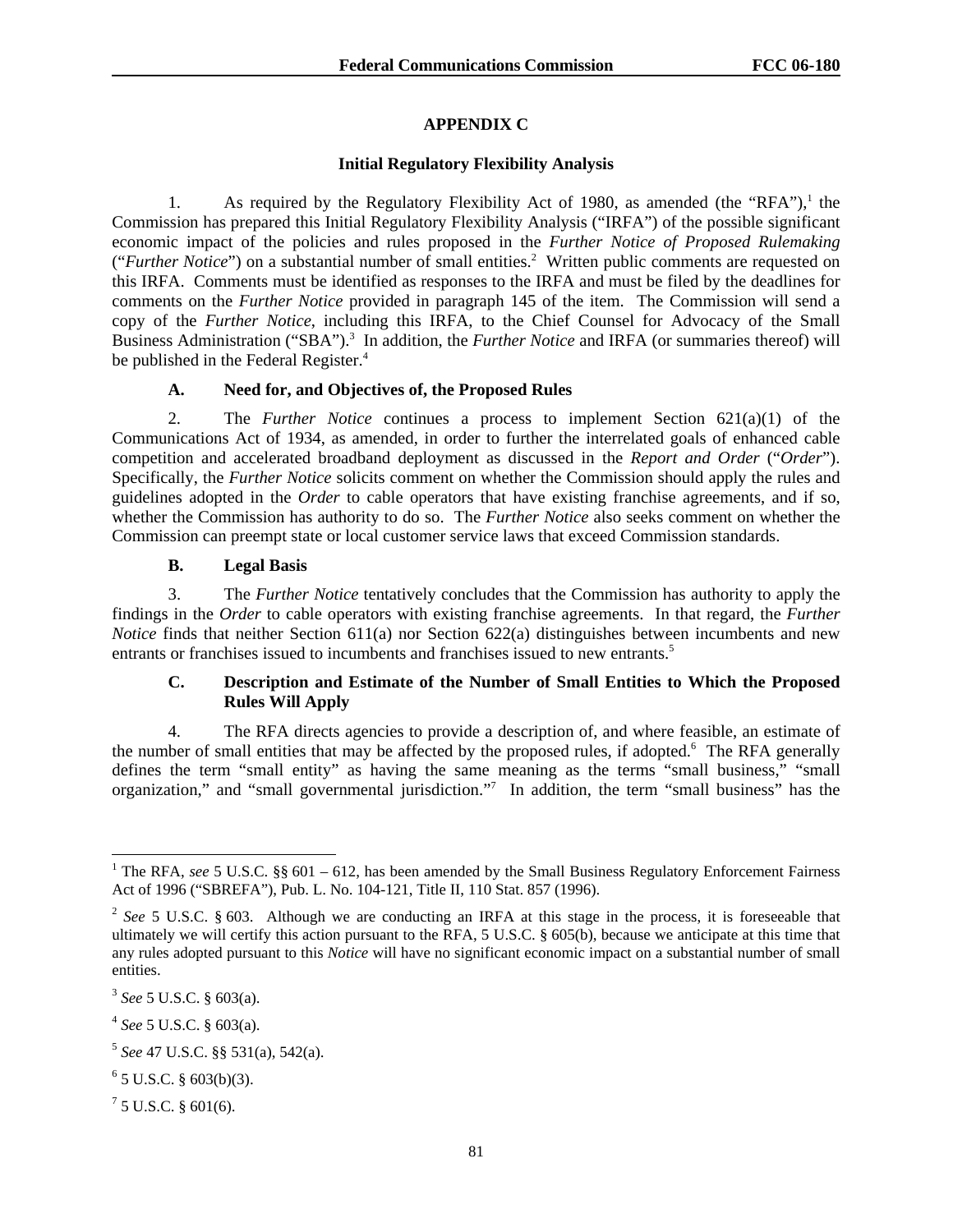same meaning as the term "small business concern" under the Small Business Act.<sup>8</sup> A "small business concern" is one which: (1) is independently owned and operated; (2) is not dominant in its field of operation; and (3) satisfies any additional criteria established by the Small Business Administration  $("SBA")$ .

5. *Small Businesses*. Nationwide, there are a total of approximately 22.4 million small businesses, according to SBA data.<sup>10</sup>

6. *Small Organizations*. Nationwide, there are approximately 1.6 million small organizations.<sup>11</sup>

7. The Commission has determined that the group of small entities possibly directly affected by the proposed rules herein, if adopted, consists of small governmental entities. A description of these entities is provided below. In addition the Commission voluntarily provides descriptions of a number of entities that may be merely indirectly affected by any rules that result from the *Further Notice*.

### **Small Governmental Jurisdictions**

8. The term "small governmental jurisdiction" is defined as "governments of cities, towns, townships, villages, school districts, or special districts, with a population of less than fifty thousand."12 As of 1997, there were approximately 87,453 governmental jurisdictions in the United States.<sup>13</sup> This number includes 39,044 county governments, municipalities, and townships, of which 37,546 (approximately 96.2 percent) have populations of fewer than 50,000, and of which 1,498 have populations of 50,000 or more. Thus, we estimate the number of small governmental jurisdictions overall to be 84,098 or fewer.

### **Miscellaneous Entities**

9. The entities described in this section are affected merely indirectly by our current action, and therefore are not formally a part of this RFA analysis. We have included them, however, to broaden the record in this proceeding and to alert them to our tentative conclusions.

### **Cable Operators**

10. The "Cable and Other Program Distribution" census category includes cable systems operators, closed circuit television services, direct broadcast satellite services, multipoint distribution systems, satellite master antenna systems, and subscription television services. The SBA has developed small business size standard for this census category, which includes all such companies generating \$13.0 million or less in revenue annually.<sup>14</sup> According to Census Bureau data for 1997, there were a total of

<sup>&</sup>lt;sup>8</sup> 5 U.S.C. § 601(3) (incorporating by reference the definition of "small-business concern" in the Small Business Act, 15 U.S.C. § 632). Pursuant to 5 U.S.C. § 601(3), the statutory definition of a small business applies "unless an agency, after consultation with the Office of Advocacy of the Small Business Administration and after opportunity for public comment, establishes one or more definitions of such term which are appropriate to the activities of the agency and publishes such definition(s) in the Federal Register."

 $9^9$  15 U.S.C. § 632.

<sup>10</sup> *See* SBA, Programs and Services, SBA Pamphlet No. CO-0028, at page 40 (July 2002).

<sup>&</sup>lt;sup>11</sup> Independent Sector, The New Nonprofit Almanac  $\&$  Desk Reference (2002).

 $12$  5 U.S.C. § 601(5).

<sup>&</sup>lt;sup>13</sup> U.S. Census Bureau, Statistical Abstract of the United States: 2000, Section 9, pages 299-300, Tables 490 and 492.

<sup>&</sup>lt;sup>14</sup> 13 C.F.R. § 121.201, North American Industry Classification System (NAICS) 517510.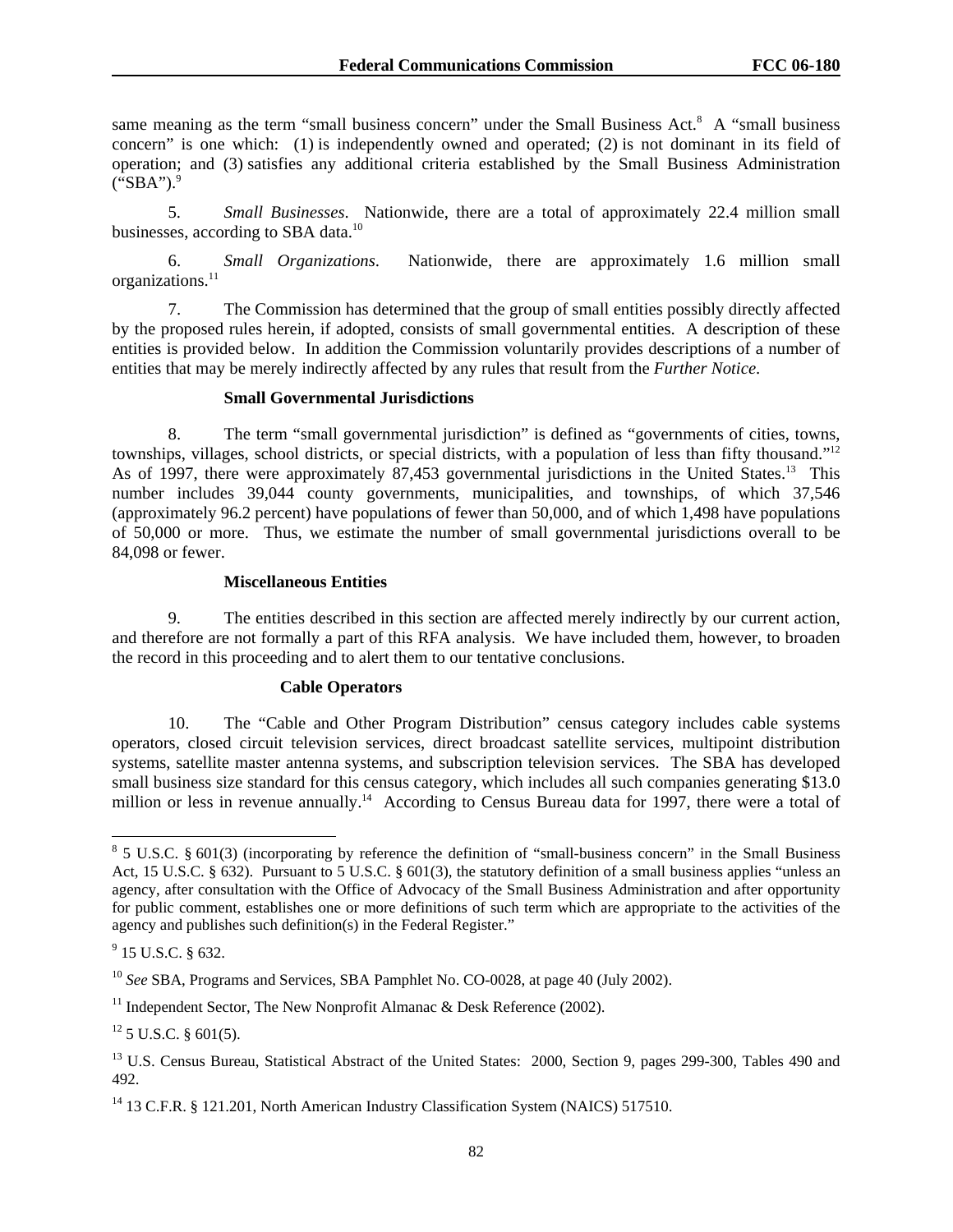1,311 firms in this category, total, that had operated for the entire year.15 Of this total, 1,180 firms had annual receipts of under \$10 million and an additional 52 firms had receipts of \$10 million or more but less than \$25 million. Consequently, the Commission estimates that the majority of providers in this service category are small businesses that may be affected by the rules and policies adopted herein.

11. *Cable System Operators (Rate Regulation Standard)*. The Commission has developed its own small-business-size standard for cable system operators, for purposes of rate regulation. Under the Commission's rules, a "small cable company" is one serving fewer than 400,000 subscribers nationwide.<sup>16</sup> The most recent estimates indicate that there were 1,439 cable operators who qualified as small cable system operators at the end of  $1995$ .<sup>17</sup> Since then, some of those companies may have grown to serve over 400,000 subscribers, and others may have been involved in transactions that caused them to be combined with other cable operators. Consequently, the Commission estimates that there are now fewer than 1,439 small entity cable system operators that may be affected by the rules and policies adopted herein.

12. *Cable System Operators (Telecom Act Standard)*. The Communications Act of 1934, as amended, also contains a size standard for small cable system operators, which is "a cable operator that, directly or through an affiliate, serves in the aggregate fewer than 1 percent of all subscribers in the United States and is not affiliated with any entity or entities whose gross annual revenues in the aggregate exceed \$250,000,000."<sup>18</sup> The Commission has determined that there are 67,700,000 subscribers in the United States.<sup>19</sup> Therefore, an operator serving fewer than 677,000 subscribers shall be deemed a small operator, if its annual revenues, when combined with the total annual revenues of all its affiliates, do not exceed \$250 million in the aggregate.<sup>20</sup> Based on available data, the Commission estimates that the number of cable operators serving  $677,000$  subscribers or fewer, totals  $1,450$ <sup>21</sup> The Commission neither requests nor collects information on whether cable system operators are affiliated with entities whose gross annual revenues exceed \$250 million,<sup>22</sup> and therefore is unable, at this time, to estimate more accurately the number of cable system operators that would qualify as small cable operators under the size standard contained in the Communications Act of 1934.

13. *Open Video Services*. Open Video Service ("OVS") systems provide subscription services.<sup>23</sup> As noted above, the SBA has created a small business size standard for Cable and Other

1

 $20$  47 C.F.R. § 76.901(f).

<sup>&</sup>lt;sup>15</sup> U.S. Census Bureau, 1997 Economic Census, Subject Series: Information, "Establishment and Firm Size (Including Legal Form of Organization)," Table 4, NAICS code 513220 (issued October 2000).

<sup>&</sup>lt;sup>16</sup> 47 C.F.R. § 76.901(e). The Commission developed this definition based on its determination that a small cable system operator is one with annual revenues of \$100 million or less. *See Implementation of Sections of the 1992 Cable Act: Rate Regulation, Sixth Report and Order and Eleventh Order on Reconsideration*, 10 FCC Rcd 7393 (1995).

<sup>&</sup>lt;sup>17</sup> Paul Kagan Associates, Inc., Cable TV Investor, February 29, 1996 (based on figures for December 30, 1995).

 $18$  47 U.S.C. § 543(m)(2).

<sup>&</sup>lt;sup>19</sup> See FCC Announces New Subscriber Count for the Definition of Small Cable Operator, Public Notice DA 01-158 (2001).

<sup>&</sup>lt;sup>21</sup> See FCC Announces New Subscriber Count for the Definition of Small Cable Operators, Public Notice, DA 01-0158 (2001).

 $22$  The Commission does receive such information on a case-by-case basis if a cable operator appeals a local franchise authority's finding that the operator does not qualify as a small cable operator pursuant to § 76.901(f) of the Commission's rules. *See* 47 C.F.R. § 76.909(b).

<sup>23</sup> *See* 47 U.S.C. § 573.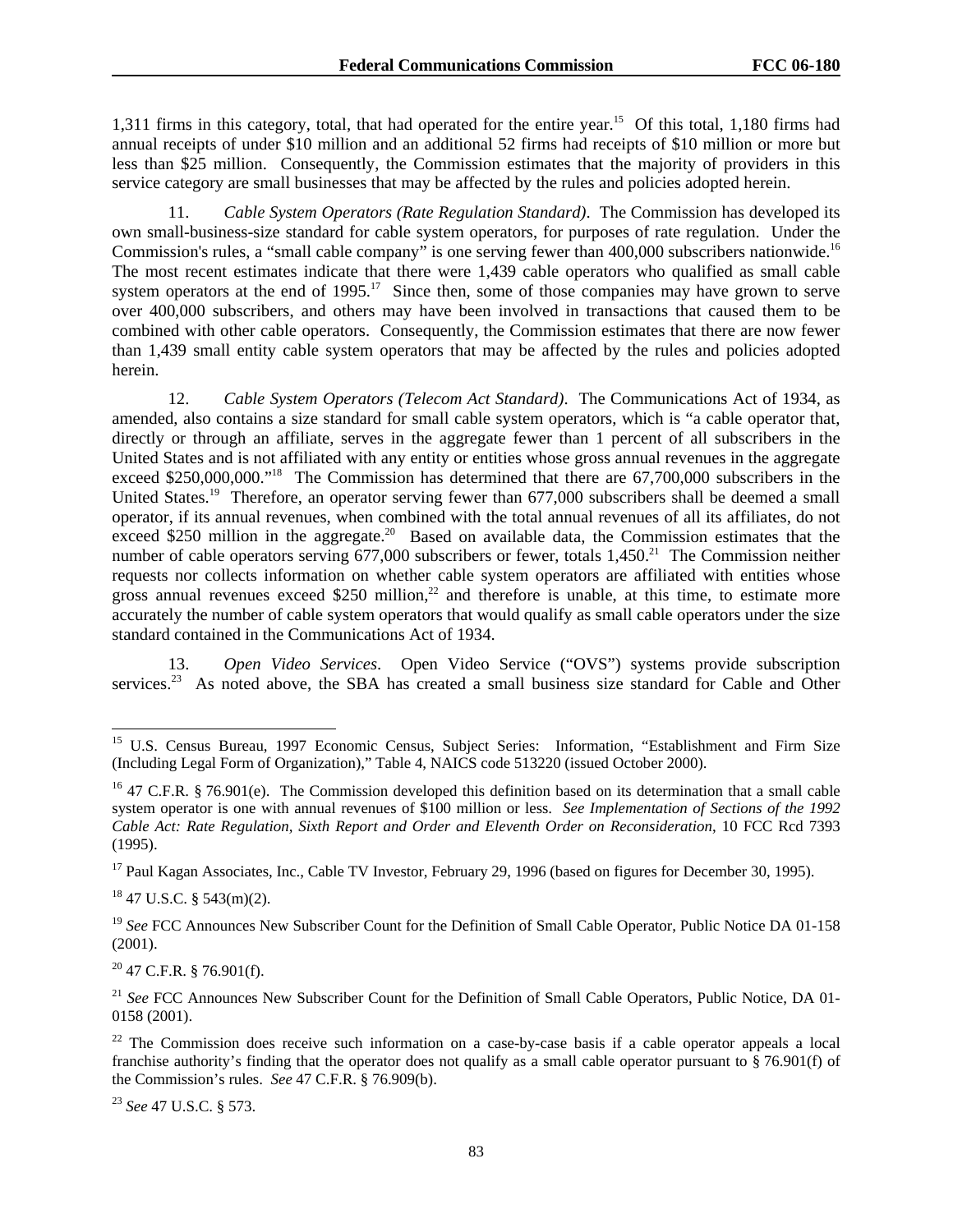Program Distribution.<sup>24</sup> This standard provides that a small entity is one with \$13.0 million or less in annual receipts. The Commission has certified approximately 25 OVS operators to serve 75 areas, and some of these are currently providing service.<sup>25</sup> Affiliates of Residential Communications Network, Inc. (RCN) received approval to operate OVS systems in New York City, Boston, Washington, D.C., and other areas. RCN has sufficient revenues to assure that they do not qualify as a small business entity. Little financial information is available for the other entities that are authorized to provide OVS and are not yet operational. Given that some entities authorized to provide OVS service have not yet begun to generate revenues, the Commission concludes that up to 24 OVS operators (those remaining) might qualify as small businesses that may be affected by the rules and policies adopted herein.

## **D. Description of Projected Reporting, Recordkeeping and Other Compliance Requirements**

14. We anticipate that any rules that result from this action would have at most a *de minimis* impact on small governmental jurisdictions (*e.g.*, one-time proceedings to amend existing procedures regarding the method of granting competitive franchises). Local franchising authorities ("LFAs") today must review and decide upon competitive cable franchise applications, and will continue to perform that role upon the conclusion of this proceeding; any rules that might be adopted pursuant to this *Notice* likely would require at most only modifications to that process.

### **E. Steps Taken to Minimize Significant Economic Impact on Small Entities and Significant Alternatives Considered**

15. The RFA requires an agency to describe any significant, specifically small business, alternatives that it has considered in reaching its proposed approach, which may include the following four alternatives (among others): "(1) the establishment of differing compliance or reporting requirements or timetables that take into account the resources available to small entities; (2) the clarification, consolidation, or simplification of compliance and reporting requirements under the rule for such small entities; (3) the use of performance rather than design standards; and (4) an exemption from coverage of the rule, or any part thereof, for such small entities."26

16. As discussed in the *Further Notice*, Sections 611(a) and 622(a) do not distinguish between new entrants and cable operators with existing franchises.27 As discussed in the *Order*, the Commission has the authority to implement the mandate of Section  $621(a)(1)$  to ensure that LFAs do not unreasonably refuse to award competitive franchises to new entrants, and adopts rules designed to ensure that the local franchising process does not create unreasonable barriers to competitive entry for new entrants. Such rules consist of specific guidelines (*e.g.*, maximum timeframes for considering a competitive franchise application) and general principles regarding franchise fees designed to provide LFAs with the guidance necessary to conform their behavior to the directive of Section  $621(a)(1)$ . As noted above, applying these rules regarding the franchising process to cable operators with existing franchises likely would have at most a *de minimis* impact on small governmental jurisdictions. Even if that were not the case, however, we believe that the interest of fairness to those cable operators would outweigh any impact on small entities. The alternative (*i.e.*, continuing to allow LFAs to follow procedures that are unreasonable) would be unacceptable, as it would be inconsistent with the Communications Act. We seek comment on the impact that such rules might have on small entities, and on what effect alternative rules would have on those entities. We also invite comment on ways in which

1

<sup>&</sup>lt;sup>24</sup> 13 C.F.R. § 121.201, NAICS code 517510.

<sup>25</sup> *See* http://www.fcc.gov/mb/ovs/csovscer.html (visited December 19, 2006), http://www.fcc.gov/mb/ovs/ csovsarc.html (visited December 19, 2006).

 $26$  5 U.S.C. §§ 603(c)(1)-(4).

 $27$  47 U.S.C. §§ 531(a), 542(a).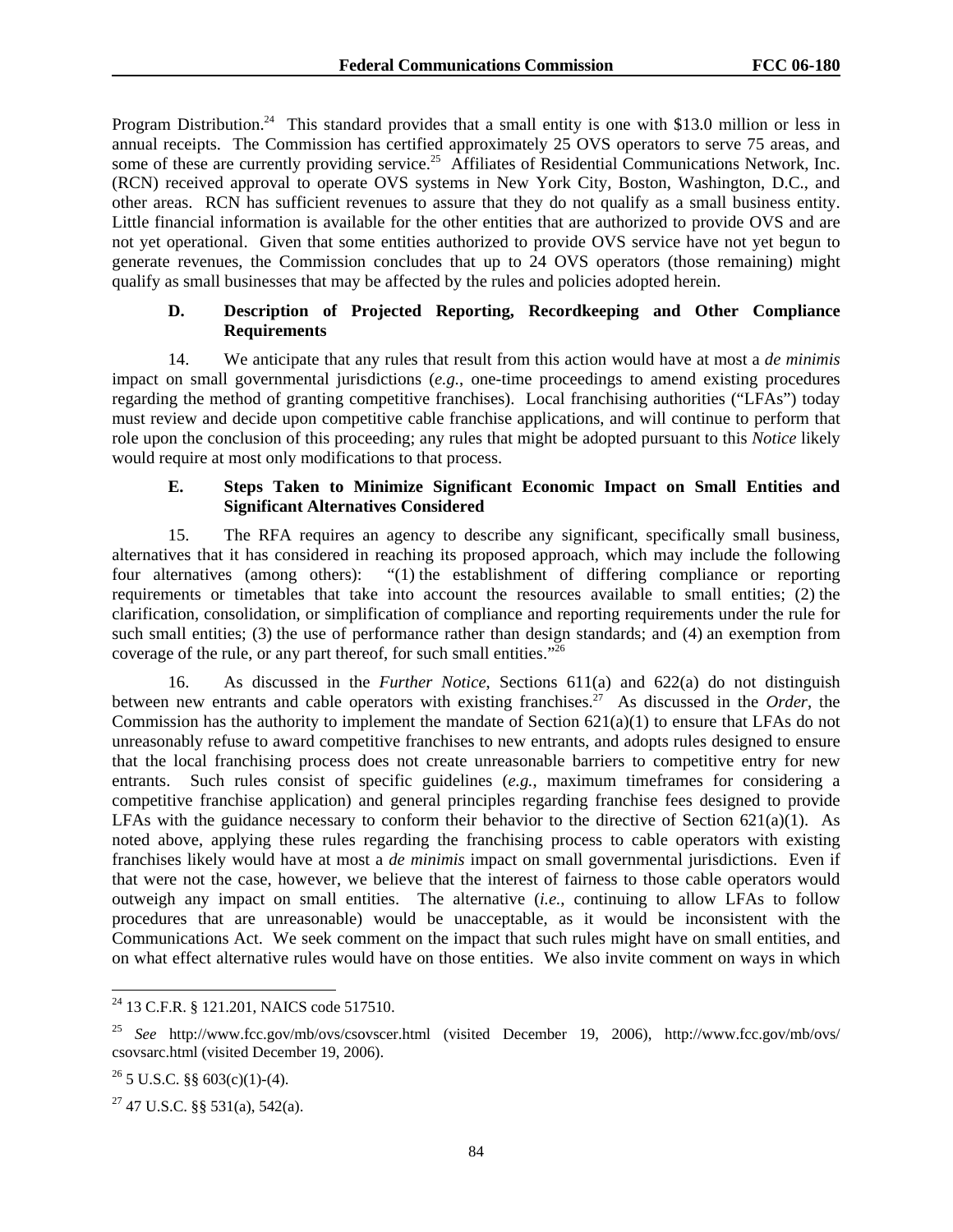the Commission might implement the tentative conclusions while at the same time imposing lesser burdens on small entities.

# **F. Federal Rules that May Duplicate, Overlap, or Conflict with the Proposed Rules**

17. None.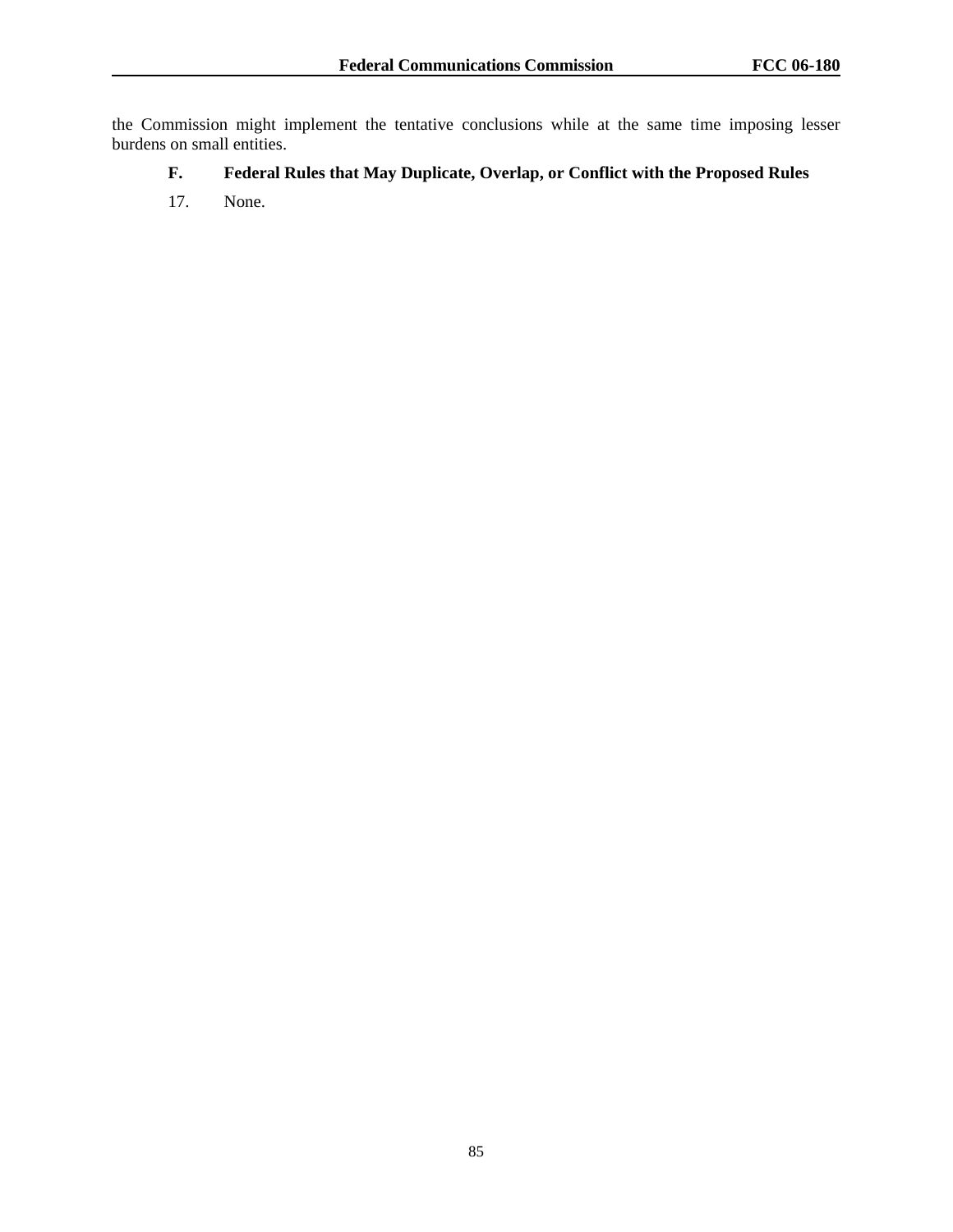# **APPENDIX D**

## **Final Regulatory Flexibility Act Analysis**

1. As required by the Regulatory Flexibility Act of 1980, as amended ("RFA")<sup>1</sup> an Initial Regulatory Flexibility Analysis ("IRFA") was incorporated in the *Notice of Proposed Rulemaking* ("*NPRM*") to this proceeding.<sup>2</sup> The Commission sought written public comment on the proposals in the NPRM, including comment on the IRFA. The Commission received one comment on the IRFA. This present Final Regulatory Flexibility Analysis ("FRFA") conforms to the RFA.<sup>3</sup>

# **A. Need for, and Objectives of, the Report and Order**

2. This Report and Order ("*Order*") adopts rules and provides guidance to implement Section 621 of the Communications Act of 1934, as amended (the "Communications Act").<sup>4</sup> Section 621 of the Communications Act prohibits franchising authorities from unreasonably refusing to award competitive franchises for the provision of cable services.<sup>5</sup> The Commission has found that the current franchising process constitutes an unreasonable barrier to entry for competitive entrants that impedes enhanced cable competition and accelerated broadband deployment. The Commission also has determined that it has authority to address this problem. To eliminate the unreasonable barriers to entry into the cable market, and to encourage investment in broadband facilities, in this *Order* the Commission (1) adopts maximum time frames within which local franchising authorities ("LFAs") must grant or deny franchise applications (90 days for new entrants with existing access to rights-of-way and six months for those who do not); (2) prohibits LFAs from imposing unreasonable build-out requirements on new entrants; (3) identifies certain costs, fees, and other compensation which, if required by LFAs, must be counted toward the statutory 5 percent cap on franchise fees; (4) interprets new entrants' obligations to provide support for PEG channels and facilities and institutional networks ("I-Nets"); and (5) clarifies that LFA authority is limited to regulation of cable services, not mixed-use services. The Commission also preempts local laws, regulations, and franchise agreement requirements, including level-playing-field provisions, to the extent they impose greater restrictions on market entry for competitive entrants than what the *Order* allows. The rule and guidelines are adopted in order to further the interrelated goals of enhanced cable competition and accelerated broadband deployment. For the specific language of the rule adopted, see Appendix B.

# **B. Summary of Significant Issues Raised by Public Comments in Response to the IRFA**

3. Only one commenter, Sjoberg's, Inc. submitted a comment that specifically responded to the IRFA. Sjoberg's, Inc. contends that small cable operators are directly affected by the adoption of rules that treat competitive cable entrants more favorably than incumbents. Sjoberg's Inc. argues that small cable operators are not in a position to compete with large potential competitors. These arguments were considered and rejected as discussed below.

4. We disagree with Sjoberg's Inc. assertion that our rules will treat competitive cable entrants more favorably than incumbents. While the actions we take in the *Order* will serve to increase

 $<sup>5</sup>$  *Id.*</sup>

<sup>1</sup> *See* 5 U.S.C. § 603. The RFA, *see* 5 U.S.C. § 601 *et. seq.*, has been amended by the Small Business Regulatory Enforcement Fairness Act of 1996 ("SBREFA"), Pub. L. No. 104-121, Title II, 110 Stat. 847 (1996). The SBREFA was enacted as Title II of the Contract With America Advancement Act of 1996 ("CWAAA").

<sup>2</sup> *Implementation of Section 621(a)(1) of the Cable Communications Policy Act of 1984 as amended by the Cable Television Consumer Protection and Competition Act of 1992*, 20 FCC Rcd 18581 (2005) ("*NPRM*").

<sup>3</sup> *See* 5 U.S.C. § 604.

 $4$  47 U.S.C. § 541(a)(1).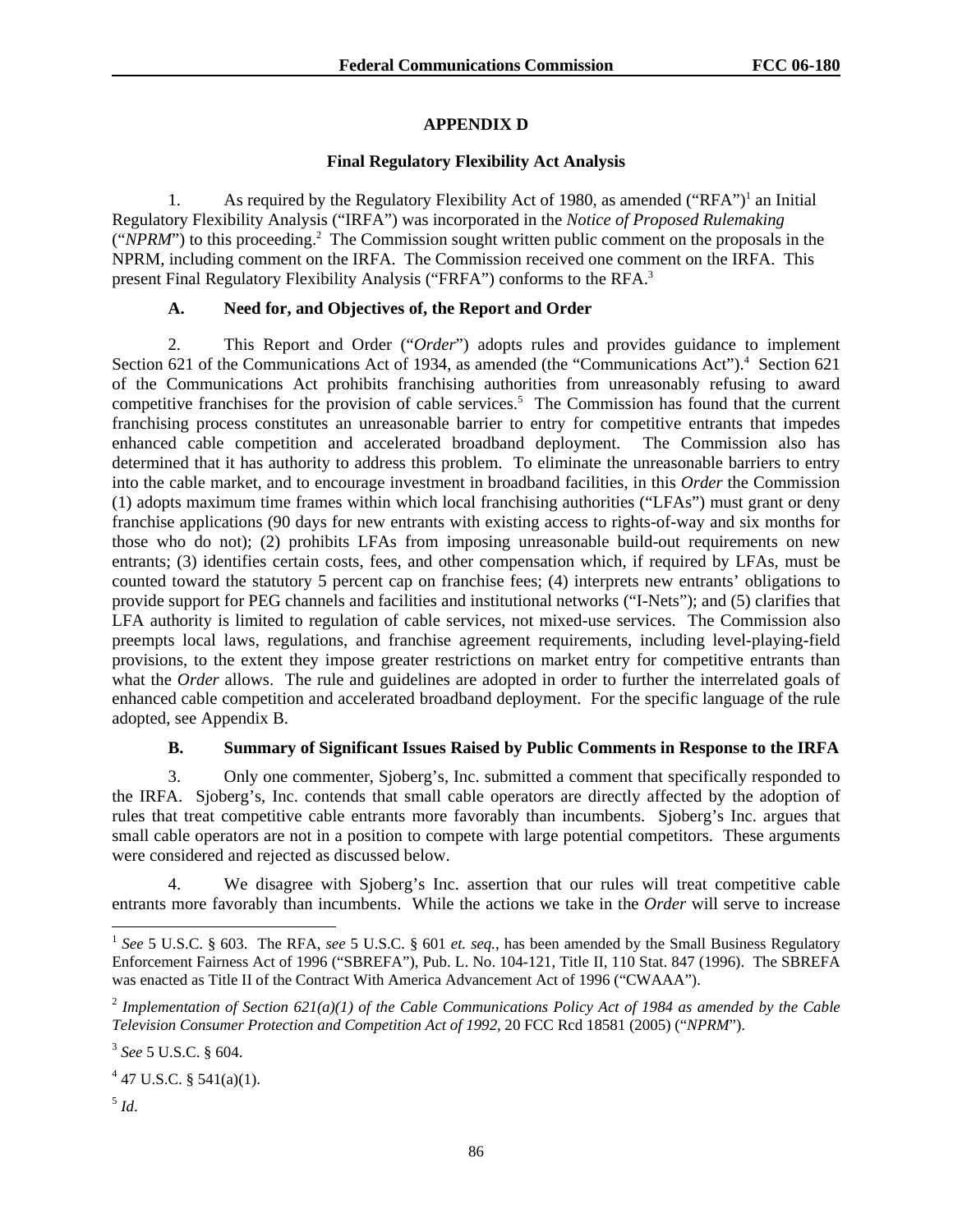competition in the multichannel video programming ("MVPD") market, we do not believe that the rules we adopt in the *Order* will put any incumbent provider at a competitive disadvantage. In fact, we believe that incumbent cable operators are at a competitive advantage in the MVPD market; incumbent cable operators have the competitive advantage of an existing customer base and significant brand recognition in their existing markets. Furthermore, we ask in the *Further Notice of Proposed Rulemaking* whether the findings adopted in the *Order* should apply to existing cable operators and tentatively conclude that they should.

# **C. Description and Estimate of the Number of Small Entities to Which the Proposed Rules Will Apply**

# **Entities Directly Affected By Proposed Rules**

5. The RFA directs the Commission to provide a description of and, where feasible, an estimate of the number of small entities that will be affected by the rules adopted herein.<sup>6</sup> The RFA generally defines the term "small entity" as having the same meaning as the terms "small business," "small organization," and "small government jurisdiction."<sup>7</sup> In addition, the term "small business" has the same meaning as the term "small business concern" under the Small Business Act.<sup>8</sup> A small business concern is one which: (1) is independently owned and operated; (2) is not dominant in its field of operation; and (3) satisfies any additional criteria established by the Small Business Administration  $(SBA).<sup>9</sup>$ 

6. The rules adopted by this *Order* will streamline the local franchising process by adopting rules that provide guidance as to what constitutes an unreasonable refusal to grant a cable franchise. The Commission has determined that the group of small entities directly affected by the rules adopted herein consists of small governmental entities (which, in some cases, may be represented in the local franchising process by not-for-profit enterprises). Therefore, in this FRFA, we consider the impact of the rules on small governmental entities. A description of such small entities, as well as an estimate of the number of such small entities, is provided below.

7. *Small governmental jurisdictions.* Small governmental jurisdictions are "governments of cities, towns, townships, villages, school districts, or special districts, with a population of less than fifty thousand."10 As of 1997, there were approximately 87,453 governmental jurisdictions in the United States.<sup>11</sup> This number includes  $39,044$  county governments, municipalities, and townships, of which 37,546 (approximately 96.2 percent) have populations of fewer than 50,000, and of which 1,498 have populations of 50,000 or more. Thus, we estimate the number of small governmental jurisdictions overall to be 84,098 or fewer*.*

 $10$  5 U.S.C. § 601(5).

l  $6$  5 U.S.C. § 603(b)(3).

 $^7$  *Id.* § 601(6).

<sup>8</sup> *Id*. § 601(3) (incorporating by reference the definition of "small business concern" in 15 U.S.C. § 632). Pursuant to 5 U.S.C. § 601(3), the statutory definition of a small business applies "unless an agency, after consultation with the Office of Advocacy of the Small Business Administration and after opportunity for public comment, establishes one or more definitions of such term which are appropriate to the activities of the agency and publishes such definition(s) in the Federal Register." 5 U.S.C. § 601(3).

 $9$  15 U.S.C. § 632. Application of the statutory criteria of dominance in its field of operation and independence are sometimes difficult to apply in the context of broadcast television. Accordingly, the Commission's statistical account of television stations may be over-inclusive.

<sup>&</sup>lt;sup>11</sup> U.S. Census Bureau, Statistical Abstract of the United States: 2000, Section 9, pages 299-300, Tables 490 and 492.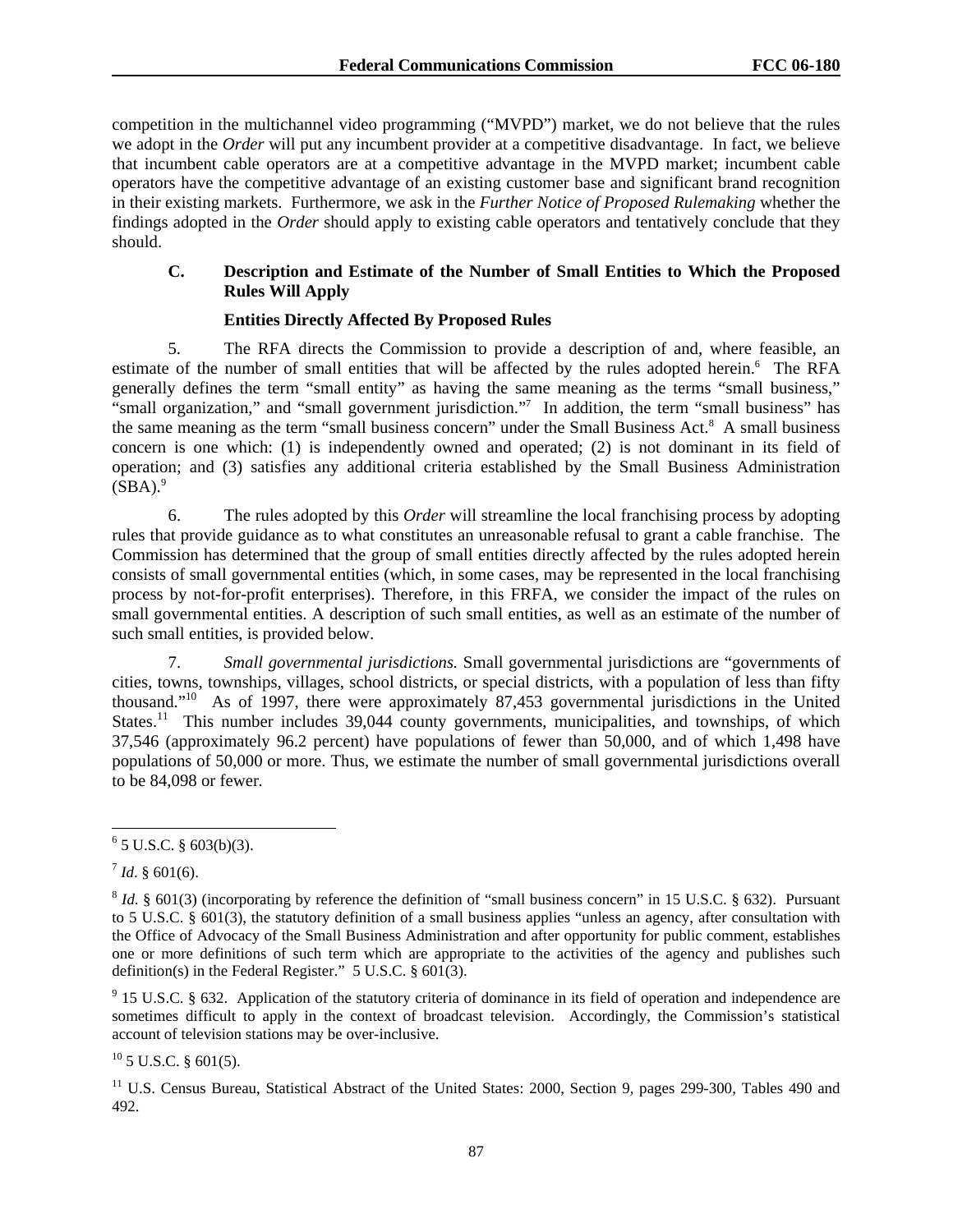### **Miscellaneous Entities**

8. The entities described in this section are affected merely indirectly by our current action, and therefore are not formally a part of this RFA analysis. We have included them, however, to broaden the record in this proceeding and to alert them to our conclusions.

### **Cable Operators**

9. The "Cable and Other Program Distribution" census category includes cable systems operators, closed circuit television services, direct broadcast satellite services, multipoint distribution systems, satellite master antenna systems, and subscription television services. The SBA has developed small business size standard for this census category, which includes all such companies generating \$13.0 million or less in revenue annually.<sup>12</sup> According to Census Bureau data for 1997, there were a total of 1,311 firms in this category, total, that had operated for the entire year.13 Of this total, 1,180 firms had annual receipts of under \$10 million and an additional 52 firms had receipts of \$10 million or more but less than \$25 million. Consequently, the Commission estimates that the majority of providers in this service category are small businesses that may be affected by the rules and policies adopted herein.

10. Cable System Operators (Rate Regulation Standard). The Commission has developed its own small-business-size standard for cable system operators, for purposes of rate regulation. Under the Commission's rules, a "small cable company" is one serving fewer than 400,000 subscribers nationwide.<sup>14</sup> The most recent estimates indicate that there were 1,439 cable operators who qualified as small cable system operators at the end of 1995.<sup>15</sup> Since then, some of those companies may have grown to serve over 400,000 subscribers, and others may have been involved in transactions that caused them to be combined with other cable operators. Consequently, the Commission estimates that there are now fewer than 1,439 small entity cable system operators that may be affected by the rules and policies adopted herein.

11. Cable System Operators (Telecom Act Standard). The Communications Act of 1934, as amended, also contains a size standard for small cable system operators, which is "a cable operator that, directly or through an affiliate, serves in the aggregate fewer than 1 percent of all subscribers in the United States and is not affiliated with any entity or entities whose gross annual revenues in the aggregate exceed \$250,000,000."<sup>16</sup> The Commission has determined that there are 67,700,000 subscribers in the United States.<sup>17</sup> Therefore, an operator serving fewer than 677,000 subscribers shall be deemed a small operator, if its annual revenues, when combined with the total annual revenues of all its affiliates, do not exceed \$250 million in the aggregate.<sup>18</sup> Based on available data, the Commission estimates that the

18 47 C.F.R. § 76.901(f).

<sup>1</sup> <sup>12</sup> 13 C.F.R. § 121.201, North American Industry Classification System (NAICS) code 517510.

<sup>&</sup>lt;sup>13</sup> U.S. Census Bureau, 1997 Economic Census, Subject Series: Information, "Establishment and Firm Size (Including Legal Form of Organization)," Table 4, NAICS code 513220 (issued October 2000).

<sup>&</sup>lt;sup>14</sup> 47 C.F.R. § 76.901(e). The Commission developed this definition based on its determination that a small cable system operator is one with annual revenues of \$100 million or less. *See Implementation of Sections of the 1992 Cable Act: Rate Regulation, Sixth Report and Order and Eleventh Order on Reconsideration*, 10 FCC Rcd 7393 (1995).

<sup>&</sup>lt;sup>15</sup> Paul Kagan Associates, Inc., Cable TV Investor, February 29, 1996 (based on figures for December 30, 1995).

<sup>16 47</sup> U.S.C. § 543(m)(2).

<sup>&</sup>lt;sup>17</sup> See FCC Announces New Subscriber Count for the Definition of Small Cable Operator, Public Notice DA 01-158 (2001).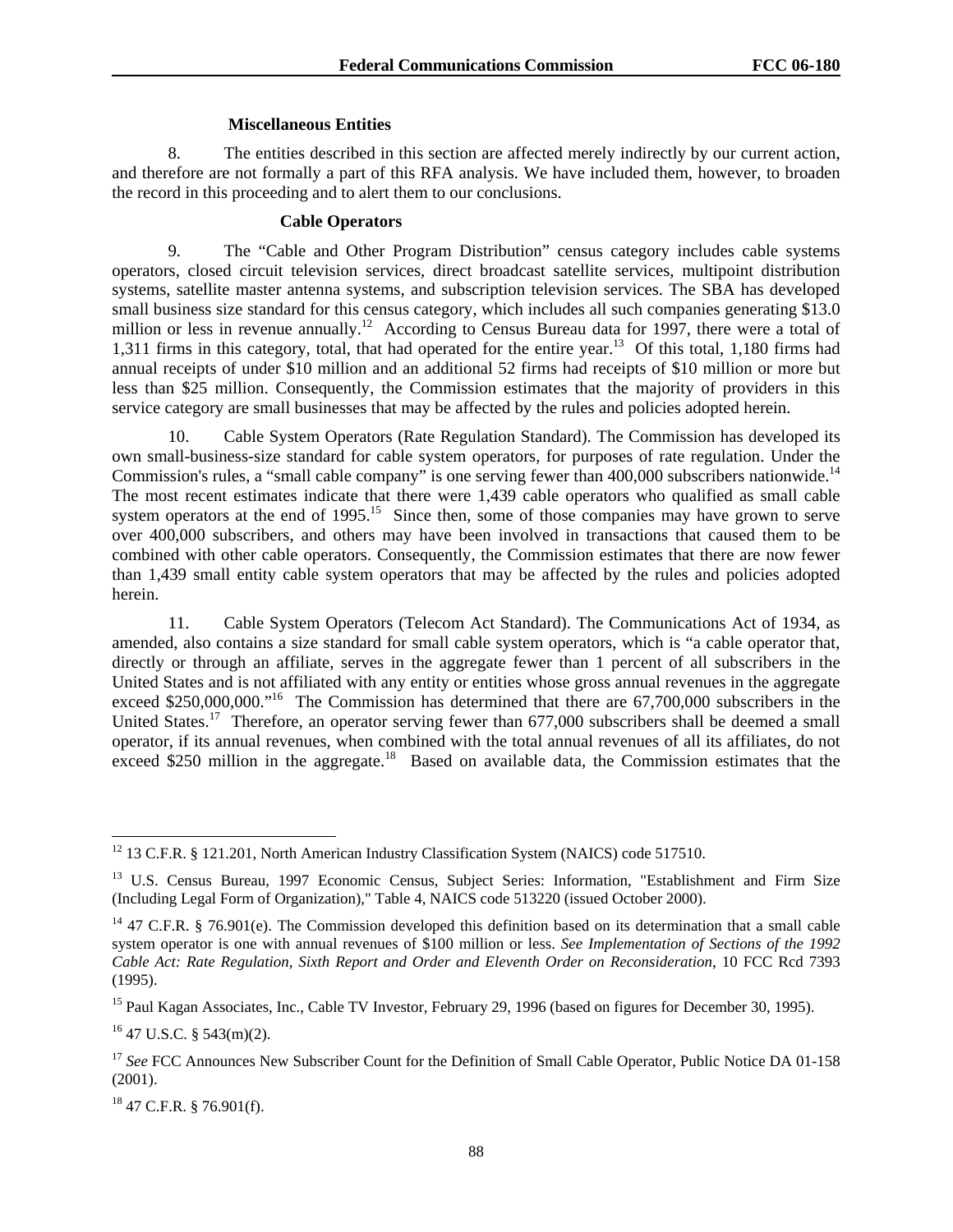number of cable operators serving 677,000 subscribers or fewer, totals  $1.450$ <sup>19</sup>. The Commission neither requests nor collects information on whether cable system operators are affiliated with entities whose gross annual revenues exceed \$250 million,<sup>20</sup> and therefore is unable, at this time, to estimate more accurately the number of cable system operators that would qualify as small cable operators under the size standard contained in the Communications Act of 1934.

12. Open Video Services. Open Video Service ("OVS") systems provide subscription services.<sup>21</sup> As noted above, the SBA has created a small business size standard for Cable and Other Program Distribution.<sup>22</sup> This standard provides that a small entity is one with \$13.0 million or less in annual receipts. The Commission has certified approximately 25 OVS operators to serve 75 areas, and some of these are currently providing service.<sup>23</sup> Affiliates of Residential Communications Network, Inc. (RCN) received approval to operate OVS systems in New York City, Boston, Washington, D.C., and other areas. RCN has sufficient revenues to assure that they do not qualify as a small business entity. Little financial information is available for the other entities that are authorized to provide OVS and are not yet operational. Given that some entities authorized to provide OVS service have not yet begun to generate revenues, the Commission concludes that up to 24 OVS operators (those remaining) might qualify as small businesses that may be affected by the rules and policies adopted herein.

#### **Telecommunications Service Entities**

13. As noted above, a "small business" under the RFA is one that, *inter alia*, meets the pertinent small business size standard (e.g., a telephone communications business having 1,500 or fewer employees), and "is not dominant in its field of operation."<sup>24</sup> The SBA's Office of Advocacy contends that, for RFA purposes, small incumbent local exchange carriers are not dominant in their field of operation because any such dominance is not "national" in scope.25 We have therefore included small incumbent local exchange carriers in this RFA analysis, although we emphasize that this RFA action has no effect on Commission analyses and determinations in other, non-RFA contexts.

14. *Incumbent Local Exchange Carriers ("LECs").* Neither the Commission nor the SBA has developed a small business size standard specifically for incumbent local exchange services. The appropriate size standard under SBA rules is for the category Wired Telecommunications Carriers. Under that size standard, such a business is small if it has  $1,500$  or fewer employees.<sup>26</sup> According to

<sup>21</sup> *See* 47 U.S.C. § 573.

1

<sup>22</sup> 13 C.F.R. § 121.201, NAICS code 517510.

<sup>23</sup> *See* http://www.fcc.gov/mb/ovs/csovscer.html (visited December 19, 2006), http://www.fcc.gov/mb/ovs/csovsarc.html (visited December 19, 2006).

 $24$  15 U.S.C. § 632.

<sup>&</sup>lt;sup>19</sup> See FCC Announces New Subscriber Count for the Definition of Small Cable Operators, Public Notice, DA 01-0158 (2001).

<sup>&</sup>lt;sup>20</sup> The Commission does receive such information on a case-by-case basis if a cable operator appeals a local franchise authority's finding that the operator does not qualify as a small cable operator pursuant to § 76.901(f) of the Commission's rules. See 47 C.F.R. § 76.909(b).

<sup>&</sup>lt;sup>25</sup> Letter from Jere W. Glover, Chief Counsel for Advocacy, SBA, to William E. Kennard, Chairman, FCC (May 27, 1999). The Small Business Act contains a definition of "small-business concern," which the RFA incorporates into its own definition of "small business." *See* 15 U.S.C. § 632(a) (Small Business Act); 5 U.S.C. § 601(3) (RFA). SBA regulations interpret "small business concern" to include the concept of dominance on a national basis. *See* 13 C.F.R. § 121.102(b).

<sup>26 13</sup> C.F.R. § 121.201, NAICS code 517110 (changed from 513310 in Oct. 2002).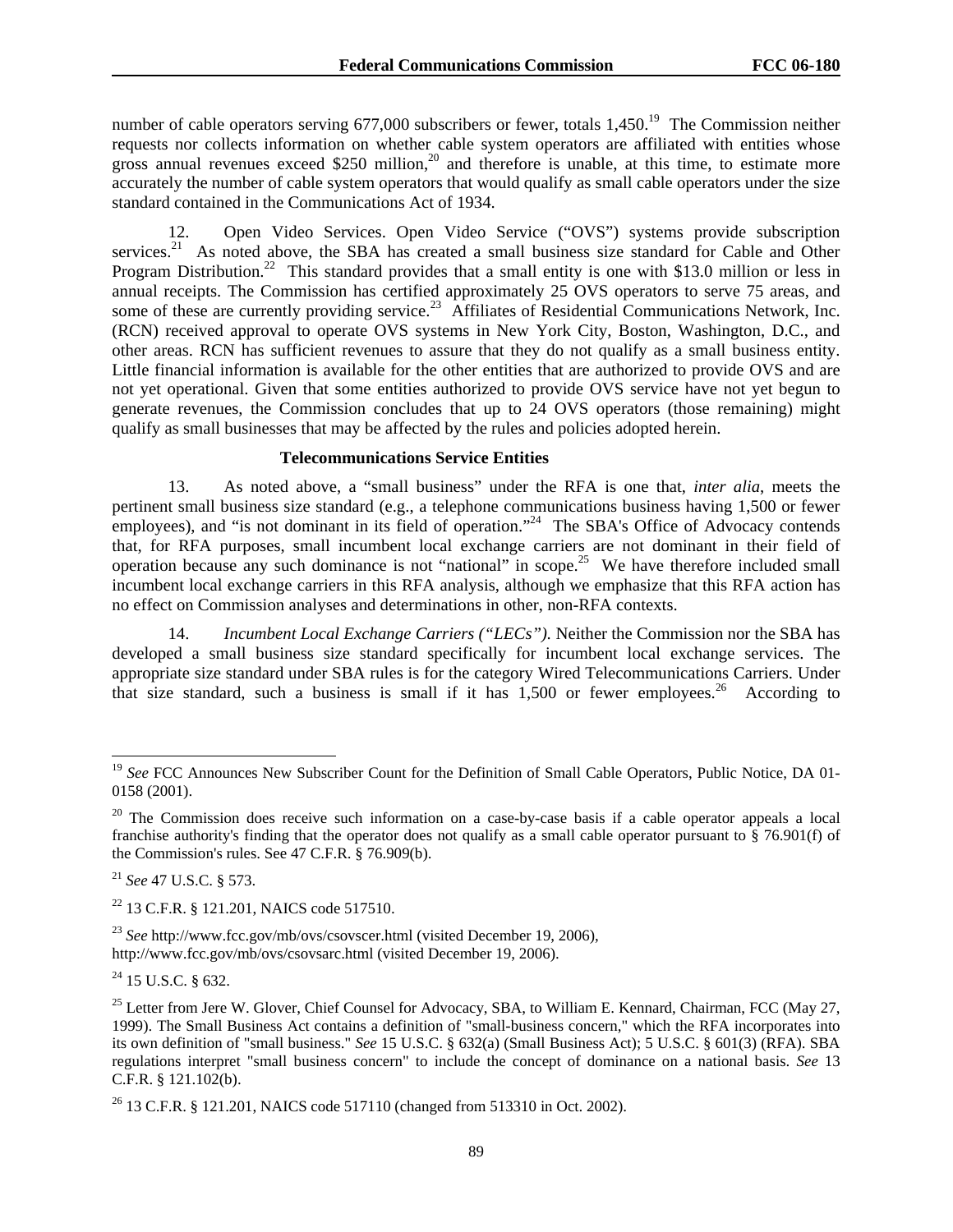Commission data, $^{27}$  1,303 carriers have reported that they are engaged in the provision of incumbent local exchange services. Of these 1,303 carriers, an estimated 1,020 have 1,500 or fewer employees and 283 have more than 1,500 employees. Consequently, the Commission estimates that most providers of incumbent local exchange service are small businesses that may be affected by our action. In addition, limited preliminary census data for 2002 indicate that the total number of wired communications carriers increased approximately 34 percent from 1997 to  $2002.<sup>28</sup>$ 

15. *Competitive Local Exchange Carriers, Competitive Access Providers (CAPs), "Shared-Tenant Service Providers," and "Other Local Service Providers."* Neither the Commission nor the SBA has developed a small business size standard specifically for these service providers. The appropriate size standard under SBA rules is for the category Wired Telecommunications Carriers. Under that size standard, such a business is small if it has  $1,500$  or fewer employees.<sup>29</sup> According to Commission data,<sup>30</sup> 769 carriers have reported that they are engaged in the provision of either competitive access provider services or competitive local exchange carrier services. Of these 769 carriers, an estimated 676 have 1,500 or fewer employees and 93 have more than 1,500 employees. In addition, 12 carriers have reported that they are "Shared-Tenant Service Providers," and all 12 are estimated to have 1,500 or fewer employees. In addition, 39 carriers have reported that they are "Other Local Service Providers." Of the 39, an estimated 38 have 1,500 or fewer employees and one has more than 1,500 employees. Consequently, the Commission estimates that most providers of competitive local exchange service, competitive access providers, "Shared-Tenant Service Providers," and "Other Local Service Providers" are small entities that may be affected by our action. In addition, limited preliminary census data for 2002 indicate that the total number of wired communications carriers increased approximately 34 percent from 1997 to 2002.<sup>31</sup>

## **D. Description of Projected Reporting, Record Keeping and other Compliance Requirements**

16. The rule and guidance adopted in the *Order* will require *de minimus* additional reporting, record keeping, and other compliance requirements. The most significant change requires potential franchisees to file an application to mark the beginning of the franchise negotiation process. This filing requires minimal information, and we estimate that the average burden on applicants to complete this application is one hour. The franchising authority will review this application in the normal course of its franchising procedures. The rule will not require any additional special skills beyond any already needed in the cable franchising context.

## **E. Steps Taken to Minimize Significant Impact on Small Entities, and Significant Alternatives Considered**

17. The RFA requires an agency to describe any significant alternatives that it has considered

<sup>&</sup>lt;sup>27</sup> FCC, Wireline Competition Bureau, Industry Analysis and Technology Division, "Trends in Telephone Service" at Table 5.3, page 5-5 (June 2005) ("Trends in Telephone Service"). This source uses data that are current as of October 1, 2004.

<sup>28</sup> *See* U.S. Census Bureau, 2002 Economic Census, Industry Series: "Information," Table 2, Comparative Statistics for the United States (1997 NAICS Basis): 2002 and 1997, NAICS code 513310 (issued Nov. 2004). The preliminary data indicate that the total number of "establishments" increased from 20,815 to 27, 891. In this context, the number of establishments is a less helpful indicator of small business prevalence than is the number of "firms," because the latter number takes into account the concept of common ownership or control. The more helpful 2002 census data on firms, including employment and receipts numbers, will be issued in late 2005.

<sup>29 13</sup> C.F.R. § 121.201, NAICS code 517110.

<sup>&</sup>lt;sup>30</sup> "Trends in Telephone Service" at Table 5.3.

<sup>31</sup> *See supra* note 28.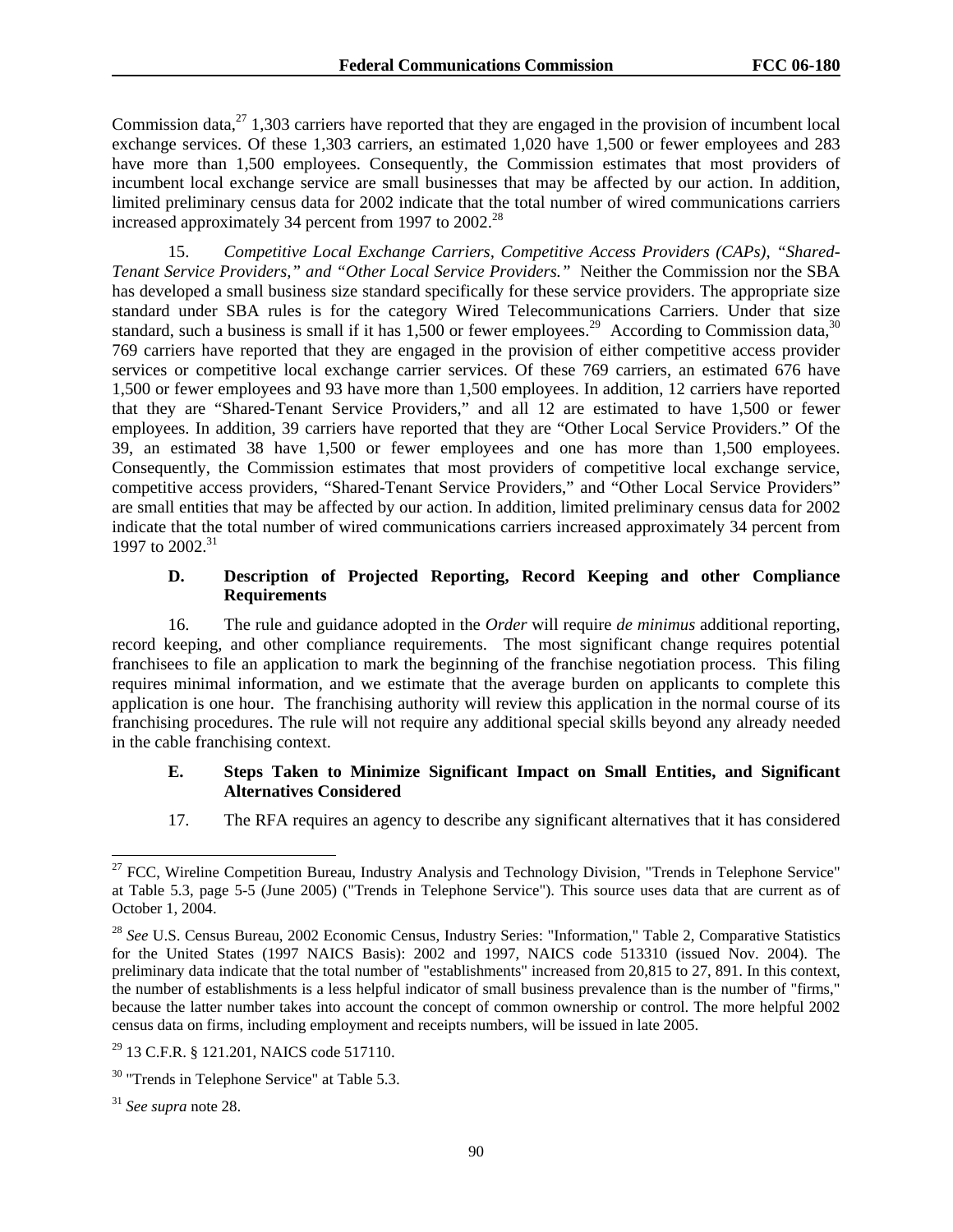in reaching its proposed approach, which may include the following four alternatives (among others): (1) the establishment of differing compliance or reporting requirements or timetables that take into account the resources available to small entities; (2) the clarification, consolidation, or simplification of compliance or reporting requirements under the rule for small entities; (3) the use of performance, rather than design, standards; and (4) an exemption from coverage of the rule, or any part thereof, for small entities.<sup>32</sup>

18. In the *NPRM*, the Commission sought comment on the impact that rules interpreting Section  $621(a)(1)$  might have on small entities, and on what effect alternative rules would have on those entities. The Commission also invited comment on ways in which the Commission might implement Section  $621(a)(1)$  while at the same time impose lesser burdens on small entities. The Commission tentatively concluded that any rules likely would have at most a *de minimis* impact on small governmental jurisdictions, and that the interrelated, high-priority federal communications policy goals of enhanced cable competition and accelerated broadband deployment necessitated the establishment of specific guidelines for LFAs with respect to the process by which they grant competitive cable franchises. We agree with those tentative conclusions, and we believe that the rules adopted in the *Order* will not impose a significant impact on any small entity.

19. In the *Order*, we provide that LFAs should reasonably review franchise applications within 90 days for entities existing authority to access rights-of way, and within six months for entities that do not have such authority. This will result in decreasing the regulatory burdens on cable operators. We declined to adopt shorter deadlines that commenters proposed (*e.g.*, 17 days, one month) in order to provide small entities more flexibility in scheduling their franchise negotiation sessions. In the *Order*, we also provide guidance on whether an LFA may reasonably refuse to award a competitive franchise based on certain franchise requirements, such as build-out requirements and franchise fees. As an alternative, we considered providing no guidance on any franchising terms. We conclude that the guidance we provide minimizes any adverse impact on small entities because it clarifies the terms within which parties must negotiate, and should prevent small entities from facing costly litigation over those terms.

# **F. Report to Congress**

20. The Commission will send a copy of the *Order*, including this FRFA, in a report to be sent to Congress pursuant to the *Small* Business Regulatory Enforcement Fairness Act of 1996.<sup>33</sup> In addition, the Commission will send a copy of the *Order*, including the FRFA, to the Chief Counsel for Advocacy of the Small Business Administration. A copy of the *Order* and FRFA (or summaries thereof) will also be published in the Federal Register.<sup>34</sup>

 $32$  5 U.S.C. § 603(c)(1)-(c)(4)

<sup>33</sup> *See* 5 U.S.C. § 801(a)(1)(A).

<sup>34</sup> *See id*. § 604(b).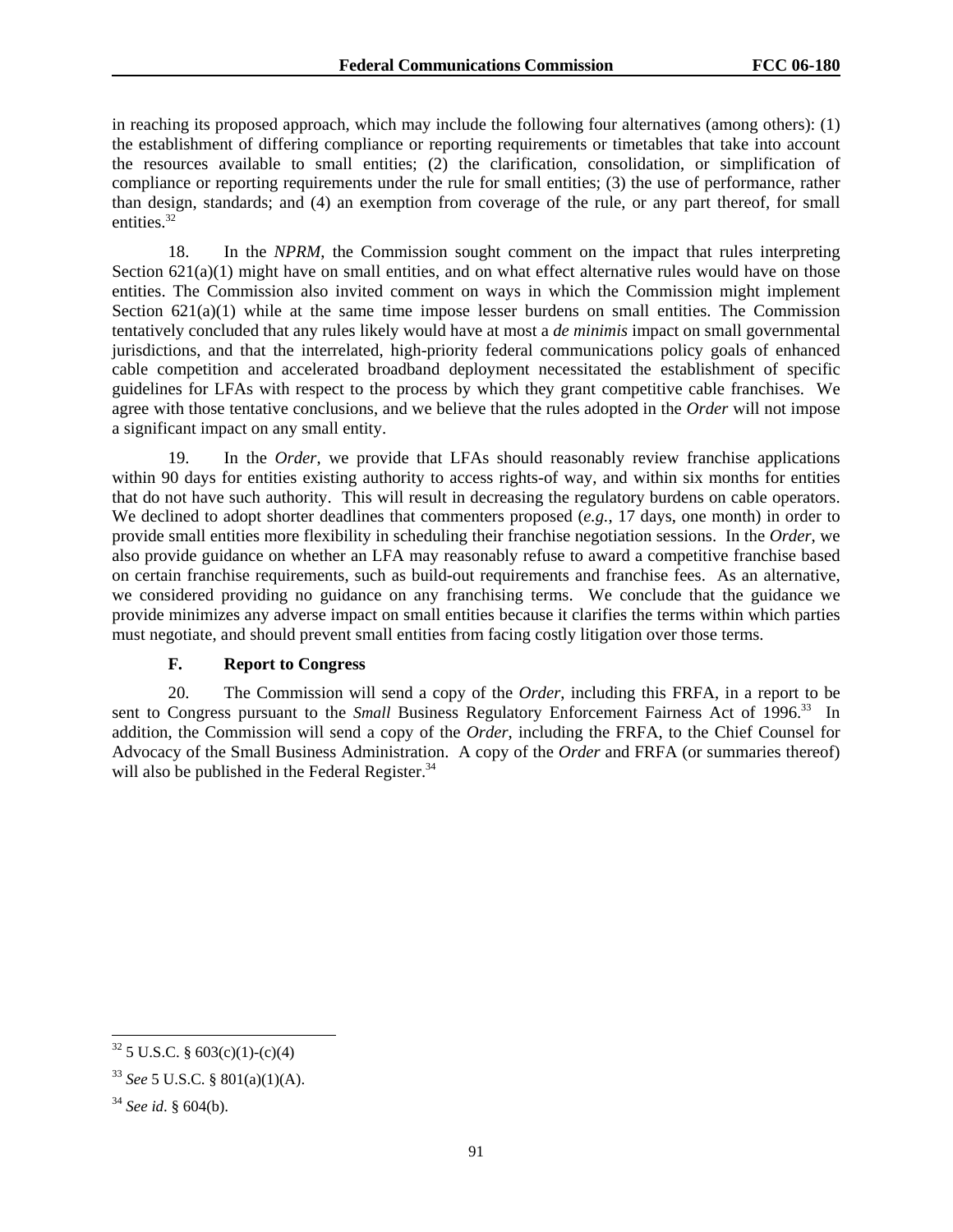### **STATEMENT OF CHAIRMAN KEVIN J. MARTIN**

*Re: Implementation of Section 621(a)(1) of the Cable Communications Policy Act of 1984 as amended by the Cable Television Consumer Protection and Competition Act of 1992 (MB Docket No. 05-311)* 

Greater competition in the market for the delivery for multichannel video programming is a primary and long-standing goal of federal communications policy. In passing the 1992 Cable Act, Congress recognized that competition between multiple cable systems would be beneficial, would help lower cable rates, and specifically encouraged local franchising authorities to award competitive franchises. Section 621 of the statute reads, "A franchising authority may not grant an exclusive franchise and *may not unreasonably refuse to award an additional competitive franchise*."

Telephone companies are investing billions of dollars to upgrade their networks to provide video. As new providers began actively seeking entry into video markets, we began to hear that some local authorities were making the process of getting franchises unreasonably difficult, despite clear statutory language. The record collected by the Commission in this proceeding cited instances where LFAs sat on applications for more than a year or required extraordinary in kind contributions such as the building of public swimming pools and recreation centers.

Such unreasonable requirements are especially troubling because competition is desperately needed in the video market. As we just found, from 1995 to 2005, cable rates have risen 93%. In 1995 cable cost \$22.37 per month. Last year, cable cost \$43.04 per month. Today's Communications Daily reports that prices for expanded basic are now about \$50 per month. The trend in pricing of cable services is of particular importance to consumers. Since 1996 the prices of every other communications service have declined while cable rates have risen year after year after year.

This item appropriately removes such regulatory barriers by giving meaning to the words Congress wrote in section 621 of the Cable Act. Specifically, the Commission finds that an LFA is unreasonably refusing to grant a competitive franchise when it does not act on an application within a reasonable time period, imposes taxes on non-cable services such as broadband, requires a new entrant to provide unrelated services or imposes unreasonable build-out requirements.

The widespread deployment of broadband remains my top priority as Chairman and a major Commission objective. During my tenure as Chairman, the Commission has worked hard to create a regulatory environment that promotes broadband deployment. We have removed legacy regulations, like tariffs and price controls, that discourage carriers from investing in their broadband networks, and we worked to create a regulatory level playing-field among broadband platforms. And we have begun to see some success as a result of the Commission's policies. High-speed connections to the Internet have grown over 400% since I became Commissioner in July 200.

The ability to deploy broadband networks rapidly however, is intrinsically linked to the ability to offer video to consumers. As the Commission stated in the Notice in this proceeding: "The construction of modern telecommunications facilities requires substantial capital investment and such networks, once completed, are capable of providing not only voice and data, but video as well. As a consequence, the ability to offer video offers the promise of an additional revenue stream from which deployment costs can be recovered."

Similarly, in a 2005 Policy Paper, the Phoenix Center found that video is "is now the key driver for new fiber deployment in the residential market." The Phoenix Center went on to say that: "If a new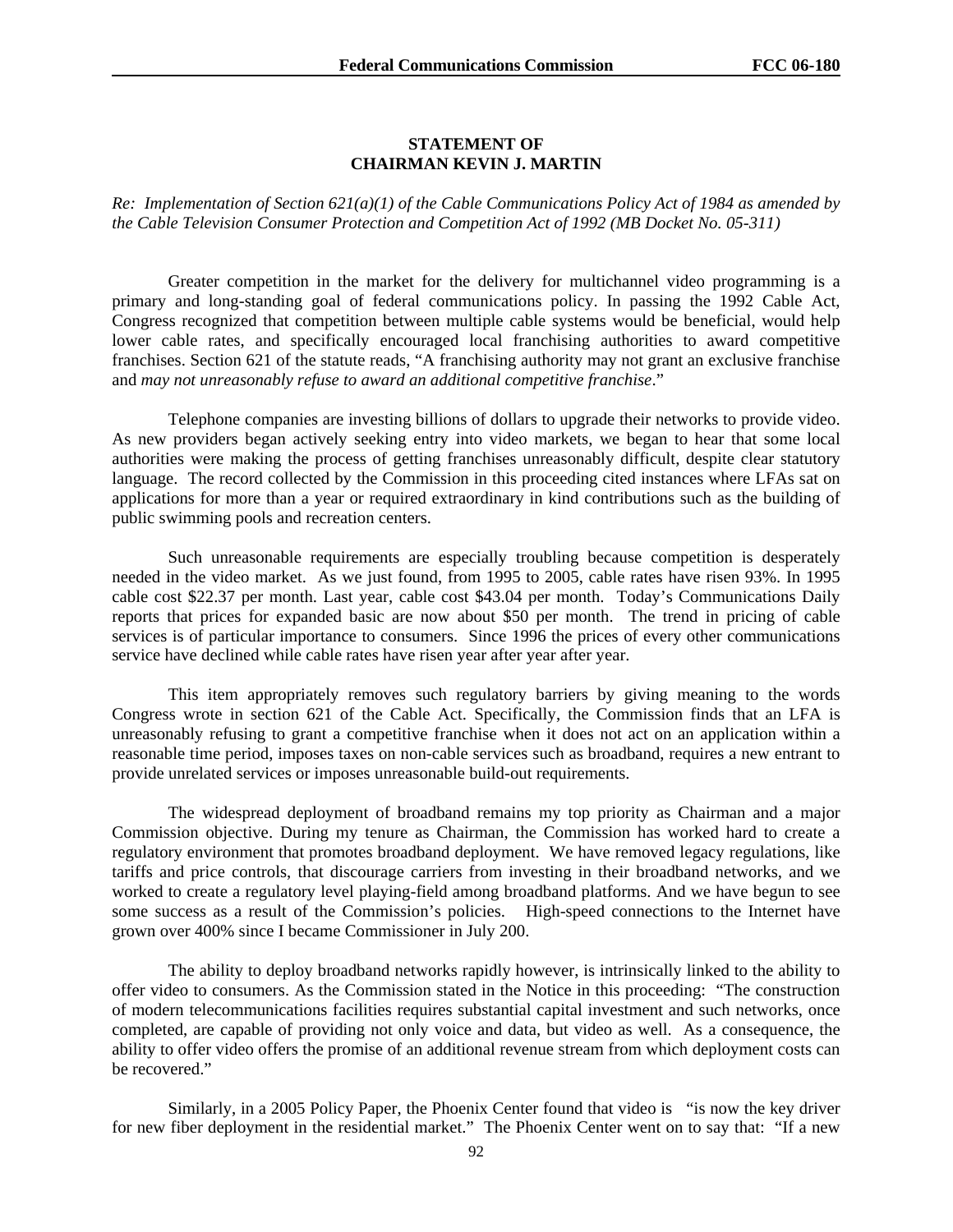entrant cannot readily provide consumers multichannel video over an advanced network, then the prospects for success will be diminished substantially due to a reduction in the entrant's potential revenues. Quite simply, the ability to sell video services over these fiber networks may be a crucial factor in getting those fiber networks deployed." By enhancing the ability of new entrants to provide video services then we are advancing our goal of universal affordable broadband access for Americans, as well as our goal of increased video competition.

I am also committed to seeing that consumers are able to realize the benefits of competition in the forms of better services and lower prices. In recent years however, consumers have had limited choice among video services providers and ever increasing prices for those services. But as was just demonstrated in our annual price survey, cable competition can impact cable bills. Again, it found that only in areas where there was competition from a second cable operator did average price for cable service decrease. I am pleased that the steps taken by the Commission today will expressly further this type of competition and help ensure that lower prices are available to as many Americans as possible as quickly as possible.

Addressing build-out requirements was particularly difficult. This item seeks to strike a balance between encouraging as widespread deployment of broadband as possible while not deterring entry altogether. I believed it would have been appropriate to provide examples of build-out requirements that would be reasonable in addition to illustrating those that could not be.<sup>1</sup>

1

<sup>&</sup>lt;sup>1</sup> For example, I would have been willing to find that it would seem reasonable for an LFA to require that, beginning five years after the effective date of a new entrant's franchise and every 3 years thereafter, if in the portion of the franchise area where the new entrant has chosen to offer cable service at least 15 percent of the households subscribe to such service, the new entrant increase by 20 percent the households in the franchise area to which the new entrant offers cable service by the beginning of the next 3-year interval, until the new entrant is capable of providing cable service to all households in the franchise area.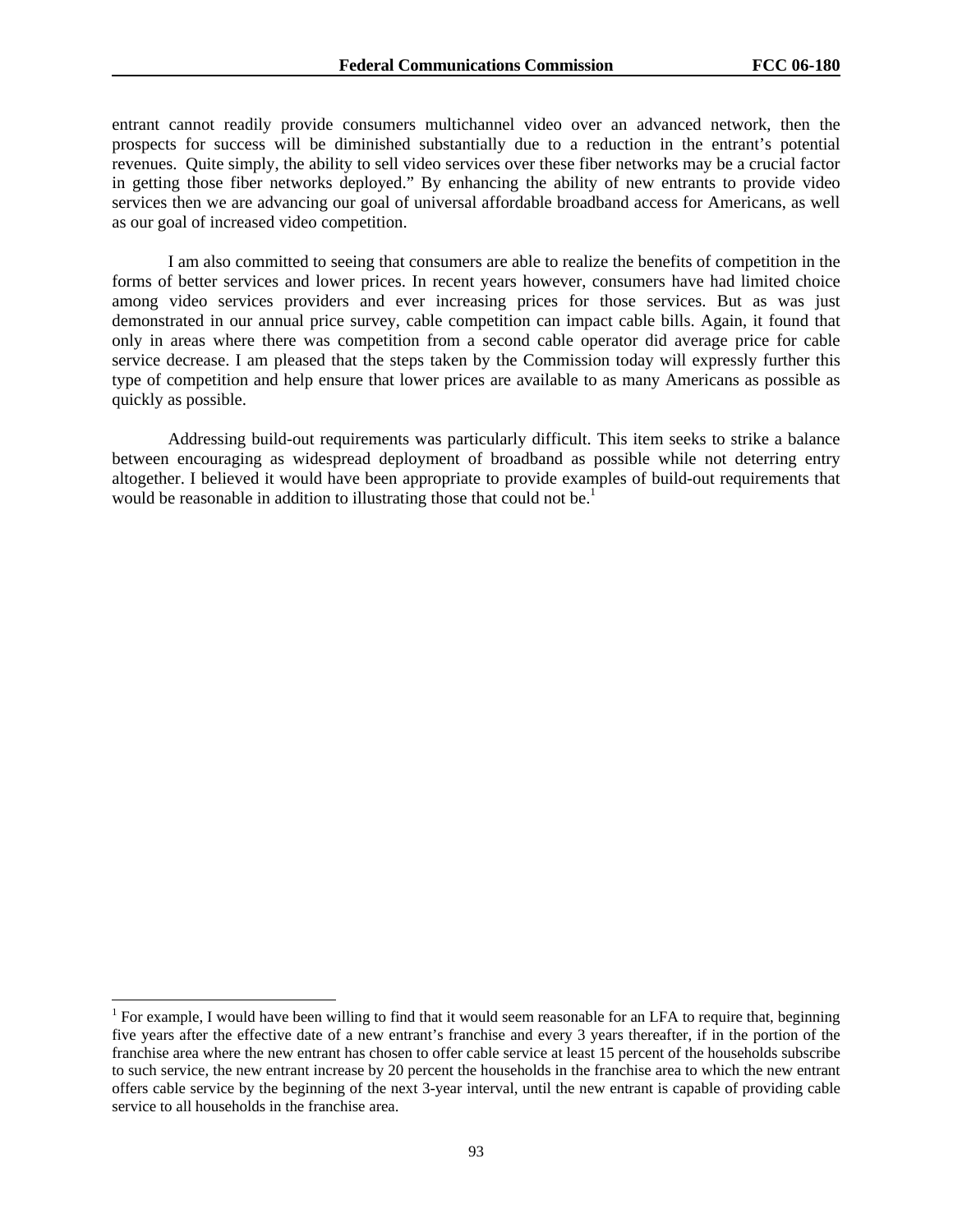#### **DISSENTING STATEMENT OF COMMISSIONER MICHAEL J. COPPS**

*Re: Implementation of Section 621(a)(1) of the Cable Communications Policy Act of 1984 as amended by the Cable Television Consumer Protection and Competition Act of 1992 (MB Docket No. 05-311)* 

 I think that all of my colleagues and I can agree on the central importance of encouraging video competition. It is abundantly clear that cable rates are rising faster than inflation and that wireline cable competition can be helpful in bringing those rates down. Consumers deserve rules that will bring such competition to their doorsteps because consumers are not being well-served by the lack of competition today.

 I think my colleagues and I can also agree on the central importance of broadband deployment. As I have often pointed out, our nation is falling behind in the international broadband race. Encouraging new entrants into the video market could at least assist in the challenge of building out broadband infrastructure, although it doesn't represent anything near the totality of what a real broadband strategy would look like.

 But agreeing on the many benefits of video competition is hardly the same thing as coming up with rules that will actually encourage honest-to-goodness competition within the framework of the statutes that Congress has given us. The item before us today doesn't get us there and I cannot support it as written.

In recent days we had discussions attempting to craft an item with which I would feel more comfortable. Chairman Martin engaged in those discussions in good faith and I thank him for that. My goal was to encourage an item that preserves a local authority's statutory right to seek specific and farreaching build-out requirements, protects each community's ability to negotiate for PEG and I-NET facilities, and maintains truly meaningful local ability to deal with the huge companies that are coming into our cities and towns to build important infrastructure.

Throughout the consideration of this item and even as we discussed ways to improve it in recent days, I have been troubled at the lack of a granular record that would demonstrate that the present franchising system is irretrievably broken and that traditional federal-state-local relationships have to be so thoroughly upended. If we are going to preempt and upend the balances inherent in long-standing federal-state-local jurisdictional authorities, we should have a record clearly demonstrating that those local authorities are not up to the task of handling this infrastructure build-out and that competition can be introduced only by preempting and upsetting these long-standing principles of federalism. My colleagues may recall that when we launched the NPRM on this item, I made it very clear how important the compilation of a compelling granular record would be in my consideration of this proceeding. I do not believe that either today's item or the record behind it makes such a showing. The various examples of "unreasonable" franchise requirements that the item enumerates are not closely or carefully supported by the record and often fail to rise beyond isolated episodes or anecdotal evidence.

Many people questioned, and continue to question, the Commission's legal authority to do what it is doing today. It is clear that those questions remain and that the Commission has been asked by those with oversight powers to more conclusively demonstrate our authority to undertake the actions we initiate today. I believe it is the better course of wisdom in so far-reaching a proceeding, in light of the concern being expressed by those with oversight responsibilities of this Commission, to thoroughly answer those questions, to lay out the basis of our claimed legal authority, and to explain what legal risks this action entails before taking action. Under the circumstances, proceeding on such a controversial decision today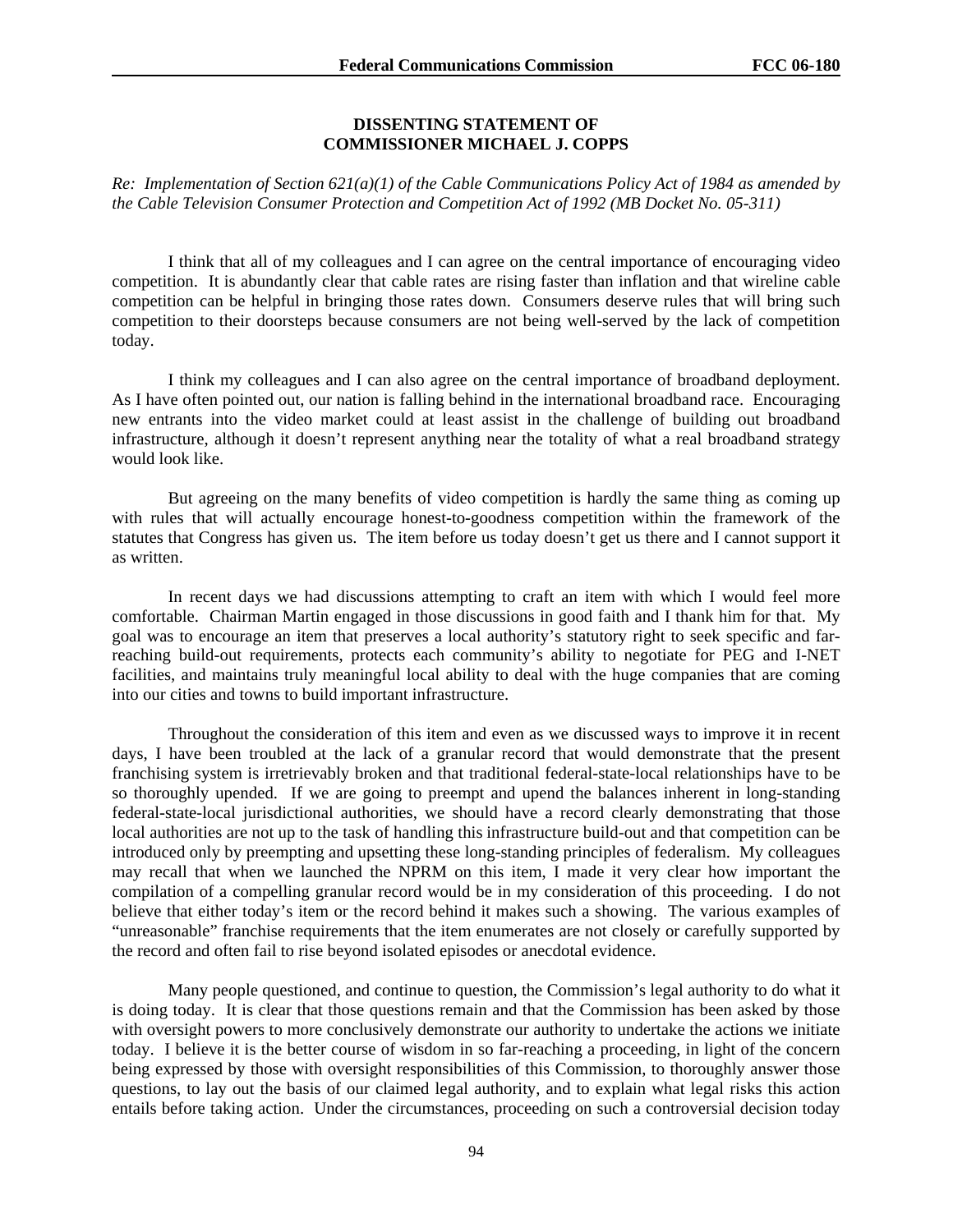does not put an end to this issue. It only invites more delay, more confusion, and more possibility of legal challenge.

As we face the challenge of providing ubiquitous high-speed broadband to all our citizens, we need the certainty of a national strategy to get the job done. Right now this nation is hobbled because it has no such strategy, no plan for the infrastructure build-out our people need to be productive and competitive citizens of the world. The United States is ranked number twenty-one in the International Telecommunications Union's Digital Opportunity Index. It is difficult to take much comfort from being twenty-first in the Twenty-first century. The kind of broadband strategy I am talking about demands a level of consensus and national buy-in by the many diverse interests and entities that would be responsible for implementing it. While I have never equated franchise reform as anything remotely equivalent to a national broadband strategy, I do believe a properly-crafted and legally-certain franchising reform could facilitate some level of broadband build-out. That is what I attempted to work toward here. But if our decision is only going to increase concern, increase the questions and increase the risk, then I think we should pause, take a deep breath, answer the questions and reach out for more consensus. I don't say unanimity, of course, but at least a level of comfort that builds an environment wherein the next few years can see the job actually getting done rather than spent in contentious debate or court challenge because our reasoning was deemed inadequate.

 So I thank my colleagues, and especially the Chairman, for the discussions we have had discussions that were both in good faith and substantive—but in light of the concerns I have just discussed, I cannot support this afternoon's outcome. Unlike so many other proceedings coming before the Commission, I was nowhere near certain as I came to work this morning how the vote on this item would go. I actually thought that perhaps we would take the short time needed, answer the questions that had been posed, and then reassess where we were as to proceeding with an item. That was my preference. Instead it appears a majority will proceed to approve an item that, as drafted right now, is without important enhancements I have been advocating and without sufficient buy-in from the world beyond the FCC to assure its effectiveness. I must therefore respectfully dissent.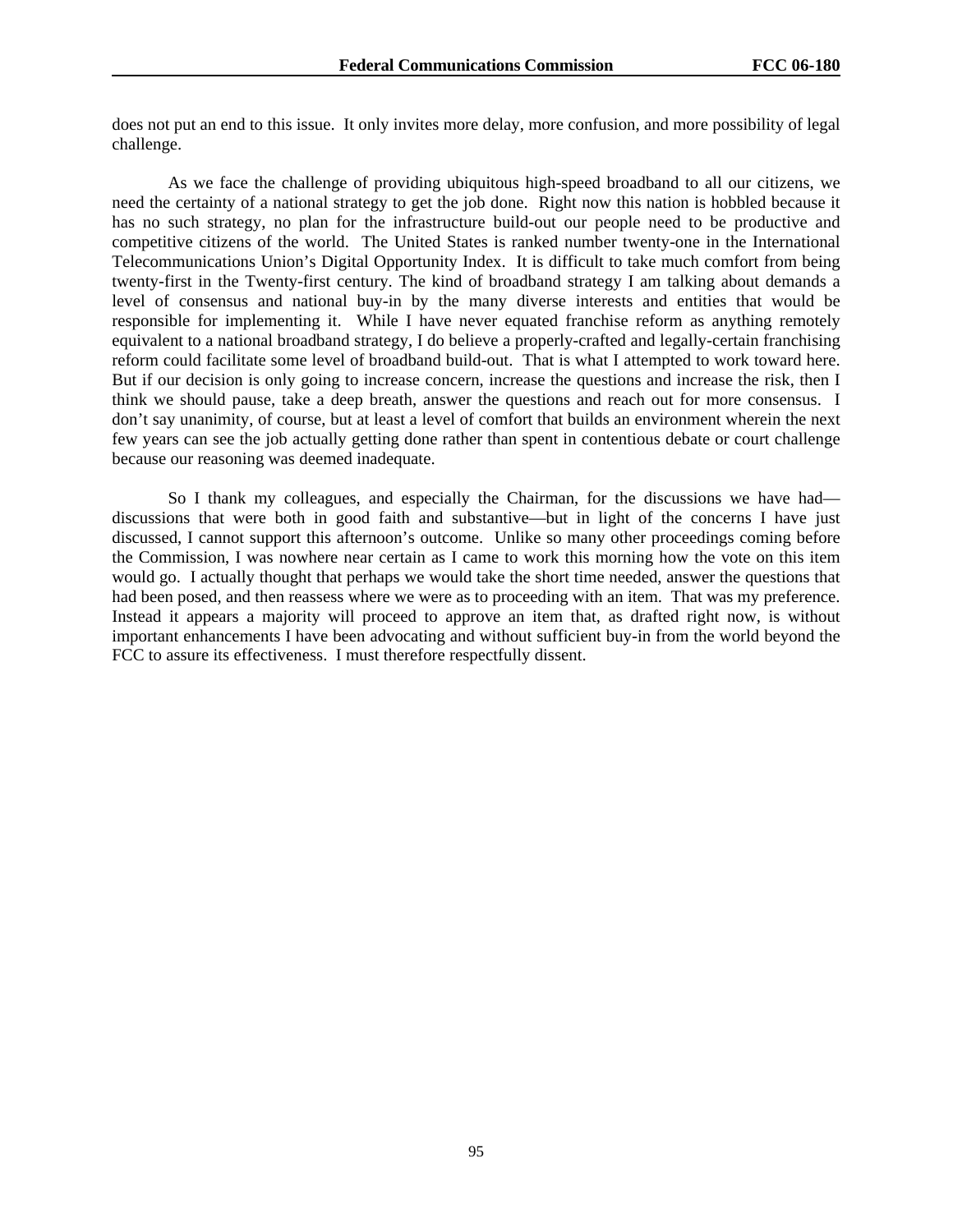#### **DISSENTING STATEMENT OF COMMISSIONER JONATHAN S. ADELSTEIN**

*Re: Implementation of Section 621(a)(1) of the Cable Communications Policy Act of 1984 as amended by the Cable Television Consumer Protection and Competition Act of 1992 (MB Docket No. 05-311)* 

The policy goals of this *Order*, to promote competitive video offerings and broadband deployment, are laudable. But while I support these goals, today's item goes out on a limb in asserting federal authority to preempt local governments, and then saws off the limb with a highly dubious legal scheme. It substitutes our judgment as to what is reasonable – or unreasonable – for that of local officials – all in violation of the franchising framework established in the Communications Act.

 Today's *Order* is certain to offend many in Congress, who worked long and hard on this important issue, only to have a Commission decision rushed through with little consultation. The result will be heavy oversight after-the-fact, and a likely rejection by the courts. It will solve nothing, create much confusion, and provide little certainty or progress on our shared goal of promoting real video competition and universal broadband deployment.

This outcome is disappointing because I believe we must do everything we can to encourage competitive video offerings. As I was driving to work this morning, I saw a line of Verizon trucks installing FiOS in my neighborhood. I must admit, I am very excited about this new service, and plan to subscribe. FiOS is now available because our local county officials approved a franchise for Verizon. If they had not, I imagine many of my neighbors would have complained loudly. Maybe that is why Verizon has repeatedly told Wall Street investors, "[e]ven in those states where we don't have the whole state, places like Pennsylvania, we have become very successful now in getting franchising. So we don't see that as an issue going forward."<sup>1</sup> I am pleased with their efforts and their success, and want to encourage their continued investment.

As I said in the underlying *Notice of Proposed Rule Making*, "Congress clearly sought to promote competitive cable offerings and to facilitate the approval of competitive cable franchises in the Cable Act of 1992."<sup>2</sup> I agree the Commission should do what it can within the current legal framework to facilitate increased video competition because it benefits American consumers, promotes U.S. deployment of broadband networks and services, and enhances the free exchange of ideas in our democratic society.

Notwithstanding these worthy goals, I, unfortunately, cannot support this *Order* because the FCC is a regulatory agency, not a legislative body. In my years working on Capitol Hill, I learned enough to know that today's *Order* is legislation disguised as regulation. The courts will likely reverse such action because the Commission cannot act when it "does not really define specific statutory terms, but rather takes off from those terms and devises a comprehensive regulatory regimen…. This extensive quasilegislative effort to implement the statute does not strike [me] as merely a construction of statutory phrases."<sup>3</sup>

1

<sup>&</sup>lt;sup>1</sup> *Final Transcript*, Thomson StreetEvents, VZ-Verizon at UBS 34<sup>th</sup> Annual Global Media Conference, Dec. 6, 2006, at page 7, available at, http://investor.verizon.com/news/20061206/20061206\_transcript.pdf.

<sup>2</sup> Statement of Commissioner Jonathan S. Adelstein, *Implementation of Section 621(a)(1) of the Cable Communications Policy Act of 1984, as amended by the Cable Television Consumer Protection and Competition Act of 1992*, MB Docket No. 05-311, Notice of Proposed Rulemaking, FCC 05-180 (rel. Nov. 18, 2005) ("*Local Franchising NPRM"*).

<sup>&</sup>lt;sup>3</sup> *Kelley v. E.P.A.*, 15 F.3d 1100, 1108 (DC. Cir. 1994). While the Commission contends that "[d]espite the parameters established by the Communications Act, … operation of the franchising process has proven far more (continued…)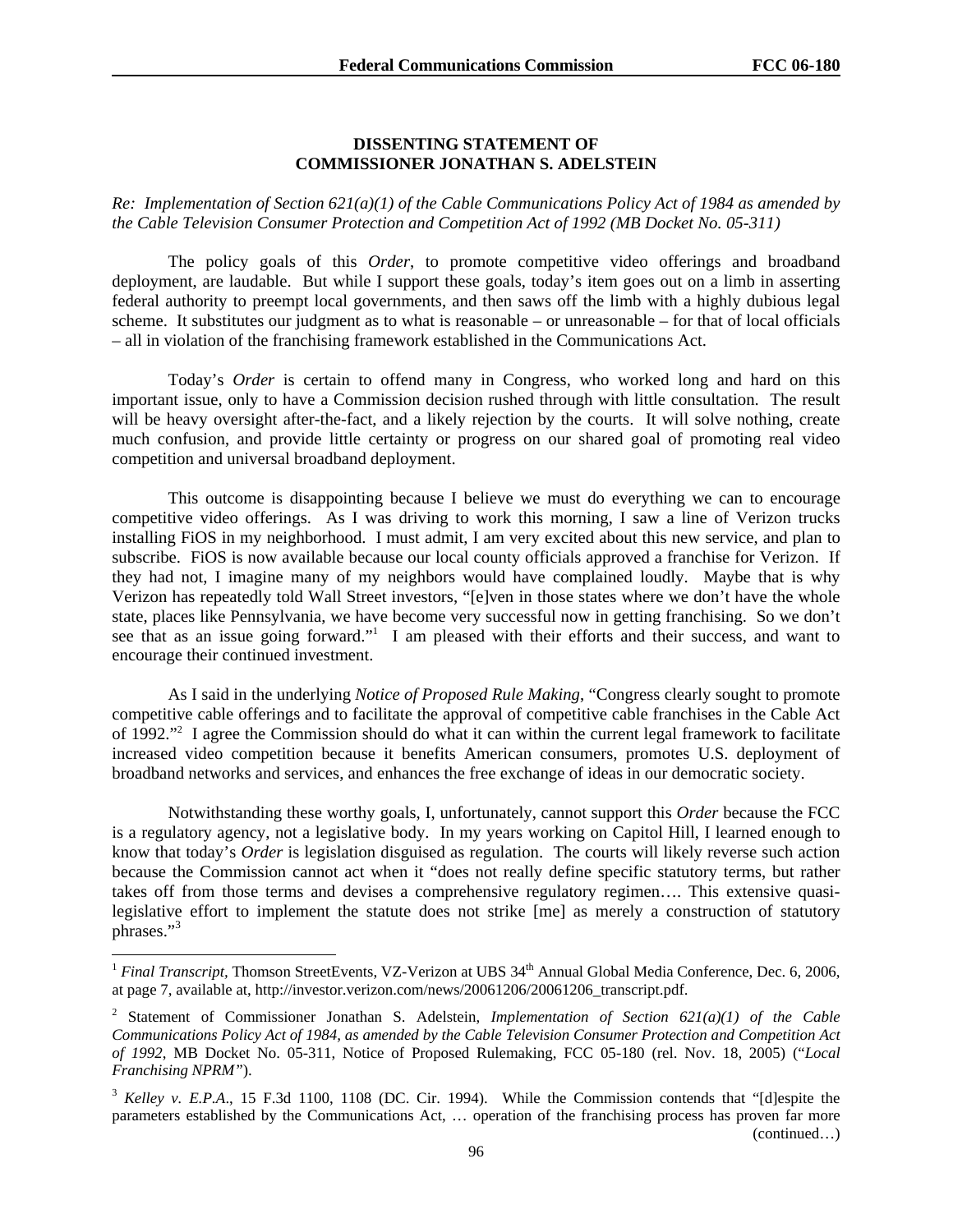Today's *Order* is disappointing because while there is bipartisan agreement that the current video franchising framework should be refined to better reflect marketplace realities, technological advancement, and consumer demands, the decision skips the fine-tuning and performs an extreme makeover. The majority accomplishes today what the elected representatives of the American people have tried to do through the legislative process. In doing so, the Commission not only disregards current law and exceeds its authority, but it also usurps congressional prerogatives and ignores the plain meaning of Title VI, the cannons of statutory construction, and the judicial remedy Congress already provided for unreasonable refusals. In crafting a broadly aggressive and legally tenuous solution, the majority attempts the legal equivalent of triple axels and quadruple toe loops that would only impress an Olympic judge who is willing to overlook slips, stumbles, and falls.

We might keep in mind former President Ronald Reagan's views on federalism and the role of local governments. In his first State of the Union Address, President Reagan exhorted Americans to give power back to local governments:

Together, after 50 years of taking power away from the hands of the people in their states and local communities we have started returning power and resources to them. … Some will also say our states and local communities are not up to the challenge of a new and creative partnership. Well, that might have been true 20 years ago. … It's no longer true today. This Administration has faith in state and local governments and the constitutional balance envisioned by the Founding Fathers.<sup>4</sup>

More recently, President George W. Bush echoed this trust in local government, asserting that "government closest to the people is more responsive and accountable."5 While the Commission has long viewed the cable franchising process as "a deliberately structured dualism,"6 today's decision is a clear rebuke of this storied relationship with local government.

Congressional action in 1984, 1992, and 1996 re-affirmed further that it is Congress' intent that "the franchise process take[s] place at the local level where city officials have the best understanding of local communities' needs and can require cable operators to tailor the cable system to meet those needs."<sup>7</sup> This is clearly set forth in the purposes of Title 6, wherein Congress made clear that Title 6 would establish the proper local, state and federal roles.<sup>8</sup> Congress established a framework whereby state and local authorities, within certain federal limits, are primarily responsible for the administration of the franchising process. That process is inherently local and fact-specific. Indeed, a one-size-fits-all

 $\overline{a}$ 

<sup>(</sup>Continued from previous page)

complex and time consuming than it *should be*," (Order, ¶ 3), the proper inquiry is whether the franchising process is operating *as Congress intended*. Today's *Order* ignores this important question. In so doing, the Commission disregards the parameters established in the Cable Act and imposes its view of how the franchising process *should be*.

<sup>4</sup> President Ronald Reagan, *State of the Union Address*, January 26, 1982, available at, http://www.reagan.utexas.edu/archives/speeches/1982/12682c.htm.

<sup>&</sup>lt;sup>5</sup> George W. Bush, "What the Congress Can Do For America," WALL ST. J., January 3, 2007, at A13.

<sup>6</sup> *Cable Television Report and Order,* 36 F.C.C. 2d 143, 207 ¶177, *recon.,* 36 F.C.C. 2d 326 (1972).

 $^7$  H.R. Rep. No. 934, 98<sup>th</sup> Congress, 2d Sess. at 24.

 $847$  U.S.C. § 521 (3).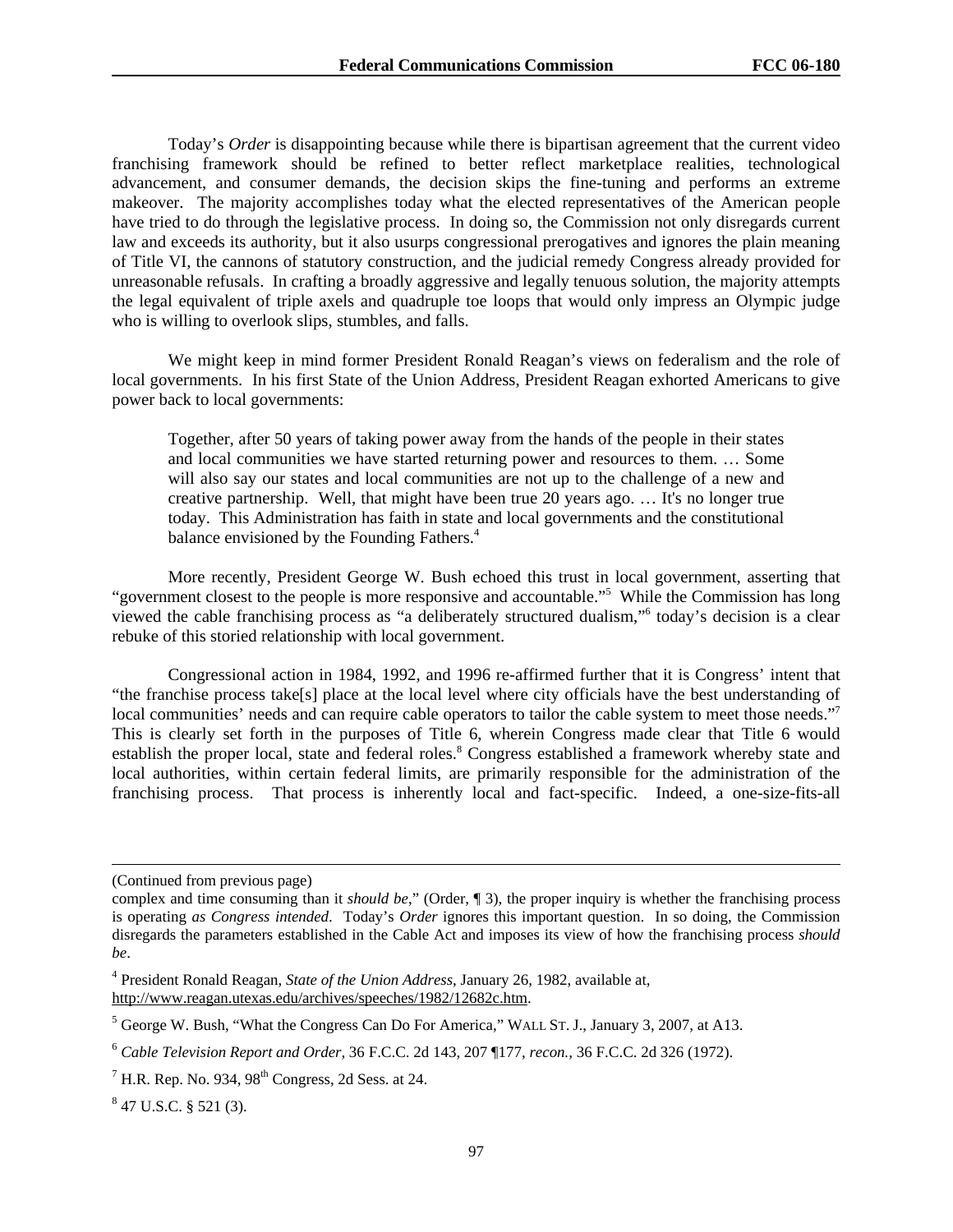approach is antithetical to clear congressional intent that cable systems be "responsive to needs and interests of local community."9

To be sure, the franchising process is not perfect and, by definition, negotiations may result in some delay. But Congress, after much deliberation, created this process to achieve certain stated policy objectives, which are clearly set out in the Act. 10 Regardless of how commenters now feel about this carefully calibrated and negotiated balance, Congress delegated authority to state and local governments to make certain decisions and to determine the merit of granting cable franchises in their respective communities. It then set forth a judicial remedy if a party is aggrieved by a denial of franchising.<sup>11</sup> While Congress has the power to revisit this scheme, and has strongly considered doing so, until then this Commission must adhere to the law as written.

Yet today, the Commission is federalizing the franchising process, taking it upon itself to decide, in every local dispute, what is "unreasonable," without actually looking at specific, local examples to determine the real situation.<sup>12</sup> Instead of acknowledging the vast dispute in the record as to whether there are actually any unreasonable refusals being made today, the majority simply accepts in every case that the phone companies are right and the local governments are wrong, all without bothering to examine the facts behind these competing claims, or conduct any independent fact-finding. This is breathtaking in its disrespect of our local and state government partners and in its utter disregard for agency action based on a sound record.

Today's *Order* also displays a fundamental misunderstanding about the commitment of franchising authorities to bring competition to their citizens. By law, a franchise under Title 6 confers a right of access to people's property.<sup>13</sup> Unlike members of this Commission, many state and local officials are elected and directly accountable to their citizens. Our knee-jerk embrace of everything interested companies say while discounting local elected officials on a matter grounded in local property rights certainly does not inspire a great deal of confidence in the Commission's ability on the federal level to arbitrate every local dispute in the country and fairly decide who is unreasonable and who is not. Even if the Commission had such power, there is no mechanism outlined in this *Order* to establish how that process would work. Consequently, the end result will likely be litigation, confusion, abuse of the process, and a certain amount of chaos. It is sadly ironic that this agency, which has been recently in violation of one of its own 90 day statutory deadlines, is telling localities to do as I say, not as I do.<sup>14</sup>

l

 $11$  47 U.S.C. § 555.

<sup>13</sup> *See* 47 U.S.C. § 541 (a)(2).

 $9$  47 U.S.C. § 521(2).

 $10$  One of the principal purposes of Title VI is to "establish franchise procedures and standards which encourage the growth and development of cable systems and which assure that cable systems are responsive to the needs and interests of the local community." 47 U.S.C. § 521(2).

<sup>&</sup>lt;sup>12</sup> See Letter from David L. Smith, City Attorney, City of Tampa, to Kevin Martin, Chairman, FCC, dated January 5, 2007 (stating "[h]ow disappointing it was to learn that … the FCC would embrace as truth an allegation in a rulemaking that has such far-reaching implications to so many, without doing any follow-up with the jurisdiction named to confirm it accuracy.").

<sup>&</sup>lt;sup>14</sup> See, e.g., In the Matter of Comcast Corporation's Request for Waiver of 47 C.F.R. § 76.120(a)(1), CSR-7017-Z, CS Docket No 97-80, DA-06-2543, CS Docket No 97-80, filed 4/19/06 (waiver proceeding placed on public notice 5/17/06 and decided 1/10/2007, well past the statutory "shot clock"); 47 U.S.C. § 549(c) ("the Commission shall grant any such waiver request within 90 days of any application filed under this subsection.").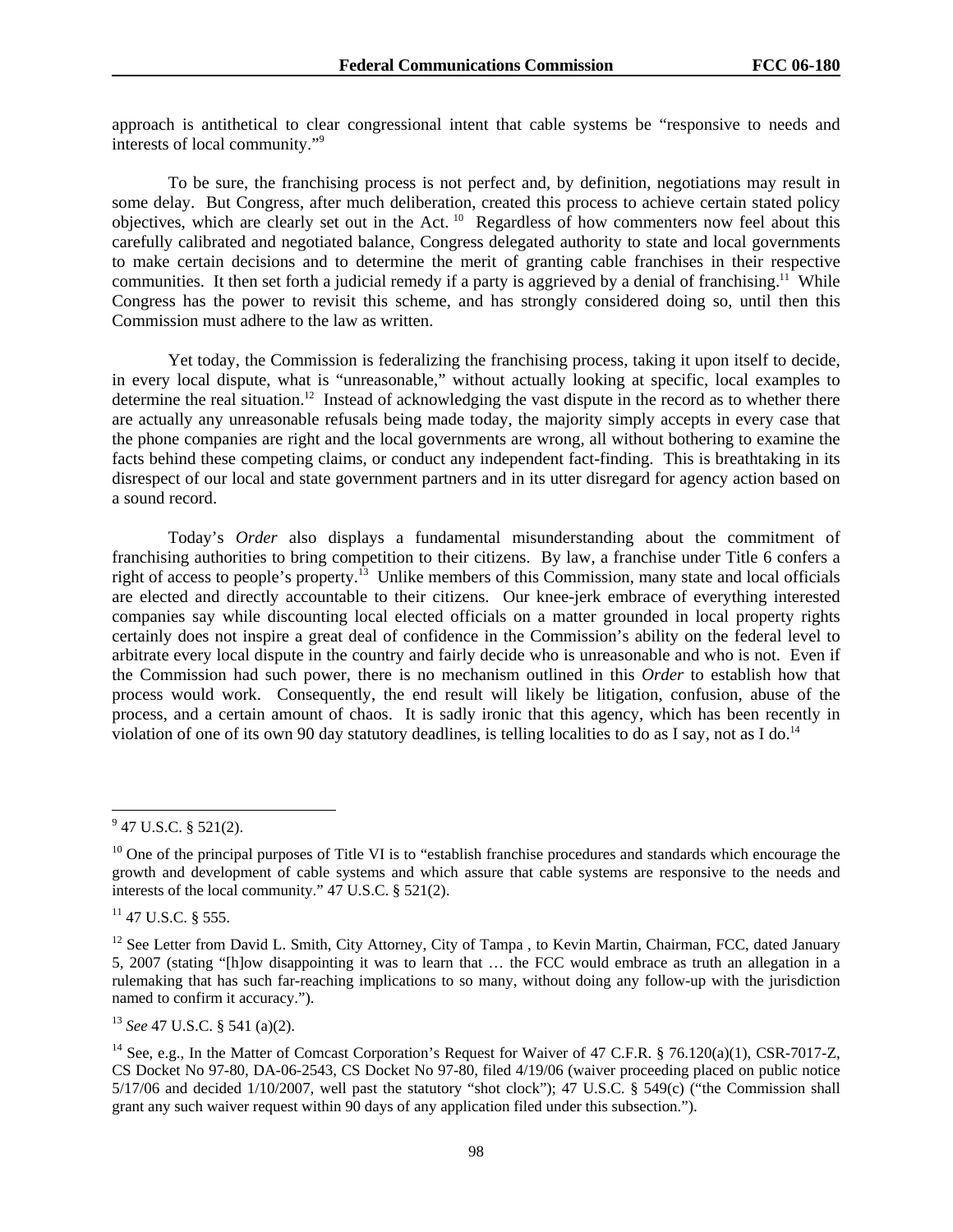Over the past two years, Congress held nearly two dozen hearings on franchising, and sought to amend the Cable Act in an effort to reform the current franchising process and "strike the right balance between national standards and local oversight."<sup>15</sup> Yet, the Commission has finalized in the dark of night what Congress was unable to resolve in two years of intensive public deliberations. In contrast to the Senate where I used to work, one might call the FCC the world's least deliberative body. And the final product shows it.

Congress would not have expended effort on a major piece of legislation had its members believed it was not necessary to grant the Commission explicit authority to do what the majority now contends the Commission can do under existing law. The House bill proposed a national cable franchising regime, while the Senate bill proposed an expedited competitive franchise process which would have required local authorities to issue franchises pursuant to a standard application drafted by the Commission. Today's *Order* turns federalism on its head by putting the Commission in the role of sole arbiter of what is a "reasonable" or "unreasonable" LFA practice and short-circuiting the franchising process if an arbitrary shot clock has expired.

 While Congress worked to change federal law to create a role for the Commission in the franchising process, there was and continues to be considerable state and local activity to reform the local franchising process. To date, nearly half of all states have adopted state-wide franchise reform or mandatory state franchise terms, or have engaged in a democratic process to enact meaningful franchise reform legislation.<sup>16</sup> Hundreds of other localities have approved new franchises, and many more are in the works.

When we launched this proceeding, the central question was "whether the local franchising process truly is a hindrance to the deployment of alternative video networks, as some new entrants assert[ed]."17 Indeed, the *Local Franchising NPRM* explicitly solicited "empirical data" and "concrete examples" regarding problems in the franchising process that FCC could resolve. In response, the record evidence provides scant, dated, isolated, and unverified examples that fall far short of demonstrating a systematic failure of state and local governments to negotiate in good faith and in a reasonable fashion.

According to the Telecommunications Industry Association, "some recent examples of overlyburdensome, and ... 'unreasonable,' extraneous obligations"<sup>18</sup> included: (1) Merton Group's two year negotiations with Hanover, New Hampshire, which concluded in December, 2004; (2) Knology's negotiations with Louisville, Kentucky in early 2000; (3) Knology's franchise negotiations with the greater Nashville, Tennessee area in March 2000; and (4) Grande Communication's negotiations with San Antonio and Corpus Christi, Texas in 2002. Additionally, Fiber-To-The-Home Council cites the efforts of Guadalupe Valley Telephone Cooperative to seek a franchise in the City of Bulverde, Texas in 2004. The *Order* itself relies on unconfirmed allegations by Verizon and AT&T about unreasonable demands and negotiations being drawn out over an extended period of time; and complaints by U.S. Telecom

-

<sup>&</sup>lt;sup>15</sup> H.R. REP. No. 109-470, at 3 (2006).

<sup>&</sup>lt;sup>16</sup> While the *Order* purportedly refrains from explicitly preempting "statewide franchising decisions" and only addresses "decisions made by [instrumentalities of the state, such as] county – or municipal level franchising authorities," this dubious distinction has a questionable legal basis. Under Title 6, LFAs derive their power by virtue of state law, so such distinctions are not for the FCC to make. Moreover, the Commission's contention that it does not have sufficient information in the record to consider the effect of franchising by states (some of which have had laws in place for a decade), but has sufficient record evidence to preempt 33,000 LFAs, is facially preposterous.

<sup>17</sup> Adelstein Statement, *Local Franchising NPRM*.

<sup>&</sup>lt;sup>18</sup> Letter from Grant Seiffert, to Jonathan S. Adelstein, Commissioner, FCC, MB Docket No. 05-311 (dated December 11, 2006).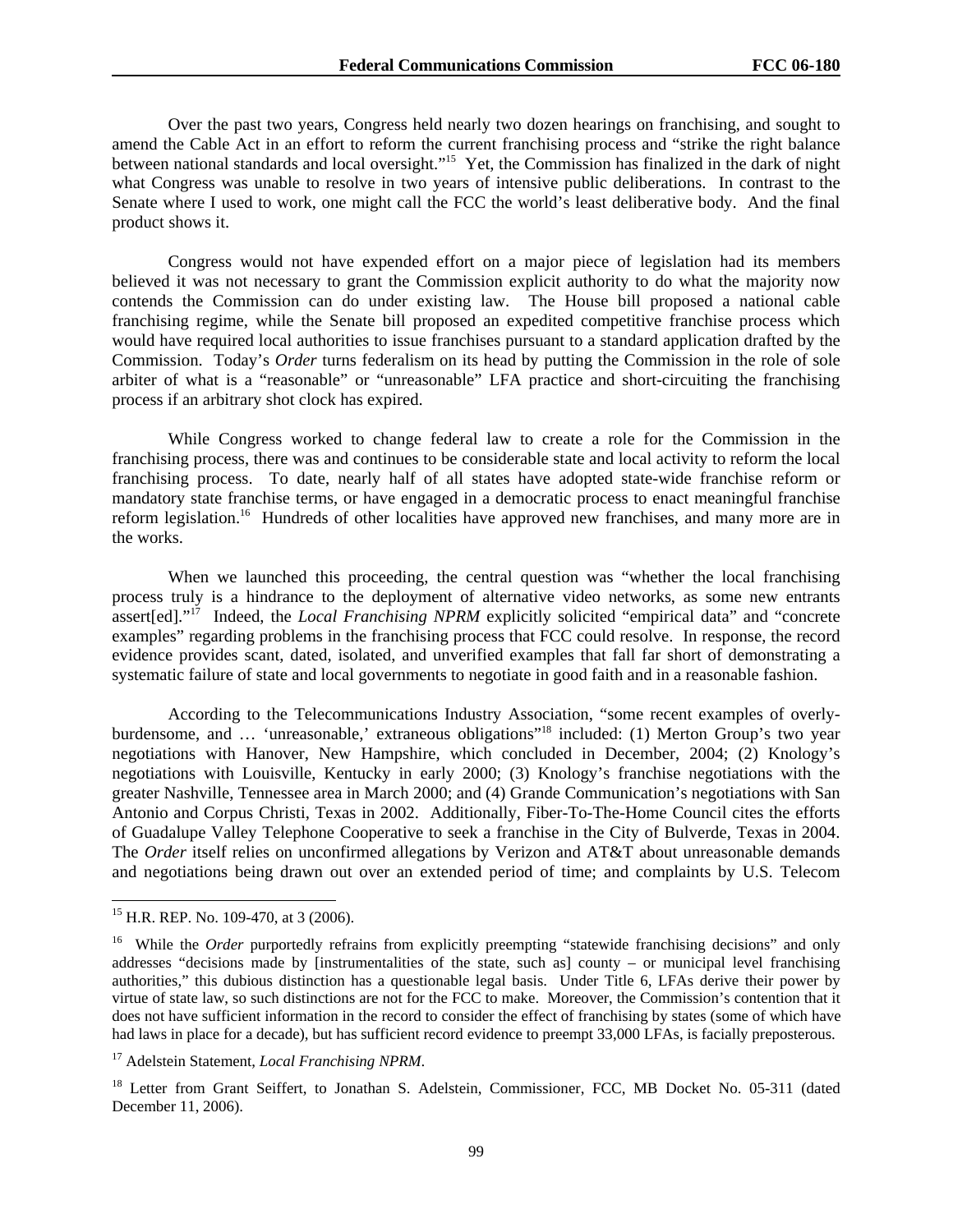Association, Qwest, and Bell South about new entrants accepting franchise terms that they considered unreasonable in order to avoid further delay in obtaining the franchise, or, in one case, filing a "friendly lawsuit."

These examples, based on my review of the record evidence, represent the extent to which competitive video providers argue that LFAs are delaying in acting on franchise applications. However, considering the current franchising process has been in place nearly 15 years and there are over 30,000 LFAs, I find these sporadic examples, individually and collectively, wholly insufficient to justify the Commission's quasi-legislative attempt to federalize the local franchising process. These sparse allegations and anecdotal evidence do not rise to a level that warrants today's drastic, substantive measures. The Commission's blind acceptance of a few alleged instances as illustrative of a much broader problem is a poor and unfortunate reflection of the disregard for proper agency process. The Commission neither attempted to conduct any independent fact-finding or due diligence, nor verify the allegations made by parties who have a vested interest in the outcome of this proceeding.<sup>19</sup> Even more shocking, the Commission and the commenters fail to cite to a single actual, present day problem pending with any specific LFA.<sup>20</sup>

Notwithstanding the scant record evidence to justify agency preemption and the creation of a national, unified franchising process in contravention of federal law, the Commission conjures its authority to reinterpret and, in certain respects, rewrite section 621 and Title VI of the Communications Act, on just two words in section  $621(a)(1)^{21}$  – "unreasonably refuse." The Commission ignores the verb that follows: "to award." A plain reading section  $621(a)(1)$  does not provide a wholesale "unreasonable" test for all LFA action. Rather, the statutory language focuses on the act of awarding a franchise. While I agree that the Commission has authority to interpret and implement the Communications Act, including Title VI $^{22}$ , the Commission does not have authority to ignore the plain meaning, structure and legislative history of section 621, and judicial precedent.  $23$ 

 $21$  47 U.S.C. §541(a)(1).

<sup>&</sup>lt;sup>19</sup> *Local Franchising NPRM*,  $\P$ 1 ("potential competitors seeking to enter the multichannel video programming distributor ("MVPD") marketplace have alleged that in many areas the current operation of the local franchising process serves as a barrier to entry. Accordingly, this *Notice* is designed to solicit comment on implementation of Section 621(a)(1)'s directive that LFAs not unreasonably refuse to award competitive franchises.")

 $20$  During the Commission's Agenda Meeting in Keller, Texas, on February 10, 2006, one Verizon official identified Montgomery County, Maryland, as an obstinate LFA that was insisting upon unreasonable illegal demand and delaying negotiations. Since that meeting, Verizon has in fact obtained a franchise in Montgomery County. *See*  Press Release, Montgomery Country, Md., County Negotiates Cable Franchise Agreement with Verizon; Agreement Resolves Litigation, Provides Increased Competition for Cable Service (Sept. 13, 2006) (available at http://www.montgomerycountymd.gov/apps/News/press/PR\_details.asp?PrID=2582). In fact, this *Order* blatantly ignores public statements that significantly undermine representations some proponents of this decision have made to the Commission. For example, AT&T has publicly stated that Project Lightspeed will be available to 90% of its "high-value" customers, but to less than 5% of its "low value" neighborhoods, but today the Commission undermines a locality's ability to ensure all residents are served. Leslie Cauley*, Cable, Phone Companies Duke it out for Customers*, USA Today, May 22, 2005, available at: http://www.usatoday.com/money/media/2005-05-22 telco-tv-cover-usat\_x.htm?csp=34 (last viewed 12/20/06). As Verizon's CEO of one major new entrant recently noted, "Any place it's come to a vote, we win." Dionne Searcey, *As Verizon Enters Cable Business, It Faces Local Static Telecom Giant Gets Demands As It Negotiates TV Deals*, Wall St. J., Oct. 28, 2005, at A1. Yet in today's *Order*, the Commission somehow determines that there is widespread bad faith only on the part of the LFAs, not the new entrants, in order to justify this sweeping federal preemption.

<sup>&</sup>lt;sup>22</sup> Admittedly, however, read together, sections  $621(a)(1)$  and  $635(a)$ , clearly vest the courts, not the FCC, with exclusive jurisdiction over the determination of what constitutes "unreasonably refuse." In light of the fact that these two provisions were amended simultaneously in 1992, this is the only rational interpretation. As NATOA pointed out in its Comments, "[i]t is ludicrous to suggest that Congress, having provided that only "final" decisions (continued…)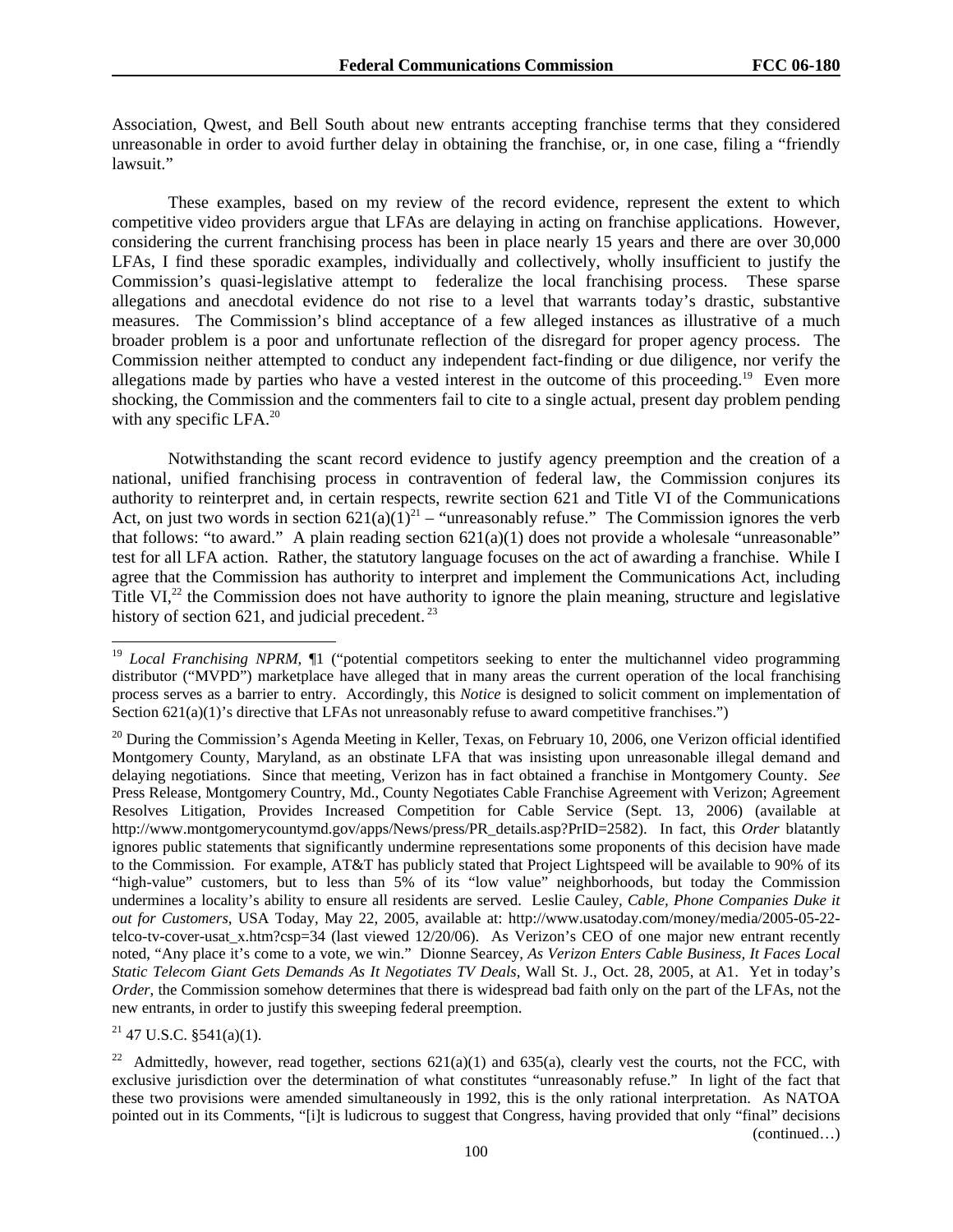While the Commission purports to limit its action today to interpreting "unreasonably refuse," the *Order* stretches section 621 well beyond the meaning that the statute can bear and, consequentially, changes the franchising process in fundamental ways. There are certain salient features of today's *Order* that raise serious legal and policy implications, requiring careful scrutiny. Most notably, the *Order*: (1) imposes a 90-day shot clock on LFAs to render a decision on the franchise application of a competitive applicant with existing rights-of-way; (2) deems a competitive entrant's franchise application granted after 90-days; (3) prohibits the denial of a competitive entrant's application based upon the entrant's refusal to comply with any build-out obligations; (4) prohibits the denial of a competitive entrant's application based upon the entrant's refusal to build and support PEG and I-net; and (5) authorizes a new entrant to refrain from obtaining a franchise when it is upgrading "mixed use" facilities that will be used for the delivery of video content.

 The *Order* finds that franchising negotiations that extend beyond the time frames created today by the Commission amount to an unreasonable refusal to award a competitive franchise within the meaning of  $621(a)(1)$ . This finding ignores the plain reading of the first sentence of section  $621(a)(1)$ , which provides that a franchising authority "may not *unreasonably refuse to award* an additional competitive franchise."<sup>24</sup> On its face, Section  $621(a)(1)$  does not impose a time limitation on an LFA's authority to consider, award, or deny a competitive franchise. The second and final sentence of section  $621(a)(1)$  provides judicial relief, with no Commission involvement contemplated, when the competitive franchise has been "denied by *a final decision* of the franchising authority."25 There is no ambiguity here: Congress simply did not impose a time limit on franchise negotiations, as it did on other parts of Title VI (see discussion *infra*). Hence, whether you read the first sentence alone or in context of the entire statutory provision or title, its plain and unambiguous meaning is contrary to the Commission's interpretation. Section 621(a)(1) provides an expressed limitation on the *nature*, not the timing, of the refusal to award a competitive franchise.26

 $\overline{a}$ 

<sup>23</sup> The Senate Report of the 1992 Cable Act concluded that, "[b]ased on the evidence in the record taken as a whole, it is clear that there are benefits from competition between two cable systems. Thus, the Committee believes that local franchising authorities should be *encouraged [not required]* to award second franchises. Accordingly, [the 1992 Cable Act,] as reported, prohibits local franchising authorities from unreasonably refusing to grant second franchises." S. Rep. No. 102-92, at 47 (1991)(emphasis supplied). Thus, an LFA's decision to not grant a franchise need only not be unreasonable.

As one federal district court observed:

The House version contained a specific list of "reasonable" grounds for denial. H. R. Conf. Rep. No. 102-862, at 168-69 (1992). The Senate version, on the other hand, listed "technically infeasible" and left other reasonable grounds undefined. By choosing not to adopt a federally mandated list of reasonable grounds for denial in favor of an open-ended definition, *Congress intended to leave states with the power to determine the bases for granting or denying franchises, with the only caveat being that a denial must be "reasonable.*"

*Knology, Inc. v. Insight Communications Co., L.P*., 2001 WL 1750839 at \* 2 (W.D. Ky. March 20, 2001) (citation omitted) (emphasis supplied).

<sup>24</sup> 47 U.S.C. §541(a)(1) (emphasis added).

<sup>25</sup> *Id.* (emphasis added).

 $26$  Congressional intent to qualify the nature of an LFA's refusal, not the timing of the refusal, is clear when you consider another provision of Section 621(a). Section 621(a)(4)(A) provides that "franchising authority shall allow (continued…)

<sup>(</sup>Continued from previous page)

of the "denial" of a franchise application may be appealed, somehow intended, *sub silentio*, to have its own language gutted by allowing parties to bypass the last sentence of  $\S 621(a)(1)$  entirely and go directly to the FCC." NATOA Comments at 28.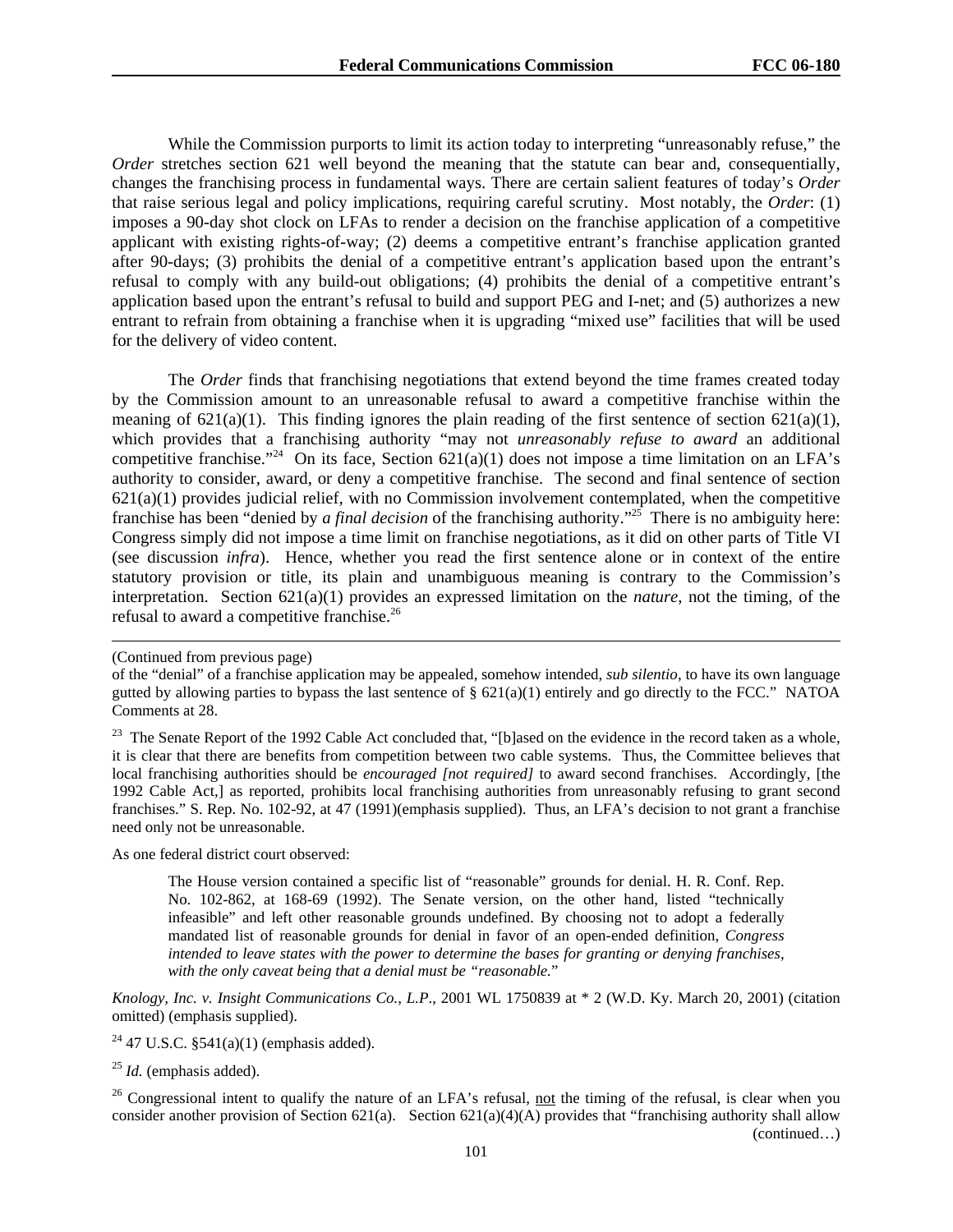Even if I were able to move beyond this *Order*'s facially defective reading of 621(a)(1), the Commission's selection of 90 days as the only reasonable time frame for an LFA to consider the franchise application of a competitive provider that already has rights-of-way access before it is "deemed granted" is demonstrably inconsistent with the overall framework of Title VI, unsupported by the record evidence, and quite arbitrary.

 The franchising framework established in Title VI does not support the Commission's decision to select 90 days as the deadline for a default grant – another Commission creation – to become effective.<sup>27</sup> Throughout Part III (Franchising and Regulation) of Title VI, when Congress specifically decided to impose a deadline for LFAs to consider sales of cable systems, modification of franchise obligations, and renewals of existing franchises, in all three instances, Congress chose 120 days.<sup>28</sup> In other sections of the Act, the prevalent time frame Congress imposed on LFAs and the Commission is 180 days.<sup>29</sup> Today, the Commission, without authority, cannot take the place of Congress and impose a tighter time frame than Congress ever contemplated to impose on LFAs in the franchising process. This is well beyond Commission "line-drawing" authority, which requires the Commission to operate within the established framework of the authorizing legislation.

 While a 90-day deadline arguably could be considered "reasonable," that is not the statutory standard the Commission is purporting to use as the basis of its authority. We can only define "*unreasonable*" refusal, 30 which could be "foot-dragging" or "stonewalling" that amounts to a *defacto* denial of a franchise application. This is not the same as establishing an arbitrary, inflexible 90-day time frame, which overlooks the fact that 120 or 180 days may be reasonable under certain circumstances. While the Commission has line-drawing authority in some cases, the position taken in the *Order* is untenable on its face, given that Congress set a 120-day deadline for franchise transfers, which tend to be simpler than awarding new franchises, unless one is willing to assert that Congress itself was unreasonable. The aggressive schedule set here, while understandable and even desirable from a policy perspective, is evidence of the legislative nature of the *Order*.

 $\overline{a}$ 

<sup>(</sup>Continued from previous page)

the applicant's cable system *a reasonable period of time* to become capable of providing cable service to all households in the franchise area." In that case, Congress explicitly qualified timing, not the scope of buildout. As demonstrated in the Order, the Commission's attempt to super-inflate the meaning of "unreasonably refuse" in  $621(a)(1)$ , and diminish the significance of "unreasonable period of time" in section  $621(a)(4)(A)$  is transparently inconsistent and blatantly self-serving.

<sup>&</sup>lt;sup>27</sup> The *Order* imposes a time limit of 90 days on LFAs to decide franchise applications from entities that already have access to public rights-of-way and a time limit of six months for applicants that are not already authorized to occupy the rights-of-way. Such a distinction does not exist in Title 6, notwithstanding the fact that Congress specifically contemplated phone companies – entities that already have access to public rights-of-way – obtaining franchises to provide video service.

<sup>&</sup>lt;sup>28</sup> 47 U.S.C. § 537 (providing LFAs 120 days to act upon request for approval of sale or transfer on cable systems); 47 U.S.C. § 545 (providing LFAs 120 days to modify franchise obligations); and 47 U.S.C. § 546 (providing LFAs a "4-month period" to "renew the franchise or, issue a preliminary assessment that the franchise should not be renewed").

<sup>29</sup> *See, e.g.*, 47 U.S.C. § 543 (authorizing the Commission to "ensure that the rates for the basic service tier are reasonable" and requiring the Commission to develop regulations in 180 days).

<sup>30 47</sup> U.S.C. § 541(a)(1). Today's *Order* specifically adopts rules that prohibit franchising authorities from "*unreasonably* refusing" to award competitive franchises. *Order* at ¶ 1.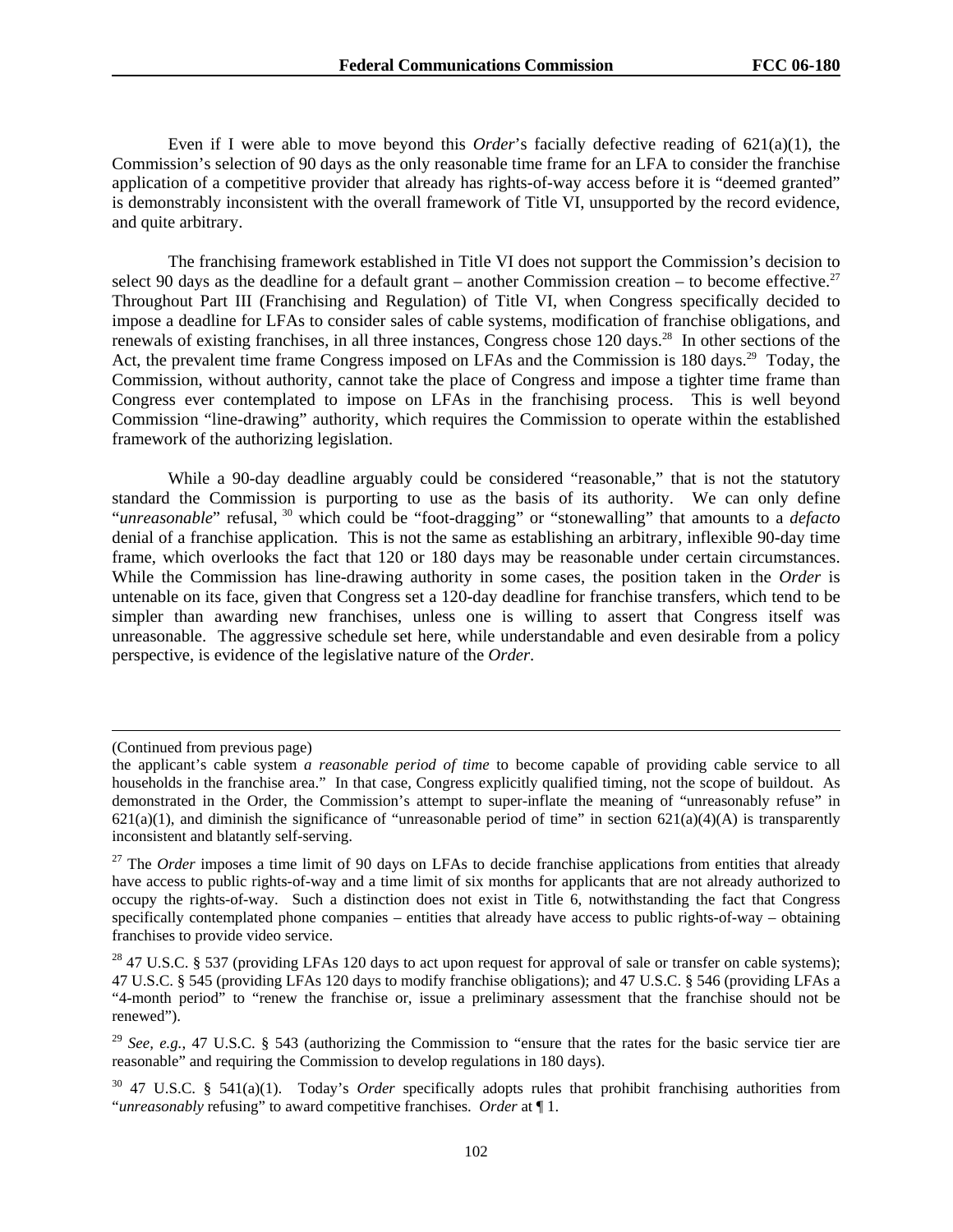To make matters worse, the Commission-created 90-day shot clock seems to function more like a waiting period, during which time the new entrant has little incentive to engage in meaningful negotiations. An objective review of the evidence shows that there is sufficient blame on both sides of the negotiation table. Sometimes, there are good reasons for delay; and at other times, one side might stall to gain leverage.<sup>31</sup> While the majority is certainly aware of these tactics, they fail to even mention the need for LFAs and new entrants to abide by, or so much as to have, reciprocal good faith negotiation obligations. The majority also has ignored the apparent need to develop a complaint or grievance mechanism for the parties to ensure compliance. Perhaps Congress might consider imposing on the Commission a binding deadline to resolve complaints, which would inject an incentive for both sides to negotiate, meaningfully and in good faith.<sup>32</sup>

 Without anything other than the asserted authority to interpret "unreasonably refuse," the Commission creates a regulatory reprimand for an LFA's failure to render a final decision within the Commission-created time limits. The consequences of the failure to reach agreement within 90 days is that the LFA will be deemed to have granted the competitive entrant an interim franchise based on the terms proposed in the entrant's franchise application. In practicality, this will confer rights-of-way access over local property. In selecting this remedy, the Commission purportedly "seeks to provide a meaningful incentive for local franchising authority to abide by the deadlines contained in the *Order*."33 While the policy goal is understandable and arguably consistent with congressional intent to encourage the award of competitive cable franchises, we do not have legal authority to establish punitive, one-sided consequences, in order to create an "incentive." Moreover, the Commission ignores that by establishing a default grant of franchise applications effectively confers local property rights unilaterally and without regard for inherent local police powers and public health, safety and welfare.

 The Commission cites no credible authority that empowers it to deem a new entrant's franchise application granted by the LFA and thus confer local property rights. $34$  When construing a statute, principles of construction caution against any interpretation that may contravene existing law or U.S. Constitution. In this case, I am wary of a federal agency, which purports not to preempt any state-based

 $31$  As the July 11, 2006, filing of the Greater Metro Telecommunications Consortium, the Rainer Communications Commission and the City of Tacoma, Washington explained: "[I]t is an oversimplification to believe that competitive entry into video programming can be facilitated by requiring a local government to act on a franchise application within a specific period of time. What the Commission may consider a delay is often a reasonable time for consideration, and indeed, the internal bureaucracies within many large companies often times dwarf the internal processes within local government, so that any rule the Commission might deem appropriate to apply regarding time to respond, must also be imposed upon the other party to negotiations."

 $32$  The Commission purposefully stops short of creating reciprocal good faith obligations because that would authorize the parties to file a complaint with the Commission when negotiations fall apart. Such a complaint process would effectively serve as an enforcement mechanism, which would only increase this *Order*'s litigation exposure as quasi-legislative document. Nevertheless, today's *Order* cannot be reasonably viewed as mere guidance to LFAs or a clarification of the term "unreasonably refuse" in section  $621(a)(1)$ . There is a real, punitive consequence if the LFA does not follow the Commission's dictates – a "deemed granted" franchise, which incurably alters the dynamics of franchise negotiations.

<sup>33</sup> *Order* at ¶ 76.

<sup>&</sup>lt;sup>34</sup> The Commission's reliance on ancillary authority it exercised in the early 1970s, well before congressional enactments in 1984, 1992 and 1996, is unavailing. In fact, such reliance reveals the Commission's need to make too large a reach to justify it actions. *See* Letter from James L. Casserly, Counsel for Comcast Corporation, to Marlene Dortch, Federal Communications Commission , MB Docket No. 05-311 (filed December 13, 2006).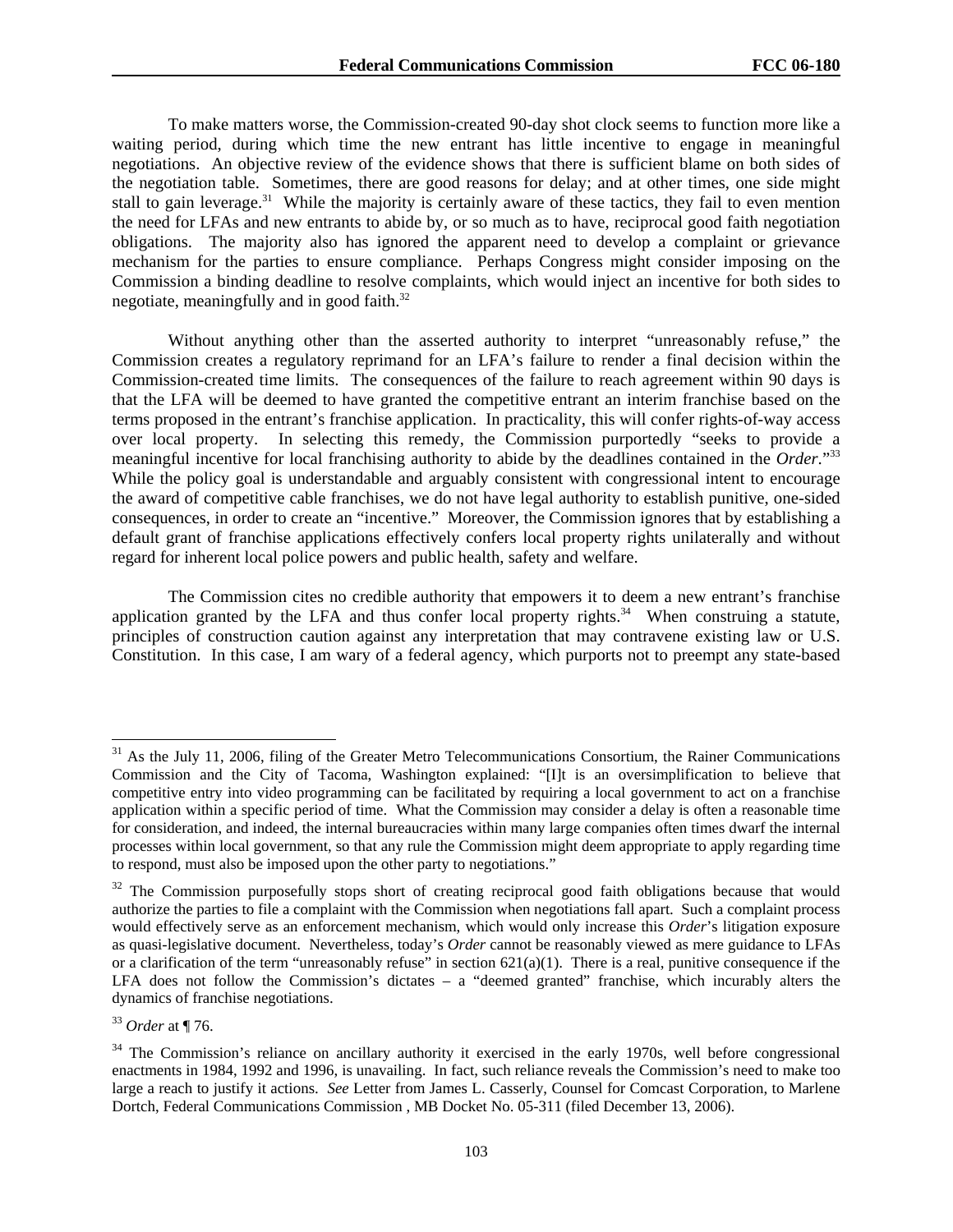franchising law, but yet is prepared to step into the shoes of an LFA – an instrumentality of the state – to grant a franchise application with all the attendant rights-of-way privileges.<sup>35</sup>

The Commission rejected an approach that would have deemed an application "denied" once the shot clock expired without LFA action. This approach, I maintain, would have expedited the judicial review that was Congress' chosen remedy, and is infinitely more consistent with the letter and spirit of the Communications Act, Title VI, and specifically sections  $621(a)(1)$  and  $635$ . Nowhere in the Act is the Commission granted the authority to force localities to grant franchises. Simply put, the Commission's "deemed granted" approach in the *Order* is not a justifiable choice to fill the perceived gap left open by Congress when it did not provide a specific remedy against LFA action that is short of an outright denial of a franchise application. While it is generally proper for the Commission to exercise its "predictive judgment," that is only when the Commission has the requisite authority to act within a certain area and it stays within its authority. Neither exists in this case.

In terms of build-out, the Commission seems to make a deliberate effort to overlook the plain meaning of the statute and to substitute its policy judgment for that of Congress. The Commission concludes that it is unlawful for LFAs to refuse to grant a competitive franchise on the basis of an applicants' refusal to agree to any build-out obligations. The Commission's analysis in this regard is anemic and facially inadequate.

Section 621(a)(4)(A) provides that "[i]n awarding a franchise *the franchising authority* shall allow the applicant's cable system a *reasonable period of time* to become capable of providing cable service to all households in the franchise area." Absent express statutory authority, the Commission cannot declare it unreasonable for LFAs to require build-out to all households in the franchise area over a reasonable period of time. The Commission's argument in this regard is particularly spurious in light of the stated objective of this *Order* to promote broadband deployment and our common goal of promoting affordable broadband to all Americans. In the end, this is less about fiber to the home and more about fiber to the McMansion.

The Commission is correct on one point, that section  $621(a)(4)(A)$  is actually a limitation on LFA authority. However, consistent with plain reading of the provision and its legislative history, Section  $621(a)(4)(A)$  surely is not a grant of authority to the Commission and does not impose a limitation on the *scope* of a competitive provider's build-out obligations. Indeed, section 621(a)(4)(A) explicitly limits the "period of time" to build-out, but an LFA is unrestrained to impose full, partial, or no build-out obligations on all cable service providers. As long as an LFA gives a competitive provider "a reasonable period of time to become capable of providing cable service to all households in the franchise area," section 621(a)(4)(A) essentially shields build-out requirement from constituting an "unreasonable refusal" to grant a competitive franchise. While this policy could be changed by Congress to facilitate competitive entry, that is not the current state of the law. An LFA cannot be prohibited from requiring build-out to all households in the franchise area if an LFA allows "a reasonable period of time" to do so. The Commission has not been ordained with a legislative "blue pencil" to rewrite law. Congress specifically directed LFAs – not the FCC – to allow a reasonable period of time for build-out. As much as the Commission would like it be its role, Congress gave the role to LFAs, and it is Congress' purview to modify that explicit delegation of authority.

<sup>&</sup>lt;sup>35</sup> See generally, *Charter Communications v. County of Santa Cruz*, 304 F.3d 927 (9<sup>th</sup> Cir. 2002) (holding that deference is accorded to legislative action of local government), especially in light of fact that the Commission does not have clear congressionally delegated authority in this case; and local regulations, in this case, are likely explicitly sanctioned by the Cable Act and consistent with the express provisions of the Act, *see* 47 U.S.C. § 556(a).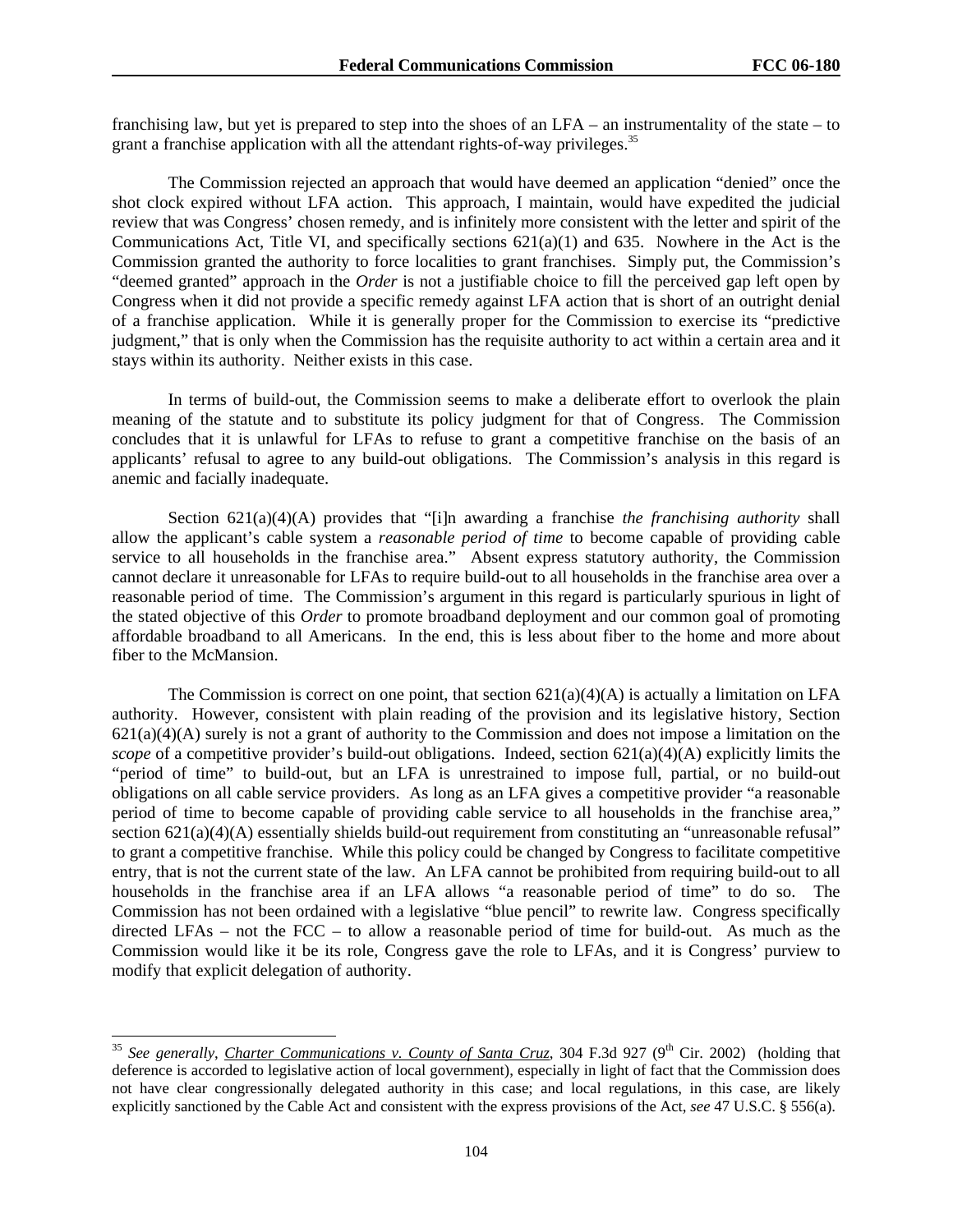Assuredly, Section 621(a)(4)(A) does not impose "universal" or "uniform" build-out requirements on franchise applicants. This may be a reflection of congressional intent to focus on the needs of the locality.<sup>36</sup> However, it does not prohibit LFAs from requiring build-out obligations as a condition of franchise approval, so long as the competitive applicant is given a reasonable period of time.

The rapid deployment of broadband has been a goal of mine since I joined this Commission. Wireline competition in the video market, particularly, is critical as a means to constrain prices, which in itself is a worthy goal after year upon year of price hikes. It is also critical to the future of our democracy that Americans have access to as many forms of video content as possible so they can make up their own minds about the issues of the day and not remain subject to a limited number of gatekeepers who decide what deserves airing based on their own financial or ideological interests. But, in order for the Commission to promote these goals effectively, we must operate within our legal authority.

 Perhaps the majority has failed to consider the real life consequences of today's *Order*. For instance, in New York City, competitive entrants could file the Commission-mandated informational filing that proposes to serve only Broadway, Madison, or Park Avenue. Under today's *Order*, the New York City franchising authority would be forbidden from denying the competitive franchise based solely on the fact that the new entrant refuses to certain build-out requirements. The LFA is placed in the difficult position of either denying outright the franchise and absorb the costs and fees for the ensuing litigation, or agree to a franchise that is not responsive to needs and interests of local community.

 How can the majority declare build-out to be an impediment to entry when one of the major incumbent phone companies, AT&T, claims that it does not need a franchise to operate its video service, and the other, Verizon, has agreed to different, but favorable, build-out obligations with various states and localities? Under the federalist scheme of the Act, different jurisdictions can choose models that best suit their specific needs. For example, in New Jersey, the state-wide franchise reform law correlates build-out principally to population density, while build-out obligations in Virginia principally track the entrant's existing wireline facilities. And in New York City, Verizon and the LFA were actively negotiating universal build-out over a period of a few years.

 The broad pen with which the majority writes today's *Order* does not stop with build-out. The *Order* also uses the Commission's alleged authority under Section  $621(a)(1)$  to determine that any LFA refusal to award a competitive franchise because of a new entrant's refusal to support PEG or I-Net is *per se* unreasonable. Although the *Order* purports to provide clarification with respect to which franchise fees are permissible under the Act, it muddles the regime and leaves communities and new entrants with conflicting views about funding PEG and I-Net. Indeed, Congress provided explicit direction on what constitutes or does not constitute a franchise fee, with a remedy to the courts for aggrieved parties.

 Today's Order should make clear that, while any requests made by an LFA unrelated to the provision of cable service *and* unrelated to PEG or I-NET are subject to the statutory five percent franchise fee cap, these are not the type of costs excluded from the term "franchise fee" by section  $622(g)(2)(C)$ . That provision excludes from the term "franchise fee" any "capital costs that are required by the franchise to be incurred by the cable operator for public, educational, or governmental access facilities." The legislative history of the 1984 Cable Act clearly indicates that "any franchise requirement for the provision of services, facilities or equipment is not included as a 'fee.'" 37

1

<sup>36</sup> *See* 47 U.S.C. § 521 (2)(stating that the one of the central purposes of Title 6 is to "assure that cable systems are responsive to the needs and interests of the local community.") *See also* 47 U.S.C. § 521(3)(stating that another central purpose of Title 6 is to establish clear federal, state and local roles).

<sup>&</sup>lt;sup>37</sup> The legislative history of 1984 Cable Act provides "in general, [section 622(g)(2)(C)] defines as a franchise fee only monetary payments made by the cable operator, and does not include as a 'fee' any franchise requirement for (continued…)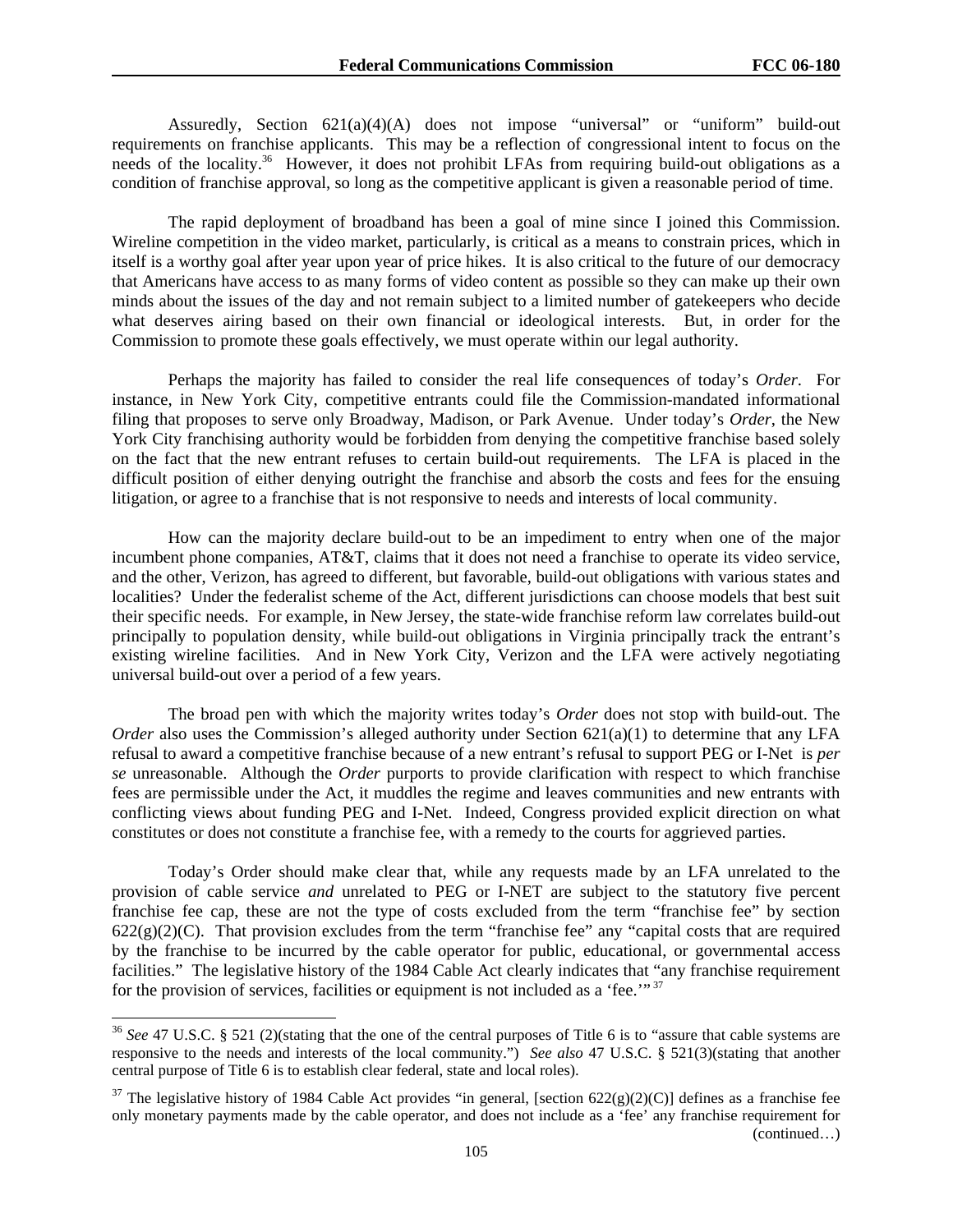PEG facilities and access provide an important resource to thousands of communities across this country. Equally important, redundancy or even duplicative I-Net provides invaluable homeland security and public health, safety and welfare functions in towns, cities, and municipalities across America. It is my hope that today's decision does not undermine these and other important community media resource needs.

 While my objections to today's *Order* are numerous and substantial, that should not overlook the real need I believe there is for franchise reform. Indeed, there is bipartisan support for reform in Congress, and most LFAs throughout this country are committed to bring video competition to their jurisdictions. My fundamental concern with this *Order* is that it is based on such paper-thin jurisdiction, but it is truly broad in scope. It ignores the plain reading of the section 621, usurps congressional prerogative and pre-empts LFAs in certain important respects that directly contradict the Act.

The sum total here is an arrogant case of federal power riding roughshod over local governments. It turns federalism on its head. While I can support certain efforts to streamline the process and preclude local authorities from engaging in unreasonable practices, this item blatantly and unnecessarily tempts the federal courts to overturn this clearly excessive exercise of the limited role afforded to us by the law. The likely outcome of being reversed in Federal Court could have pernicious and unintended consequences in limiting our flexibility to exercise our discretion in future worthy endeavors.

Accordingly, I dissent.

 $\overline{a}$ 

<sup>(</sup>Continued from previous page)

the provision of services, facilities or equipment. As regards PEG access in new franchises, payments for capital costs required by the franchise to be made by the franchise to be made by the cable operator are not defined as fees under this provision." H.R. REP. No. 98-934, at 65 reprinted in 1984 U.S.C.C.A.N. 4702.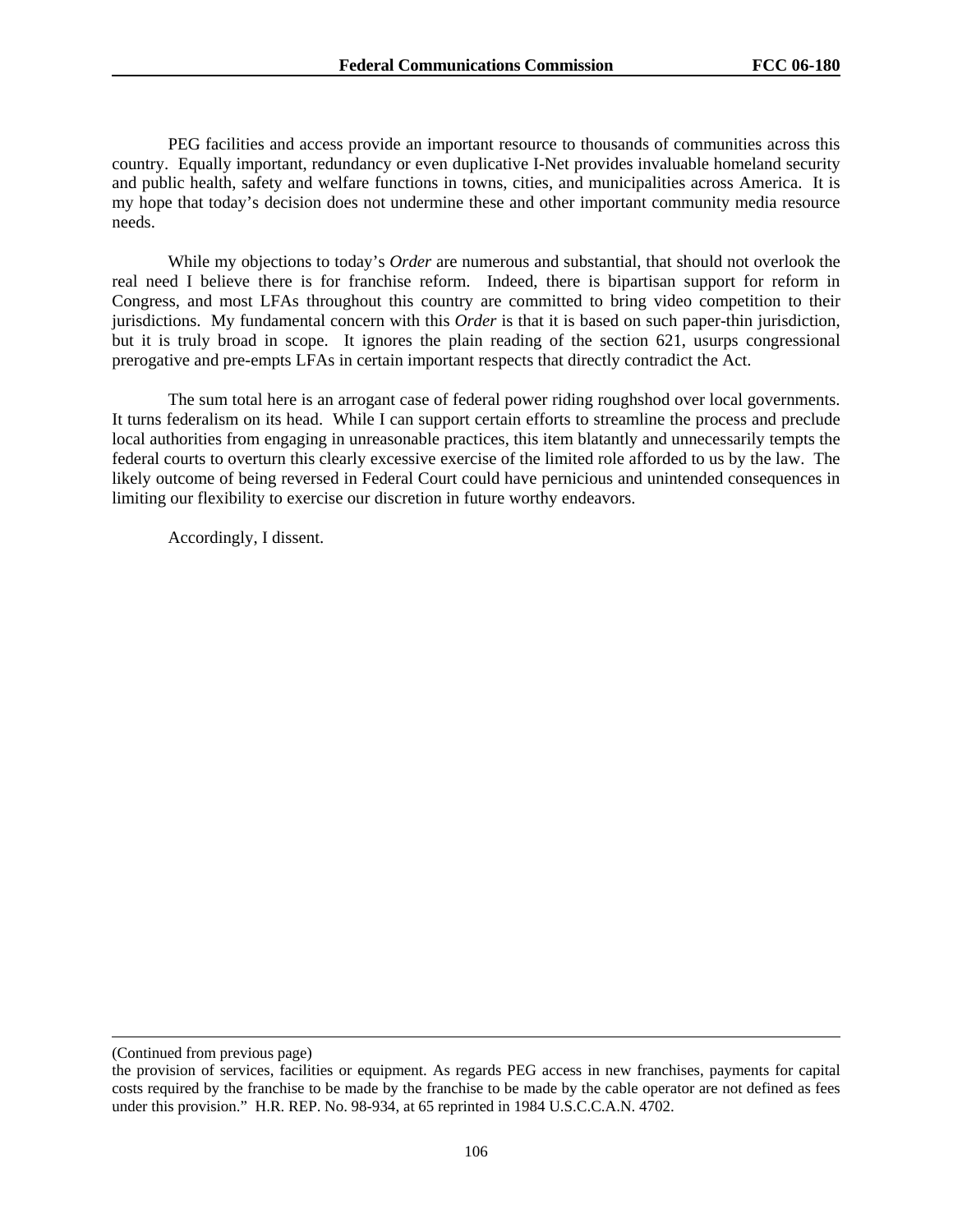### **STATEMENT OF COMMISSIONER DEBORAH TAYLOR TATE**

*Re: Implementation of Section 621(a)(1) of the Cable Communications Policy Act of 1984 as amended by the Cable Television Consumer Protection and Competition Act of 1992 (MB Docket No. 05-311)* 

Today's item, like most we address as an expert agency, is full of sophisticated technical, legal, and policy arguments. At a high level, however, I view this as a continuation down a path of deregulatory policies designed to encourage new market entry, innovation, and investment. Indeed, "encourag[ing] more robust competition in the video marketplace" by limiting franchising requirements has long been a stated goal of the Commission as well as a driving force behind statutory terms we interpret today.

Section  $621(a)(1)$  of the Communications Act of 1934, as amended (the "Act"), states that franchising authorities ("LFAs") may not "unreasonably refuse to award" a competitive franchise to provide cable services. I agree with our conclusion that we have the jurisdictional authority to interpret this section of the Act and adopt rules to implement it. In amending Section  $621(a)(1)$  to include the phrase "unreasonably refuse to award," Congress explicitly limited the authority of LFAs. However, if an LFA does not make a final decision for months on end, or perhaps even years as the record indicates, new entrants are given no recourse. Also, unreasonable demands, similar to long delays, serve as a further barrier to competitive entry. It is nonsensical to contend that, despite the limitation on LFA authority in the Act, LFAs remain the sole arbiters of whether their actions in the franchise approval process are reasonable. Since the section's judicial review provision applies only to final decisions by LFAs, absent Commission action to identify "unreasonable" terms and conditions, franchise applicants would have no avenue for redress. I conclude that our broad and well-recognized authority as the federal agency responsible for administering the Act, including Title VI, permits us to identify such terms and conditions, and I support our exercise of that authority.

As with most orders, we explored numerous ways to achieve our goals. I ultimately support today's item, because I believe that, by streamlining timeframes for action and providing practical guidelines for both LFAs and new entrants, the item encourages the development of competition in the video marketplace and speeds the deployment of broadband across the country in a platform-neutral manner. These beneficial policy results should not be underestimated. Our annual reports to Congress on cable prices, including the report we adopt today, consistently show that prices are lower where wireline competition is present. And, of course, broadband deployment enhances our ability to educate our children for the jobs of tomorrow and ensures that the United States remains competitive in this global communications age.

Additionally, I am pleased that we recognize – and do not preempt – the actions of those states that have reformed their franchise rules. Their efforts to streamline the process for competitive entry are laudable.

Finally, it is critical that as we advance pro-competitive policies, we ensure that our policies do not unreasonably create asymmetry in the marketplace. Accordingly, I am encouraged that we resolve to address open issues regarding existing franchise agreements on an expedited basis. I encourage all interested parties to use your energies toward assisting us as we seek a way to apply more broadly our conclusions across all companies.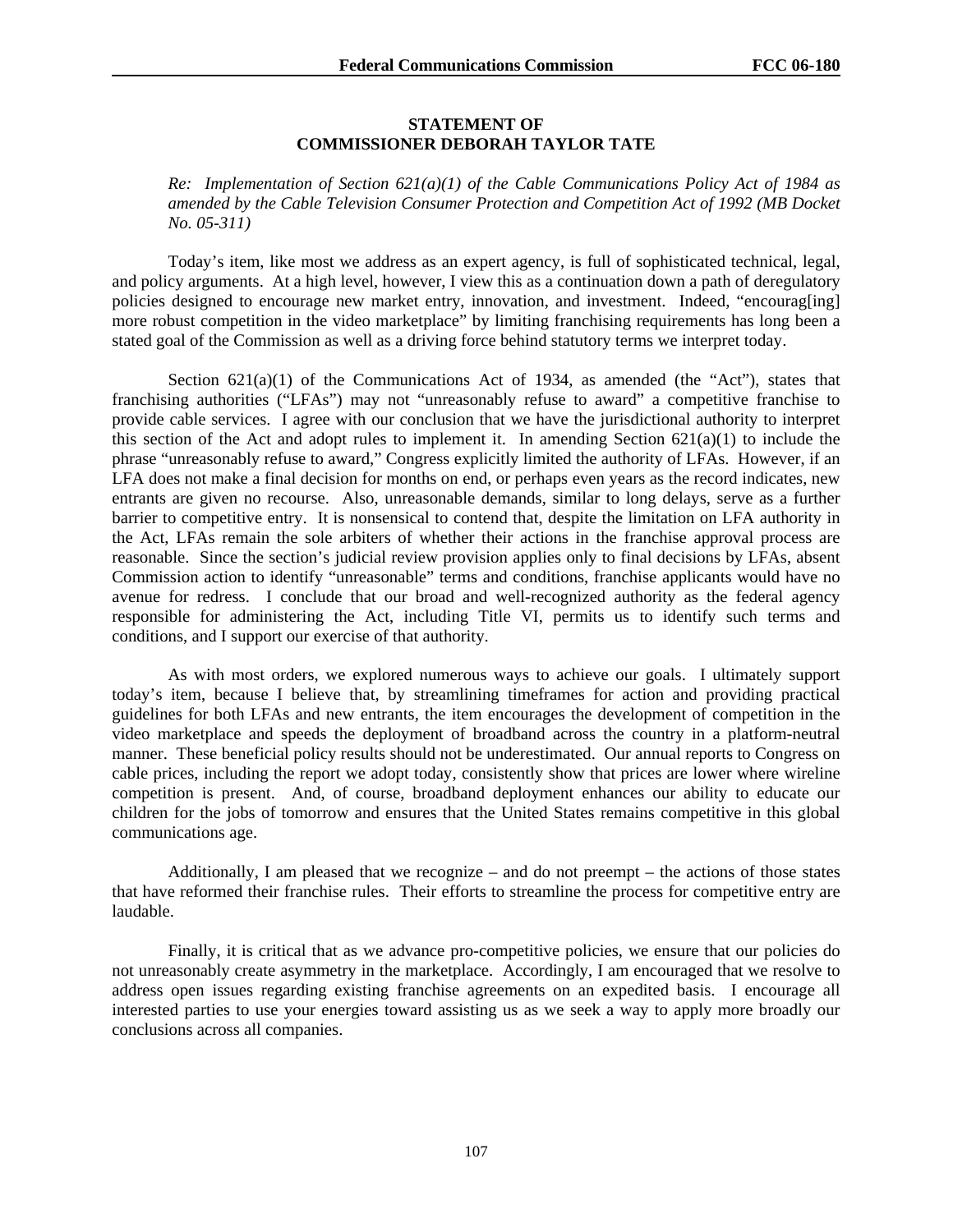#### **STATEMENT OF COMMISSIONER ROBERT M. MCDOWELL**

### *Re: In the matter of: Implementation of Section 621(a)(1) of the Cable Communications Policy Act of 1984 as amended by the Cable Television Consumer Protection and Competition Act of 1992 (MB Docket No. 05-311)*

I have long advocated the Commission doing all that it can to open new opportunities for entrepreneurs to have the freedom to construct new delivery platforms for innovative new services. More delivery platforms mean more competition. More competition means consumers can choose among more innovative offerings. As consumers become more empowered, prices fall and, as a result, new technologies become more available to help improve the lives of all Americans. In short, creating a deregulatory environment where competition is given the chance to flourish kicks off a virtuous cycle of hope, investment, growth and opportunity.

Today, the Commission is taking a step forward in what I hope will be a noble quest to spur more competition *across* many delivery platforms and, where appropriate, *within* delivery platforms. While we already have some competition in the video market, American consumers are demanding even more competition. And that's the goal of our action today: more competition through de-regulation. Perhaps President Ronald Reagan foresaw an issue like this one when he said, "We have a healthy skepticism of government, checking its excesses at the same time we're willing to harness its energy when it helps improve the lives of our citizens." That is precisely what we are doing today: checking any government excesses at the local level to unleash free markets which will help improve the lives of all Americans.

This order strikes a careful balance between establishing a de-regulatory national framework to clear unnecessary regulatory underbrush, while also preserving local control over local issues. It guards against localities making unreasonable demands of new entrants, while still allowing those same localities to be able to protect important local interests through meaningful negotiations with aspiring video service providers. Local franchising authorities are still free to deny deficient applications on their own schedule, but we are imposing a "shot clock" to guard against unreasonable delay. After the shot clock runs out, if the locality has not granted or denied the application, an interim or temporary authority will be granted to give the parties more time to reach a consensus. If the LFA feels as though it cannot grant a franchise during this period, they are free to deny the application. And unhappy applicants still have the liberty to go to court, as codified under federal law.

Additionally, should communications companies decide to upgrade their existing non-cable services networks, localities may not require them to obtain a franchise. However, this order does not address whether video service providers can avoid local or federal jurisdiction over those video services because those services are carried over differing protocols, such as Internet protocol. That question is explicitly left for another docket.

In the same spirit of deference to localities, we are not pre-empting recently enacted state laws that make it easier for new video service providers to enter the market. Those important frameworks will remain intact. Similarly, on the important issue of build-out requirements, we preserve local flexibility to implement important public policy objectives, but we don't allow localities to require new entrants to serve everybody before they serve anybody.

Many commenting parties, Members of Congress, and two of my distinguished colleagues, have legitimately raised questions regarding the Commission's authority to implement many of these initiatives. I have raised similar questions. However, as the draft of this item has evolved and, I think, improved, my concerns have been assuaged, for the most part. The Commission has ample general and